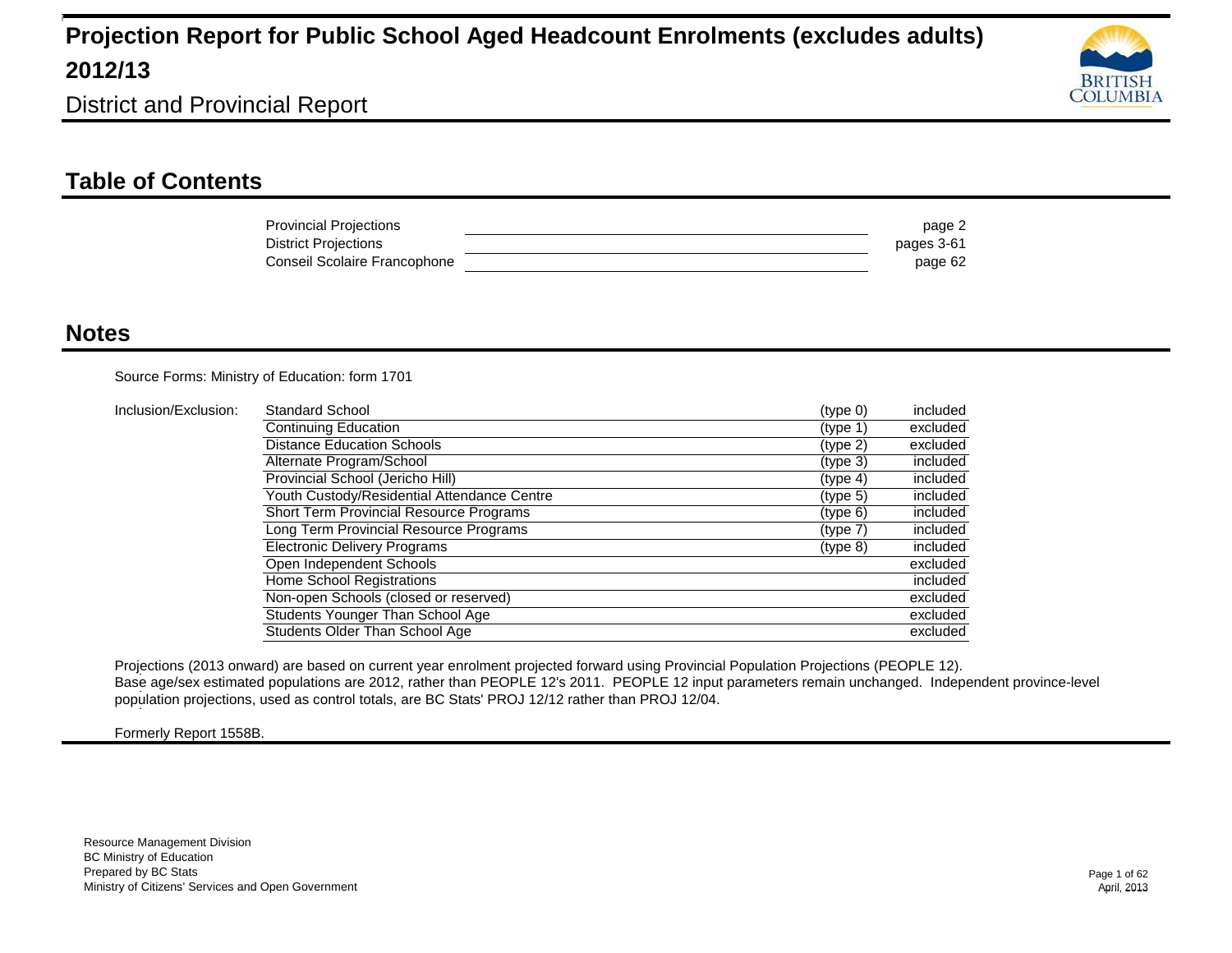

District and Provincial Report

#### **Provincial Totals**

|      | Kinder- |        |        |        | Grade  |        |        |        | Elem. | Elem.           |        |        | Grade  |        |        | Sec.  | Sec.    | All<br><b>Grades</b>     | Home   | Grand   | Yearly<br>$\frac{9}{6}$ |
|------|---------|--------|--------|--------|--------|--------|--------|--------|-------|-----------------|--------|--------|--------|--------|--------|-------|---------|--------------------------|--------|---------|-------------------------|
| Year | garten  |        |        | 3      |        | 5      | 6      |        | Ungr. | <b>Subtotal</b> | 8      | 9      | 10     | 11     | 12     | Ungr. |         | <b>Subtotal Subtotal</b> | School | Total   | Change                  |
| 2007 | 34,925  | 36,087 | 36,390 | 37,418 | 38,657 | 40,006 | 41,908 | 43,505 | 391   | 309,287         | 46,245 | 47,096 | 51,019 | 51,612 | 49,253 | .894  | 247.119 | 556,406                  | 247    | 556,653 |                         |
| 2008 | 35,370  | 36,010 | 36,415 | 36,962 | 37,905 | 39,067 | 40,747 | 42,638 | 302   | 305,416         | 45,281 | 47,241 | 50,024 | 51,313 | 49,426 | 1,654 | 244.939 | 550,355                  | 279    | 550,634 | $-1.08%$                |
| 2009 | 35,738  | 36,469 | 36,431 | 36,889 | 37,433 | 38,497 | 39,754 | 41.466 | 271   | 302,948         | 44,277 | 46,370 | 50,052 | 50,888 | 51,482 | 1,573 | 244.642 | 547.590                  | 235    | 547,825 | $-0.51%$                |
| 2010 | 36,310  | 36,640 | 36.774 | 36,835 | 37,277 | 37.860 | 38,923 | 40,387 | 231   | 301,237         | 43,087 | 45,275 | 48,577 | 50,671 | 52,684 | 1.569 |         | 241.863 543.100          | 184    | 543,284 | $-0.83%$                |
| 2011 | 37,176  | 36,869 | 36,873 | 37,040 | 37,164 | 37,637 | 38,298 | 39,410 | 96    | 300,563         | 41.731 | 44,039 | 47,062 | 49,158 | 51,176 | 992   |         | 234,158 534,721          | 205    | 534,926 | $-1.54%$                |
| 2012 | 38,422  | 37,362 | 36,789 | 36,824 | 37,073 | 37,199 | 37,786 | 38,612 | 10    | 300,077         | 40.405 | 42,369 | 45,400 | 47,673 | 51,825 | 1.040 | 228.712 | 528.789                  | 309    | 529,098 | $-1.09%$                |
| 2013 | 39,216  | 38,179 | 37,398 | 37.145 | 37,340 | 37.681 | 37,873 | 38,477 | 10    | 303,319         | 40.175 | 42,055 | 44,254 | 45,776 | 50,181 | 1.015 | 223.456 | 526,775                  | 310    | 527.085 | $-0.38%$                |
| 2014 | 39.228  | 38,999 | 38,249 | 37.787 | 37.716 | 38,010 | 38,418 | 38,592 | 10    | 307.009         | 40.085 | 41.886 | 43,977 | 44,676 | 48,327 | 993   | 219.944 | 526,953                  | 311    | 527,264 | 0.03%                   |
| 2015 | 38,863  | 39,064 | 39,101 | 38,681 | 38,413 | 38,429 | 38,788 | 39,166 | 10    | 310,515         | 40,262 | 41,838 | 43,831 | 44,392 | 47,173 | 970   | 218,466 | 528,981                  | 312    | 529,293 | 0.38%                   |
| 2016 | 38,535  | 38,746 | 39,205 | 39,561 | 39,329 | 39,161 | 39,248 | 39,582 | 11    | 313,378         | 40,880 | 42,043 | 43,818 | 44,264 | 46,897 | 967   | 218,869 | 532,247                  | 314    | 532,561 | 0.62%                   |
| 2017 | 39,233  | 38,433 | 38,924 | 39,662 | 40,240 | 40.114 | 40,009 | 40,061 | 11    | 316,687         | 41,309 | 42,662 | 44,044 | 44,275 | 46,783 | 962   | 220.035 | 536,722                  | 318    | 537,040 | 0.84%                   |
| 2018 | 40,635  | 39,128 | 38,653 | 39,366 | 40,371 | 41.008 | 40,938 | 40,773 | 11    | 320,883         | 41.774 | 43.102 | 44,693 | 44,534 | 46,832 | 964   |         | 221.899 542.782          | 322    | 543.104 | 1.13%                   |
| 2019 | 41,476  | 40,526 | 39,359 | 39,085 | 40,105 | 41.140 | 41,869 | 41,712 | 11    | 325,283         | 42,512 | 43,587 | 45,159 | 45,153 | 47,076 | 974   | 224,461 | 549,744                  | 322    | 550,066 | .28%                    |
| 2020 | 42,297  | 41,353 | 40,736 | 39,788 | 39,828 | 40,862 | 41,998 | 42,651 | 11    | 329,524         | 43,464 | 44,336 | 45,692 | 45,626 | 47,673 | 991   | 227.782 | 557,306                  | 328    | 557,634 | .38%                    |
| 2021 | 43,045  | 42,163 | 41,547 | 41,171 | 40,523 | 40,596 | 41,753 | 42,798 | 11    | 333,607         | 44,427 | 45,315 | 46,477 | 46,162 | 48,212 | 1,022 | 231,615 | 565,222                  | 331    | 565,553 | 1.42%                   |
| 2022 | 43.726  | 42,897 | 42.344 | 41.980 | 41,901 | 41.312 | 41.498 | 42,543 | 11    | 338,212         | 44,590 | 46,307 | 47,503 | 46,932 | 48,771 | 1.039 |         | 235.142 573.354          | 337    | 573.691 | 1.44%                   |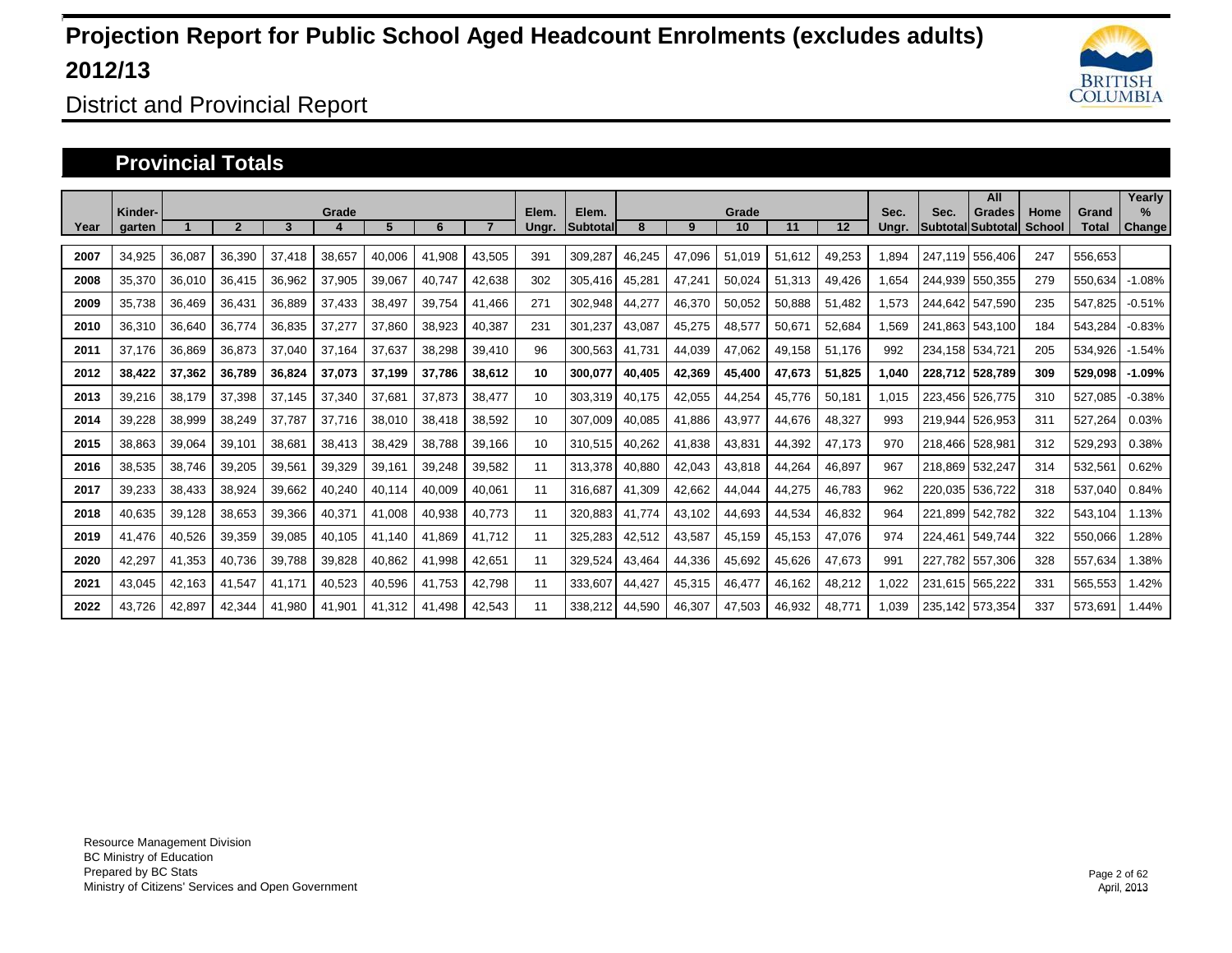

District and Provincial Report

### **5 Southeast Kootenay**

|      |                   |     |                |     |       |     |     |     |                |                          |     |     |             |     |         |                |       | All                                 |                       |                       | Yearly                         |
|------|-------------------|-----|----------------|-----|-------|-----|-----|-----|----------------|--------------------------|-----|-----|-------------|-----|---------|----------------|-------|-------------------------------------|-----------------------|-----------------------|--------------------------------|
| Year | Kinder-<br>garten |     | $\overline{2}$ | 3   | Grade | 5   | 6   |     | Elem.<br>Ungr. | Elem.<br><b>Subtotal</b> | 8   | 9   | Grade<br>10 | 11  | $12 \,$ | Sec.<br>Ungr.  | Sec.  | <b>Grades</b><br> Subtotal Subtotal | Home<br><b>School</b> | Grand<br><b>Total</b> | $\frac{9}{6}$<br><b>Change</b> |
| 2007 | 346               | 359 | 350            | 363 | 399   | 409 | 399 | 449 | $\Omega$       | 3,074                    | 507 | 487 | 480         | 537 | 457     | $\Omega$       | 2,468 | 5,542                               | $\Omega$              | 5,542                 |                                |
| 2008 | 352               | 352 | 366            | 338 | 362   | 396 | 409 | 429 | $\Omega$       | 3,004                    | 447 | 515 | 483         | 482 | 525     | 16             | 2,468 | 5,472                               | $\Omega$              | 5,472                 | $-1.26%$                       |
| 2009 | 337               | 345 | 363            | 364 | 340   | 366 | 391 | 425 | 2              | 2,933                    | 423 | 438 | 515         | 462 | 471     | 18             | 2,327 | 5,260                               | $\Omega$              | 5,260                 | $-3.87%$                       |
| 2010 | 386               | 345 | 355            | 356 | 370   | 349 | 366 | 416 | $\Omega$       | 2,943                    | 440 | 465 | 467         | 477 | 462     | 12             | 2,323 | 5,266                               | $\mathbf 0$           | 5,266                 | 0.11%                          |
| 2011 | 412               | 372 | 333            | 354 | 361   | 367 | 354 | 389 | 0              | 2,942                    | 412 | 466 | 451         | 456 | 492     | $\overline{7}$ | 2,284 | 5,226                               | $\mathbf 0$           | 5,226                 | $-0.76%$                       |
| 2012 | 372               | 395 | 365            | 335 | 358   | 370 | 369 | 378 | 0              | 2,942                    | 393 | 419 | 472         | 442 | 470     |                | 2,197 | 5,139                               | $\overline{2}$        | 5,141                 | $-1.63%$                       |
| 2013 | 380               | 387 | 412            | 344 | 358   | 353 | 377 | 389 | 0              | 3,000                    | 389 | 414 | 451         | 429 | 460     |                | 2,144 | 5,144                               | $\overline{2}$        | 5,146                 | 0.10%                          |
| 2014 | 385               | 396 | 404            | 387 | 368   | 354 | 360 | 398 | $\Omega$       | 3,052                    | 399 | 409 | 444         | 409 | 445     |                | 2,107 | 5,159                               | $\overline{2}$        | 5,161                 | 0.29%                          |
| 2015 | 395               | 402 | 414            | 381 | 414   | 363 | 361 | 380 | 0              | 3,110                    | 409 | 420 | 439         | 403 | 426     |                | 2,098 | 5,208                               | $\overline{2}$        | 5,210                 | 0.95%                          |
| 2016 | 370               | 413 | 420            | 391 | 408   | 408 | 370 | 381 | $\Omega$       | 3,161                    | 391 | 430 | 450         | 398 | 418     |                | 2,088 | 5,249                               | $\overline{2}$        | 5,251                 | 0.79%                          |
| 2017 | 325               | 386 | 431            | 396 | 418   | 402 | 415 | 390 | $\Omega$       | 3,163                    | 391 | 412 | 460         | 407 | 413     |                | 2,084 | 5,247                               | $\overline{2}$        | 5,249                 | $-0.04%$                       |
| 2018 | 318               | 339 | 404            | 406 | 424   | 412 | 409 | 438 | 0              | 3,150                    | 401 | 412 | 442         | 416 | 421     |                | 2,093 | 5,243                               | $\overline{2}$        | 5,245                 | $-0.08%$                       |
| 2019 | 316               | 332 | 355            | 380 | 434   | 418 | 419 | 431 | $\Omega$       | 3,085                    | 449 | 423 | 442         | 402 | 431     |                | 2,148 | 5,233                               | $\overline{2}$        | 5,235                 | $-0.19%$                       |
| 2020 | 317               | 331 | 347            | 335 | 407   | 428 | 425 | 442 | $\Omega$       | 3,032                    | 444 | 473 | 453         | 401 | 418     |                | 2,190 | 5,222                               | $\overline{2}$        | 5,224                 | $-0.21%$                       |
| 2021 | 316               | 331 | 346            | 328 | 359   | 401 | 435 | 447 | $\Omega$       | 2,963                    | 454 | 468 | 505         | 410 | 416     |                | 2,254 | 5,217                               | $\overline{2}$        | 5,219                 | $-0.10%$                       |
| 2022 | 312               | 331 | 346            | 326 | 351   | 354 | 409 | 459 | $\Omega$       | 2.888                    | 460 | 478 | 501         | 455 | 424     |                | 2,319 | 5,207                               | $\overline{2}$        | 5,209                 | $-0.19%$                       |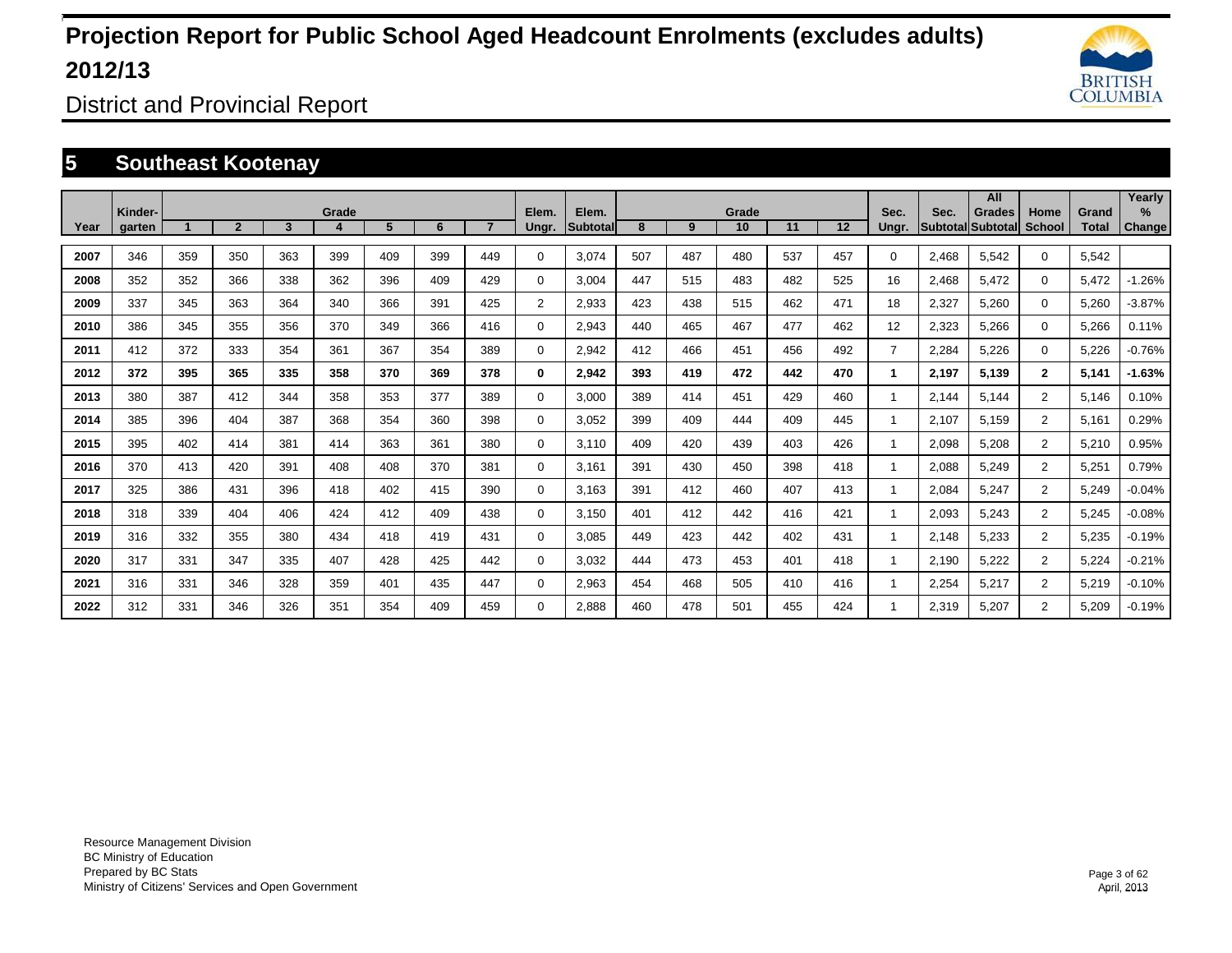

District and Provincial Report

### **6 Rocky Mountain**

|      |                   |     |                |     |       |     |     |                |                |                    |     |     |             |     |     |                |       | All                                |                       |                       | Yearly                |
|------|-------------------|-----|----------------|-----|-------|-----|-----|----------------|----------------|--------------------|-----|-----|-------------|-----|-----|----------------|-------|------------------------------------|-----------------------|-----------------------|-----------------------|
| Year | Kinder-<br>garten |     | $\overline{2}$ | 3   | Grade | 5   | 6   | $\overline{7}$ | Elem.<br>Ungr. | Elem.<br>Subtotall | 8   | 9   | Grade<br>10 | 11  | 12  | Sec.<br>Ungr.  | Sec.  | <b>Grades</b><br>Subtotal Subtotal | Home<br><b>School</b> | Grand<br><b>Total</b> | $\%$<br><b>Change</b> |
|      |                   |     |                |     |       |     |     |                |                |                    |     |     |             |     |     |                |       |                                    |                       |                       |                       |
| 2007 | 208               | 217 | 222            | 222 | 247   | 249 | 225 | 253            | $\mathbf 0$    | 1.843              | 307 | 289 | 312         | 333 | 288 | 6              | 1,535 | 3.378                              | $\mathbf 0$           | 3.378                 |                       |
| 2008 | 218               | 206 | 202            | 229 | 229   | 236 | 259 | 226            | $\mathbf 0$    | 1.805              | 260 | 321 | 285         | 296 | 308 | 3              | 1.473 | 3.278                              | $\mathbf 0$           | 3,278                 | $-2.96%$              |
| 2009 | 242               | 205 | 209            | 216 | 232   | 229 | 238 | 251            | 0              | 1,822              | 238 | 253 | 317         | 301 | 293 | 10             | 1,412 | 3,234                              | 0                     | 3,234                 | $-1.34%$              |
| 2010 | 239               | 228 | 211            | 211 | 211   | 227 | 233 | 240            | $\mathbf 0$    | 1,800              | 258 | 241 | 246         | 328 | 295 | 13             | 1,381 | 3,181                              |                       | 3,182                 | $-1.61%$              |
| 2011 | 219               | 241 | 233            | 208 | 214   | 212 | 230 | 229            | $\mathbf 0$    | 1,786              | 237 | 256 | 240         | 240 | 310 | 8              | 1,291 | 3,077                              |                       | 3,078                 | $-3.27%$              |
| 2012 | 248               | 220 | 225            | 224 | 204   | 211 | 210 | 217            | 0              | 1,759              | 217 | 236 | 264         | 241 | 256 | 4              | 1,218 | 2,977                              | 0                     | 2,977                 | $-3.28%$              |
| 2013 | 251               | 231 | 229            | 211 | 239   | 222 | 211 | 209            | $\mathbf 0$    | 1,803              | 228 | 213 | 258         | 253 | 237 | 4              | 1,193 | 2,996                              | $\mathbf 0$           | 2,996                 | 0.64%                 |
| 2014 | 273               | 231 | 237            | 213 | 224   | 257 | 221 | 209            | $\mathbf 0$    | 1,865              | 218 | 223 | 233         | 248 | 247 | 4              | 1,173 | 3,038                              | 0                     | 3,038                 | 1.40%                 |
| 2015 | 271               | 252 | 239            | 221 | 226   | 242 | 256 | 218            | 0              | 1,925              | 218 | 213 | 243         | 224 | 244 | 4              | 1,146 | 3,071                              | 0                     | 3,071                 | 1.09%                 |
| 2016 | 252               | 251 | 260            | 223 | 234   | 245 | 241 | 255            | $\mathbf 0$    | 1,961              | 229 | 215 | 234         | 234 | 222 | 4              | 1,138 | 3.099                              | 0                     | 3,099                 | 0.91%                 |
| 2017 | 231               | 235 | 260            | 243 | 237   | 254 | 243 | 239            | $\mathbf 0$    | 1,942              | 266 | 224 | 235         | 225 | 228 | 4              | 1.182 | 3.124                              | 0                     | 3,124                 | 0.81%                 |
| 2018 | 228               | 215 | 242            | 242 | 256   | 255 | 252 | 241            | $\mathbf 0$    | 1,931              | 250 | 259 | 244         | 226 | 223 | $\overline{4}$ | 1,206 | 3,137                              | 0                     | 3,137                 | 0.42%                 |
| 2019 | 227               | 213 | 223            | 226 | 256   | 277 | 253 | 250            | $\mathbf 0$    | 1,925              | 252 | 244 | 281         | 235 | 223 | 4              | 1,239 | 3.164                              | 0                     | 3.164                 | 0.86%                 |
| 2020 | 225               | 212 | 221            | 209 | 240   | 277 | 275 | 251            | $\mathbf 0$    | 1,910              | 262 | 247 | 267         | 269 | 230 | 4              | 1,279 | 3.189                              | 0                     | 3.189                 | 0.79%                 |
| 2021 | 222               | 208 | 220            | 208 | 223   | 260 | 276 | 272            | $\mathbf 0$    | 1,889              | 264 | 256 | 269         | 258 | 262 | 4              | 1,313 | 3,202                              | 0                     | 3,202                 | 0.41%                 |
| 2022 | 222               | 206 | 217            | 206 | 221   | 241 | 259 | 273            | 0              | 1.845              | 286 | 258 | 279         | 260 | 256 | 4              | 1,343 | 3.188                              | 0                     | 3.188                 | $-0.44%$              |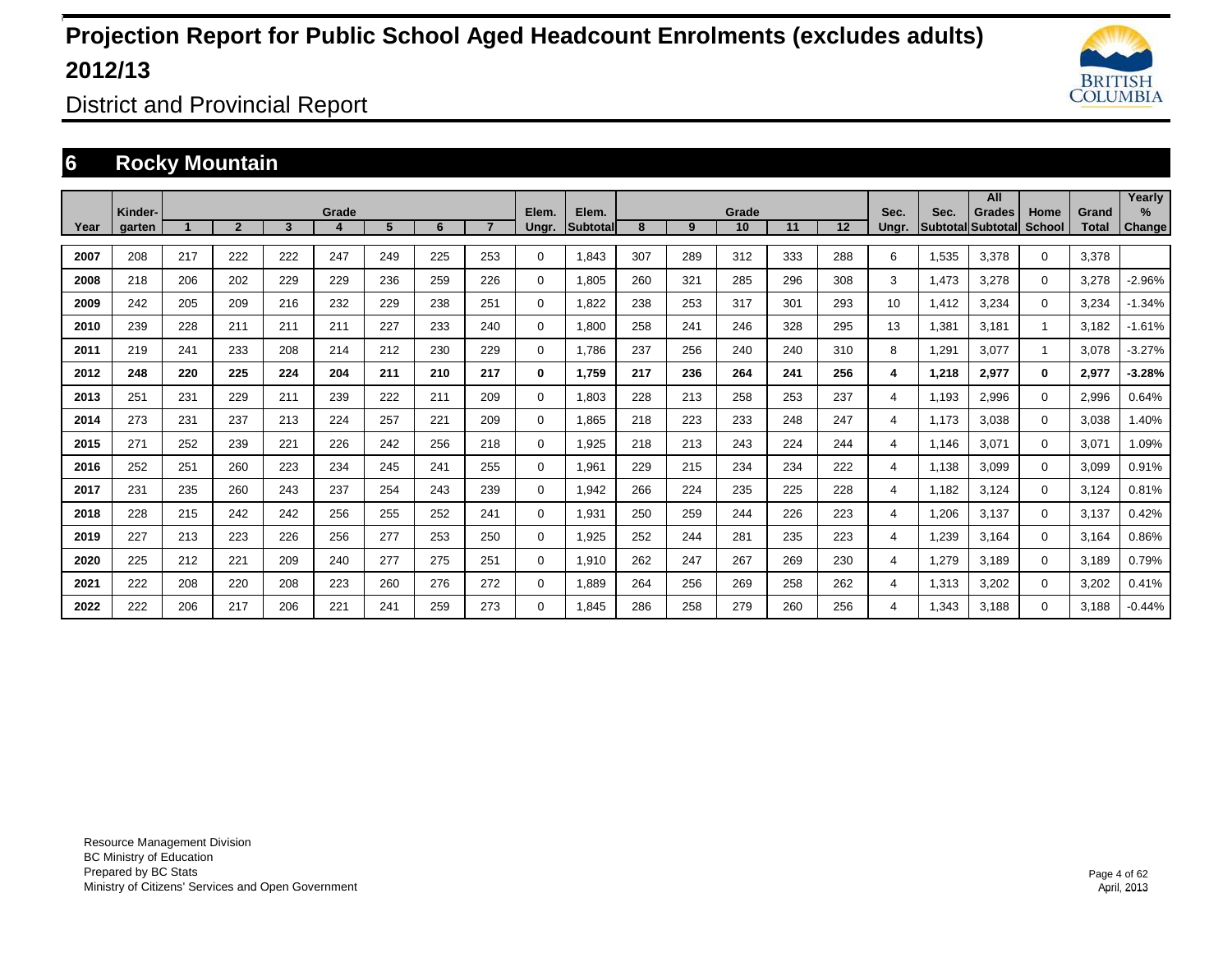

District and Provincial Report

### **8 Kootenay Lake**

|      |                   |     |                |     |       |     |     |                |                |                   |     |     |             |     |         |               |                         | All                       |                       |                       | Yearly         |
|------|-------------------|-----|----------------|-----|-------|-----|-----|----------------|----------------|-------------------|-----|-----|-------------|-----|---------|---------------|-------------------------|---------------------------|-----------------------|-----------------------|----------------|
| Year | Kinder-<br>garten |     | $\overline{2}$ | 3   | Grade | 5   | 6   | $\overline{7}$ | Elem.<br>Ungr. | Elem.<br>Subtotal | 8   | 9   | Grade<br>10 | 11  | $12 \,$ | Sec.<br>Ungr. | Sec.<br><b>Subtotal</b> | <b>Grades</b><br>Subtotal | Home<br><b>School</b> | Grand<br><b>Total</b> | $\%$<br>Change |
|      |                   |     |                |     |       |     |     |                |                |                   |     |     |             |     |         |               |                         |                           |                       |                       |                |
| 2007 | 323               | 304 | 335            | 319 | 353   | 320 | 374 | 395            | 0              | 2.723             | 446 | 433 | 530         | 536 | 560     | 21            | 2,526                   | 5.249                     | $\mathbf 0$           | 5.249                 |                |
| 2008 | 299               | 321 | 300            | 341 | 338   | 351 | 351 | 408            | 0              | 2.709             | 403 | 473 | 465         | 513 | 542     | 38            | 2.434                   | 5.143                     | 5                     | 5,148                 | $-1.92%$       |
| 2009 | 344               | 342 | 316            | 306 | 354   | 341 | 376 | 379            | 0              | 2,758             | 423 | 443 | 506         | 503 | 515     | 27            | 2,417                   | 5,175                     | 3                     | 5,178                 | 0.58%          |
| 2010 | 320               | 352 | 341            | 312 | 315   | 353 | 352 | 382            | 0              | 2,727             | 383 | 432 | 476         | 517 | 513     | 18            | 2,339                   | 5,066                     |                       | 5,067                 | $-2.14%$       |
| 2011 | 309               | 316 | 353            | 340 | 326   | 321 | 371 | 370            | 0              | 2,706             | 393 | 397 | 429         | 443 | 461     | 18            | 2,141                   | 4,847                     |                       | 4,848                 | $-4.32%$       |
| 2012 | 371               | 331 | 323            | 368 | 343   | 328 | 362 | 380            | 0              | 2,806             | 377 | 417 | 416         | 413 | 547     | 9             | 2,179                   | 4,985                     | 112                   | 5,097                 | 5.14%          |
| 2013 | 373               | 344 | 301            | 373 | 362   | 339 | 355 | 352            | 0              | 2,799             | 381 | 442 | 436         | 389 | 546     | 9             | 2,203                   | 5,002                     | 113                   | 5,115                 | 0.35%          |
| 2014 | 365               | 346 | 313            | 349 | 369   | 358 | 367 | 345            | 0              | 2.812             | 353 | 446 | 461         | 406 | 516     | 9             | 2.191                   | 5.003                     | 113                   | 5,116                 | 0.02%          |
| 2015 | 352               | 339 | 315            | 362 | 345   | 364 | 387 | 356            | 0              | 2.820             | 346 | 414 | 465         | 429 | 532     | 9             | 2.195                   | 5,015                     | 113                   | 5,128                 | 0.23%          |
| 2016 | 312               | 328 | 309            | 365 | 357   | 341 | 395 | 377            | 0              | 2,784             | 358 | 407 | 435         | 434 | 562     | 9             | 2,205                   | 4.989                     | 112                   | 5,101                 | $-0.53%$       |
| 2017 | 320               | 292 | 299            | 359 | 362   | 354 | 371 | 385            | 0              | 2,742             | 379 | 421 | 427         | 408 | 572     | 10            | 2,217                   | 4.959                     | 112                   | 5,071                 | $-0.59%$       |
| 2018 | 364               | 299 | 267            | 349 | 356   | 358 | 385 | 362            | 0              | 2.740             | 387 | 446 | 441         | 400 | 542     | 10            | 2,226                   | 4.966                     | 112                   | 5,078                 | 0.14%          |
| 2019 | 367               | 339 | 273            | 312 | 346   | 353 | 388 | 375            | 0              | 2,753             | 363 | 456 | 467         | 413 | 530     | 10            | 2,239                   | 4.992                     | 112                   | 5,104                 | 0.51%          |
| 2020 | 371               | 343 | 310            | 319 | 310   | 343 | 384 | 379            | 0              | 2.759             | 377 | 428 | 478         | 437 | 544     | 10            | 2,274                   | 5.033                     | 113                   | 5,146                 | 0.82%          |
| 2021 | 370               | 346 | 313            | 361 | 316   | 308 | 373 | 374            | 0              | 2,761             | 381 | 443 | 451         | 447 | 575     | 10            | 2,307                   | 5,068                     | 114                   | 5,182                 | 0.70%          |
| 2022 | 368               | 345 | 316            | 365 | 357   | 315 | 336 | 364            | $\Omega$       | 2.766             | 376 | 448 | 466         | 424 | 591     | 10            | 2,315                   | 5,081                     | 114                   | 5,195                 | 0.25%          |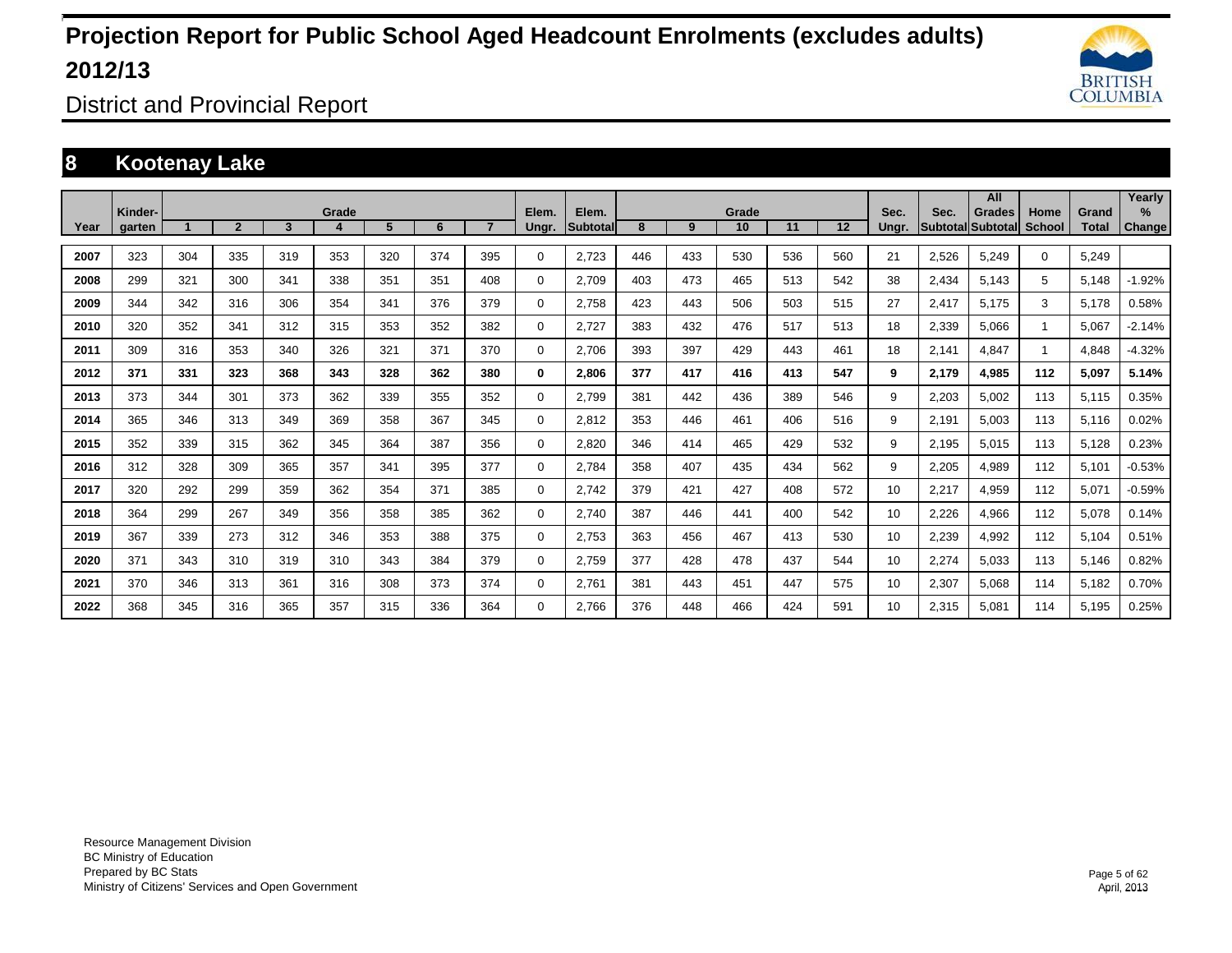

District and Provincial Report

### **10 Arrow Lakes**

|      |                   |    |                |                         |            |    |    |                |                |                          |    |    |             |    |    |                |                           | All           |                       |                       | Yearly      |
|------|-------------------|----|----------------|-------------------------|------------|----|----|----------------|----------------|--------------------------|----|----|-------------|----|----|----------------|---------------------------|---------------|-----------------------|-----------------------|-------------|
| Year | Kinder-<br>garten |    | $\overline{2}$ | $\overline{\mathbf{3}}$ | Grade<br>4 | 5  | 6  | $\overline{7}$ | Elem.<br>Ungr. | Elem.<br><b>Subtotal</b> | 8  | 9  | Grade<br>10 | 11 | 12 | Sec.<br>Ungr.  | Sec.<br>Subtotal Subtotal | <b>Grades</b> | Home<br><b>School</b> | Grand<br><b>Total</b> | %<br>Change |
|      |                   |    |                |                         |            |    |    |                |                |                          |    |    |             |    |    |                |                           |               |                       |                       |             |
| 2007 | 35                | 34 | 34             | 52                      | 46         | 34 | 43 | 56             | $\mathbf 0$    | 334                      | 57 | 62 | 56          | 54 | 58 | 0              | 287                       | 621           | $\overline{2}$        | 623                   |             |
| 2008 | 32                | 35 | 33             | 38                      | 50         | 45 | 34 | 46             | $\mathbf 0$    | 313                      | 56 | 55 | 67          | 52 | 55 | 0              | 285                       | 598           | $\overline{4}$        | 602                   | $-3.37%$    |
| 2009 | 41                | 32 | 36             | 36                      | 37         | 51 | 47 | 36             | $\mathbf 0$    | 316                      | 42 | 58 | 53          | 56 | 49 | 0              | 258                       | 574           | $\mathbf 0$           | 574                   | -4.65%      |
| 2010 | 29                | 41 | 35             | 35                      | 35         | 36 | 50 | 48             | $\mathbf 0$    | 309                      | 35 | 41 | 57          | 52 | 65 | 0              | 250                       | 559           | $\mathbf 0$           | 559                   | $-2.61%$    |
| 2011 | 40                | 25 | 36             | 32                      | 34         | 33 | 35 | 50             | $\mathbf 0$    | 285                      | 51 | 35 | 36          | 55 | 52 | $\overline{2}$ | 231                       | 516           | $\mathbf 0$           | 516                   | $-7.69%$    |
| 2012 | 42                | 37 | 25             | 38                      | 35         | 37 | 30 | 37             | 0              | 281                      | 46 | 51 | 31          | 38 | 51 | 3              | 220                       | 501           | $\bf{0}$              | 501                   | $-2.91%$    |
| 2013 | 38                | 37 | 31             | 47                      | 24         | 47 | 32 | 34             | $\mathbf 0$    | 290                      | 36 | 51 | 39          | 39 | 47 | 3              | 215                       | 505           | $\mathbf 0$           | 505                   | 0.80%       |
| 2014 | 26                | 33 | 31             | 58                      | 29         | 32 | 41 | 35             | $\mathbf 0$    | 285                      | 33 | 41 | 39          | 48 | 47 | 3              | 211                       | 496           | $\mathbf{0}$          | 496                   | $-1.78%$    |
| 2015 | 24                | 23 | 27             | 58                      | 36         | 40 | 28 | 46             | 0              | 282                      | 35 | 37 | 31          | 49 | 57 | 3              | 212                       | 494           | $\mathbf{0}$          | 494                   | $-0.40%$    |
| 2016 | 21                | 21 | 19             | 52                      | 36         | 49 | 34 | 31             | 0              | 263                      | 45 | 39 | 29          | 40 | 60 | 3              | 216                       | 479           | $\mathbf 0$           | 479                   | $-3.04%$    |
| 2017 | 26                | 18 | 17             | 36                      | 32         | 49 | 42 | 39             | $\mathbf 0$    | 259                      | 31 | 51 | 30          | 37 | 51 | 3              | 203                       | 462           | $\mathbf 0$           | 462                   | $-3.55%$    |
| 2018 | 27                | 23 | 15             | 33                      | 22         | 44 | 42 | 47             | $\mathbf 0$    | 253                      | 38 | 35 | 39          | 38 | 45 | 3              | 198                       | 451           | $\mathbf 0$           | 451                   | $-2.38%$    |
| 2019 | 27                | 24 | 19             | 28                      | 21         | 30 | 38 | 47             | $\mathbf 0$    | 234                      | 46 | 43 | 27          | 48 | 47 | 3              | 214                       | 448           | $\mathbf{0}$          | 448                   | $-0.67%$    |
| 2020 | 27                | 24 | 20             | 36                      | 17         | 28 | 26 | 42             | $\mathbf 0$    | 220                      | 46 | 52 | 33          | 35 | 58 | 3              | 227                       | 447           | $\mathbf{0}$          | 447                   | $-0.22%$    |
| 2021 | 28                | 24 | 20             | 37                      | 22         | 24 | 24 | 30             | $\mathbf 0$    | 209                      | 43 | 53 | 40          | 42 | 46 | 4              | 228                       | 437           | $\mathbf{0}$          | 437                   | $-2.24%$    |
| 2022 | 29                | 24 | 20             | 38                      | 24         | 31 | 21 | 27             | $\mathbf 0$    | 214                      | 30 | 48 | 41          | 51 | 53 | 3              | 226                       | 440           | $\mathbf 0$           | 440                   | 0.69%       |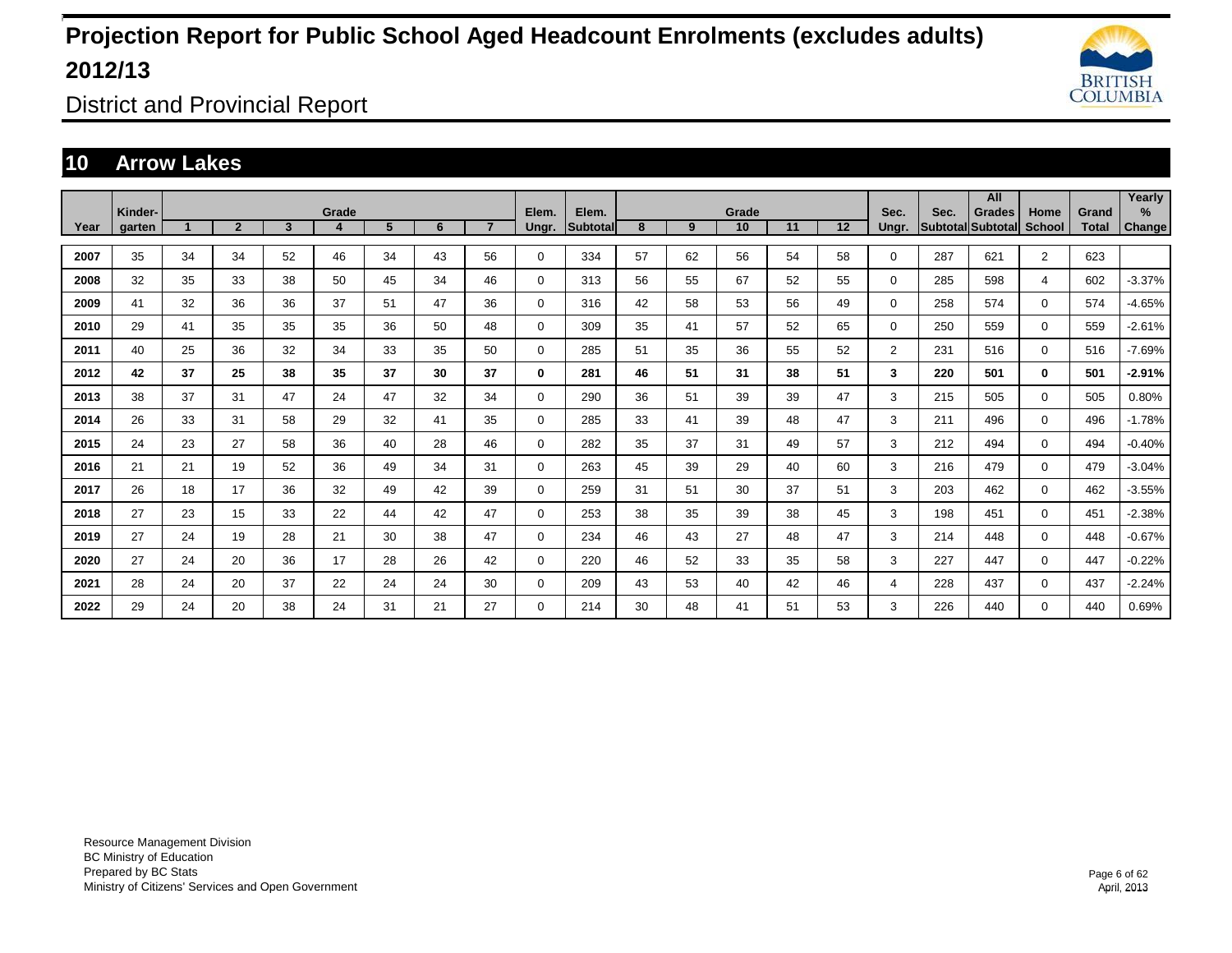

District and Provincial Report

### **19 Revelstoke**

|      |                   |     |                |                         |            |    |     |                |                |                   |     |    |             |     |     |                |                           | All           |                       |                       | Yearly         |
|------|-------------------|-----|----------------|-------------------------|------------|----|-----|----------------|----------------|-------------------|-----|----|-------------|-----|-----|----------------|---------------------------|---------------|-----------------------|-----------------------|----------------|
| Year | Kinder-<br>garten |     | $\overline{2}$ | $\overline{\mathbf{3}}$ | Grade<br>4 | 5  | 6   | $\overline{7}$ | Elem.<br>Ungr. | Elem.<br>Subtotal | 8   | 9  | Grade<br>10 | 11  | 12  | Sec.<br>Ungr.  | Sec.<br>Subtotal Subtotal | <b>Grades</b> | Home<br><b>School</b> | Grand<br><b>Total</b> | $\%$<br>Change |
|      |                   |     |                |                         |            |    |     |                |                |                   |     |    |             |     |     |                |                           |               |                       |                       |                |
| 2007 | 74                | 78  | 72             | 72                      | 80         | 79 | 97  | 97             | $\mathbf 0$    | 649               | 108 | 78 | 94          | 113 | 96  | 3              | 492                       | 1.141         | $\overline{2}$        | 1,143                 |                |
| 2008 | 78                | 71  | 78             | 74                      | 70         | 84 | 79  | 95             | $\mathbf 0$    | 629               | 98  | 94 | 80          | 98  | 102 | $\overline{7}$ | 479                       | 1.108         | $\mathbf{0}$          | 1,108                 | $-3.06%$       |
| 2009 | 59                | 72  | 70             | 82                      | 72         | 66 | 77  | 82             | $\mathbf 0$    | 580               | 93  | 97 | 96          | 82  | 98  | $\overline{7}$ | 473                       | 1,053         | $\overline{2}$        | 1,055                 | $-4.78%$       |
| 2010 | 79                | 61  | 77             | 70                      | 82         | 71 | 62  | 79             | $\mathbf 0$    | 581               | 87  | 89 | 91          | 92  | 80  | 5              | 444                       | 1,025         | $\overline{2}$        | 1,027                 | $-2.65%$       |
| 2011 | 86                | 87  | 57             | 74                      | 65         | 83 | 69  | 62             | $\mathbf 0$    | 583               | 81  | 83 | 88          | 99  | 89  | 6              | 446                       | 1,029         | 3                     | 1,032                 | 0.49%          |
| 2012 | 75                | 88  | 78             | 57                      | 74         | 66 | 75  | 71             | 0              | 584               | 69  | 83 | 89          | 90  | 91  | 6              | 428                       | 1.012         | $\bf{0}$              | 1,012                 | $-1.94%$       |
| 2013 | 74                | 96  | 82             | 52                      | 68         | 78 | 72  | 74             | $\mathbf 0$    | 596               | 61  | 77 | 88          | 85  | 86  | 6              | 403                       | 999           | $\mathbf 0$           | 999                   | $-1.28%$       |
| 2014 | 82                | 94  | 89             | 54                      | 61         | 72 | 85  | 70             | $\mathbf 0$    | 607               | 64  | 68 | 82          | 83  | 81  | 6              | 384                       | 991           | $\mathbf{0}$          | 991                   | $-0.80%$       |
| 2015 | 92                | 105 | 88             | 59                      | 64         | 65 | 78  | 84             | 0              | 635               | 61  | 71 | 73          | 78  | 80  | 5              | 368                       | 1.003         | $\mathbf 0$           | 1.003                 | .21%           |
| 2016 | 80                | 118 | 97             | 58                      | 70         | 68 | 71  | 77             | $\mathbf 0$    | 639               | 72  | 68 | 75          | 70  | 75  | 5              | 365                       | 1,004         | $\mathbf{0}$          | 1,004                 | 0.10%          |
| 2017 | 80                | 103 | 110            | 65                      | 69         | 75 | 74  | 70             | $\mathbf 0$    | 646               | 67  | 80 | 72          | 71  | 67  | 5              | 362                       | 1,008         | $\mathbf{0}$          | 1,008                 | 0.40%          |
| 2018 | 82                | 102 | 96             | 73                      | 77         | 73 | 81  | 73             | $\mathbf 0$    | 657               | 60  | 74 | 85          | 68  | 68  | 5              | 360                       | 1,017         | $\mathbf{0}$          | 1,017                 | 0.89%          |
| 2019 | 84                | 107 | 96             | 64                      | 87         | 82 | 80  | 80             | $\mathbf 0$    | 680               | 63  | 67 | 79          | 80  | 66  | 5              | 360                       | 1.040         | $\mathbf 0$           | 1,040                 | 2.26%          |
| 2020 | 85                | 110 | 101            | 64                      | 76         | 93 | 89  | 79             | $\mathbf 0$    | 697               | 69  | 70 | 72          | 75  | 76  | 5              | 367                       | 1.064         | $\mathbf 0$           | 1,064                 | 2.31%          |
| 2021 | 85                | 111 | 103            | 67                      | 76         | 81 | 101 | 88             | $\mathbf 0$    | 712               | 69  | 77 | 75          | 69  | 73  | 5              | 368                       | 1.080         | $\mathbf{0}$          | 1,080                 | 1.50%          |
| 2022 | 86                | 111 | 104            | 69                      | 80         | 81 | 88  | 100            | $\mathbf 0$    | 719               | 76  | 77 | 82          | 72  | 67  | 5              | 379                       | 1.098         | $\mathbf 0$           | 1.098                 | 1.67%          |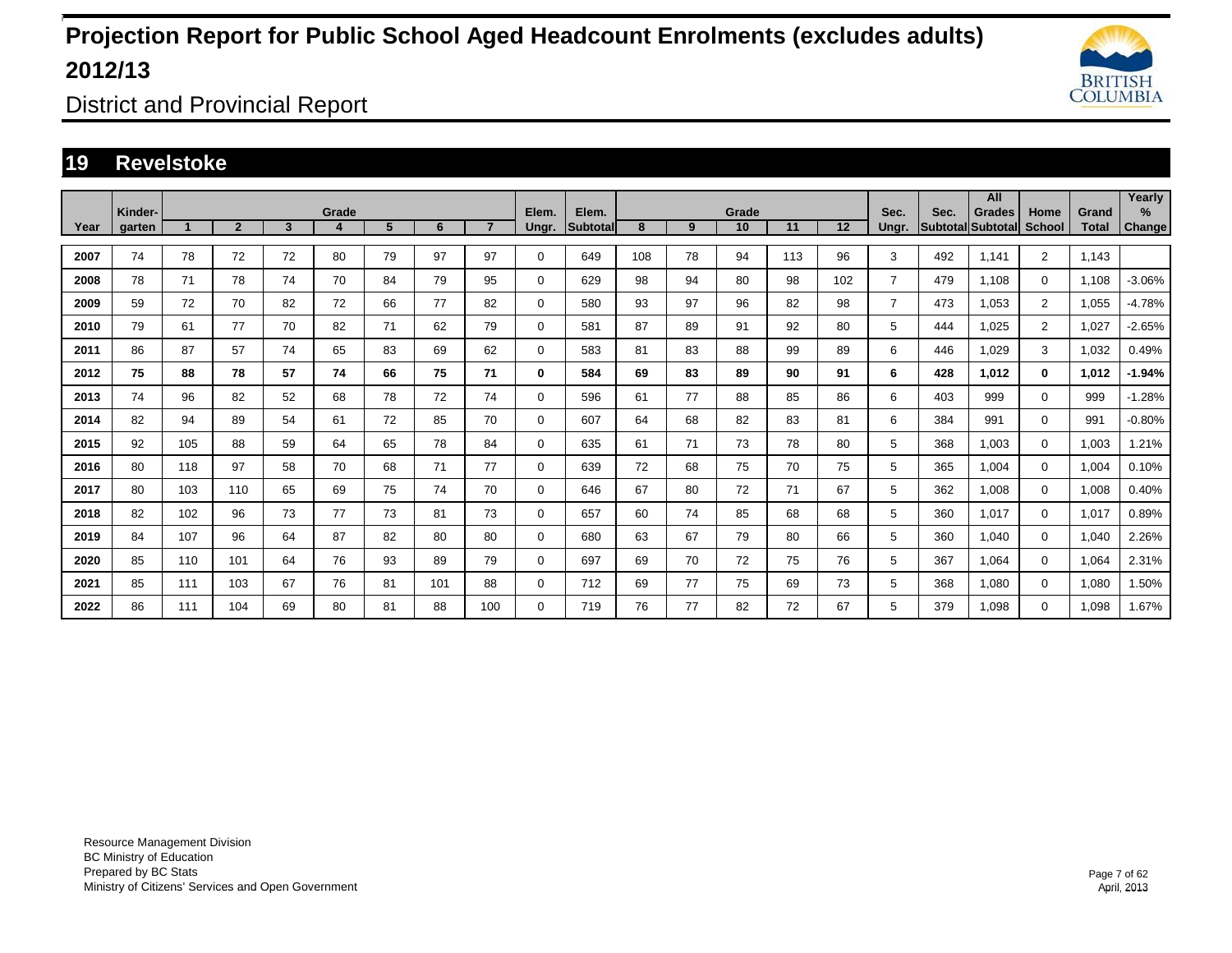

District and Provincial Report

### **20 Kootenay-Columbia**

|      |                   |     |                |     |       |     |     |     |                |                          |     |     |             |     |         |               |       | All                                |                |                       | Yearly                  |
|------|-------------------|-----|----------------|-----|-------|-----|-----|-----|----------------|--------------------------|-----|-----|-------------|-----|---------|---------------|-------|------------------------------------|----------------|-----------------------|-------------------------|
| Year | Kinder-<br>garten |     | $\overline{2}$ | 3   | Grade | 5   | 6   |     | Elem.<br>Ungr. | Elem.<br><b>Subtotal</b> | 8   | 9   | Grade<br>10 | 11  | $12 \,$ | Sec.<br>Ungr. | Sec.  | Grades<br><b>Subtotal Subtotal</b> | Home<br>School | Grand<br><b>Total</b> | $\frac{9}{6}$<br>Change |
|      |                   |     |                |     |       |     |     |     |                |                          |     |     |             |     |         |               |       |                                    |                |                       |                         |
| 2007 | 240               | 269 | 261            | 274 | 279   | 305 | 315 | 359 | $\Omega$       | 2,302                    | 388 | 381 | 463         | 439 | 427     | $\Omega$      | 2,098 | 4,400                              | $\overline{2}$ | 4,402                 |                         |
| 2008 | 248               | 236 | 280            | 260 | 276   | 285 | 313 | 332 | 0              | 2,230                    | 370 | 381 | 410         | 423 | 423     | $\Omega$      | 2,007 | 4,237                              | $\Omega$       | 4,237                 | $-3.75%$                |
| 2009 | 246               | 251 | 235            | 277 | 268   | 277 | 292 | 295 | 0              | 2,141                    | 345 | 366 | 412         | 380 | 407     | 0             | 1,910 | 4,051                              | $\mathbf{1}$   | 4,052                 | $-4.37%$                |
| 2010 | 263               | 244 | 252            | 237 | 285   | 271 | 284 | 302 | 0              | 2,138                    | 326 | 363 | 381         | 391 | 367     |               | 1,829 | 3,967                              | 4              | 3,971                 | $-2.00%$                |
| 2011 | 274               | 275 | 251            | 264 | 233   | 282 | 269 | 284 | 0              | 2,132                    | 319 | 351 | 371         | 370 | 364     | $\Omega$      | 1.775 | 3,907                              |                | 3,908                 | $-1.59%$                |
| 2012 | 275               | 273 | 270            | 243 | 271   | 237 | 287 | 271 | 0              | 2,127                    | 314 | 311 | 351         | 337 | 372     | 0             | 1,685 | 3,812                              | $\bf{0}$       | 3,812                 | $-2.46%$                |
| 2013 | 293               | 272 | 272            | 248 | 281   | 213 | 282 | 270 | 0              | 2,131                    | 317 | 300 | 343         | 323 | 353     | 0             | 1,636 | 3,767                              | $\mathbf 0$    | 3,767                 | $-1.18%$                |
| 2014 | 274               | 290 | 270            | 249 | 286   | 221 | 254 | 266 | 0              | 2,110                    | 315 | 303 | 331         | 315 | 338     | 0             | 1,602 | 3,712                              | $\mathbf 0$    | 3,712                 | $-1.46%$                |
| 2015 | 302               | 272 | 289            | 248 | 289   | 226 | 265 | 241 | $\Omega$       | 2,132                    | 311 | 302 | 332         | 304 | 329     | 0             | 1,578 | 3,710                              | $\Omega$       | 3,710                 | $-0.05%$                |
| 2016 | 313               | 300 | 272            | 267 | 289   | 229 | 271 | 252 | 0              | 2,193                    | 282 | 297 | 332         | 305 | 319     | 0             | 1,535 | 3,728                              | $\mathbf 0$    | 3,728                 | 0.49%                   |
| 2017 | 256               | 313 | 301            | 252 | 311   | 229 | 275 | 257 | 0              | 2,194                    | 295 | 270 | 327         | 305 | 319     | 0             | 1,516 | 3,710                              | $\mathbf 0$    | 3,710                 | $-0.48%$                |
| 2018 | 253               | 256 | 314            | 279 | 294   | 246 | 275 | 260 | 0              | 2,177                    | 301 | 282 | 298         | 301 | 319     | 0             | 1,501 | 3,678                              | $\mathbf 0$    | 3,678                 | $-0.86%$                |
| 2019 | 254               | 253 | 258            | 290 | 324   | 233 | 295 | 260 | 0              | 2,167                    | 305 | 288 | 310         | 275 | 315     | 0             | 1,493 | 3,660                              | $\mathbf 0$    | 3,660                 | $-0.49%$                |
| 2020 | 255               | 255 | 255            | 239 | 338   | 257 | 279 | 280 | 0              | 2,158                    | 305 | 291 | 317         | 285 | 290     | 0             | 1,488 | 3,646                              | $\mathbf 0$    | 3,646                 | $-0.38%$                |
| 2021 | 256               | 256 | 256            | 236 | 279   | 267 | 307 | 265 | 0              | 2,122                    | 328 | 292 | 321         | 291 | 297     | 0             | 1,529 | 3,651                              | $\mathbf 0$    | 3,651                 | 0.14%                   |
| 2022 | 256               | 256 | 257            | 238 | 276   | 222 | 321 | 291 | $\Omega$       | 2.117                    | 311 | 313 | 321         | 295 | 304     | 0             | .544  | 3.661                              | $\Omega$       | 3,661                 | 0.27%                   |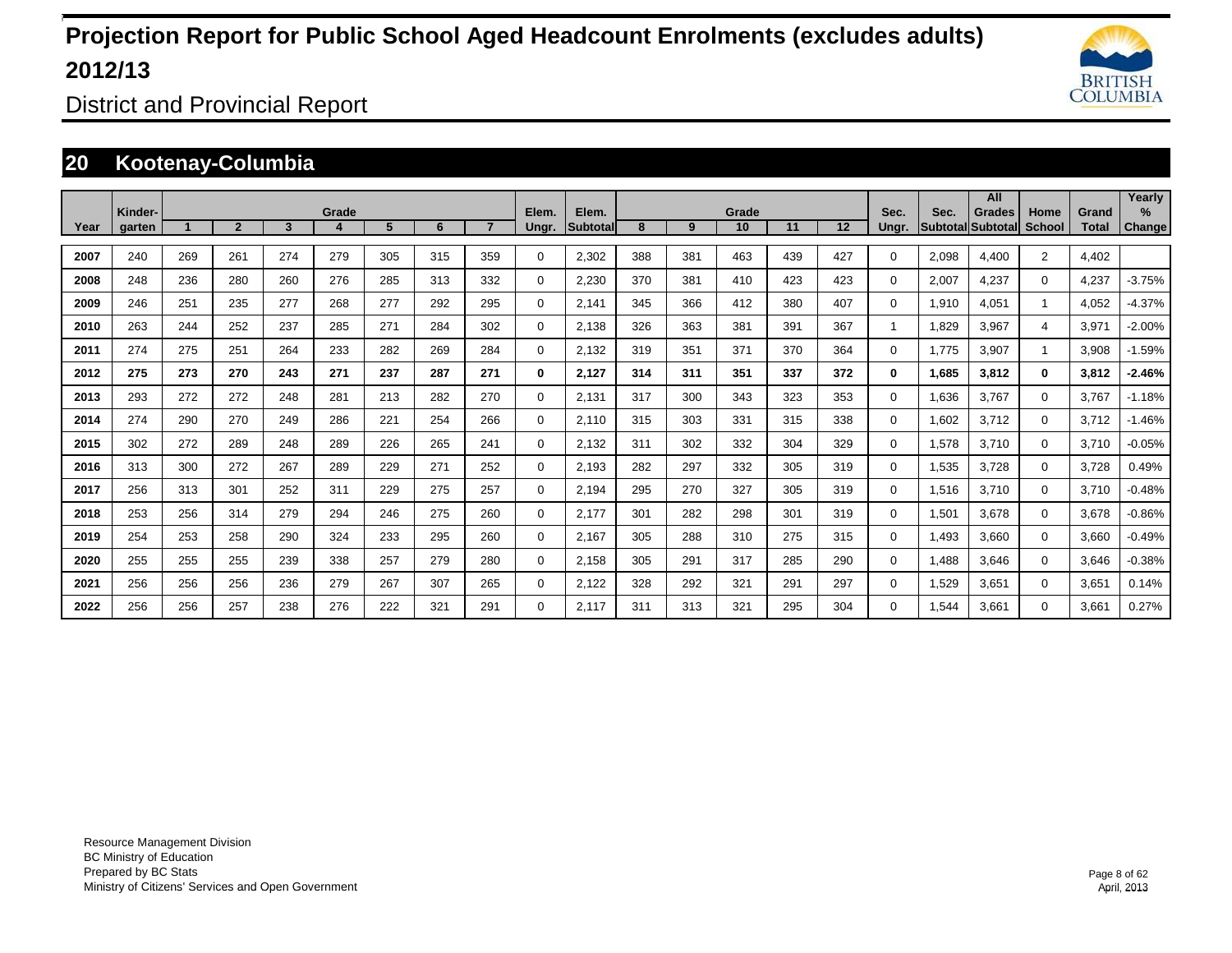

District and Provincial Report

### **22 Vernon**

|      |                   |     |                |     |            |     |     |                |                |                    |     |     |             |     |     |               |                           | All           |                       |                       | Yearly                |
|------|-------------------|-----|----------------|-----|------------|-----|-----|----------------|----------------|--------------------|-----|-----|-------------|-----|-----|---------------|---------------------------|---------------|-----------------------|-----------------------|-----------------------|
| Year | Kinder-<br>aarten |     | $\overline{2}$ | 3   | Grade<br>4 | 5   | 6   | $\overline{7}$ | Elem.<br>Ungr. | Elem.<br>Subtotall | 8   | 9   | Grade<br>10 | 11  | 12  | Sec.<br>Unar. | Sec.<br>Subtotal Subtotal | <b>Grades</b> | Home<br><b>School</b> | Grand<br><b>Total</b> | $\%$<br><b>Change</b> |
| 2007 | 519               | 601 | 529            | 603 | 631        | 615 | 649 | 713            | 0              | 4,860              | 761 | 792 | 873         | 854 | 801 | 0             | 4,081                     | 8,941         | 5                     | 8,946                 |                       |
| 2008 | 550               | 526 | 593            | 535 | 602        | 619 | 627 | 652            | 0              | 4.704              | 750 | 771 | 842         | 824 | 798 | 5             | 3,990                     | 8.694         | 8                     | 8.702                 | $-2.73%$              |
| 2009 | 511               | 591 | 545            | 592 | 547        | 603 | 637 | 637            | 0              | 4.663              | 677 | 773 | 806         | 817 | 770 | 5             | 3.848                     | 8,511         | $\overline{2}$        | 8,513                 | $-2.17%$              |
| 2010 | 580               | 556 | 597            | 567 | 590        | 562 | 610 | 641            | 0              | 4,703              | 674 | 686 | 791         | 784 | 781 | 21            | 3,737                     | 8.440         | 5                     | 8,445                 | $-0.80%$              |
| 2011 | 516               | 598 | 558            | 584 | 570        | 596 | 556 | 624            | 0              | 4,602              | 662 | 683 | 697         | 779 | 739 | 23            | 3,583                     | 8,185         | 6                     | 8,191                 | $-3.01%$              |
| 2012 | 554               | 525 | 592            | 559 | 587        | 571 | 608 | 553            | 0              | 4,549              | 661 | 666 | 690         | 691 | 703 | 22            | 3,433                     | 7,982         | 5                     | 7,987                 | $-2.49%$              |
| 2013 | 576               | 550 | 625            | 558 | 576        | 558 | 625 | 560            | $\mathbf 0$    | 4.628              | 671 | 683 | 667         | 625 | 706 | 22            | 3,374                     | 8.002         | 5                     | 8.007                 | 0.25%                 |
| 2014 | 583               | 573 | 654            | 588 | 575        | 547 | 610 | 575            | 0              | 4,705              | 679 | 692 | 681         | 604 | 646 | 21            | 3,323                     | 8,028         | 5                     | 8,033                 | 0.32%                 |
| 2015 | 561               | 580 | 681            | 617 | 606        | 547 | 600 | 563            | 0              | 4,755              | 697 | 700 | 691         | 615 | 620 | 20            | 3,343                     | 8.098         | 5                     | 8,103                 | 0.87%                 |
| 2016 | 550               | 559 | 691            | 643 | 636        | 577 | 601 | 554            | 0              | 4.811              | 685 | 721 | 699         | 624 | 629 | 20            | 3,378                     | 8.189         | 5                     | 8,194                 | 1.12%                 |
| 2017 | 541               | 549 | 668            | 652 | 662        | 605 | 633 | 555            | 0              | 4.865              | 674 | 708 | 720         | 633 | 639 | 20            | 3,394                     | 8.259         | 5                     | 8.264                 | 0.85%                 |
| 2018 | 556               | 541 | 656            | 631 | 672        | 629 | 663 | 583            | 0              | 4,931              | 675 | 698 | 709         | 651 | 649 | 21            | 3,403                     | 8,334         | 5                     | 8,339                 | 0.91%                 |
| 2019 | 565               | 555 | 647            | 621 | 651        | 638 | 689 | 611            | $\mathbf 0$    | 4,977              | 709 | 698 | 699         | 642 | 667 | 21            | 3,436                     | 8,413         | 5                     | 8,418                 | 0.95%                 |
| 2020 | 574               | 564 | 664            | 612 | 641        | 619 | 699 | 635            | $\mathbf 0$    | 5,008              | 742 | 733 | 699         | 634 | 660 | 21            | 3,489                     | 8.497         | 5                     | 8,502                 | 1.00%                 |
| 2021 | 580               | 573 | 674            | 628 | 632        | 610 | 679 | 644            | $\mathbf 0$    | 5.020              | 770 | 766 | 732         | 633 | 651 | 21            | 3,573                     | 8.593         | 5                     | 8,598                 | 1.13%                 |
| 2022 | 586               | 580 | 685            | 637 | 647        | 602 | 668 | 626            | $\Omega$       | 5.031              | 781 | 795 | 765         | 662 | 650 | 21            | 3,674                     | 8.705         | 6                     | 8,711                 | 1.31%                 |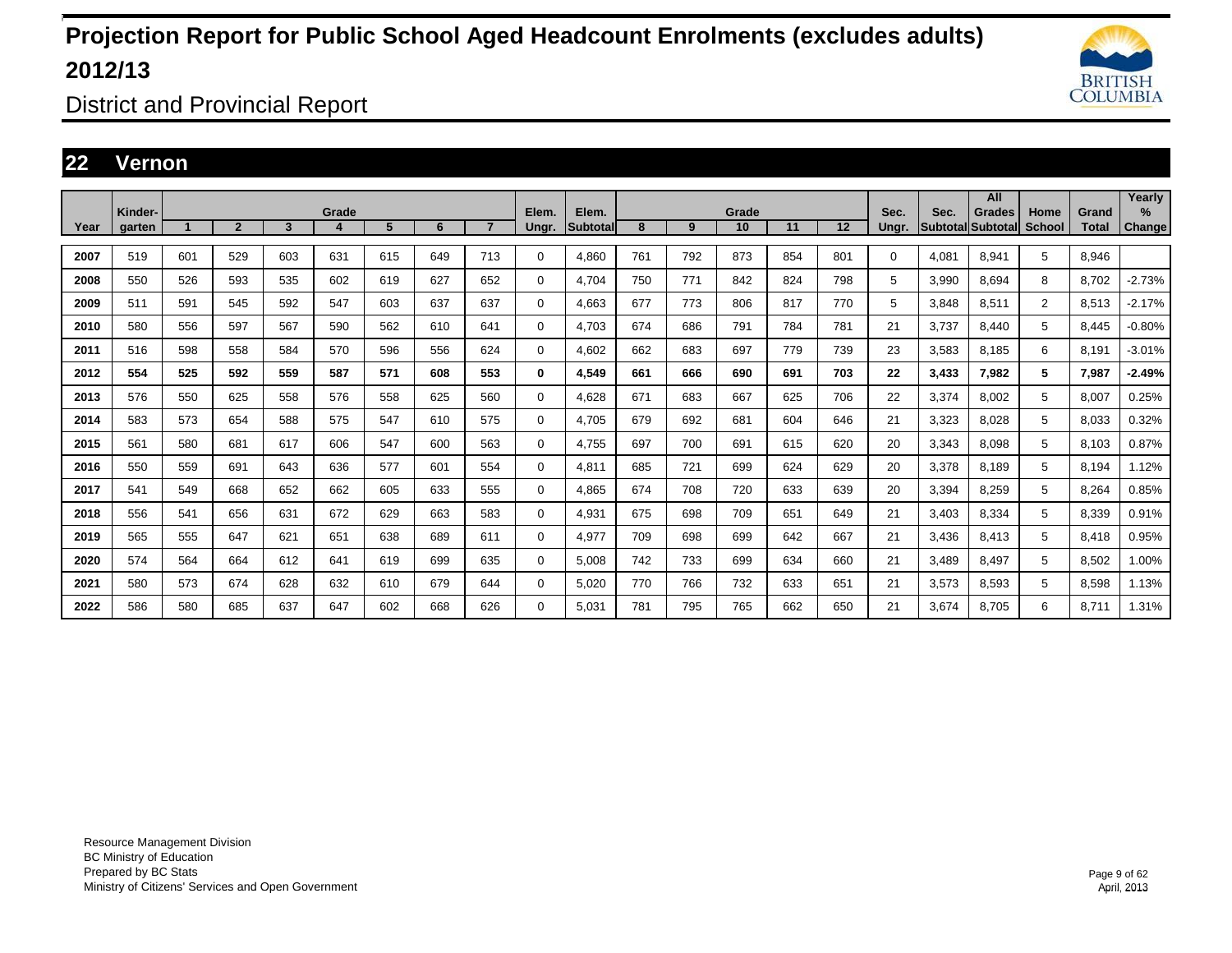

District and Provincial Report

### **23 Central Okanagan**

|      |                   |       |                |       |       |       |       |                |                |                          |       |       |             |       |       |               |        | All                                       |                       |                       | Yearly                |
|------|-------------------|-------|----------------|-------|-------|-------|-------|----------------|----------------|--------------------------|-------|-------|-------------|-------|-------|---------------|--------|-------------------------------------------|-----------------------|-----------------------|-----------------------|
| Year | Kinder-<br>garten |       | $\overline{2}$ | 3     | Grade | 5     | 6     | $\overline{7}$ | Elem.<br>Ungr. | Elem.<br><b>Subtotal</b> | 8     | 9     | Grade<br>10 | 11    | 12    | Sec.<br>Ungr. | Sec.   | <b>Grades</b><br><b>Subtotal Subtotal</b> | Home<br><b>School</b> | Grand<br><b>Total</b> | $\%$<br><b>Change</b> |
|      |                   |       |                |       |       |       |       |                |                |                          |       |       |             |       |       |               |        |                                           |                       |                       |                       |
| 2007 | 1.326             | 1,389 | 1.441          | .494  | 1.452 | 1.643 | 1.621 | 1.728          | 0              | 12.094                   | ,797  | 1,826 | 1,950       | 1,913 | 1,941 | 3             | 9.430  | 21.524                                    | 11                    | 21,535                |                       |
| 2008 | .389              | 1,379 | 1.448          | .488  | 1,535 | 1.475 | 1.693 | 1.666          | 0              | 12.073                   | .808  | 1,831 | 1,898       | 1.962 | 1,914 | 53            | 9.466  | 21.539                                    | 9                     | 21,548                | 0.06%                 |
| 2009 | .386              | 1,441 | 1.413          | 1.473 | 1.490 | 1,589 | 1.502 | 1.757          | 0              | 12.051                   | .712  | 1,840 | 1.962       | 1.917 | 2.044 | 58            | 9,533  | 21.584                                    | 6                     | 21,590                | 0.19%                 |
| 2010 | ,385              | 1,422 | 1,480          | 1,472 | 1,511 | 1,525 | 1,606 | 1.561          | 0              | 11,962                   | .802  | 1,771 | 1,945       | .965  | 1,964 | 62            | 9,509  | 21,471                                    | 11                    | 21,482                | $-0.50%$              |
| 2011 | .468              | 1,427 | 1.448          | 1,501 | 1,520 | 1,534 | 1,563 | 1,620          | 0              | 12,081                   | .602  | 1,824 | 1,835       | 1,936 | 1,955 | 29            | 9,181  | 21,262                                    | 9                     | 21,271                | $-0.98%$              |
| 2012 | 1,532             | 1,456 | 1.436          | 1.446 | 1,501 | 1,503 | 1,537 | 1.607          | 0              | 12,018                   | .655  | 1,623 | 1,872       | 1,848 | 1,939 | 39            | 8,976  | 20,994                                    | 7                     | 21.001                | $-1.27%$              |
| 2013 | .577              | 1,543 | 1.448          | .483  | 1,524 | 1,528 | 1.563 | 1.628          | 0              | 12.294                   | .701  | 1,619 | 1,792       | 1.812 | 1.867 | 37            | 8.828  | 21,122                                    | $\overline{7}$        | 21,129                | 0.61%                 |
| 2014 | .630              | 1,586 | 1.531          | 1.495 | 1,560 | 1.549 | 1.587 | 1.653          | 0              | 12.591                   | .720  | 1.660 | 1.784       | 1.736 | 1.827 | 36            | 8.763  | 21.354                                    | $\overline{7}$        | 21,361                | 1.10%                 |
| 2015 | .595              | 1.642 | 1.576          | 1.581 | 1.575 | 1.588 | 1.611 | 1.681          | 0              | 12.849                   | .749  | 1.680 | 1.828       | 1.729 | 1.757 | 36            | 8.779  | 21.628                                    | $\overline{7}$        | 21.635                | 1.28%                 |
| 2016 | 1,547             | 1,609 | 1,632          | .629  | 1,665 | 1,604 | 1,652 | 1.707          | 0              | 13,045                   | ,780  | 1,710 | 1,852       | 1.769 | 1.745 | 36            | 8,892  | 21,937                                    | $\overline{7}$        | 21,944                | .43%                  |
| 2017 | .544              | 1,564 | 1,602          | .687  | 1,715 | 1,694 | 1,668 | 1.751          | 0              | 13,225                   | ,807  | 1,740 | 1,884       | 1.793 | 1.783 | 36            | 9,043  | 22,268                                    | 8                     | 22,276                | 1.51%                 |
| 2018 | .657              | 1,561 | 1,559          | .657  | 1.776 | 1.744 | 1,759 | 1.765          | 0              | 13.478                   | .852  | 1,767 | 1,918       | 1,827 | 1,811 | 37            | 9,212  | 22,690                                    | 8                     | 22,698                | .89%                  |
| 2019 | 1.704             | 1,673 | 1,556          | 1,614 | 1.747 | 1,804 | 1.810 | .860           | 0              | 13,768                   | .869  | 1,810 | 1,948       | 1.858 | 1.843 | 37            | 9,365  | 23,133                                    | 8                     | 23,141                | .95%                  |
| 2020 | 1.746             | 1,720 | 1,665          | 1.612 | 1.702 | 1.776 | 1.872 | <b>1.913</b>   | 0              | 14.006                   | .967  | 1,827 | 1,995       | 1.888 | 1.875 | 38            | 9,590  | 23,596                                    | 8                     | 23,604                | 2.00%                 |
| 2021 | 1.786             | 1.761 | 1.711          | 1.722 | 1.700 | 1,732 | 1.845 | .979           | 0              | 14,236                   | 2,022 | 1,920 | 2,014       | 1.932 | 1.905 | 39            | 9.832  | 24,068                                    | 8                     | 24.076                | 2.00%                 |
| 2022 | 1.815             | 1,800 | 1.750          | 1.767 | 1,813 | 1,730 | 1.800 | .950           | 0              | 14,425                   | 2,089 | 1,974 | 2.112       | 1.951 | 1,946 | 39            | 10.111 | 24,536                                    | 8                     | 24,544                | 1.94%                 |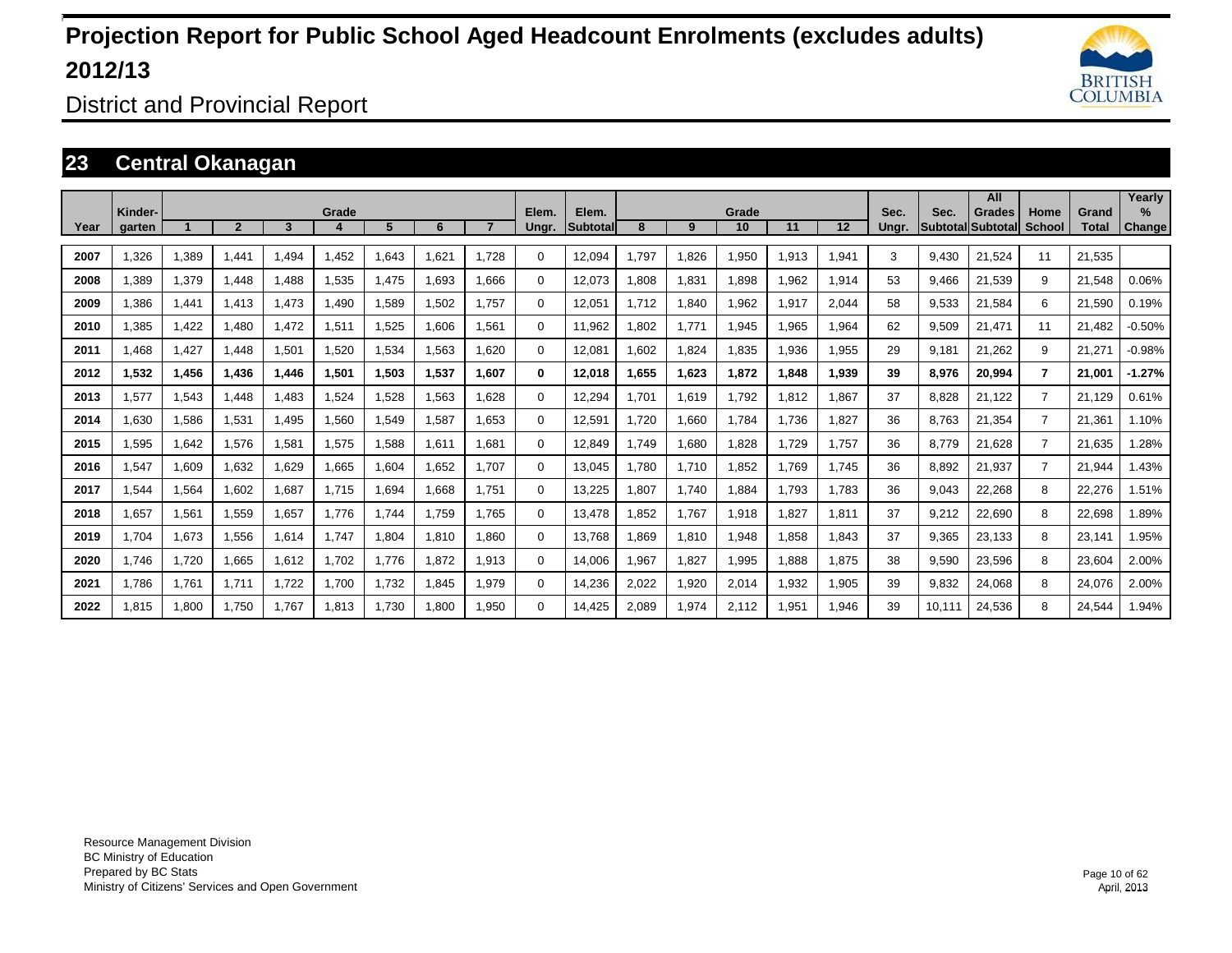

District and Provincial Report

### **27 Cariboo - Chilcotin**

|      |                   |     |                |     |       |     |     |     |                |                           |     |     |             |     |     |               |       | All                         |                |                       | Yearly                         |
|------|-------------------|-----|----------------|-----|-------|-----|-----|-----|----------------|---------------------------|-----|-----|-------------|-----|-----|---------------|-------|-----------------------------|----------------|-----------------------|--------------------------------|
| Year | Kinder-<br>garten |     | $\overline{2}$ | 3   | Grade | 5   | 6   |     | Elem.<br>Ungr. | Elem.<br><b>Subtotall</b> | 8   | 9   | Grade<br>10 | 11  | 12  | Sec.<br>Ungr. | Sec.  | Grades<br>Subtotal Subtotal | Home<br>School | Grand<br><b>Total</b> | $\frac{9}{6}$<br><b>Change</b> |
|      |                   |     |                |     |       |     |     |     |                |                           |     |     |             |     |     |               |       |                             |                |                       |                                |
| 2007 | 341               | 368 | 367            | 396 | 422   | 410 | 455 | 445 | $\Omega$       | 3,204                     | 513 | 507 | 598         | 497 | 473 | 43            | 2,631 | 5,835                       | 6              | 5,841                 |                                |
| 2008 | 361               | 367 | 360            | 369 | 397   | 425 | 401 | 454 | $\Omega$       | 3,134                     | 476 | 526 | 522         | 503 | 430 | 33            | 2,490 | 5,624                       | $\overline{2}$ | 5,626                 | $-3.68%$                       |
| 2009 | 355               | 363 | 340            | 365 | 378   | 386 | 414 | 415 | 0              | 3,016                     | 472 | 484 | 530         | 482 | 469 | 21            | 2,458 | 5,474                       |                | 5,475                 | $-2.68%$                       |
| 2010 | 323               | 352 | 373            | 350 | 367   | 372 | 387 | 414 | 0              | 2,938                     | 447 | 501 | 502         | 500 | 424 | 20            | 2,394 | 5,332                       |                | 5,333                 | $-2.59%$                       |
| 2011 | 312               | 316 | 345            | 361 | 336   | 361 | 372 | 379 | 0              | 2,782                     | 443 | 459 | 524         | 447 | 446 | 3             | 2,322 | 5,104                       |                | 5,105                 | $-4.28%$                       |
| 2012 | 344               | 316 | 309            | 348 | 357   | 338 | 354 | 375 | 0              | 2,741                     | 423 | 447 | 470         | 462 | 413 | $\bf{0}$      | 2,215 | 4,956                       | 0              | 4,956                 | $-2.92%$                       |
| 2013 | 344               | 322 | 320            | 349 | 356   | 351 | 329 | 354 | 0              | 2,725                     | 430 | 410 | 454         | 456 | 395 | $\Omega$      | 2,145 | 4,870                       | $\Omega$       | 4,870                 | $-1.74%$                       |
| 2014 | 319               | 324 | 328            | 364 | 360   | 351 | 343 | 331 | 0              | 2,720                     | 410 | 420 | 420         | 445 | 392 | $\Omega$      | 2,087 | 4,807                       | $\Omega$       | 4,807                 | $-1.29%$                       |
| 2015 | 297               | 301 | 331            | 375 | 376   | 356 | 345 | 346 | 0              | 2,727                     | 385 | 401 | 431         | 414 | 385 | $\Omega$      | 2,016 | 4,743                       | 0              | 4,743                 | $-1.33%$                       |
| 2016 | 307               | 280 | 308            | 378 | 386   | 372 | 350 | 349 | 0              | 2,730                     | 402 | 378 | 413         | 423 | 361 | $\Omega$      | 1,977 | 4,707                       | $\Omega$       | 4,707                 | $-0.76%$                       |
| 2017 | 283               | 290 | 286            | 352 | 390   | 382 | 366 | 353 | 0              | 2,702                     | 404 | 393 | 389         | 407 | 365 | $\Omega$      | 1,958 | 4,660                       | $\Omega$       | 4,660                 | $-1.00%$                       |
| 2018 | 299               | 268 | 296            | 327 | 363   | 385 | 374 | 369 | 0              | 2,681                     | 410 | 397 | 403         | 384 | 353 | $\Omega$      | 1,947 | 4,628                       | $\Omega$       | 4,628                 | $-0.69%$                       |
| 2019 | 300               | 283 | 274            | 339 | 338   | 359 | 378 | 379 | 0              | 2,650                     | 429 | 403 | 407         | 396 | 333 | $\Omega$      | 1,968 | 4,618                       | $\Omega$       | 4,618                 | $-0.22%$                       |
| 2020 | 305               | 284 | 291            | 314 | 351   | 335 | 353 | 382 | 0              | 2,615                     | 439 | 422 | 415         | 401 | 342 | $\Omega$      | 2,019 | 4,634                       | $\Omega$       | 4,634                 | 0.35%                          |
| 2021 | 308               | 289 | 292            | 333 | 325   | 348 | 330 | 357 | 0              | 2,582                     | 443 | 432 | 433         | 409 | 348 | $\Omega$      | 2,065 | 4,647                       | $\Omega$       | 4,647                 | 0.28%                          |
| 2022 | 311               | 292 | 298            | 336 | 346   | 324 | 343 | 334 | $\Omega$       | 2,584                     | 415 | 435 | 444         | 425 | 353 | $\Omega$      | 2,072 | 4.656                       | $\Omega$       | 4,656                 | 0.19%                          |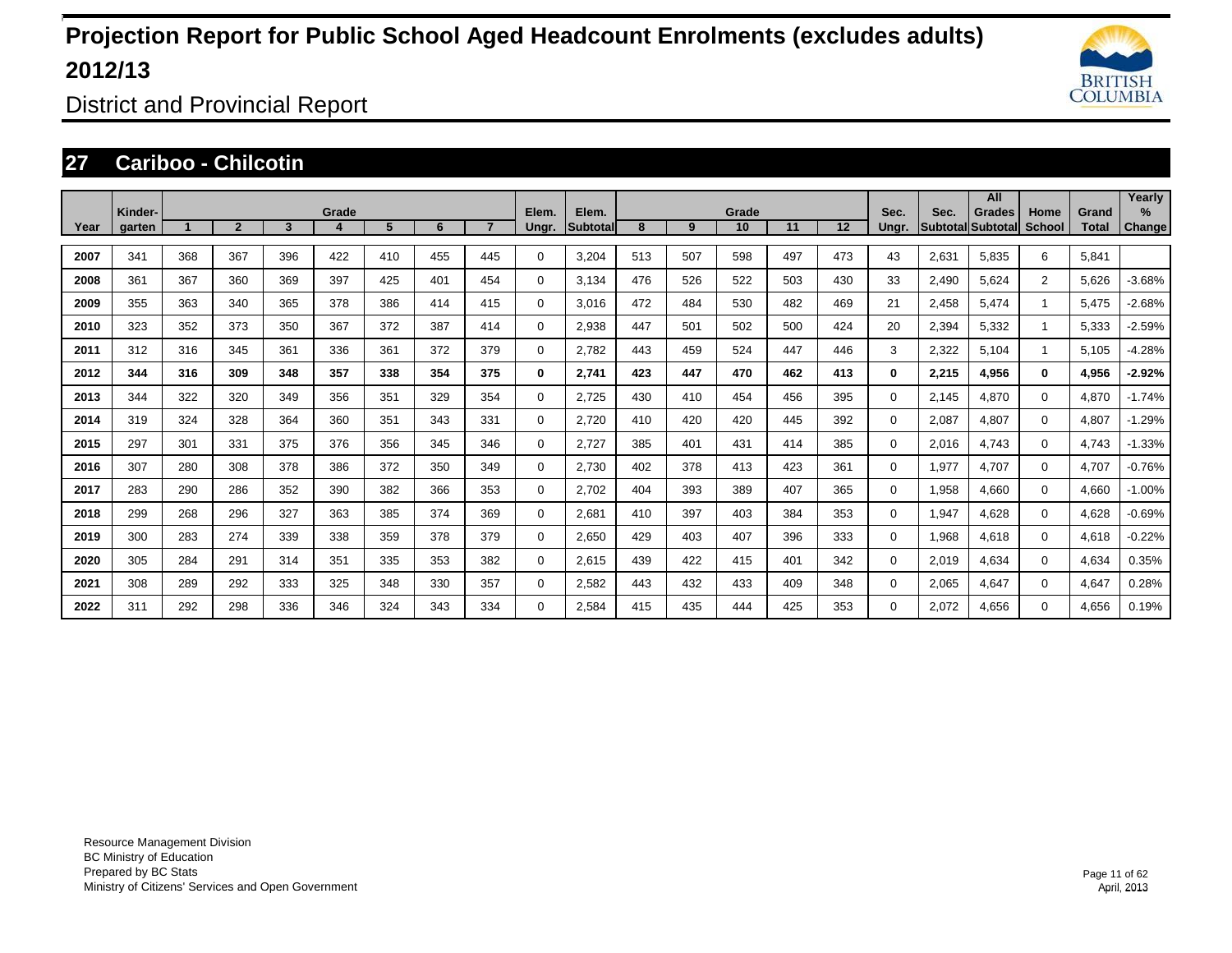

District and Provincial Report

### **28 Quesnel**

|      |                   |     |                |                         |            |     |     |                |                |                    |     |     |             |     |     |               |                                  | All           |                       |                       | Yearly                |
|------|-------------------|-----|----------------|-------------------------|------------|-----|-----|----------------|----------------|--------------------|-----|-----|-------------|-----|-----|---------------|----------------------------------|---------------|-----------------------|-----------------------|-----------------------|
| Year | Kinder-<br>garten |     | $\overline{2}$ | $\overline{\mathbf{3}}$ | Grade<br>4 | 5   | 6   | $\overline{7}$ | Elem.<br>Ungr. | Elem.<br>Subtotall | 8   | 9   | Grade<br>10 | 11  | 12  | Sec.<br>Ungr. | Sec.<br><b>Subtotal Subtotal</b> | <b>Grades</b> | Home<br><b>School</b> | Grand<br><b>Total</b> | $\%$<br><b>Change</b> |
|      |                   |     |                |                         |            |     |     |                |                |                    |     |     |             |     |     |               |                                  |               |                       |                       |                       |
| 2007 | 195               | 244 | 188            | 295                     | 266        | 280 | 322 | 307            | $\mathbf 0$    | 2,097              | 326 | 356 | 358         | 337 | 375 | 0             | 1.752                            | 3.849         | $\mathbf 0$           | 3.849                 |                       |
| 2008 | 213               | 199 | 240            | 198                     | 291        | 277 | 275 | 324            | $\mathbf 0$    | 2.017              | 325 | 330 | 359         | 346 | 361 | 0             | 1.721                            | 3,738         | $\overline{2}$        | 3.740                 | $-2.83%$              |
| 2009 | 231               | 209 | 193            | 233                     | 196        | 289 | 272 | 275            | $\mathbf 0$    | 1.898              | 337 | 321 | 354         | 339 | 364 | 0             | 1.715                            | 3,613         | $\overline{2}$        | 3.615                 | $-3.34%$              |
| 2010 | 214               | 233 | 213            | 188                     | 230        | 200 | 280 | 272            | 0              | 1,830              | 286 | 333 | 309         | 346 | 340 | 0             | 1,614                            | 3,444         | $\mathbf 0$           | 3,444                 | $-4.73%$              |
| 2011 | 234               | 222 | 239            | 217                     | 187        | 224 | 201 | 276            | 0              | 1,800              | 275 | 287 | 338         | 308 | 324 | $\Omega$      | 1,532                            | 3,332         | $\mathbf 0$           | 3,332                 | $-3.25%$              |
| 2012 | 230               | 232 | 218            | 231                     | 204        | 191 | 223 | 197            | 0              | 1,726              | 291 | 269 | 281         | 331 | 321 | 0             | 1,493                            | 3,219         | $\bf{0}$              | 3,219                 | $-3.39%$              |
| 2013 | 249               | 240 | 228            | 213                     | 223        | 185 | 229 | 186            | $\mathbf 0$    | 1,753              | 251 | 278 | 253         | 313 | 341 | 0             | 1,436                            | 3.189         | $\mathbf 0$           | 3.189                 | $-0.93%$              |
| 2014 | 219               | 262 | 236            | 222                     | 206        | 202 | 221 | 192            | $\mathbf 0$    | 1.760              | 238 | 240 | 260         | 282 | 327 | 0             | 1.347                            | 3.107         | $\mathbf 0$           | 3.107                 | $-2.57%$              |
| 2015 | 234               | 228 | 257            | 230                     | 215        | 186 | 242 | 185            | 0              | 1.777              | 244 | 227 | 226         | 289 | 296 | 0             | 1.282                            | 3.059         | 0                     | 3.059                 | $-1.54%$              |
| 2016 | 219               | 246 | 224            | 251                     | 223        | 194 | 223 | 203            | 0              | 1,783              | 236 | 233 | 214         | 253 | 298 | 0             | 1,234                            | 3,017         | $\mathbf 0$           | 3,017                 | $-1.37%$              |
| 2017 | 206               | 231 | 242            | 220                     | 243        | 202 | 233 | 187            | $\mathbf 0$    | 1,764              | 259 | 226 | 218         | 239 | 265 | 0             | 1,207                            | 2,971         | $\mathbf 0$           | 2,971                 | $-1.52%$              |
| 2018 | 221               | 217 | 228            | 239                     | 214        | 220 | 243 | 196            | $\mathbf 0$    | 1.778              | 239 | 247 | 211         | 243 | 249 | 0             | 1,189                            | 2,967         | $\mathbf 0$           | 2,967                 | $-0.13%$              |
| 2019 | 223               | 232 | 214            | 225                     | 232        | 194 | 265 | 203            | $\mathbf 0$    | 1,788              | 250 | 228 | 231         | 236 | 252 | 0             | 1,197                            | 2,985         | $\mathbf 0$           | 2,985                 | 0.61%                 |
| 2020 | 224               | 235 | 230            | 211                     | 219        | 211 | 233 | 222            | $\mathbf 0$    | 1,785              | 260 | 238 | 214         | 256 | 246 | 0             | 1,214                            | 2,999         | $\mathbf 0$           | 2,999                 | 0.47%                 |
| 2021 | 226               | 236 | 232            | 226                     | 206        | 199 | 253 | 195            | $\mathbf 0$    | 1.773              | 283 | 248 | 223         | 240 | 264 | 0             | 1,258                            | 3.031         | $\mathbf 0$           | 3,031                 | 1.07%                 |
| 2022 | 230               | 238 | 233            | 229                     | 220        | 187 | 240 | 213            | $\mathbf 0$    | 1.790              | 250 | 270 | 232         | 248 | 251 | 0             | ,251                             | 3,041         | $\mathbf 0$           | 3,041                 | 0.33%                 |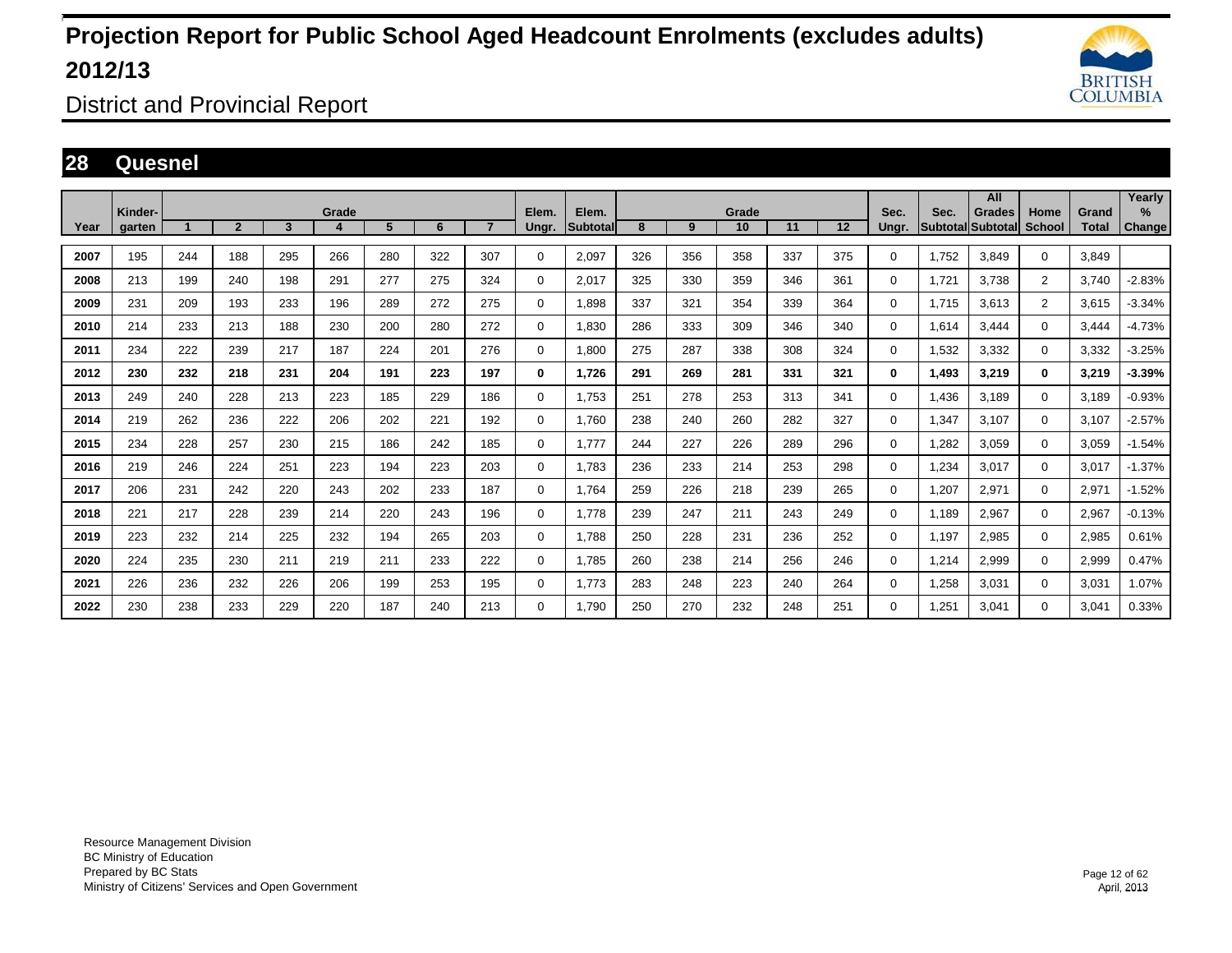

District and Provincial Report

#### **33 Chilliwack**

|      |                   |       |                |       |            |     |       |                |                |                    |       |       |             |       |                   |               |                         | All                       |                       |                       | Yearly                |
|------|-------------------|-------|----------------|-------|------------|-----|-------|----------------|----------------|--------------------|-------|-------|-------------|-------|-------------------|---------------|-------------------------|---------------------------|-----------------------|-----------------------|-----------------------|
| Year | Kinder-<br>garten |       | $\overline{2}$ | 3     | Grade<br>4 | 5   | 6     | $\overline{7}$ | Elem.<br>Ungr. | Elem.<br>Subtotall | 8     | 9     | Grade<br>10 | 11    | $12 \overline{ }$ | Sec.<br>Ungr. | Sec.<br><b>Subtotal</b> | <b>Grades</b><br>Subtotal | Home<br><b>School</b> | Grand<br><b>Total</b> | $\%$<br><b>Change</b> |
|      |                   |       |                |       |            |     |       |                |                |                    |       |       |             |       |                   |               |                         |                           |                       |                       |                       |
| 2007 | 772               | 839   | 813            | 861   | 831        | 912 | 1.001 | 995            | 2              | 7.026              | .062  | 967   | 1.065       | 1.204 | 835               | 461           | 5.594                   | 12,620                    | 5                     | 12.625                |                       |
| 2008 | 835               | 806   | 842            | 818   | 882        | 850 | 950   | 1.051          | 0              | 7,034              | 989   | 1,049 | 1,066       | 1,052 | 1,081             | 456           | 5,693                   | 12,727                    | 4                     | 12,731                | 0.84%                 |
| 2009 | 876               | 881   | 795            | 863   | 841        | 884 | 869   | 956            | 0              | 6,965              | .055  | 965   | 1.100       | 1.003 | 1,215             | 444           | 5.782                   | 12,747                    | 8                     | 12,755                | 0.19%                 |
| 2010 | 843               | 918   | 890            | 824   | 898        | 834 | 905   | 881            | 0              | 6.993              | 976   | 1,049 | 1,065       | 1.059 | 1.248             | 358           | 5.755                   | 12.748                    | $\overline{2}$        | 12.750                | $-0.04%$              |
| 2011 | 939               | 852   | 924            | 882   | 831        | 913 | 836   | 915            | 85             | 7.177              | 911   | 984   | 1.071       | 973   | 1.109             | 172           | 5,220                   | 12.397                    | $\overline{2}$        | 12.399                | $-2.75%$              |
| 2012 | 940               | 934   | 862            | 923   | 871        | 820 | 922   | 850            | 0              | 7,122              | 920   | 934   | 1,031       | 1,013 | 1,076             | 221           | 5,195                   | 12,317                    | 4                     | 12,321                | $-0.63%$              |
| 2013 | 967               | 942   | 919            | 924   | 853        | 872 | 954   | 871            | 0              | 7,302              | 898   | 917   | 1,035       | 976   | 1,042             | 216           | 5,084                   | 12,386                    | 4                     | 12,390                | 0.56%                 |
| 2014 | 946               | 971   | 927            | 985   | 853        | 854 | 1,015 | 901            | 0              | 7,452              | 920   | 895   | 1,018       | 979   | 1,004             | 211           | 5,027                   | 12,479                    | $\overline{4}$        | 12,483                | 0.75%                 |
| 2015 | 953               | 951   | 957            | 996   | 910        | 856 | 995   | 959            | 0              | 7,577              | 952   | 917   | 995         | 963   | 1.004             | 207           | 5.038                   | 12,615                    | 4                     | 12,619                | .09%                  |
| 2016 | 969               | 960   | 939            | 1,028 | 921        | 912 | 998   | 942            | 0              | 7,669              | 1,013 | 950   | 1,018       | 944   | 991               | 208           | 5,124                   | 12,793                    | 4                     | 12,797                | 1.41%                 |
| 2017 | .007              | 977   | 948            | 1,010 | 951        | 924 | 1,063 | 944            | 0              | 7,824              | 997   | 1,010 | 1,053       | 965   | 972               | 208           | 5,205                   | 13,029                    | 4                     | 13,033                | 1.84%                 |
| 2018 | .014              | 1,014 | 964            | 1.019 | 934        | 953 | 1,075 | 1,005          | 0              | 7,978              | 999   | 994   | 1.119       | 998   | 991               | 209           | 5,310                   | 13,288                    | $\overline{4}$        | 13,292                | 1.99%                 |
| 2019 | 0.037             | 1,021 | 1,002          | 1.037 | 944        | 936 | 1.108 | 1.017          | 0              | 8.102              | 1.061 | 997   | 1.104       | 1.058 | 1.024             | 214           | 5.458                   | 13,560                    | 4                     | 13,564                | 2.05%                 |
| 2020 | 1,058             | 1,044 | 1,008          | 1,076 | 959        | 945 | 1,089 | 1.048          | 0              | 8,227              | 1,074 | 1,058 | 1,107       | 1,047 | 1,082             | 220           | 5,588                   | 13,815                    | 5                     | 13,820                | 1.89%                 |
| 2021 | 1,072             | 1,064 | 1,030          | 1,082 | 995        | 961 | 1,099 | 1,030          | 0              | 8,333              | 1,106 | 1,071 | 1.172       | 1,050 | 1,079             | 229           | 5,707                   | 14,040                    | 5                     | 14,045                | 1.63%                 |
| 2022 | .087              | 1.077 | 1.048          | 1.105 | 1.000      | 996 | 1.117 | 1.039          | 0              | 8.469              | 1.088 | 1.102 | 1.187       | 1.107 | 1.079             | 230           | 5.793                   | 14.262                    | 5                     | 14.267                | 1.58%                 |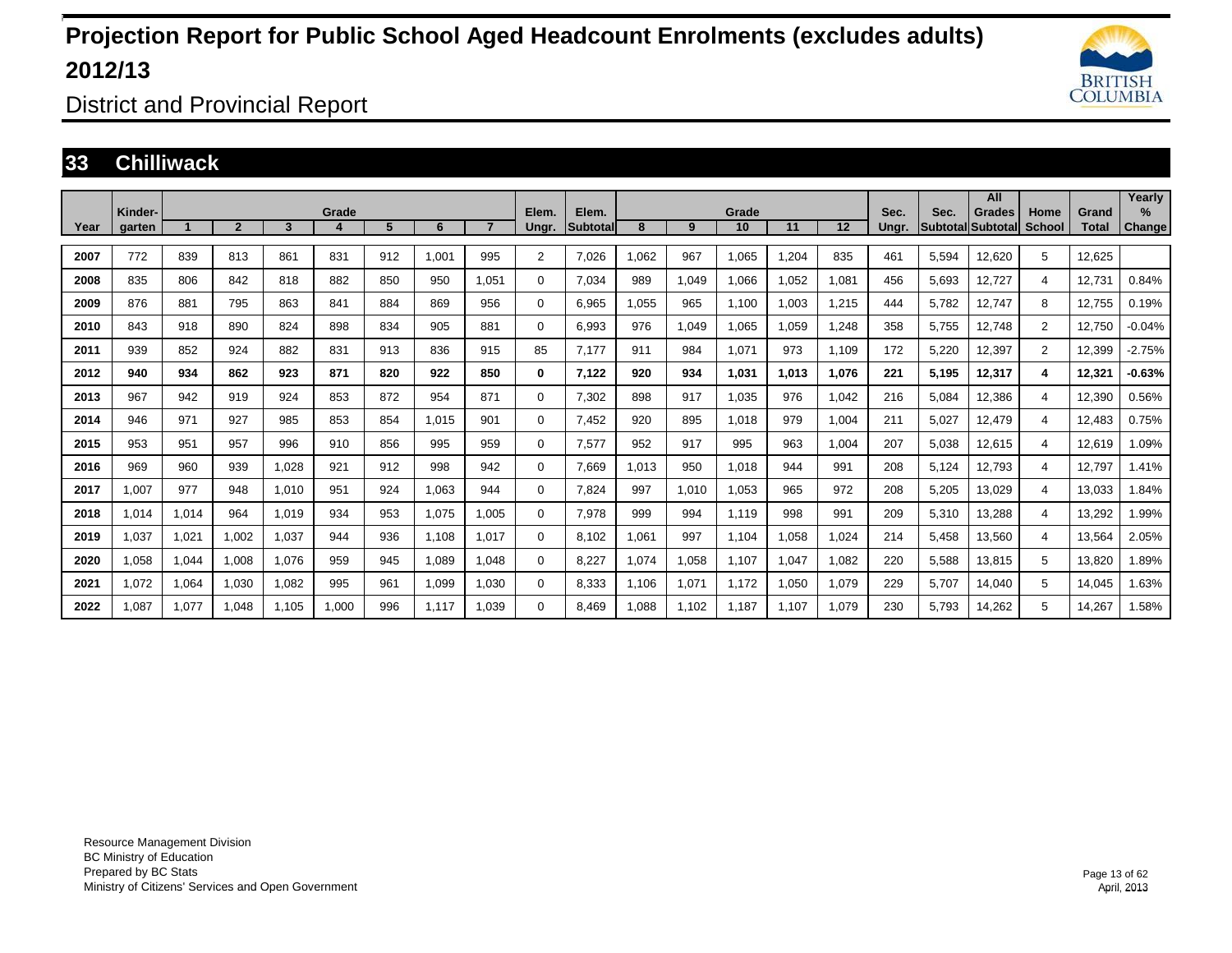

District and Provincial Report

### **34 Abbotsford**

|      | Kinder- |       |                |       |       |       |       |                |                |                   |        |       | Grade |       |       |               |                                  | All           | Home          |                       | Yearly<br>$\%$ |
|------|---------|-------|----------------|-------|-------|-------|-------|----------------|----------------|-------------------|--------|-------|-------|-------|-------|---------------|----------------------------------|---------------|---------------|-----------------------|----------------|
| Year | aarten  |       | $\overline{2}$ | 3     | Grade | 5     | 6     | $\overline{7}$ | Elem.<br>Unar. | Elem.<br>Subtotal | 8      | 9     | 10    | 11    | 12    | Sec.<br>Unar. | Sec.<br><b>Subtotal Subtotal</b> | <b>Grades</b> | <b>School</b> | Grand<br><b>Total</b> | <b>Change</b>  |
| 2007 | 1,316   | 1,305 | 1,298          | ,294  | .397  | 1,418 | 1.414 | 1.457          | $\Omega$       | 10.899            | .482   | 1,557 | .644  | 1.686 | 1,503 | 58            | 7,930                            | 18,829        | 39            | 18.868                |                |
| 2008 | 1.342   | 1,325 | 1.316          | 1,333 | 1,297 | 1,402 | 1.412 | 1.434          | 0              | 10.861            | 1.478  | 1,563 | 1,608 | 1.726 | 1,535 | 53            | 7,963                            | 18.824        | 36            | 18.860                | $-0.04%$       |
| 2009 | 1.371   | 1,371 | 1.345          | 1,330 | 1,323 | 1,309 | 1.408 | 1.446          | 0              | 10.903            | .431   | 1,517 | .649  | 1.617 | 1.637 | 77            | 7.928                            | 18.831        | 36            | 18.867                | 0.04%          |
| 2010 | .383    | 1,387 | 1,384          | 1,352 | 1,362 | 1,331 | 1,313 | 1.422          | 0              | 10,934            | ,438   | 1,469 | 1,595 | 1,695 | 1.752 | 14            | 7,963                            | 18,897        | 17            | 18,914                | 0.25%          |
| 2011 | .428    | 1,359 | 1,388          | 1,361 | 1,368 | 1,357 | 1,354 | 1.319          | 0              | 10,934            | 1,416  | 1,497 | 1,558 | 1,607 | 1.725 | 36            | 7.839                            | 18,773        | 11            | 18,784                | $-0.69%$       |
| 2012 | 1.494   | 1,441 | 1.366          | 1,376 | 1,348 | 1,378 | 1,327 | 1.353          | 0              | 11.083            | 309, ا | 1,461 | 1,536 | 1.625 | 1,696 | 9             | 7,636                            | 18,719        | 11            | 18.730                | -0.29%         |
| 2013 | .563    | 1.498 | 1.356          | 1,392 | .383  | .409  | 1.306 | 1.364          | 0              | 11,271            | .380   | 1.472 | .484  | 1,567 | 1.676 | 9             | 7.588                            | 18,859        | 11            | 18.870                | 0.75%          |
| 2014 | .577    | 1,568 | 1,410          | 1,383 | .399  | .445  | 1,335 | 1.343          | 0              | 11.460            | .391   | 1,550 | .492  | 1,515 | 1,620 | 9             | 7,577                            | 19,037        | 11            | 19,048                | 0.94%          |
| 2015 | 1.569   | 1,585 | 1.476          | 1,438 | 1,391 | 1,463 | 1,370 | 1.373          | 0              | 11.665            | .371   | 1,562 | .568  | 1,522 | 1,567 | 9             | 7,599                            | 19,264        | 11            | 19,275                | 1.19%          |
| 2016 | 1.577   | 1,578 | 1.493          | 1,506 | ,447  | 1.456 | 1.388 | 1.411          | 0              | 11.856            | .404   | 1,543 | 1,584 | 1,597 | 1.571 | 9             | 7.708                            | 19,564        | 12            | 19,576                | .56%           |
| 2017 | 1.604   | 1,586 | 1.488          | 1,524 | 1,515 | 1,514 | 1.382 | 1.430          | 0              | 12.043            | .441   | 1,579 | .567  | 1.616 | 1.642 | 9             | 7.854                            | 19.897        | 12            | 19.909                | 1.70%          |
| 2018 | .695    | 1,614 | 1,496          | 1,519 | 1,534 | 1,583 | 1,435 | 1.422          | 0              | 12,298            | ,460   | 1,621 | 1,603 | 1,603 | 1,671 | 9             | 7,967                            | 20,265        | 12            | 20,277                | 1.85%          |
| 2019 | 1,730   | 1,706 | 1,523          | 1,528 | 1,530 | 1,604 | 1,501 | 1.476          | 0              | 12,598            | ,453   | 1,642 | .645  | 1,638 | 1,661 | 9             | 8,048                            | 20,646        | 12            | 20,658                | .88%           |
| 2020 | 1.760   | 1,741 | 1,609          | 1,556 | 1,539 | 1,601 | 1,520 | 1.543          | 0              | 12,869            | .508   | 1,636 | .668  | 1,680 | 1,692 | 9             | 8.193                            | 21,062        | 13            | 21,075                | 2.02%          |
| 2021 | 1.785   | 1.770 | 1.641          | 1,643 | .567  | 1,610 | 1,518 | 1.563          | 0              | 13,097            | 1,575  | 1,696 | .663  | 1.704 | 1.735 | 9             | 8.382                            | 21.479        | 13            | 21.492                | 1.98%          |
| 2022 | 1.806   | 1,795 | 1.669          | 1,676 | 1,653 | .640  | 1,527 | 1.561          | $\Omega$       | 13,327            | .596   | 1,771 | 1,722 | 1.700 | 1.760 | 10            | 8.559                            | 21,886        | 13            | 21.899                | 1.89%          |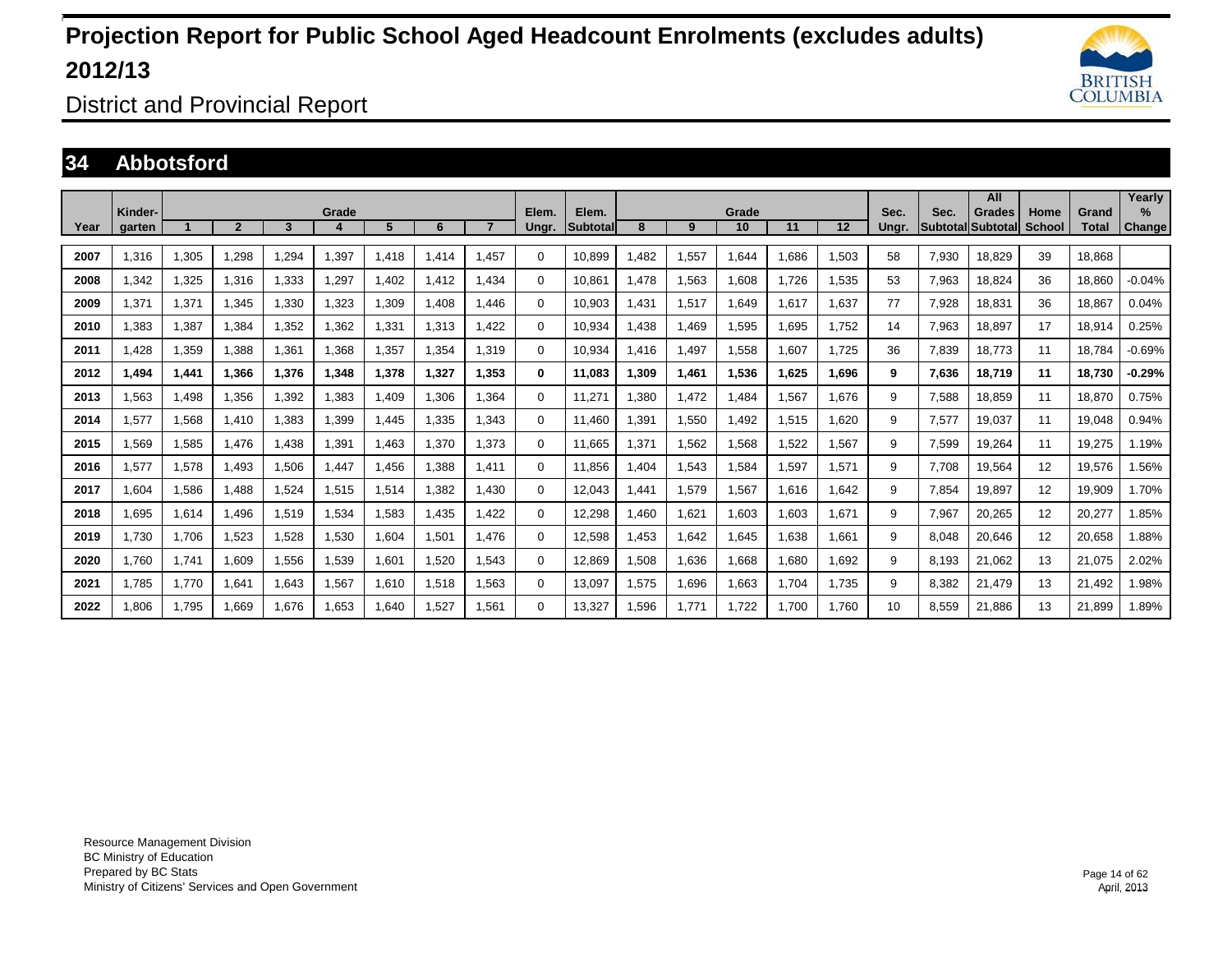

District and Provincial Report

### **35 Langley**

|      | Kinder- |       |                |       | Grade |             |       |       | Elem.       | Elem.           |       |       | Grade |       |       | Sec.     | Sec.              | All<br>Grades | Home           | Grand        | Yearly<br>$\%$ |
|------|---------|-------|----------------|-------|-------|-------------|-------|-------|-------------|-----------------|-------|-------|-------|-------|-------|----------|-------------------|---------------|----------------|--------------|----------------|
| Year | aarten  |       | $\overline{2}$ | 3     |       | 5           | 6     |       | Ungr.       | <b>Subtotal</b> | 8     | 9     | 10    | 11    | 12    | Unar.    | Subtotal Subtotal |               | School         | <b>Total</b> | <b>Change</b>  |
| 2007 | .225    | 1,266 | 1,233          | 1,321 | .259  | 1,307       | 1.460 | 1.480 | 0           | 10,551          | .582  | 1,678 | 1,814 | 1.796 | 1,602 | 9        | 8.481             | 19,032        | 13             | 19.045       |                |
| 2008 | .285    | 1.294 | 1.278          | 1.264 | 1,353 | 320, ا      | 1.353 | 1.473 | 0           | 10.620          | .543  | 1.626 | 1,738 | 1.779 | 1.684 | 0        | 8.370             | 18,990        | 13             | 19.003       | $-0.22%$       |
| 2009 | .282    | 1,350 | 1,311          | 1,309 | 1,300 | 381. ا      | 1.343 | 1,400 | 0           | 10.676          | .534  | 1,587 | 1,677 | 1.794 | 1,642 | 0        | 8,234             | 18,910        | $\overline{7}$ | 18.917       | $-0.45%$       |
| 2010 | ,280    | 1,305 | 1,384          | 1,356 | .322  | .304        | 1,393 | 1,397 | 0           | 10.741          | .455  | 1,576 | 1,622 | .662  | 1,733 | 0        | 8,048             | 18,789        | 9              | 18,798       | $-0.63%$       |
| 2011 | .337    | 1,322 | 1.331          | 1,385 | .388  | .340        | 1.323 | 1.412 | 0           | 10.838          | .470  | 1,491 | 1,582 | 1.611 | .644  | 0        | 7.798             | 18,636        | 20             | 18.656       | $-0.76%$       |
| 2012 | 1,378   | 1,380 | 1,341          | 1,340 | 1,428 | 386,        | 1,356 | 1,367 | 0           | 10,976          | 1,510 | 1,451 | 1,518 | 1,643 | 1,635 | 0        | 7,757             | 18,733        | 17             | 18,750       | 0.50%          |
| 2013 | .448    | 1.405 | 1.337          | 1,364 | .384  | .463        | 1.380 | 1,377 | $\mathbf 0$ | 11.158          | .549  | 1.466 | 1.483 | .577  | 1.628 | 0        | 7.703             | 18.861        | 17             | 18.878       | 0.68%          |
| 2014 | .523    | 1,483 | 1,368          | 1,368 | 1,415 | ,427        | 1.464 | 1.408 | $\Omega$    | 11.456          | .568  | 1,510 | 1,503 | .548  | 1.576 | $\Omega$ | 7.705             | 19.161        | 18             | 19.179       | .59%           |
| 2015 | 1.510   | 1.562 | 1.444          | 1,401 | 1,421 | ,459        | 1.429 | 1.495 | 0           | 11.721          | .605  | 1,529 | 1.547 | .568  | 1.545 | 0        | 7.794             | 19,515        | 18             | 19.533       | 1.85%          |
| 2016 | .494    | 1,552 | 1,522          | 1,480 | 1,458 | .468        | 1.464 | 1.462 | 0           | 11,900          | .702  | 1,566 | 1,569 | .614  | 1,563 | 0        | 8,014             | 19,914        | 18             | 19,932       | 2.04%          |
| 2017 | 1,521   | 1,538 | 1,515          | 1,559 | 1,539 | 1,507       | 1,474 | 1,498 | $\Omega$    | 12,151          | .669  | 1,659 | 1,607 | .638  | 1,608 | 0        | 8.181             | 20,332        | 19             | 20,351       | 2.10%          |
| 2018 | 1.566   | 1,566 | 1,503          | 1,553 | 1,619 | 1,588       | 1,510 | 1,507 | 0           | 12,412          | .708  | 1,630 | 1,699 | 1.679 | 1,637 | $\Omega$ | 8,353             | 20.765        | 19             | 20.784       | 2.13%          |
| 2019 | 1,630   | 1,611 | 1,531          | 1,542 | 1,615 | <b>.669</b> | 1,590 | 1,543 | $\Omega$    | 12,731          | .720  | 1,667 | 1,674 | 1.771 | 1,676 | $\Omega$ | 8,508             | 21,239        | 19             | 21,258       | 2.28%          |
| 2020 | 1.690   | 1,674 | 1.573          | 1,570 | 1.604 | .665        | 1.670 | 1.622 | 0           | 13,068          | .760  | 1,680 | 1.712 | 1.751 | 1.760 | $\Omega$ | 8.663             | 21.731        | 20             | 21.751       | 2.32%          |
| 2021 | 1.751   | 1,735 | 1,633          | 1,613 | 1,632 | 1,654       | 1,666 | 1.703 | $\mathbf 0$ | 13,387          | .848  | 1,718 | 1,725 | .788  | 1.753 | 0        | 8,832             | 22,219        | 20             | 22,239       | 2.24%          |
| 2022 | .802    | 1.796 | 1,691          | 1,673 | 1,676 | .684        | 1,657 | 1.700 | 0           | 13,679          | .937  | 1,802 | 1,763 | .803  | 1.783 | $\Omega$ | 9,088             | 22,767        | 21             | 22,788       | 2.47%          |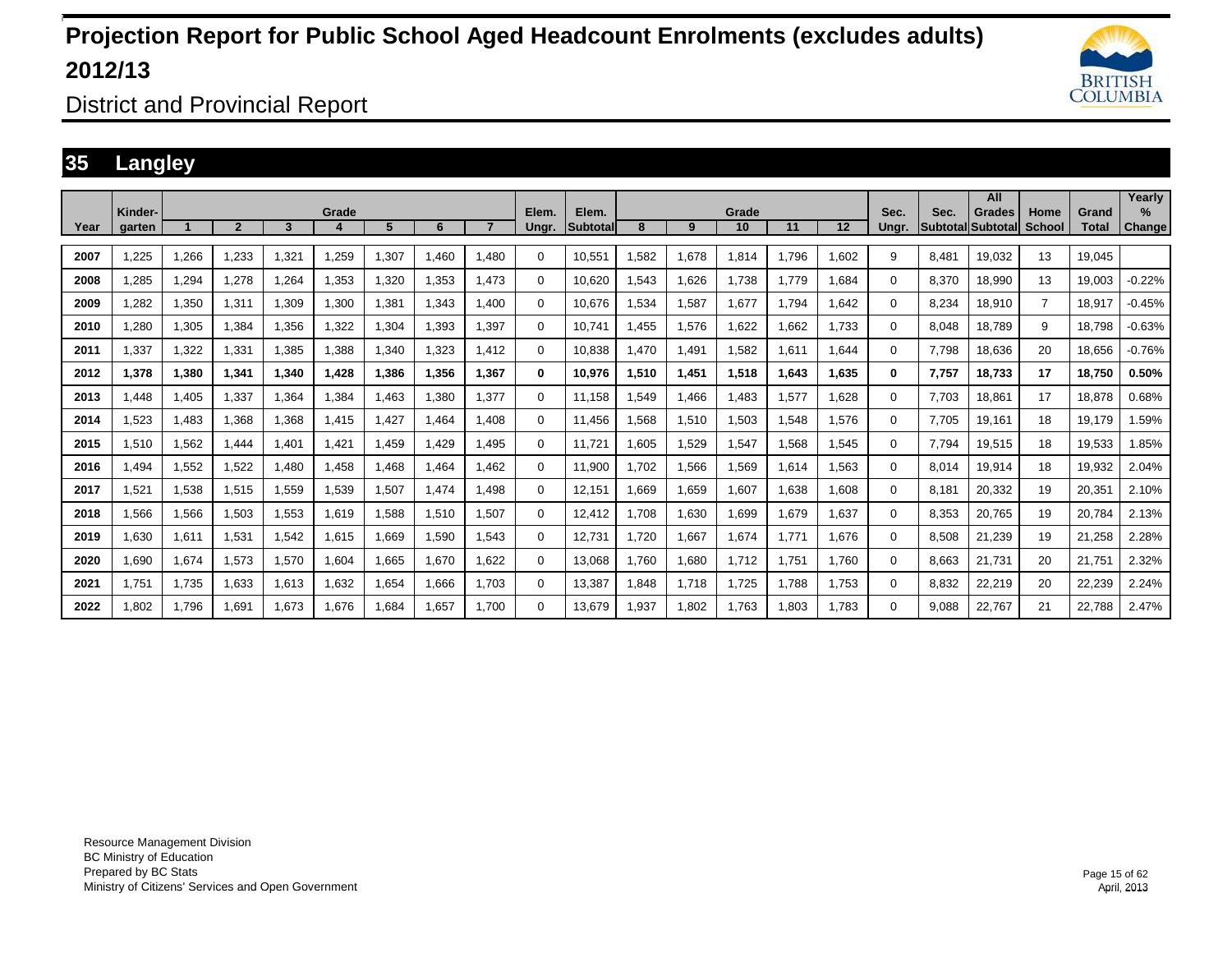

District and Provincial Report

### **36 Surrey**

|      | Kinder- |       |              |       | Grade                  |       |       |       | Elem. | Elem.           |       |       | Grade |       |       | Sec.     | Sec.   | All<br>Grades            | Home   | Grand        | Yearly<br>%   |
|------|---------|-------|--------------|-------|------------------------|-------|-------|-------|-------|-----------------|-------|-------|-------|-------|-------|----------|--------|--------------------------|--------|--------------|---------------|
| Year | aarten  |       | $\mathbf{2}$ | 3     | $\boldsymbol{\Lambda}$ | 5     | 6     |       | Ungr. | <b>Subtotal</b> | 8     | 9     | 10    | 11    | 12    | Unar.    |        | <b>SubtotallSubtotal</b> | School | <b>Total</b> | <b>Change</b> |
| 2007 | 4.280   | 4.375 | 4.348        | 4.478 | 4.837                  | 4.855 | 4.938 | 5.349 | 6     | 37.466          | 5,347 | 5,236 | 5.787 | 5.370 | 5.537 | 46       | 27.323 | 64.789                   | 17     | 64.806       |               |
| 2008 | 4.340   | 4,485 | 4.474        | 4,520 | 4,614                  | 4,959 | 5,046 | 5,092 | 4     | 37,534          | 5,547 | 5,408 | 5,892 | 5.427 | 5,239 | 91       | 27.604 | 65,138                   | 22     | 65,160       | 0.55%         |
| 2009 | 4.508   | 4,523 | 4.591        | 4.548 | 4,667                  | 4.783 | 5.109 | 5,177 | 5     | 37,911          | 5,270 | 5,621 | 6,103 | 5.743 | 5,926 | 30       | 28.693 | 66.604                   | 10     | 66.614       | 2.23%         |
| 2010 | 4.640   | 4.674 | 4.614        | 4.639 | 4.667                  | 4,827 | 4,904 | 5.229 | 7     | 38.201          | 5,331 | 5,397 | 5.967 | 5.983 | 7.451 | 1        | 30.130 | 68.331                   | 4      | 68.335       | 2.58%         |
| 2011 | 4.783   | 4,741 | 4.731        | 4.714 | 4,750                  | 4,823 | 4,912 | 5.036 | 8     | 38.498          | 5,349 | 5,451 | 5,721 | 6.151 | 6.106 |          | 28.779 | 67,277                   | 12     | 67.289       | $-1.53%$      |
| 2012 | 4.903   | 4,781 | 4.771        | 4.762 | 4,770                  | 4,809 | 4.886 | 4,973 | 8     | 38.663          | 5,104 | 5,433 | 5.669 | 5.855 | 7.282 | 0        | 29.343 | 68,006                   | 9      | 68.015       | 1.08%         |
| 2013 | 5,044   | 4,833 | 4,849        | 4,881 | 4,853                  | 4,766 | 4,952 | 5,022 | 8     | 39,208          | 4,990 | 5,371 | 5,630 | 5,649 | 7.129 | $\Omega$ | 28,769 | 67,977                   | 9      | 67,986       | $-0.04%$      |
| 2014 | 5.088   | 4,985 | 4,914        | 4,975 | 4,986                  | 4,860 | 4,919 | 5.102 | 8     | 39,837          | 5,048 | 5,265 | 5,583 | 5,620 | 6,908 | $\Omega$ | 28.424 | 68,261                   | 9      | 68,270       | 0.42%         |
| 2015 | 4,931   | 5,037 | 5,072        | 5.046 | 5.086                  | 4,994 | 5,019 | 5.075 | 8     | 40,268          | 5,131 | 5,328 | 5.481 | 5.578 | 6.859 | 0        | 28,377 | 68.645                   | 9      | 68.654       | 0.56%         |
| 2016 | 4,935   | 4,886 | 5,130        | 5,210 | 5,161                  | 5,097 | 5,160 | 5.179 | 9     | 40,767          | 5,110 | 5,418 | 5,544 | 5.487 | 6,821 | $\Omega$ | 28,380 | 69,147                   | 9      | 69,156       | 0.73%         |
| 2017 | 5.133   | 4,891 | 4,980        | 5,270 | 5,328                  | 5.173 | 5,265 | 5.323 | 9     | 41,372          | 5,214 | 5,399 | 5,636 | 5,548 | 6.722 | $\Omega$ | 28,519 | 69,891                   | 9      | 69,900       | 1.08%         |
| 2018 | 5.413   | 5,087 | 4,988        | 5,122 | 5,392                  | 5,337 | 5,338 | 5.428 | 9     | 42.114          | 5,355 | 5,507 | 5,624 | 5.643 | 6.789 | $\Omega$ | 28.918 | 71.032                   | 10     | 71.042       | 1.63%         |
| 2019 | 5,505   | 5,364 | 5,187        | 5,132 | 5,245                  | 5,399 | 5,505 | 5,503 | 9     | 42,849          | 5,462 | 5,657 | 5,735 | 5,638 | 6,906 | $\Omega$ | 29,398 | 72,247                   | 10     | 72,257       | 1.71%         |
| 2020 | 5,583   | 5,453 | 5,466        | 5,336 | 5,254                  | 5,256 | 5,571 | 5,674 | 9     | 43,602          | 5,538 | 5,770 | 5,886 | 5.745 | 6,914 | $\Omega$ | 29,853 | 73,455                   | 10     | 73,465       | 1.67%         |
| 2021 | 5.652   | 5,529 | 5,556        | 5,618 | 5,459                  | 5,267 | 5,427 | 5.743 | 9     | 44,260          | 5.707 | 5,851 | 6,005 | 5.892 | 7,031 | $\Omega$ | 30.486 | 74.746                   | 10     | 74,756       | 1.76%         |
| 2022 | 5.715   | 5,596 | 5,633        | 5,710 | 5,747                  | 5,472 | 5,439 | 5,598 | 9     | 44,919          | 5.776 | 6,028 | 6,091 | 6.011 | 7,204 | 0        | 31.110 | 76.029                   | 10     | 76.039       | 1.72%         |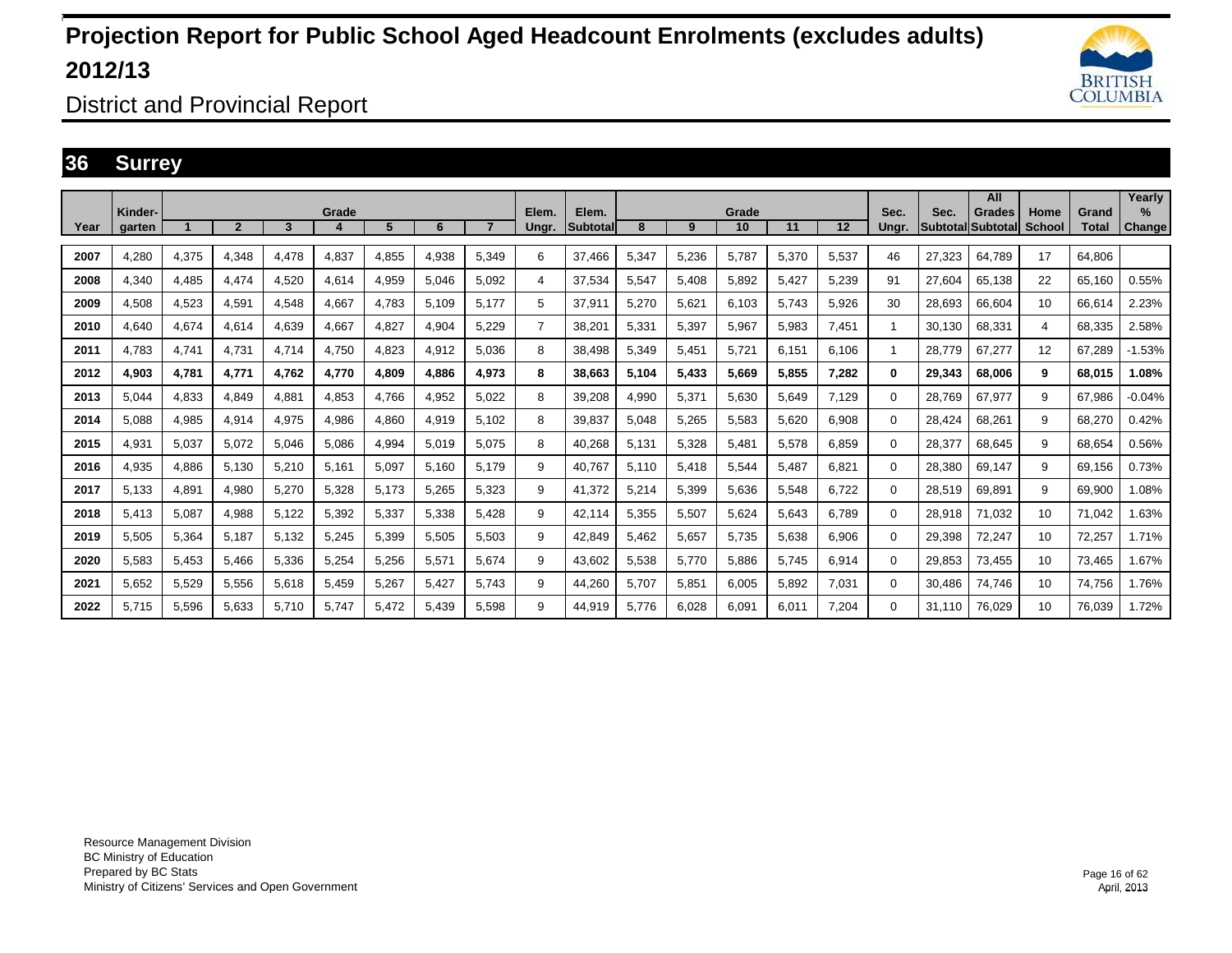

District and Provincial Report

### **37 Delta**

|      | Kinder- |       |                |       | Grade |       |       |                | Elem.    | Elem.           |       |       | Grade |       |       | Sec.           | Sec.  | All<br>Grades            | Home          | Grand        | Yearly<br>$\%$ |
|------|---------|-------|----------------|-------|-------|-------|-------|----------------|----------|-----------------|-------|-------|-------|-------|-------|----------------|-------|--------------------------|---------------|--------------|----------------|
| Year | aarten  |       | $\overline{2}$ | 3     | Δ     | 5     | 6     | $\overline{7}$ | Ungr.    | <b>Subtotal</b> | 8     | 9     | 10    | 11    | 12    | Unar.          |       | <b>Subtotal Subtotal</b> | <b>School</b> | <b>Total</b> | <b>Change</b>  |
| 2007 | 1.026   | 981   | 1.046          | 1.010 | 1.163 | 1.119 | 1.207 | 1.302          | $\Omega$ | 8.854           | 1.412 | 1.481 | 1.484 | 1.459 | 1.437 | 0              | 7.273 | 16.127                   | 3             | 16.130       |                |
| 2008 | 1.017   | 1,036 | 980            | 1,056 | 1,031 | 1,162 | 1,132 | 1,233          | $\Omega$ | 8.647           | .450  | 1,445 | 1,508 | 1,504 | 1.452 | 0              | 7,359 | 16,006                   | 3             | 16.009       | $-0.75%$       |
| 2009 | 981     | 1,061 | 1.072          | 1.018 | 1,079 | 1,056 | 1.201 | 1.153          | 0        | 8.621           | .395  | 1,476 | 1,483 | 1.468 | l.486 | 0              | 7,308 | 15,929                   | 3             | 15.932       | $-0.48%$       |
| 2010 | 941     | 989   | 1.062          | 1.087 | 1.022 | 1.081 | 1.078 | 1.234          | 0        | 8.494           | 1.321 | 1.406 | 1.505 | 1.490 | 1.518 | $\overline{2}$ | 7.242 | 15.736                   | -1            | 15.737       | $-1.22%$       |
| 2011 | 1.027   | 983   | 1.042          | 1,096 | 1,087 | 1,048 | 1,092 | 1,098          | 0        | 8.473           | .383  | 1,348 | 1,408 | 1,527 | 1,511 | 0              | 7.177 | 15,650                   | -1            | 15.651       | $-0.55%$       |
| 2012 | 1.015   | 1.034 | 989            | 1.053 | 1,078 | 1.086 | 1.047 | 1.115          | 0        | 8.417           | 1.299 | 1,407 | 1,370 | 1,397 | 1,571 | 0              | 7.044 | 15.461                   | 3             | 15.464       | $-1.19%$       |
| 2013 | 976     | 992   | 970            | 983   | 1,048 | 1,073 | 1,058 | 1,073          | 0        | 8.173           | .275  | 1,340 | 1,305 | 1,326 | l,458 | 0              | 6.704 | 14,877                   | 3             | 14,880       | $-3.78%$       |
| 2014 | 969     | 959   | 936            | 969   | 982   | 1,047 | 1,048 | 1.087          | $\Omega$ | 7,997           | .230  | 1,317 | 1,245 | 1,264 | 1,379 | 0              | 6.435 | 14,432                   | 3             | 14,435       | $-2.99%$       |
| 2015 | 975     | 953   | 905            | 936   | 969   | 982   | 1.024 | 1.078          | 0        | 7.822           | .246  | 1,270 | 1,222 | 1.205 | 1,313 | 0              | 6,256 | 14.078                   | 3             | 14.081       | $-2.45%$       |
| 2016 | 943     | 961   | 901            | 906   | 937   | 969   | 961   | 1.054          | 0        | 7,632           | ,237  | 1,287 | 1,180 | 1,183 | 1,253 | 0              | 6.140 | 13,772                   | 3             | 13.775       | $-2.17%$       |
| 2017 | 965     | 929   | 909            | 903   | 908   | 938   | 949   | 989            | 0        | 7.490           | .209  | 1,278 | 1,194 | 1.143 | .226  | 0              | 6,050 | 13,540                   | 3             | 13,543       | $-1.68%$       |
| 2018 | 1.013   | 951   | 880            | 911   | 905   | 909   | 918   | 976            | 0        | 7.463           | 1.136 | 1,250 | 1,186 | 1,154 | 1.188 | 0              | 5,914 | 13,377                   | 3             | 13,380       | $-1.20%$       |
| 2019 | 1,037   | 999   | 901            | 883   | 914   | 907   | 891   | 945            | 0        | 7,477           | 1,121 | 1,176 | 1,160 | 1.147 | 1,195 | 0              | 5,799 | 13,276                   | 3             | 13,279       | $-0.75%$       |
| 2020 | 1,065   | 1,025 | 948            | 906   | 888   | 917   | 889   | 918            | 0        | 7,556           | 1,087 | 1,161 | 1,094 | 1,123 | 1,189 | 0              | 5,654 | 13,210                   | 3             | 13,213       | $-0.50%$       |
| 2021 | 1.096   | 1,055 | 975            | 956   | 914   | 895   | 902   | 919            | 0        | 7,712           | 1,059 | 1,127 | 1,082 | 1,063 | 1,168 | 0              | 5.499 | 13,211                   | 3             | 13,214       | 0.01%          |
| 2022 | 1.119   | 1,078 | 998            | 978   | 959   | 917   | 878   | 931            | $\Omega$ | 7.858           | 1,059 | 1,100 | 1,053 | 1,053 | 1,116 | 0              | 5,381 | 13,239                   | 3             | 13,242       | 0.21%          |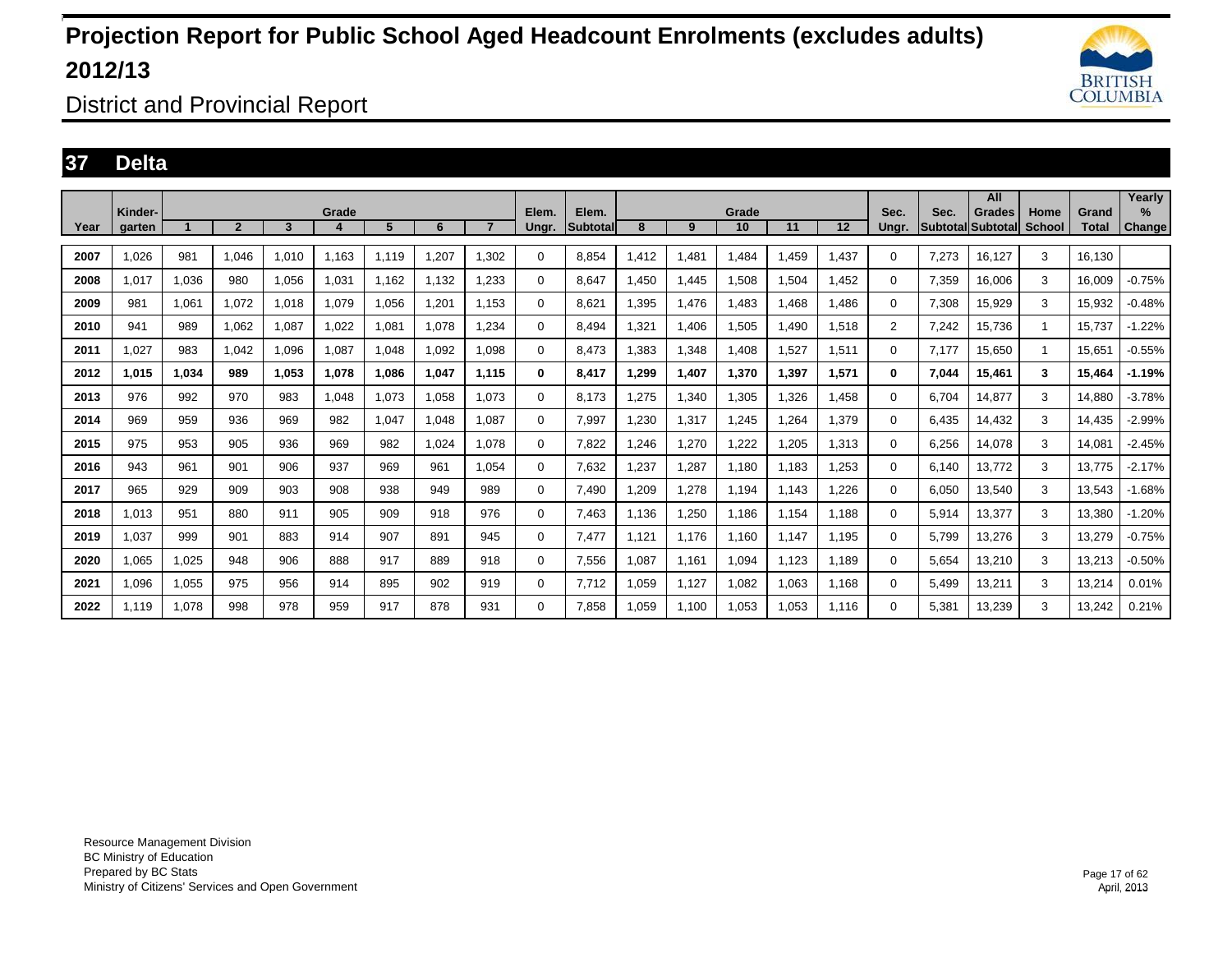

District and Provincial Report

#### **38 Richmond**

|      | Kinder- |       |                |       | Grade                  |       |       |       | Elem.    | Elem.           |       |       | Grade |       |       | Sec.           | Sec.                     | All<br><b>Grades</b> | Home          | Grand        | Yearly<br>$\%$ |
|------|---------|-------|----------------|-------|------------------------|-------|-------|-------|----------|-----------------|-------|-------|-------|-------|-------|----------------|--------------------------|----------------------|---------------|--------------|----------------|
| Year | aarten  |       | $\overline{2}$ | 3     | $\boldsymbol{\Lambda}$ | 5     | 6     |       | Ungr.    | <b>Subtotal</b> | 8     | 9     | 10    | 11    | 12    | Unar.          | <b>SubtotallSubtotal</b> |                      | <b>School</b> | <b>Total</b> | <b>Change</b>  |
| 2007 | ,326    | 1,443 | 1,430          | 1,405 | 1,535                  | 1,569 | 1.703 | 1.780 | $\Omega$ | 12,191          | ,883  | 1,918 | 2,061 | 2,138 | 2,261 | 17             | 10,278                   | 22,469               | 5             | 22.474       |                |
| 2008 | 1.303   | 1.388 | 1.451          | 1.494 | .437                   | 1,585 | 1.654 | 1.758 | 0        | 12.070          | 1.879 | 1,980 | 1,980 | 2,212 | 2,168 | 16             | 10.235                   | 22,305               | 10            | 22.315       | $-0.71%$       |
| 2009 | .394    | 1,376 | 1.443          | 1,522 | 1,510                  | 1,510 | 1.648 | 1.713 | 0        | 12,116          | .858  | 1,966 | 2,041 | 2,083 | 2,270 | $\Omega$       | 10,218                   | 22,334               | 9             | 22,343       | 0.13%          |
| 2010 | .370    | 1,420 | 1.373          | 1.422 | 1,518                  | 1,557 | 1.521 | 1.688 | 0        | 11.869          | 1,813 | 1,936 | 2,026 | 2,132 | 2.460 | 0              | 10.367                   | 22,236               | 5             | 22.241       | $-0.46%$       |
| 2011 | 1.305   | 1.368 | 1.409          | 1,371 | 1.441                  | 1,538 | 1.601 | 1.530 | 0        | 11.563          | 1.717 | 1,837 | 1,956 | 2.066 | 2,297 | $\overline{2}$ | 9.875                    | 21.438               | 4             | 21.442       | $-3.59%$       |
| 2012 | 1,421   | 1,338 | 1,333          | 1,432 | 1,377                  | 1,454 | 1,548 | 1,621 | 0        | 11,524          | 1,548 | 1,763 | 1.883 | 1,998 | 2,260 | 0              | 9.452                    | 20,976               | 8             | 20.984       | $-2.14%$       |
| 2013 | .466    | 1,385 | 1.265          | 1.476 | .388                   | 1.457 | 1.495 | 1.632 | 0        | 11.564          | .552  | 1.686 | 1.783 | 1.852 | 2.144 | $\Omega$       | 9.017                    | 20.581               | 8             | 20.589       | $-1.88%$       |
| 2014 | .420    | 1,433 | 1.311          | 1,403 | .432                   | .470  | 1.499 | 1.577 | $\Omega$ | 11.545          | .564  | 1,693 | 1,708 | 1.756 | 1,997 | $\Omega$       | 8.718                    | 20,263               | 8             | 20,271       | $-1.54%$       |
| 2015 | .366    | 1,390 | 1.358          | 1.455 | 1,362                  | 1,516 | 1,513 | 1.584 | 0        | 11.544          | 1,514 | 1.705 | 1.713 | 1.685 | 1.893 | 0              | 8.510                    | 20,054               | 8             | 20.062       | $-1.03%$       |
| 2016 | .342    | 1,339 | 1,318          | 1,507 | 1,413                  | .444  | 1,562 | 1,599 | 0        | 11,524          | .522  | 1,654 | 1,726 | 1,689 | 1,819 | $\Omega$       | 8.410                    | 19,934               | 8             | 19,942       | $-0.60%$       |
| 2017 | ,381    | 1,315 | 1,270          | 1,463 | .464                   | 1,498 | 1.488 | 1,652 | 0        | 11,531          | ,537  | 1,662 | 1,678 | 1.702 | 1,818 | 0              | 8,397                    | 19,928               | 8             | 19,936       | $-0.03%$       |
| 2018 | .395    | 1,353 | 1.248          | 1,410 | ,421                   | 1,550 | 1.540 | 1.571 | 0        | 11.488          | .585  | 1,678 | .685  | 1.660 | 1.835 | $\Omega$       | 8.443                    | 19.931               | 8             | 19,939       | 0.02%          |
| 2019 | .435    | 1,366 | 1,283          | 1,386 | 1,371                  | 1,505 | 1,595 | 1,626 | $\Omega$ | 11,567          | ,510  | 1,730 | 1,700 | 1,664 | 1.796 | $\Omega$       | 8,400                    | 19,967               | 8             | 19,975       | 0.18%          |
| 2020 | 1.478   | 1,405 | 1,296          | 1.426 | 1,346                  | 1,451 | 1,548 | 1.683 | 0        | 11.633          | .560  | 1,650 | 1,750 | 1.678 | 1.794 | $\Omega$       | 8.432                    | 20,065               | 8             | 20,073       | 0.49%          |
| 2021 | 1,524   | 1,446 | 1,332          | 1,440 | 1,385                  | 1,427 | 1,494 | 1,635 | $\Omega$ | 11,683          | 1,614 | 1,703 | 1,674 | 1,724 | 1,808 | $\Omega$       | 8,523                    | 20,206               | 8             | 20,214       | 0.70%          |
| 2022 | 1.565   | 1.491 | 1.370          | 1.479 | 1.398                  | 1.466 | 1.468 | 1.577 | 0        | 11.814          | 1.569 | 1.761 | 1.725 | 1.656 | 1.853 | $\Omega$       | 8.564                    | 20.378               | 8             | 20,386       | 0.85%          |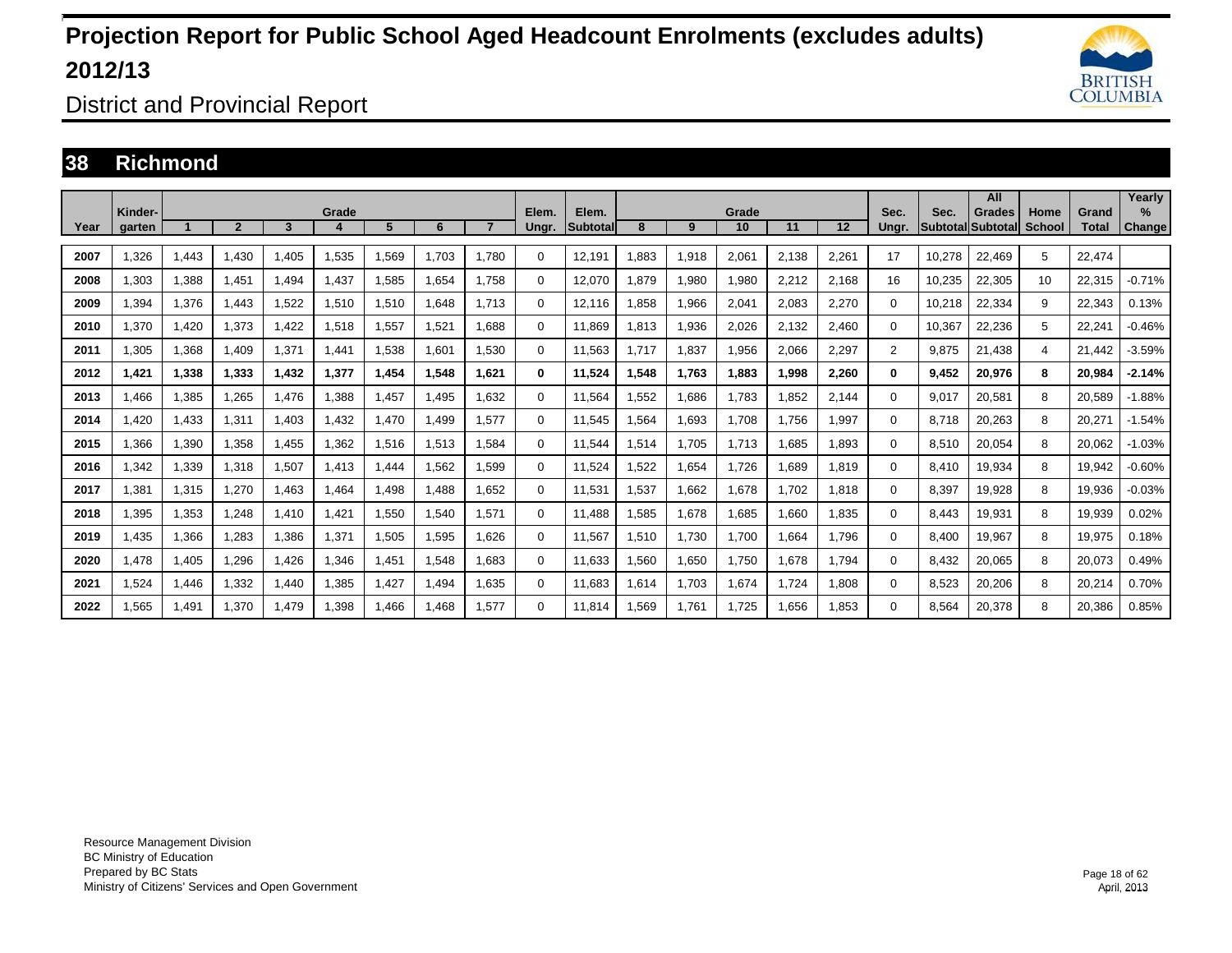

District and Provincial Report

#### **39 Vancouver**

|      |                   |       |                |       |       |       |       |       |                |                   |       |       |             |       |       |               |        | All                                       |                       |                       | Yearly                |
|------|-------------------|-------|----------------|-------|-------|-------|-------|-------|----------------|-------------------|-------|-------|-------------|-------|-------|---------------|--------|-------------------------------------------|-----------------------|-----------------------|-----------------------|
| Year | Kinder-<br>aarten |       | $\overline{2}$ | 3     | Grade | 5     | 6     |       | Elem.<br>Ungr. | Elem.<br>Subtotal | 8     | 9     | Grade<br>10 | 11    | 12    | Sec.<br>Unar. | Sec.   | <b>Grades</b><br><b>Subtotal Subtotal</b> | Home<br><b>School</b> | Grand<br><b>Total</b> | $\%$<br><b>Change</b> |
|      |                   |       |                |       |       |       |       |       |                |                   |       |       |             |       |       |               |        |                                           |                       |                       |                       |
| 2007 | 3,590             | 3,613 | 3,819          | 3,783 | 3,679 | 3,850 | 3,987 | 4,061 | 306            | 30,688            | 4,386 | 4,352 | 4,714       | 4,755 | 4,996 | 252           | 23,455 | 54,143                                    | 16                    | 54,159                |                       |
| 2008 | 3,591             | 3,618 | 3,584          | 3,778 | 3,766 | 3,669 | 3,876 | 4,035 | 234            | 30,151            | 4,386 | 4,555 | 4,671       | 4,941 | 4,865 | 203           | 23,621 | 53,772                                    | 17                    | 53,789                | $-0.68%$              |
| 2009 | 3,541             | 3,625 | 3,586          | 3,541 | 3,788 | 3.778 | 3,724 | 3,943 | 219            | 29,745            | 4,292 | 4,481 | 4,854       | 4,943 | 5,013 | 231           | 23,814 | 53,559                                    | 14                    | 53,573                | $-0.40%$              |
| 2010 | 3.691             | 3,509 | 3.556          | 3,560 | 3,495 | 3,78' | 3.795 | 3.783 | 214            | 29,384            | 4.150 | 4,419 | 4,758       | 5.021 | 4.876 | 232           | 23,456 | 52,840                                    | 8                     | 52.848                | $-1.35%$              |
| 2011 | 3.694             | 3,709 | 3.481          | 3,530 | 3,553 | 3,480 | 3,813 | 3.886 | $\Omega$       | 29,146            | 4.031 | 4,311 | 4.674       | 4.934 | 4,952 | $\Omega$      | 22,902 | 52,048                                    | 10                    | 52.058                | $-1.49%$              |
| 2012 | 3,771             | 3,661 | 3,650          | 3,416 | 3,527 | 3,547 | 3,487 | 3,801 | 0              | 28,860            | 3,964 | 4,103 | 4,495       | 4.780 | 5,103 |               | 22,446 | 51,306                                    | 14                    | 51,320                | $-1.42%$              |
| 2013 | 3,758             | 3,675 | 3,766          | 3,410 | 3,604 | 3,637 | 3,413 | 3.788 | $\Omega$       | 29,051            | 3,955 | 4,163 | 4,435       | 4,545 | 4,895 |               | 21,994 | 51,045                                    | 14                    | 51.059                | $-0.51%$              |
| 2014 | 3.781             | 3,658 | 3,784          | 3,512 | 3,610 | 3,728 | 3,506 | 3.715 | $\Omega$       | 29,294            | 3,962 | 4,178 | 4,505       | 4,506 | 4,707 |               | 21,859 | 51.153                                    | 14                    | 51.167                | 0.21%                 |
| 2015 | 3.775             | 3,672 | 3,765          | 3,524 | 3,717 | 3.742 | 3,595 | 3.808 | 0              | 29,598            | 3,885 | 4,187 | 4,519       | 4,569 | 4,665 |               | 21.826 | 51.424                                    | 14                    | 51.438                | 0.53%                 |
| 2016 | 3.892             | 3,665 | 3.777          | 3,507 | 3,731 | 3,859 | 3,615 | 3,906 | 0              | 29,952            | 3,980 | 4,114 | 4,537       | 4,590 | 4.728 |               | 21,950 | 51.902                                    | 14                    | 51,916                | 0.93%                 |
| 2017 | 4.090             | 3,776 | 3.767          | 3,517 | 3,712 | 3,875 | 3.735 | 3.932 | $\Omega$       | 30,404            | 4.079 | 4,212 | 4.468       | 4,612 | 4.767 |               | 22,139 | 52,543                                    | 15                    | 52,558                | 1.24%                 |
| 2018 | 4,218             | 3,971 | 3,878          | 3,504 | 3,720 | 3,854 | 3.749 | 4,060 | $\Omega$       | 30,954            | 4,105 | 4,314 | 4,570       | 4,557 | 4,789 |               | 22,336 | 53,290                                    | 15                    | 53,305                | 1.42%                 |
| 2019 | 4,306             | 4,096 | 4,080          | 3,607 | 3,706 | 3,862 | 3,731 | 4,080 | 0              | 31,468            | 4,237 | 4,342 | 4,675       | 4,648 | 4,742 |               | 22,645 | 54,113                                    | 15                    | 54,128                | 1.54%                 |
| 2020 | 4,405             | 4,181 | 4,207          | 3,793 | 3,811 | 3,846 | 3.739 | 4,064 | $\Omega$       | 32,046            | 4,261 | 4,475 | 4,700       | 4.743 | 4,817 |               | 22,997 | 55,043                                    | 15                    | 55,058                | 1.72%                 |
| 2021 | 4,490             | 4,281 | 4,293          | 3,908 | 4,005 | 3,953 | 3.722 | 4,073 | 0              | 32,725            | 4.248 | 4,503 | 4,840       | 4.775 | 4,906 |               | 23,273 | 55,998                                    | 16                    | 56,014                | 1.74%                 |
| 2022 | 4.575             | 4.368 | 4.398          | 3.988 | 4.125 | 4.153 | 3.826 | 4.058 | $\Omega$       | 33.491            | 4.264 | 4.499 | 4.879       | 4.913 | 4.949 |               | 23.505 | 56.996                                    | 16                    | 57.012                | 1.78%                 |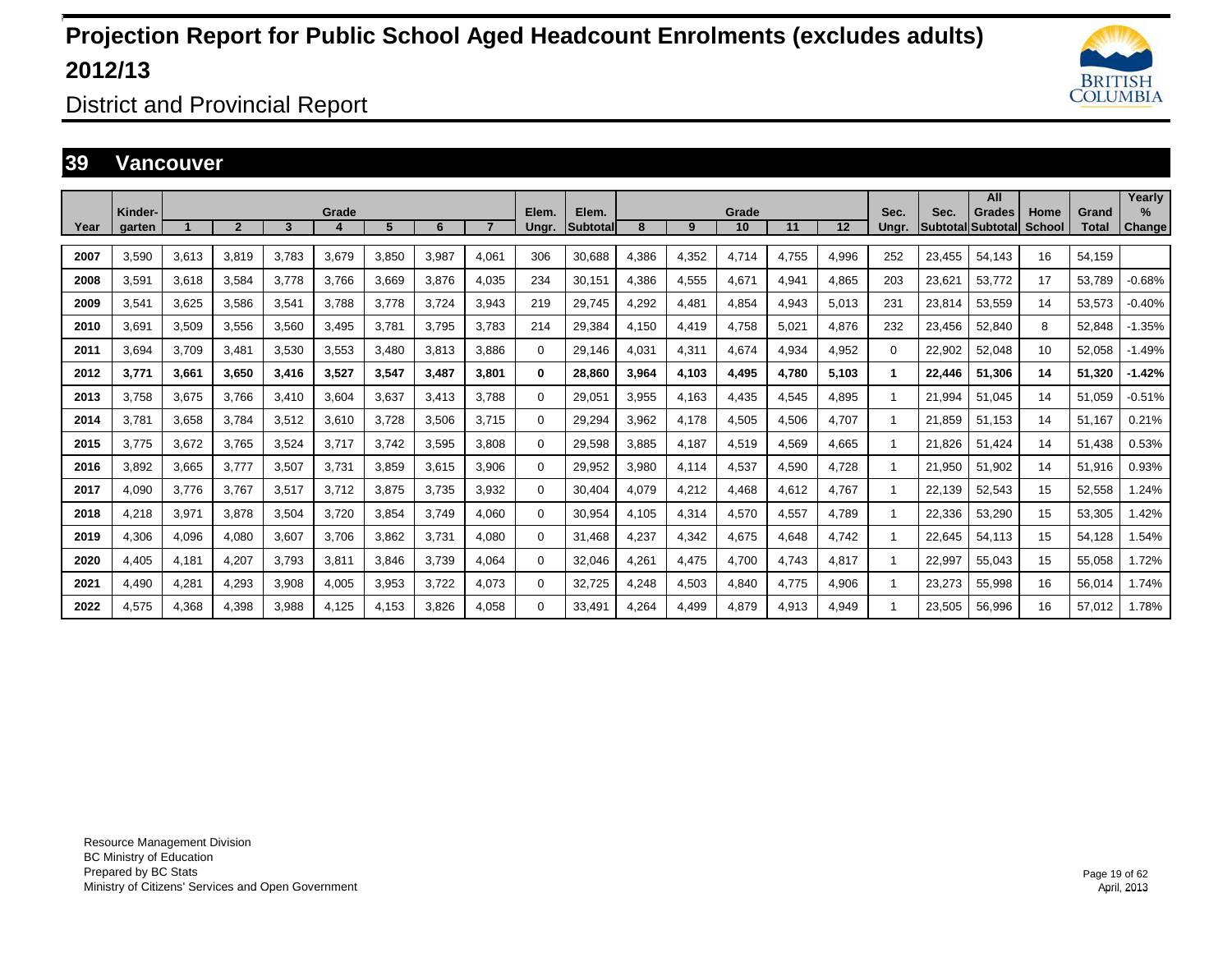

District and Provincial Report

### **40 New Westminster**

|      |                   |     |                |     |       |     |     |     |                |                           |     |     |             |     |     |                |       | All                          |                |                       | Yearly                         |
|------|-------------------|-----|----------------|-----|-------|-----|-----|-----|----------------|---------------------------|-----|-----|-------------|-----|-----|----------------|-------|------------------------------|----------------|-----------------------|--------------------------------|
| Year | Kinder-<br>garten |     | $\overline{2}$ | 3   | Grade | 5   | 6   |     | Elem.<br>Ungr. | Elem.<br><b>Subtotall</b> | 8   | 9   | Grade<br>10 | 11  | 12  | Sec.<br>Ungr.  | Sec.  | Grades<br> Subtotal Subtotal | Home<br>School | Grand<br><b>Total</b> | $\frac{9}{6}$<br><b>Change</b> |
|      |                   |     |                |     |       |     |     |     |                |                           |     |     |             |     |     |                |       |                              |                |                       |                                |
| 2007 | 430               | 460 | 461            | 424 | 448   | 450 | 477 | 480 | $\Omega$       | 3,630                     | 484 | 486 | 586         | 515 | 482 | $\Omega$       | 2,553 | 6,183                        | 5              | 6.188                 |                                |
| 2008 | 449               | 417 | 453            | 473 | 436   | 448 | 463 | 471 | $\Omega$       | 3.610                     | 469 | 463 | 577         | 589 | 476 | 4              | 2,578 | 6.188                        | 4              | 6,192                 | 0.06%                          |
| 2009 | 436               | 470 | 425            | 477 | 476   | 449 | 440 | 475 | 0              | 3,648                     | 461 | 471 | 551         | 638 | 507 | 17             | 2,645 | 6,293                        | 4              | 6,297                 | 1.70%                          |
| 2010 | 440               | 450 | 470            | 438 | 467   | 486 | 446 | 438 | 0              | 3,635                     | 487 | 459 | 526         | 617 | 499 | 0              | 2,588 | 6,223                        | $\overline{2}$ | 6,225                 | $-1.14%$                       |
| 2011 | 503               | 452 | 467            | 475 | 442   | 472 | 477 | 442 | 0              | 3,730                     | 399 | 480 | 544         | 549 | 522 | 6              | 2,500 | 6,230                        | 6              | 6,236                 | 0.18%                          |
| 2012 | 516               | 490 | 461            | 458 | 470   | 447 | 472 | 474 | $\bf{0}$       | 3,788                     | 420 | 411 | 539         | 539 | 502 | 7              | 2,418 | 6,206                        | 9              | 6,215                 | $-0.34%$                       |
| 2013 | 524               | 550 | 471            | 456 | 465   | 423 | 475 | 508 | 0              | 3,872                     | 423 | 427 | 522         | 517 | 493 | $\overline{7}$ | 2,389 | 6,261                        | 9              | 6,270                 | 0.88%                          |
| 2014 | 520               | 559 | 530            | 467 | 463   | 418 | 449 | 512 | 0              | 3,918                     | 454 | 432 | 543         | 505 | 479 | $\overline{7}$ | 2,420 | 6,338                        | 9              | 6,347                 | 1.23%                          |
| 2015 | 514               | 554 | 538            | 524 | 473   | 416 | 444 | 485 | $\Omega$       | 3,948                     | 458 | 463 | 550         | 524 | 469 | $\overline{7}$ | 2,471 | 6.419                        | 9              | 6.428                 | .28%                           |
| 2016 | 527               | 547 | 534            | 533 | 532   | 426 | 443 | 481 | 0              | 4,023                     | 436 | 468 | 589         | 533 | 485 | $\overline{7}$ | 2,518 | 6,541                        | 10             | 6,551                 | 1.91%                          |
| 2017 | 523               | 561 | 527            | 528 | 541   | 479 | 453 | 480 | 0              | 4,092                     | 432 | 447 | 597         | 569 | 495 | $\overline{7}$ | 2,547 | 6.639                        | 10             | 6,649                 | 1.50%                          |
| 2018 | 558               | 556 | 540            | 522 | 537   | 487 | 509 | 490 | 0              | 4,199                     | 431 | 444 | 573         | 578 | 526 | $\overline{7}$ | 2,559 | 6,758                        | 10             | 6,768                 | 1.79%                          |
| 2019 | 565               | 593 | 535            | 535 | 529   | 483 | 517 | 549 | 0              | 4,306                     | 440 | 443 | 570         | 559 | 537 | $\overline{7}$ | 2,556 | 6,862                        | 10             | 6,872                 | .54%                           |
| 2020 | 574               | 601 | 571            | 530 | 543   | 476 | 513 | 558 | 0              | 4,366                     | 492 | 452 | 569         | 556 | 523 | $\overline{7}$ | 2,599 | 6,965                        | 10             | 6,975                 | .50%                           |
| 2021 | 581               | 611 | 579            | 566 | 538   | 489 | 506 | 555 | 0              | 4,425                     | 500 | 503 | 579         | 554 | 518 | $\overline{7}$ | 2,661 | 7,086                        | 10             | 7,096                 | 1.73%                          |
| 2022 | 589               | 618 | 588            | 573 | 574   | 484 | 519 | 547 | $\Omega$       | 4.492                     | 498 | 512 | 639         | 563 | 517 | 7              | 2,736 | 7,228                        | 11             | 7,239                 | 2.02%                          |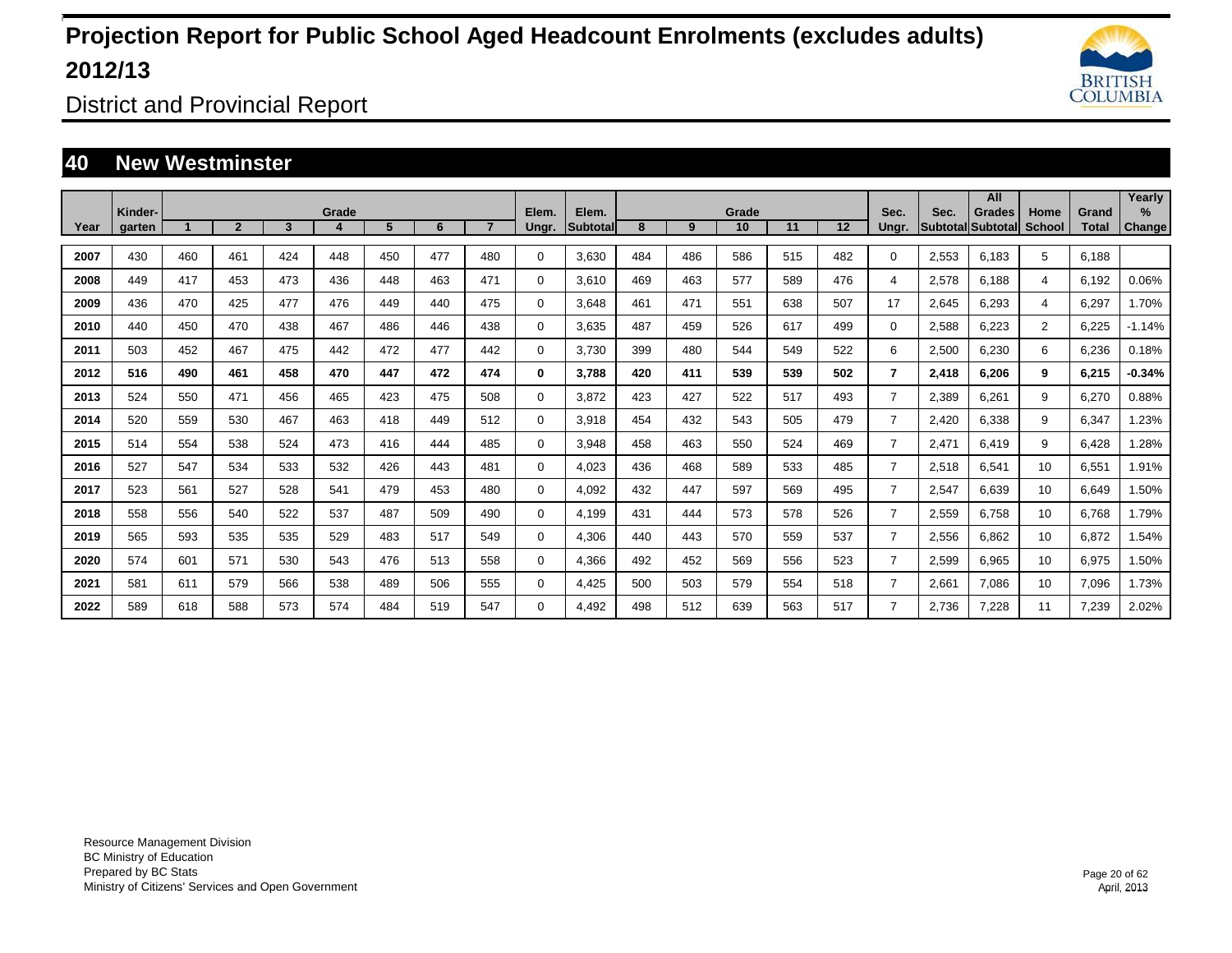

District and Provincial Report

### **41 Burnaby**

|      |                   |       |              |       |       |       |       |                |                |                   |       |       |             |       |       |                |                            | All           |                       |                       | Yearly         |
|------|-------------------|-------|--------------|-------|-------|-------|-------|----------------|----------------|-------------------|-------|-------|-------------|-------|-------|----------------|----------------------------|---------------|-----------------------|-----------------------|----------------|
| Year | Kinder-<br>garten |       | $\mathbf{p}$ | 3     | Grade | 5     | 6     | $\overline{ }$ | Elem.<br>Ungr. | Elem.<br>Subtotal | 8     | 9     | Grade<br>10 | 11    | 12    | Sec.<br>Unar.  | Sec.<br> Subtotal Subtotal | <b>Grades</b> | Home<br><b>School</b> | Grand<br><b>Total</b> | $\%$<br>Change |
| 2007 | 1.543             | 1,544 | 1.578        | 1,588 | 1,637 | 661.  | 1.722 | 1.836          | 0              | 13.109            | 2,027 | 2,013 | 2,216       | 2,339 | 2,306 | $\Omega$       | 10.901                     | 24.010        | -1                    | 24.011                |                |
| 2008 | 1.507             | 1.615 | 1.570        | 1.636 | 1,609 | .663  | 1.714 | 1.757          | 0              | 13.071            | 1.994 | 2,121 | 2.163       | 2.370 | 2.246 |                | 10.895                     | 23.966        | 6                     | 23.972                | $-0.16%$       |
| 2009 | 1,532             | 1,540 | 1,633        | 1,605 | 1,670 | 1,627 | 1,695 | 1.735          | 0              | 13,037            | .856  | 2,089 | 2,260       | 2,231 | 2,399 | $\overline{7}$ | 10,842                     | 23,879        | 5                     | 23,884                | $-0.37%$       |
| 2010 | 1.600             | 1,598 | 1,552        | 1.646 | 1,645 | .682  | 1.645 | 1.742          | 0              | 13.110            | .829  | 1,939 | 2,164       | 2,397 | 2,218 | 6              | 10,553                     | 23,663        | $\overline{7}$        | 23.670                | $-0.90%$       |
| 2011 | 1.604             | 1.658 | 1.585        | 1,572 | 1,641 | 1.632 | 1.688 | 1.666          | 0              | 13.046            | .846  | 1,873 | 1.975       | 2.242 | 2.518 | 9              | 10.463                     | 23,509        | 5                     | 23,514                | $-0.66%$       |
| 2012 | 1.753             | 1,620 | 1,647        | 1,565 | 1,581 | 1,626 | 1,639 | 1.676          | 0              | 13.107            | 1,761 | 1,874 | 1,950       | 2,055 | 2.486 | 3              | 10.129                     | 23,236        | 6                     | 23.242                | $-1.16%$       |
| 2013 | 1.765             | 1,697 | 1.719        | 1,574 | .584  | 1,655 | 1.662 | 1.663          | 0              | 13.319            | .762  | 1,966 | 1,950       | 1.932 | 2,356 | 3              | 9.969                      | 23,288        | 6                     | 23,294                | 0.22%          |
| 2014 | 1.775             | 1.712 | 1.803        | 1.646 | .597  | 1.664 | 1.698 | 1.694          | 0              | 13.589            | 1.759 | 1,981 | 2,053       | 1.944 | 2.241 | 3              | 9.981                      | 23.570        | 6                     | 23,576                | .21%           |
| 2015 | 1.749             | 1,724 | 1,821        | 1,729 | 1,671 | 1,680 | 1,710 | 1.734          | 0              | 13,818            | ,795  | 1,983 | 2,075       | 2,043 | 2,248 | 3              | 10.147                     | 23,965        | 6                     | 23,971                | .68%           |
| 2016 | 1.781             | 1,700 | 1,836        | 1,747 | 1,755 | 1,758 | 1.728 | 1.749          | 0              | 14,054            | ,839  | 2,025 | 2,083       | 2,073 | 2,356 | 3              | 10,379                     | 24,433        | 6                     | 24.439                | .95%           |
| 2017 | .893              | 1,732 | 1.811        | 1.762 | 1.775 | 846.  | 1.808 | 1.769          | 0              | 14,396            | .857  | 2,076 | 2,128       | 2.086 | 2,403 | 3              | 10.553                     | 24,949        | $\overline{7}$        | 24.956                | 2.12%          |
| 2018 | 2,009             | 1,840 | 1,846        | 1,738 | 1,790 | 866,  | 1,896 | 1.848          | $\Omega$       | 14,833            | ,879  | 2,099 | 2,183       | 2,133 | 2,427 | 3              | 10,724                     | 25,557        | 7                     | 25,564                | 2.44%          |
| 2019 | 2,055             | 1,953 | 1,961        | 1.773 | 1.768 | .882  | 1,917 | 1.936          | 0              | 15,245            | .961  | 2,125 | 2,209       | 2,186 | 2,477 | 3              | 10,961                     | 26,206        | $\overline{7}$        | 26,213                | 2.54%          |
| 2020 | 2.099             | 1,997 | 2.079        | 1.882 | 1,801 | 1.860 | 1,934 | 1.958          | $\Omega$       | 15.610            | 2,052 | 2,213 | 2,236       | 2,213 | 2,535 | 3              | 11,252                     | 26.862        | $\overline{7}$        | 26.869                | 2.50%          |
| 2021 | 2,142             | 2,039 | 2,125        | 1,994 | 1,910 | 1,895 | 1,910 | 1,973          | $\Omega$       | 15,988            | 2,073 | 2,310 | 2,321       | 2,237 | 2,565 | 3              | 11,509                     | 27,497        | $\overline{7}$        | 27,504                | 2.36%          |
| 2022 | 2.180             | 2,080 | 2.170        | 2.037 | 2.022 | 2.007 | 1.945 | 1.949          | 0              | 16.390            | 2.087 | 2,332 | 2.415       | 2,313 | 2.588 | 3              | 11.738                     | 28.128        | $\overline{7}$        | 28.135                | 2.29%          |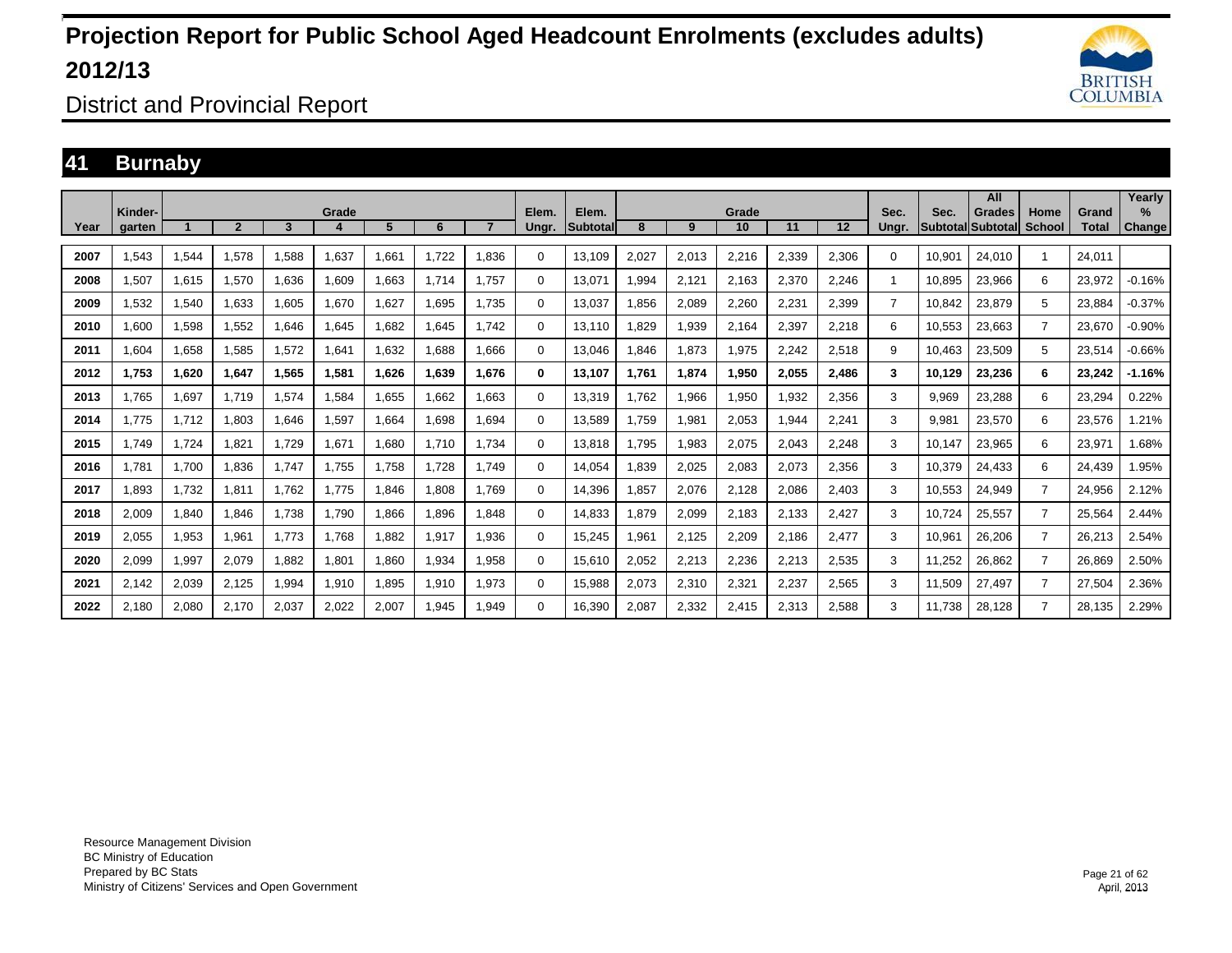

District and Provincial Report

### **42 Maple Ridge-Pitt Meadows**

|      |                   |       |              |       |       |       |       |       |                |                          |       |       |             |       |       |               |       | All                                |                       |                       | Yearly                |
|------|-------------------|-------|--------------|-------|-------|-------|-------|-------|----------------|--------------------------|-------|-------|-------------|-------|-------|---------------|-------|------------------------------------|-----------------------|-----------------------|-----------------------|
| Year | Kinder-<br>garten |       | $\mathbf{2}$ | 3     | Grade | 5     | 6     |       | Elem.<br>Ungr. | Elem.<br><b>Subtotal</b> | 8     | 9     | Grade<br>10 | 11    | 12    | Sec.<br>Ungr. | Sec.  | <b>Grades</b><br>Subtotal Subtotal | Home<br><b>School</b> | Grand<br><b>Total</b> | $\%$<br><b>Change</b> |
| 2007 | 937               | 896   | 944          | 947   | 1,010 | 1,036 | 1,150 | 1.166 | $\Omega$       | 8,086                    | ,249  | 1,292 | 1,378       | ,333  | 1,309 | 0             | 6,561 | 14,647                             |                       | 14.648                |                       |
| 2008 | 946               | 969   | 936          | 963   | 970   | 1,034 | 1,056 | 1.174 | $\Omega$       | 8,048                    | ,207  | 1,283 | 1,329       | ,361  | 1,292 | $\Omega$      | 6.472 | 14,520                             | 5                     | 14,525                | $-0.84%$              |
| 2009 | 982               | 968   | 989          | 958   | 980   | 1,006 | 1,060 | 1.064 | $\Omega$       | 8,007                    | ,223  | 1,226 | 1,351       | ,361  | 1,359 |               | 6,521 | 14,528                             | 3                     | 14,531                | 0.04%                 |
| 2010 | 926               | 1,019 | 984          | 1,008 | 948   | 993   | 1,006 | 1,077 | $\Omega$       | 7,961                    | 1,120 | 1,238 | 1,271       | ,337  | 1,267 | $\Omega$      | 6,233 | 14,194                             | $\Omega$              | 14,194                | $-2.32%$              |
| 2011 | 1,033             | 954   | 1,029        | 1,016 | 1,013 | 968   | 1,004 | 1.017 | $\Omega$       | 8,034                    | 1,106 | 1,149 | .273        | 1,239 | 1,305 | 5             | 6,077 | 14,111                             | $\Omega$              | 14.111                | $-0.58%$              |
| 2012 | 997               | 1,024 | 940          | 1,015 | 1,003 | 1,004 | 971   | 984   | 0              | 7,938                    | 1,037 | 1,097 | 1,223       | 1,253 | 1,174 | 0             | 5,784 | 13,722                             | 1                     | 13,723                | $-2.75%$              |
| 2013 | 0.028             | 1,049 | 946          | 993   | 980   | 1,049 | 1,027 | 948   | $\Omega$       | 8,020                    | 1,010 | 1,095 | 1,182       | ,216  | 1,129 | 0             | 5,632 | 13,652                             |                       | 13,653                | $-0.51%$              |
| 2014 | .035              | 1,085 | 972          | 1,003 | 962   | 1,029 | 1,076 | 1.004 | $\Omega$       | 8.166                    | 975   | 1,068 | 1,181       | 1.177 | 1,095 | 0             | 5,496 | 13,662                             |                       | 13,663                | 0.07%                 |
| 2015 | 983               | 1,094 | 1,006        | 1,032 | 972   | 1,011 | 1,056 | 1.053 | 0              | 8,207                    | 1,033 | 1,032 | 1,153       | 1.174 | 1,061 | 0             | 5,453 | 13,660                             |                       | 13,661                | $-0.01%$              |
| 2016 | 969               | 1,041 | 1.016        | 1,068 | 1,000 | 1,021 | 1,038 | 1,034 | $\Omega$       | 8.187                    | 1,082 | 1,092 | 1,115       | 1.149 | 1,057 | 0             | 5,495 | 13,682                             | 1                     | 13,683                | 0.16%                 |
| 2017 | 981               | 1,028 | 968          | 1,079 | 1,036 | 1,050 | 1,048 | 1.016 | $\Omega$       | 8,206                    | ,064  | 1,144 | 1.176       | 1.112 | 1,036 | $\Omega$      | 5,532 | 13,738                             | -1                    | 13,739                | 0.41%                 |
| 2018 | 1,027             | 1,041 | 957          | 1,030 | 1,046 | 1,087 | 1,078 | 1.026 | $\Omega$       | 8,292                    | 1,046 | 1,126 | .231        | 1.169 | 1,006 | $\Omega$      | 5,578 | 13,870                             | -1                    | 13,871                | 0.96%                 |
| 2019 | .054              | 1,089 | 968          | 1,018 | 1,000 | 1,097 | 1,115 | 1,055 | $\Omega$       | 8,396                    | 1,057 | 1,108 | .214        | 1,222 | 1,049 | 0             | 5,650 | 14,046                             |                       | 14.047                | .27%                  |
| 2020 | 1,083             | 1,118 | 1,013        | 1,031 | 989   | 1,050 | 1,126 | 1,091 | $\Omega$       | 8,501                    | 1,086 | 1,119 | 1,196       | 1,210 | 1,098 | 0             | 5,709 | 14,210                             |                       | 14,21'                | 1.17%                 |
| 2021 | 1.111             | 1,148 | 1,039        | 1,078 | 1,001 | 1,040 | 1,079 | 1.102 | $\Omega$       | 8,598                    | 1,122 | 1,149 | .207        | 1.193 | 1,094 | $\Omega$      | 5.765 | 14,363                             |                       | 14,364                | 1.08%                 |
| 2022 | 1.140             | 1.176 | 1.067        | 1.105 | 1,045 | 1,053 | 1,068 | 1.056 | $\Omega$       | 8.710                    | 1.134 | 1,187 | .238        | .203  | 1.078 | 0             | 5.840 | 14,550                             |                       | 14.551                | 1.30%                 |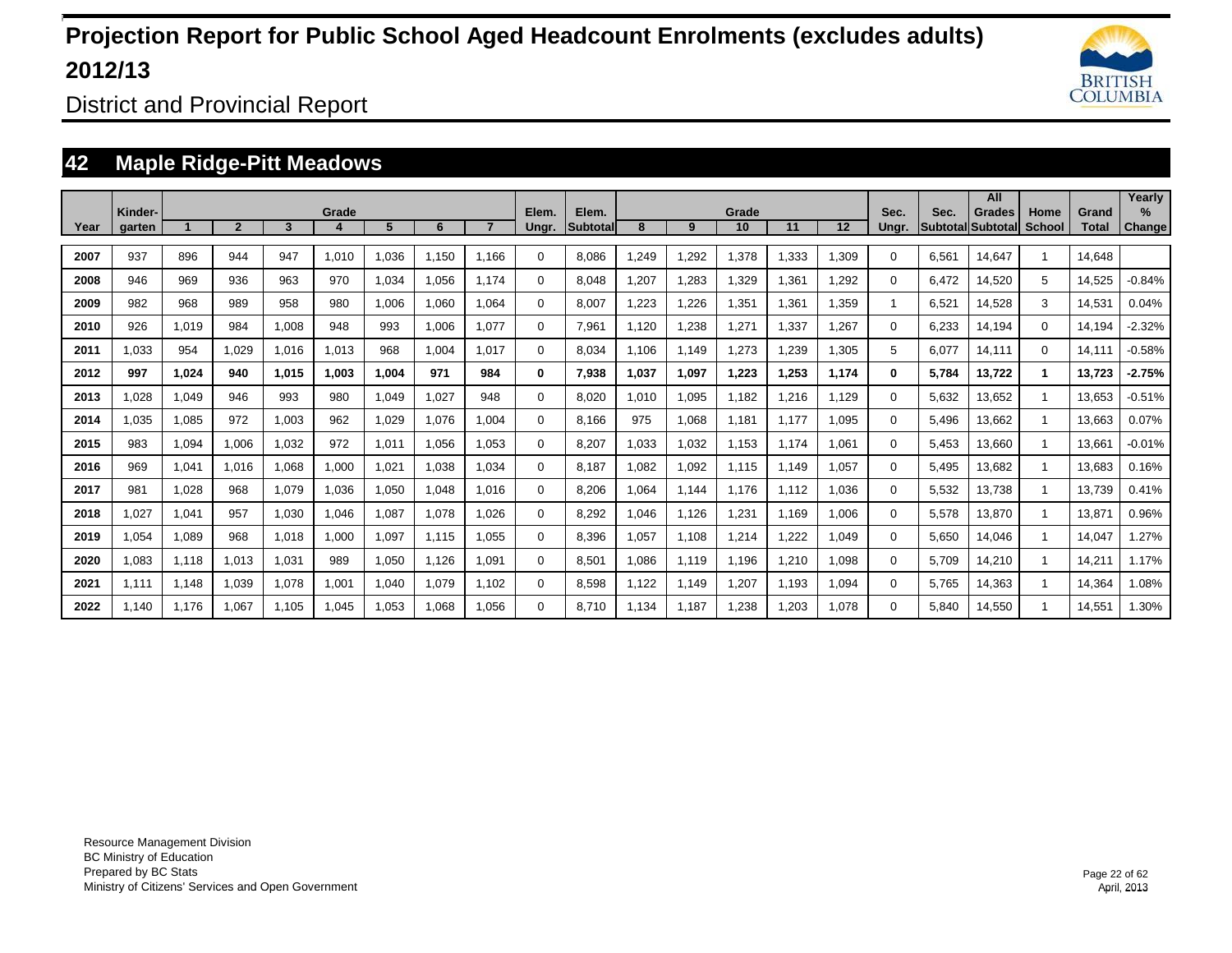

District and Provincial Report

### **43 Coquitlam**

|      | Kinder- |       |       |       | Grade |       |       |       |                | Elem.    |       |       | Grade |       |       | Sec.                 | Sec.                     | All           | Home           | Grand        | Yearly<br>$\%$ |
|------|---------|-------|-------|-------|-------|-------|-------|-------|----------------|----------|-------|-------|-------|-------|-------|----------------------|--------------------------|---------------|----------------|--------------|----------------|
| Year | garten  |       |       | 3     |       | 5     | 6     |       | Elem.<br>Ungr. | Subtotal | 8     | 9     | 10    | 11    | 12    | Unar.                | <b>Subtotal Subtotal</b> | <b>Grades</b> | <b>School</b>  | <b>Total</b> | <b>Change</b>  |
| 2007 | 1,871   | 1.997 | 1.976 | 2.031 | 2.036 | 2.157 | 2,281 | 2,404 | 0              | 16.753   | 2.472 | 2,541 | 2,709 | 2.900 | 2,863 | 22                   | 13,507                   | 30.260        | $\overline{2}$ | 30.262       |                |
| 2008 | 1,890   | 1,933 | 2,049 | 2,006 | 2,074 | 2,090 | 2,198 | 2,348 | $\Omega$       | 16,588   | 2,442 | 2,536 | 2,666 | 2,799 | 2,978 | 4                    | 13,425                   | 30,013        | $\Omega$       | 30,013       | $-0.82%$       |
| 2009 | 1,956   | 1,948 | 1,980 | 2.054 | 2,057 | 2,127 | 2.171 | 2,301 | $\mathbf 0$    | 16.594   | 2.400 | 2,571 | 2,668 | 2.822 | 3.039 | 25                   | 13,525                   | 30.119        | $\overline{2}$ | 30.121       | 0.36%          |
| 2010 | 1,967   | 2,064 | 2,014 | 2,039 | 2,115 | 2,129 | 2,206 | 2,234 | $\Omega$       | 16.768   | 2,363 | 2,521 | 2,668 | 2,838 | 3,086 | 9                    | 13,485                   | 30,253        | -1             | 30,254       | 0.44%          |
| 2011 | 2,007   | 2,018 | 2,080 | 2.042 | 2,064 | 2,144 | 2.183 | 2.283 | $\mathbf 0$    | 16,821   | 2.293 | 2,447 | 2,639 | 2.764 | 3,203 |                      | 13,347                   | 30,168        | $\overline{2}$ | 30.170       | $-0.28%$       |
| 2012 | 2.200   | 2,051 | 2.045 | 2.087 | 2.052 | 2.100 | 2.191 | 2.254 | $\bf{0}$       | 16.980   | 2.319 | 2,355 | 2,496 | 2.784 | 3.115 | $\mathbf{2}$         | 13.071                   | 30.051        | 5              | 30.056       | $-0.38%$       |
| 2013 | 2,243   | 2,189 | 2,016 | 2,038 | 2,035 | 2,151 | 2,134 | 2,204 | $\Omega$       | 17,010   | 2,398 | 2,326 | 2,371 | 2,622 | 3,002 | $\overline{2}$       | 12,721                   | 29,731        | 5              | 29,736       | $-1.06%$       |
| 2014 | 2,200   | 2,240 | 2,156 | 2,018 | 1,994 | 2,138 | 2,192 | 2.152 | $\mathbf 0$    | 17,090   | 2,352 | 2,408 | 2,346 | 2,500 | 2,842 | $\overline{2}$       | 12,450                   | 29,540        | 5              | 29,545       | $-0.64%$       |
| 2015 | 2,216   | 2,202 | 2,211 | 2,160 | 1,977 | 2,100 | 2,184 | 2,215 | 0              | 17,265   | 2,304 | 2,368 | 2,428 | 2,475 | 2,713 | $\overline{2}$       | 12,290                   | 29,555        | 5              | 29,560       | 0.05%          |
| 2016 | 2,161   | 2,221 | 2.176 | 2,216 | 2,116 | 2,087 | 2,149 | 2,211 | 0              | 17,337   | 2,373 | 2,325 | 2,394 | 2,558 | 2,684 | $\overline{2}$       | 12,336                   | 29,673        | 5              | 29,678       | 0.40%          |
| 2017 | 2,227   | 2,169 | 2,198 | 2,185 | 2,174 | 2,232 | 2,136 | 2,179 | 0              | 17,500   | 2,372 | 2,394 | 2,356 | 2,533 | 2,767 | $\overline{2}$       | 12,424                   | 29,924        | 5              | 29,929       | 0.85%          |
| 2018 | 2,360   | 2,236 | 2,149 | 2,208 | 2,144 | 2,291 | 2,281 | 2.164 | $\mathbf 0$    | 17,833   | 2,339 | 2,395 | 2,423 | 2,499 | 2,759 | $\overline{2}$       | 12,417                   | 30,250        | 5              | 30,255       | 1.09%          |
| 2019 | 2,448   | 2,367 | 2,214 | 2,160 | 2,167 | 2,262 | 2,342 | 2,309 | $\Omega$       | 18,269   | 2,325 | 2,365 | 2,427 | 2,563 | 2.722 | $\mathbf{2}^{\circ}$ | 12.404                   | 30.673        | 5              | 30.678       | 1.40%          |
| 2020 | 2,547   | 2,454 | 2,342 | 2,225 | 2,122 | 2,285 | 2,312 | 2,370 | $\Omega$       | 18,657   | 2,475 | 2,352 | 2,399 | 2,569 | 2,780 | $\overline{2}$       | 12,577                   | 31,234        | 5              | 31.239       | 1.83%          |
| 2021 | 2,645   | 2,549 | 2,425 | 2,349 | 2,182 | 2,238 | 2,335 | 2,338 | $\mathbf 0$    | 19,061   | 2,537 | 2,495 | 2,383 | 2,540 | 2,792 | $\overline{2}$       | 12.749                   | 31.810        | 5              | 31.815       | 1.84%          |
| 2022 | 2,739   | 2,644 | 2,515 | 2,429 | 2,299 | 2,298 | 2,285 | 2,359 | 0              | 19,568   | 2,503 | 2,555 | 2,517 | 2,521 | 2,760 | $\overline{2}$       | 12,858                   | 32,426        | 6              | 32,432       | 1.94%          |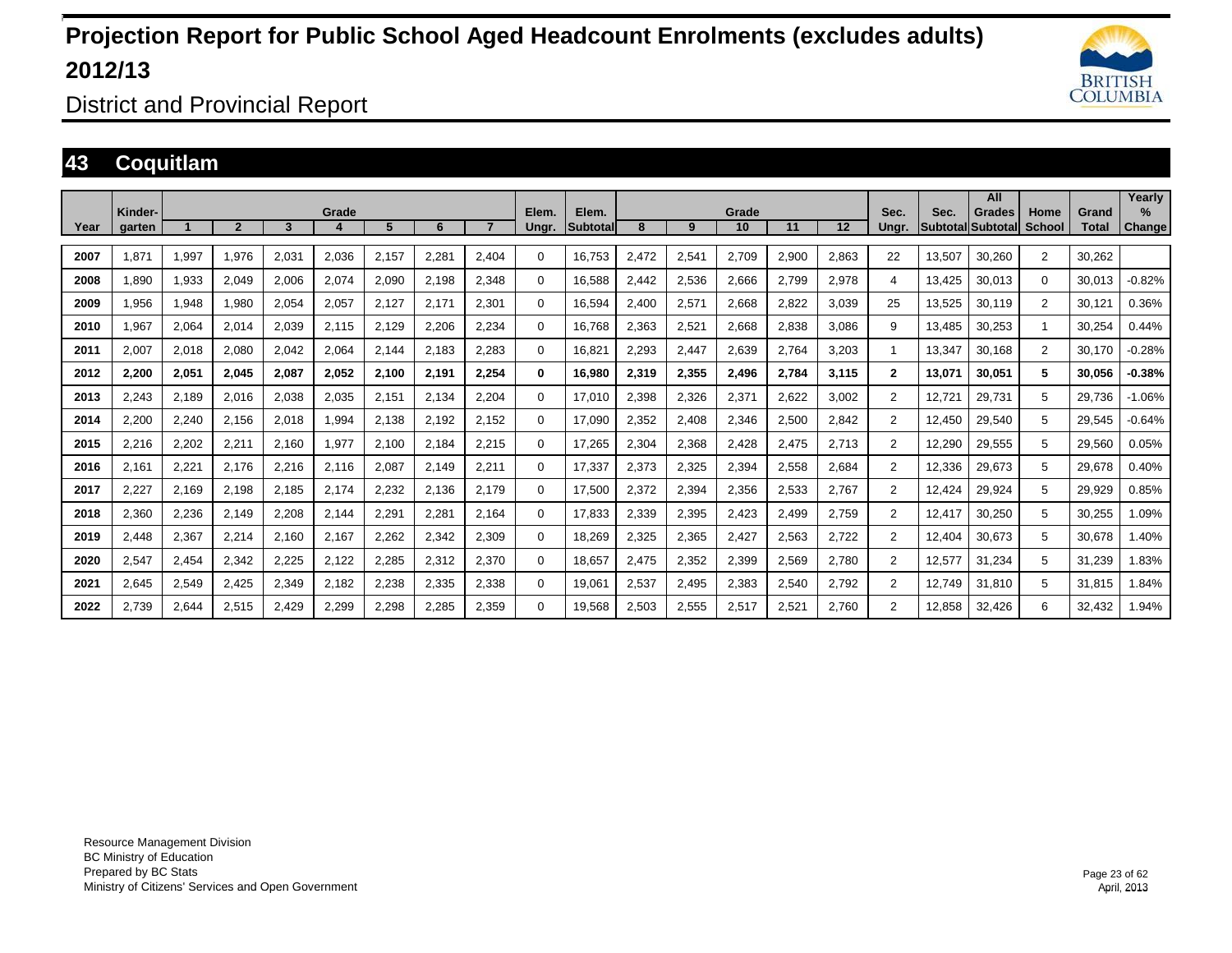

District and Provincial Report

#### **44 North Vancouver**

|      |                   |       |                |       |       |       |       |                |                |                   |       |       |             |       |       |               |                                  | All           |                       |                       | Yearly                |
|------|-------------------|-------|----------------|-------|-------|-------|-------|----------------|----------------|-------------------|-------|-------|-------------|-------|-------|---------------|----------------------------------|---------------|-----------------------|-----------------------|-----------------------|
| Year | Kinder-<br>garten |       | $\overline{2}$ | 3     | Grade | 5     | 6     | $\overline{7}$ | Elem.<br>Ungr. | Elem.<br>Subtotal | 8     | 9     | Grade<br>10 | 11    | 12    | Sec.<br>Unar. | Sec.<br><b>SubtotallSubtotal</b> | <b>Grades</b> | Home<br><b>School</b> | Grand<br><b>Total</b> | $\%$<br><b>Change</b> |
|      |                   |       |                |       |       |       |       |                |                |                   |       |       |             |       |       |               |                                  |               |                       |                       |                       |
| 2007 | 969               | 976   | 1.064          | 1.151 | 1.114 | 1.181 | 1.259 | 1.357          | $\Omega$       | 9.071             | .232  | 1,391 | .458        | 1.471 | 1.395 | 0             | 6.947                            | 16.018        | 9                     | 16.027                |                       |
| 2008 | 1.034             | 1,001 | 995            | 1,068 | 1,154 | 1,126 | 1.197 | 1.265          | 0              | 8.840             | ,357  | 1,249 | .396        | 1,475 | 1.469 |               | 6,947                            | 15,787        | 9                     | 15,796                | $-1.44%$              |
| 2009 | 1.076             | 1,085 | 1,030          | 1,034 | 1,093 | 1.168 | 1.134 | 1.233          | 0              | 8,853             | .278  | 1,382 | .307        | 1.411 | 1.488 | $\Omega$      | 6.866                            | 15,719        | 10                    | 15,729                | $-0.42%$              |
| 2010 | .051              | 1,094 | 1,085          | 1,067 | 1,055 | 1,099 | 1.197 | 1.139          | 0              | 8.787             | ,224  | 1,314 | 1.413       | 1,319 | 1.418 | 0             | 6.688                            | 15.475        | 6                     | 15.481                | $-1.58%$              |
| 2011 | 1.075             | 1,065 | 1,092          | 1.083 | 1.076 | 1.061 | 1.098 | 1.226          | 0              | 8.776             | 1.139 | 1,252 | 1.314       | .402  | 1.349 | $\Omega$      | 6.456                            | 15,232        | 5                     | 15.237                | $-1.58%$              |
| 2012 | 1,100             | 1,086 | 1,076          | 1,086 | 1,088 | 1,099 | 1,087 | 1,121          | 0              | 8,743             | 1,198 | 1,168 | 1,251       | 1,316 | 1,404 | 0             | 6,337                            | 15,080        | 4                     | 15,084                | $-1.00%$              |
| 2013 | 1.070             | 1,077 | 1,103          | 1,051 | 1,099 | 1,132 | 1,065 | 1.076          | $\Omega$       | 8.673             | 1.167 | 1,215 | .202        | 1,277 | 1,375 | $\Omega$      | 6,236                            | 14,909        | 4                     | 14,913                | $-1.13%$              |
| 2014 | 1.034             | 1,050 | 1,096          | 1,080 | 1.066 | 1.145 | 1,099 | 1.057          | 0              | 8.627             | 1.124 | 1.188 | .250        | 1,232 | 1,340 | $\Omega$      | 6.134                            | 14,761        | 4                     | 14.765                | $-0.99%$              |
| 2015 | 1.041             | 1,016 | 1.070          | 1.074 | 1.096 | 1.112 | 1,113 | 1.091          | 0              | 8.613             | 1.105 | 1.146 | .225        | 1.278 | 1.295 | 0             | 6.049                            | 14.662        | 4                     | 14.666                | $-0.67%$              |
| 2016 | 1,025             | 1,023 | 1,036          | 1,049 | 1,091 | 1,143 | 1,082 | 1.107          | $\Omega$       | 8,556             | 1,141 | 1,128 | 1,185       | 1,257 | 1,335 | $\Omega$      | 6,046                            | 14,602        | 4                     | 14,606                | $-0.41%$              |
| 2017 | 1,022             | 1,007 | 1,043          | 1,017 | 1,065 | 1,138 | 1,111 | 1.075          | 0              | 8.478             | 1,156 | 1,163 | 1,166       | 1,218 | 1,322 | 0             | 6,025                            | 14,503        | 4                     | 14,507                | $-0.68%$              |
| 2018 | 996               | 1,005 | 1,027          | 1,023 | 1,032 | 1.111 | 1.105 | 1.103          | 0              | 8.402             | 1,125 | 1,179 | .200        | 1.199 | 1,285 | $\Omega$      | 5,988                            | 14,390        | 4                     | 14,394                | $-0.78%$              |
| 2019 | 1.012             | 979   | 1,026          | 1.008 | 1,040 | 1,077 | 1,079 | 1.097          | $\Omega$       | 8.318             | 1.153 | 1,147 | 1,216       | 1,231 | 1,262 | 0             | 6.009                            | 14,327        | 4                     | 14.331                | $-0.44%$              |
| 2020 | 1,028             | 994   | 999            | 1,006 | 1,024 | 1,084 | 1,046 | 1,071          | $\Omega$       | 8,252             | 1,146 | 1,174 | 1,185       | 1,247 | 1,290 | 0             | 6,042                            | 14,294        | 4                     | 14,298                | $-0.23%$              |
| 2021 | 1.046             | 1,010 | 1.013          | 979   | 1,021 | 1,067 | 1,051 | 1.036          | 0              | 8,223             | 1,117 | 1,165 | 1,208       | 1,215 | 1,305 | $\Omega$      | 6,010                            | 14,233        | 4                     | 14,237                | $-0.43%$              |
| 2022 | 1.069             | 1.027 | 1.029          | 993   | 993   | 1.063 | 1.035 | 1.042          | $\Omega$       | 8.251             | 1.081 | 1.136 | 1,200       | 1.236 | 1.275 | 0             | 5.928                            | 14.179        | 4                     | 14.183                | $-0.38%$              |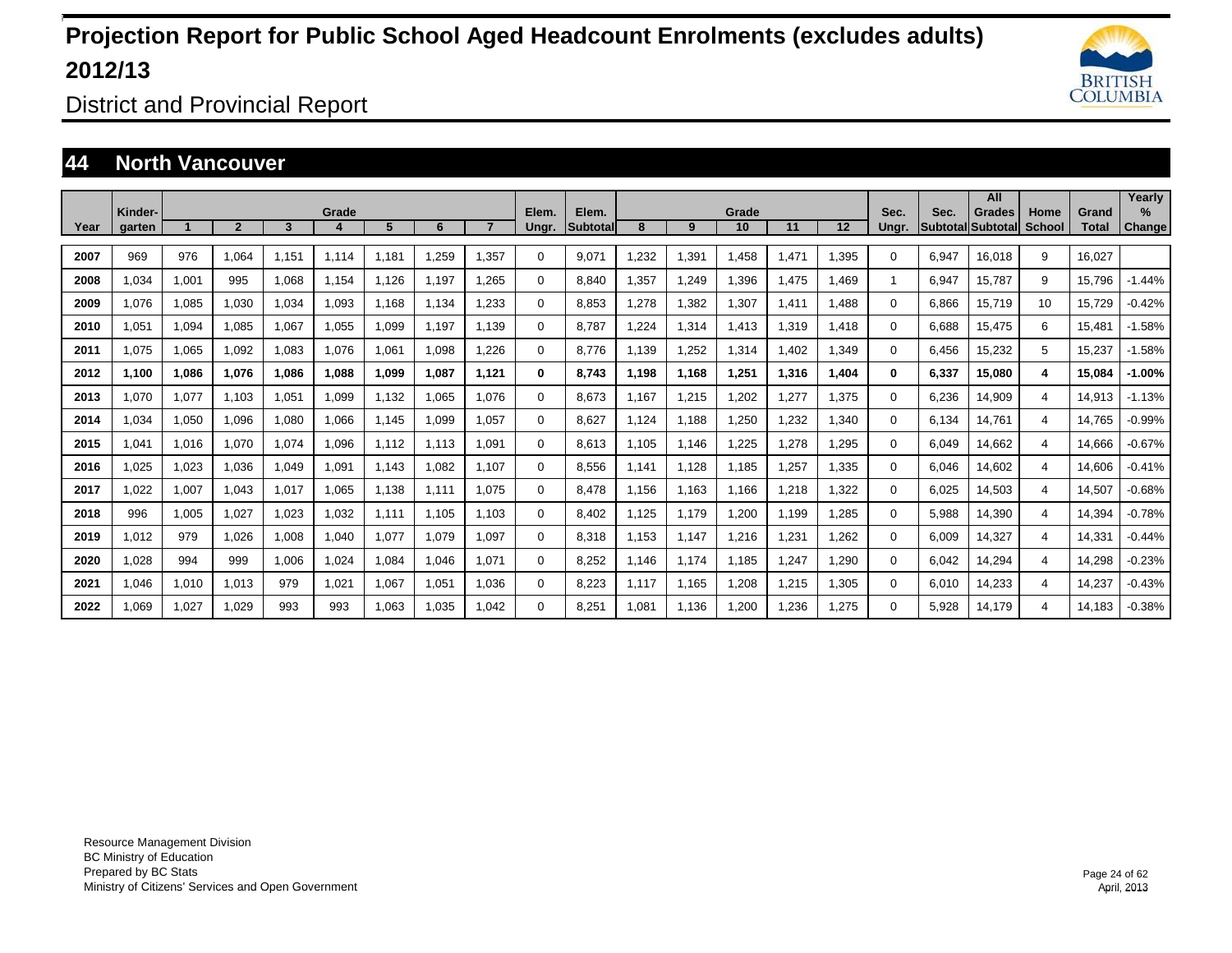

District and Provincial Report

#### **45 West Vancouver**

|      |                   |     |                |     |            |     |     |                |                |                    |     |     |             |     |                   |               |                         | All                       |                       |                       | Yearly         |
|------|-------------------|-----|----------------|-----|------------|-----|-----|----------------|----------------|--------------------|-----|-----|-------------|-----|-------------------|---------------|-------------------------|---------------------------|-----------------------|-----------------------|----------------|
| Year | Kinder-<br>garten |     | $\overline{2}$ | 3   | Grade<br>4 | 5   | 6   | $\overline{7}$ | Elem.<br>Ungr. | Elem.<br>Subtotall | 8   | 9   | Grade<br>10 | 11  | $12 \overline{ }$ | Sec.<br>Ungr. | Sec.<br><b>Subtotal</b> | <b>Grades</b><br>Subtotal | Home<br><b>School</b> | Grand<br><b>Total</b> | $\%$<br>Change |
|      |                   |     |                |     |            |     |     |                |                |                    |     |     |             |     |                   |               |                         |                           |                       |                       |                |
| 2007 | 339               | 386 | 366            | 374 | 424        | 409 | 425 | 448            | 0              | 3.171              | 557 | 564 | 627         | 661 | 671               | $\Omega$      | 3,080                   | 6.251                     | 4                     | 6.255                 |                |
| 2008 | 362               | 351 | 410            | 402 | 385        | 439 | 423 | 454            | 0              | 3,226              | 535 | 583 | 628         | 675 | 629               | $\Omega$      | 3,050                   | 6.276                     | 10                    | 6.286                 | 0.50%          |
| 2009 | 348               | 401 | 387            | 440 | 420        | 407 | 466 | 430            | 0              | 3,299              | 528 | 574 | 623         | 661 | 668               | $\Omega$      | 3,054                   | 6,353                     | 5                     | 6,358                 | 1.15%          |
| 2010 | 375               | 402 | 434            | 417 | 466        | 455 | 420 | 469            | 0              | 3,438              | 551 | 558 | 621         | 673 | 646               | $\Omega$      | 3,049                   | 6,487                     | 4                     | 6,491                 | 2.09%          |
| 2011 | 380               | 417 | 436            | 468 | 439        | 482 | 490 | 445            | $\mathbf 0$    | 3,557              | 573 | 561 | 625         | 687 | 660               | $\Omega$      | 3,106                   | 6,663                     | 3                     | 6,666                 | 2.70%          |
| 2012 | 351               | 404 | 418            | 450 | 497        | 452 | 483 | 509            | 0              | 3,564              | 521 | 589 | 604         | 645 | 675               | 0             | 3,034                   | 6,598                     | $\bf{0}$              | 6,598                 | $-1.02%$       |
| 2013 | 319               | 384 | 410            | 472 | 464        | 440 | 440 | 518            | $\mathbf 0$    | 3,447              | 535 | 577 | 586         | 633 | 642               | $\Omega$      | 2,973                   | 6.420                     | $\mathbf 0$           | 6,420                 | $-2.70%$       |
| 2014 | 301               | 352 | 393            | 467 | 489        | 415 | 432 | 475            | 0              | 3.324              | 546 | 594 | 577         | 618 | 630               | 0             | 2,965                   | 6.289                     | $\mathbf 0$           | 6,289                 | $-2.04%$       |
| 2015 | 295               | 334 | 363            | 449 | 485        | 437 | 409 | 468            | 0              | 3,240              | 505 | 607 | 594         | 609 | 616               | 0             | 2,931                   | 6.171                     | 0                     | 6,171                 | $-1.88%$       |
| 2016 | 270               | 329 | 345            | 417 | 468        | 434 | 431 | 444            | 0              | 3.138              | 497 | 564 | 607         | 626 | 608               | 0             | 2,902                   | 6.040                     | $\mathbf 0$           | 6,040                 | $-2.12%$       |
| 2017 | 279               | 303 | 341            | 398 | 437        | 421 | 428 | 468            | 0              | 3.075              | 474 | 556 | 568         | 640 | 623               | 0             | 2,861                   | 5,936                     | $\mathbf 0$           | 5,936                 | $-1.72%$       |
| 2018 | 299               | 313 | 316            | 394 | 418        | 394 | 416 | 466            | 0              | 3.016              | 499 | 533 | 561         | 604 | 639               | 0             | 2,836                   | 5,852                     | $\mathbf 0$           | 5,852                 | $-1.42%$       |
| 2019 | 306               | 334 | 326            | 367 | 416        | 379 | 392 | 454            | 0              | 2,974              | 497 | 559 | 539         | 596 | 609               | 0             | 2,800                   | 5,774                     | $\mathbf 0$           | 5.774                 | $-1.33%$       |
| 2020 | 311               | 342 | 348            | 379 | 388        | 377 | 377 | 429            | 0              | 2,951              | 485 | 558 | 563         | 573 | 598               | $\Omega$      | 2.777                   | 5.728                     | $\mathbf 0$           | 5,728                 | $-0.80%$       |
| 2021 | 319               | 347 | 355            | 402 | 400        | 354 | 376 | 413            | 0              | 2,966              | 460 | 545 | 562         | 597 | 577               | 0             | 2,741                   | 5,707                     | 0                     | 5,707                 | $-0.37%$       |
| 2022 | 327               | 356 | 360            | 410 | 424        | 364 | 354 | 412            | $\Omega$       | 3.007              | 444 | 518 | 551         | 596 | 596               | 0             | 2.705                   | 5,712                     | $\mathbf 0$           | 5,712                 | 0.09%          |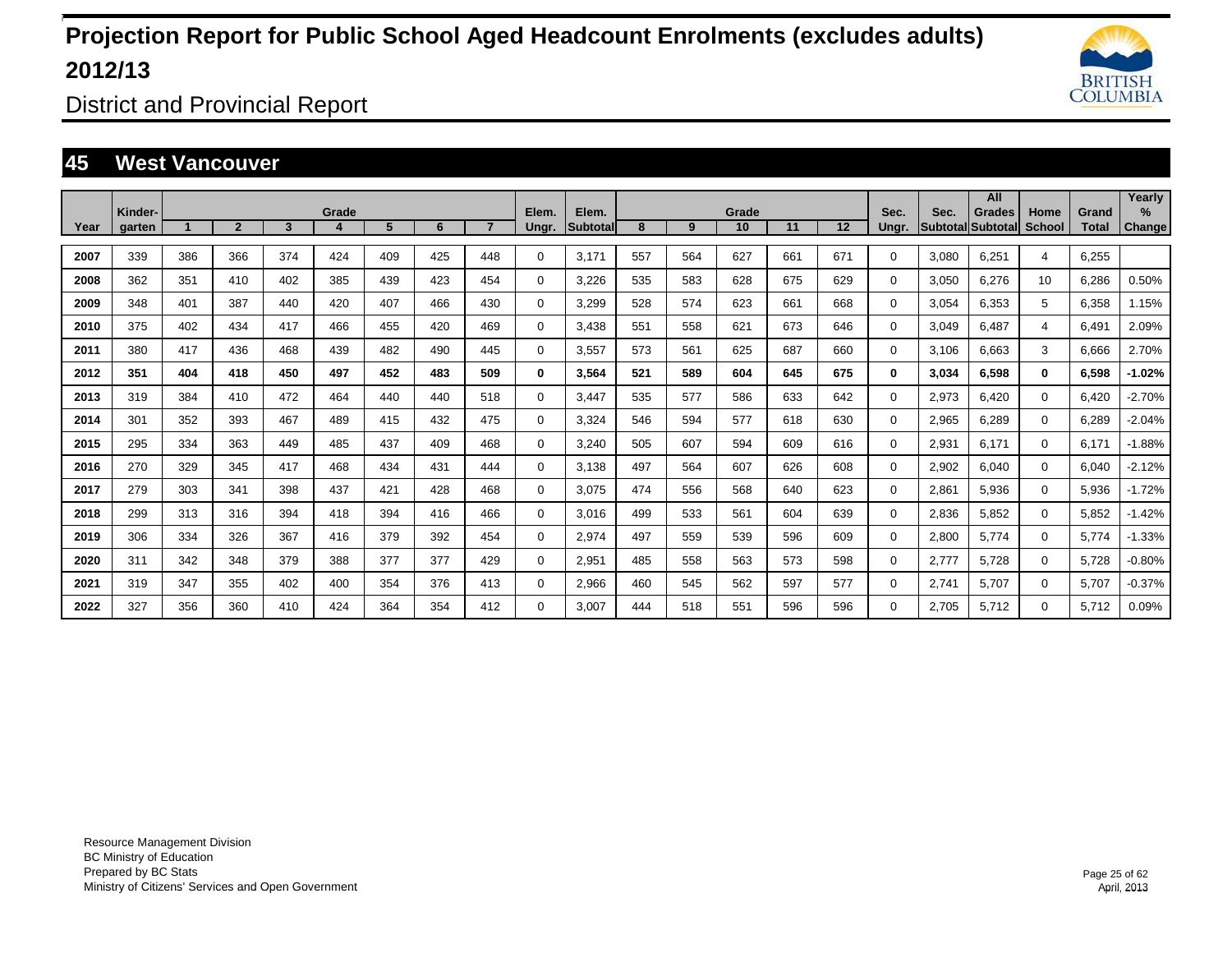

District and Provincial Report

### **46 Sunshine Coast**

|      |                   |     |                |     |       |     |     |     |                |                          |     |     |             |     |         |               |       | All                                       |                |                       | Yearly                  |
|------|-------------------|-----|----------------|-----|-------|-----|-----|-----|----------------|--------------------------|-----|-----|-------------|-----|---------|---------------|-------|-------------------------------------------|----------------|-----------------------|-------------------------|
| Year | Kinder-<br>garten |     | $\overline{2}$ | 3   | Grade | 5   | 6   |     | Elem.<br>Ungr. | Elem.<br><b>Subtotal</b> | 8   | 9   | Grade<br>10 | 11  | $12 \,$ | Sec.<br>Ungr. | Sec.  | <b>Grades</b><br><b>Subtotal Subtotal</b> | Home<br>School | Grand<br><b>Total</b> | $\frac{9}{6}$<br>Change |
|      |                   |     |                |     |       |     |     |     |                |                          |     |     |             |     |         |               |       |                                           |                |                       |                         |
| 2007 | 205               | 185 | 216            | 201 | 230   | 256 | 300 | 282 | 0              | 1,875                    | 286 | 325 | 385         | 403 | 322     | 27            | 1.748 | 3,623                                     | 6              | 3,629                 |                         |
| 2008 | 185               | 221 | 198            | 219 | 207   | 236 | 264 | 301 | 0              | 1.831                    | 299 | 285 | 317         | 381 | 354     | 8             | 1,644 | 3,475                                     | 8              | 3,483                 | $-4.02%$                |
| 2009 | 186               | 185 | 214            | 191 | 219   | 212 | 236 | 275 | 0              | 1.718                    | 315 | 303 | 315         | 326 | 330     | 16            | 1,605 | 3,323                                     | 5              | 3,328                 | $-4.45%$                |
| 2010 | 191               | 199 | 191            | 212 | 203   | 233 | 219 | 239 | 0              | 1.687                    | 281 | 311 | 323         | 305 | 318     | 28            | 1,566 | 3,253                                     | 4              | 3,257                 | $-2.13%$                |
| 2011 | 213               | 200 | 200            | 195 | 213   | 211 | 233 | 229 | 0              | 1.694                    | 243 | 276 | 311         | 326 | 250     | 42            | 1.448 | 3,142                                     | 6              | 3,148                 | $-3.35%$                |
| 2012 | 201               | 224 | 195            | 201 | 195   | 219 | 205 | 230 | 0              | 1.670                    | 222 | 252 | 276         | 307 | 291     | 32            | 1,380 | 3.050                                     | 4              | 3,054                 | $-2.99%$                |
| 2013 | 204               | 233 | 200            | 212 | 194   | 211 | 220 | 223 | 0              | 1.697                    | 220 | 244 | 259         | 272 | 285     | 32            | 1,312 | 3,009                                     | 4              | 3,013                 | $-1.34%$                |
| 2014 | 224               | 235 | 208            | 217 | 204   | 209 | 212 | 239 | 0              | 1,748                    | 214 | 241 | 250         | 255 | 255     | 31            | 1,246 | 2,994                                     | 4              | 2,998                 | $-0.50%$                |
| 2015 | 200               | 259 | 210            | 226 | 209   | 220 | 210 | 230 | 0              | 1,764                    | 229 | 234 | 248         | 246 | 237     | 29            | 1,223 | 2,987                                     | 4              | 2,991                 | $-0.23%$                |
| 2016 | 191               | 232 | 231            | 229 | 217   | 226 | 221 | 228 | 0              | 1,775                    | 221 | 251 | 240         | 244 | 229     | 28            | 1,213 | 2,988                                     | 4              | 2,992                 | 0.03%                   |
| 2017 | 185               | 221 | 207            | 251 | 219   | 234 | 226 | 240 | 0              | 1,783                    | 219 | 243 | 257         | 237 | 227     | 27            | 1,210 | 2,993                                     | 4              | 2,997                 | 0.17%                   |
| 2018 | 187               | 213 | 197            | 225 | 241   | 237 | 235 | 246 | 0              | 1,781                    | 229 | 240 | 250         | 253 | 221     | 27            | 1,220 | 3,001                                     | 4              | 3,005                 | 0.27%                   |
| 2019 | 191               | 217 | 191            | 215 | 216   | 259 | 237 | 255 | 0              | 1,781                    | 236 | 252 | 247         | 247 | 233     | 27            | 1,242 | 3,023                                     | 4              | 3,027                 | 0.73%                   |
| 2020 | 195               | 222 | 194            | 208 | 207   | 233 | 260 | 257 | 0              | 1.776                    | 244 | 258 | 259         | 244 | 231     | 28            | 1,264 | 3,040                                     | 4              | 3,044                 | 0.56%                   |
| 2021 | 199               | 226 | 198            | 211 | 200   | 223 | 234 | 281 | 0              | 1.772                    | 246 | 268 | 265         | 255 | 228     | 28            | 1,290 | 3,062                                     | 4              | 3,066                 | 0.72%                   |
| 2022 | 204               | 230 | 202            | 216 | 203   | 216 | 224 | 254 | $\Omega$       | 1.749                    | 269 | 270 | 275         | 261 | 237     | 28            | 1.340 | 3.089                                     | 4              | 3.093                 | 0.88%                   |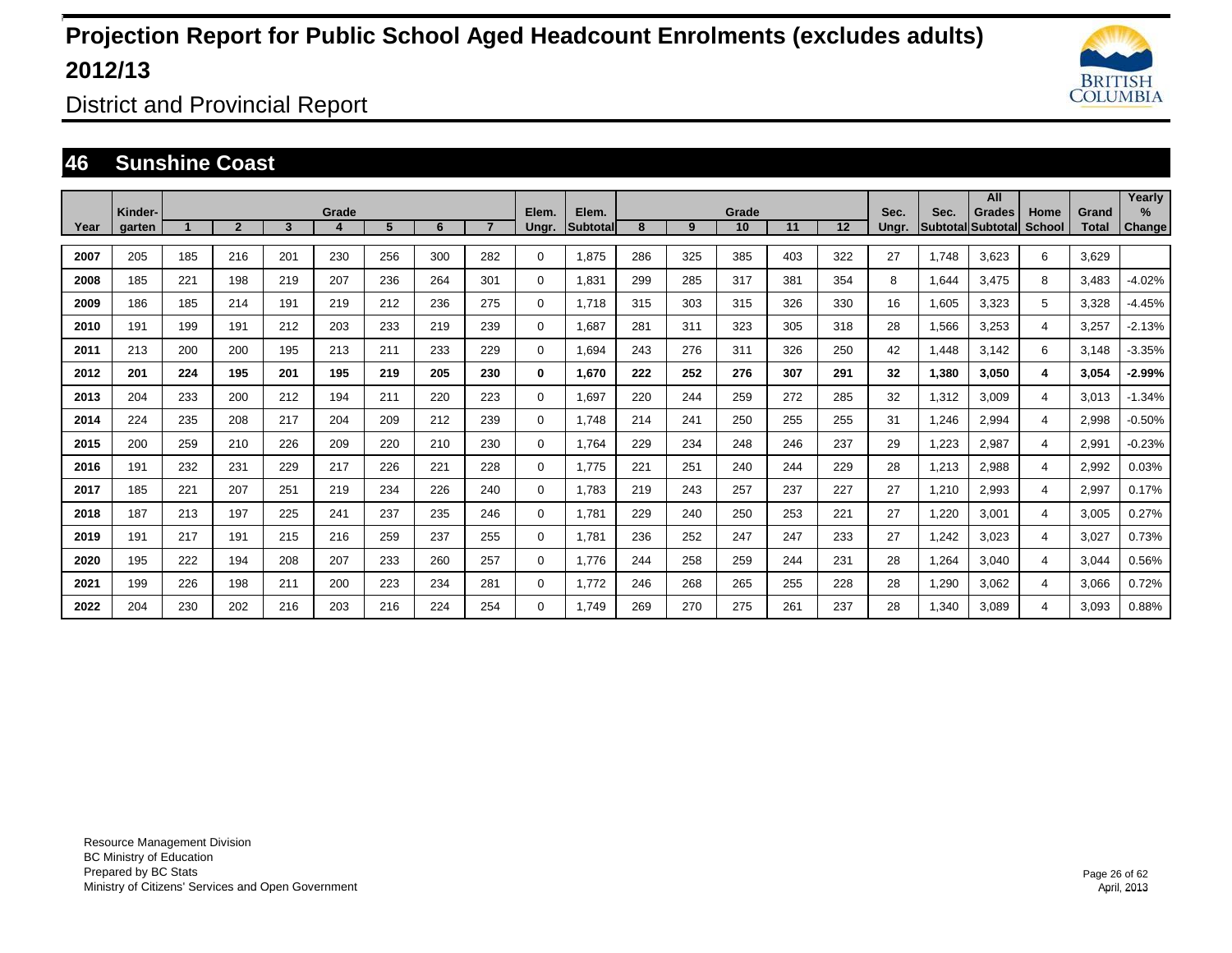

District and Provincial Report

### **47 Powell River**

|      |                   |     |                |     |            |     |     |                |                |                    |     |     |             |     |                   |               |                                  | All           |                       |                       | Yearly      |
|------|-------------------|-----|----------------|-----|------------|-----|-----|----------------|----------------|--------------------|-----|-----|-------------|-----|-------------------|---------------|----------------------------------|---------------|-----------------------|-----------------------|-------------|
| Year | Kinder-<br>garten |     | $\overline{2}$ | 3   | Grade<br>4 | 5   | 6   | $\overline{7}$ | Elem.<br>Ungr. | Elem.<br>Subtotall | 8   | 9   | Grade<br>10 | 11  | $12 \overline{ }$ | Sec.<br>Ungr. | Sec.<br><b>Subtotal Subtotal</b> | <b>Grades</b> | Home<br><b>School</b> | Grand<br><b>Total</b> | %<br>Change |
|      |                   |     |                |     |            |     |     |                |                |                    |     |     |             |     |                   |               |                                  |               |                       |                       |             |
| 2007 | 139               | 129 | 143            | 134 | 154        | 177 | 174 | 197            | 0              | 1.247              | 224 | 216 | 233         | 242 | 292               | 0             | 1,207                            | 2.454         | $\mathbf{0}$          | 2.454                 |             |
| 2008 | 132               | 142 | 123            | 147 | 134        | 150 | 177 | 176            | $\mathbf 0$    | 1.181              | 208 | 236 | 232         | 235 | 243               | $\Omega$      | 1.154                            | 2.335         | $\mathbf 0$           | 2,335                 | $-4.85%$    |
| 2009 | 122               | 135 | 150            | 121 | 150        | 132 | 153 | 184            | 0              | 1,147              | 174 | 206 | 256         | 250 | 254               | $\Omega$      | 1,140                            | 2,287         | $\mathbf 0$           | 2,287                 | $-2.06%$    |
| 2010 | 124               | 121 | 139            | 147 | 118        | 153 | 134 | 147            | $\mathbf 0$    | 1,083              | 178 | 180 | 224         | 242 | 271               | $\Omega$      | 1,095                            | 2,178         | $\mathbf 0$           | 2,178                 | $-4.77%$    |
| 2011 | 132               | 126 | 123            | 136 | 153        | 122 | 144 | 128            | $\mathbf 0$    | 1,064              | 150 | 186 | 194         | 227 | 301               | $\Omega$      | 1,058                            | 2,122         | $\mathbf 0$           | 2,122                 | $-2.57%$    |
| 2012 | 113               | 129 | 127            | 132 | 140        | 142 | 119 | 148            | 0              | 1,050              | 134 | 168 | 212         | 187 | 277               | 0             | 978                              | 2,028         | $\bf{0}$              | 2,028                 | $-4.43%$    |
| 2013 | 122               | 127 | 122            | 136 | 141        | 125 | 115 | 153            | $\mathbf 0$    | 1,041              | 132 | 171 | 200         | 175 | 249               | 0             | 927                              | 1.968         | $\mathbf 0$           | 1,968                 | $-2.96%$    |
| 2014 | 124               | 137 | 120            | 130 | 145        | 125 | 101 | 149            | $\mathbf 0$    | 1,031              | 137 | 169 | 204         | 165 | 231               | 0             | 906                              | 1,937         | $\mathbf 0$           | 1,937                 | $-1.58%$    |
| 2015 | 109               | 141 | 131            | 130 | 140        | 129 | 102 | 130            | 0              | 1.012              | 133 | 175 | 201         | 167 | 217               | 0             | 893                              | 1,905         | 0                     | 1,905                 | $-1.65%$    |
| 2016 | 105               | 124 | 135            | 141 | 140        | 126 | 106 | 132            | $\mathbf 0$    | 1.009              | 116 | 169 | 207         | 165 | 218               | 0             | 875                              | 1.884         | $\mathbf 0$           | 1,884                 | $-1.10%$    |
| 2017 | 101               | 121 | 120            | 146 | 152        | 126 | 103 | 137            | $\mathbf 0$    | 1.006              | 118 | 148 | 201         | 170 | 215               | 0             | 852                              | 1.858         | $\mathbf 0$           | 1,858                 | $-1.38%$    |
| 2018 | 93                | 116 | 116            | 129 | 157        | 137 | 103 | 133            | $\mathbf 0$    | 984                | 123 | 149 | 176         | 164 | 219               | 0             | 831                              | 1.815         | $\mathbf 0$           | 1,815                 | $-2.31%$    |
| 2019 | 96                | 108 | 112            | 126 | 140        | 141 | 112 | 133            | $\mathbf 0$    | 968                | 119 | 156 | 176         | 144 | 213               | 0             | 808                              | 1.776         | $\mathbf 0$           | 1.776                 | $-2.15%$    |
| 2020 | 99                | 111 | 105            | 123 | 136        | 126 | 116 | 145            | $\mathbf 0$    | 961                | 119 | 152 | 184         | 144 | 188               | 0             | 787                              | 1.748         | $\mathbf 0$           | 1.748                 | $-1.58%$    |
| 2021 | 101               | 114 | 107            | 115 | 134        | 123 | 104 | 150            | $\mathbf 0$    | 948                | 130 | 152 | 180         | 151 | 187               | 0             | 800                              | 1,748         | $\mathbf 0$           | 1,748                 | 0.00%       |
| 2022 | 102               | 116 | 110            | 118 | 125        | 121 | 101 | 134            | 0              | 927                | 134 | 165 | 179         | 147 | 193               | 0             | 818                              | 1.745         | $\mathbf 0$           | 1,745                 | $-0.17%$    |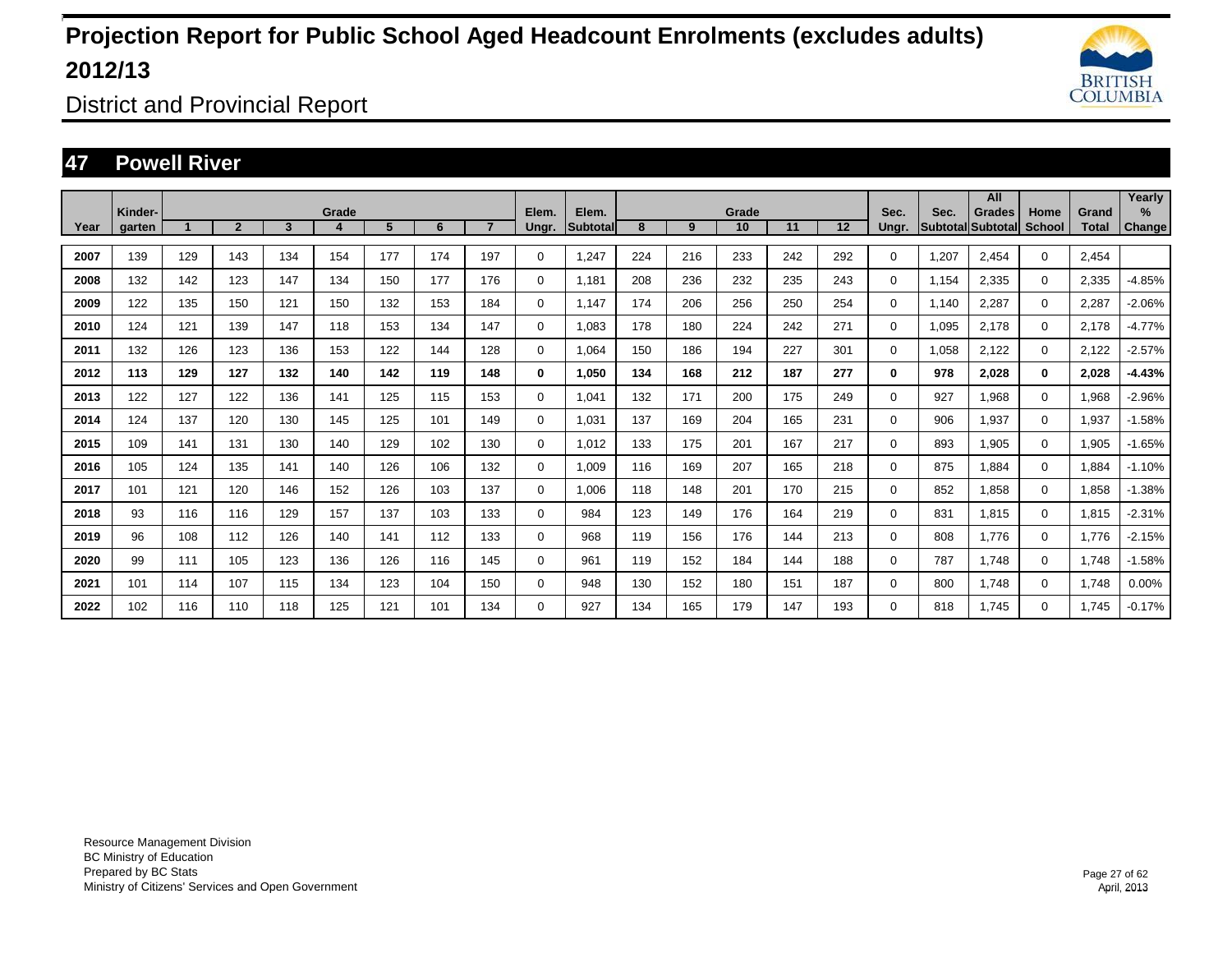

District and Provincial Report

### **48 Sea to Sky**

|      | Kinder- |     |                |     | Grade |     |     |                | Elem. | Elem.           |     |     | Grade |     |     | Sec.           | Sec.  | All                         | Home         |                       | Yearly<br>$\%$ |
|------|---------|-----|----------------|-----|-------|-----|-----|----------------|-------|-----------------|-----|-----|-------|-----|-----|----------------|-------|-----------------------------|--------------|-----------------------|----------------|
| Year | garten  |     | $\overline{2}$ | 3   |       | 5   | 6   | $\overline{7}$ | Ungr. | <b>Subtotal</b> | 8   | 9   | 10    | 11  | 12  | Unar.          |       | Grades<br>Subtotal Subtotal | School       | Grand<br><b>Total</b> | Change         |
| 2007 | 274     | 289 | 300            | 303 | 299   | 308 | 317 | 308            | 0     | 2.398           | 371 | 358 | 372   | 348 | 326 | 15             | 1.790 | 4.188                       | $\mathbf 0$  | 4.188                 |                |
| 2008 | 279     | 295 | 283            | 306 | 300   | 306 | 313 | 328            | 0     | 2.410           | 323 | 358 | 371   | 372 | 317 | 4              | 1.745 | 4,155                       | $\mathbf{0}$ | 4,155                 | $-0.79%$       |
| 2009 | 301     | 284 | 287            | 289 | 305   | 306 | 296 | 313            | 0     | 2,381           | 336 | 322 | 357   | 377 | 342 | 12             | 1.746 | 4,127                       | $\Omega$     | 4,127                 | $-0.67%$       |
| 2010 | 291     | 313 | 280            | 291 | 293   | 320 | 299 | 299            | 0     | 2.386           | 313 | 337 | 327   | 369 | 352 | 4              | 1.702 | 4,088                       | $\mathbf 0$  | 4.088                 | $-0.94%$       |
| 2011 | 356     | 312 | 323            | 299 | 299   | 289 | 319 | 302            | 0     | 2.499           | 302 | 311 | 326   | 314 | 370 | 6              | 1,629 | 4,128                       | 1            | 4.129                 | 1.00%          |
| 2012 | 321     | 357 | 306            | 327 | 298   | 317 | 292 | 317            | 0     | 2.535           | 305 | 319 | 310   | 328 | 354 | 7              | 1,623 | 4,158                       | $\mathbf 0$  | 4,158                 | 0.70%          |
| 2013 | 333     | 393 | 331            | 314 | 314   | 320 | 311 | 314            | 0     | 2,630           | 265 | 345 | 341   | 334 | 349 | $\overline{7}$ | 1,641 | 4,271                       | $\mathbf 0$  | 4,271                 | 2.72%          |
| 2014 | 312     | 408 | 364            | 341 | 302   | 337 | 314 | 335            | 0     | 2,713           | 262 | 300 | 367   | 363 | 352 | $\overline{7}$ | 1,651 | 4,364                       | $\mathbf 0$  | 4,364                 | 2.18%          |
| 2015 | 302     | 382 | 379            | 375 | 327   | 324 | 331 | 338            | 0     | 2,758           | 279 | 297 | 323   | 389 | 379 | $\overline{7}$ | 1,674 | 4,432                       | $\mathbf 0$  | 4,432                 | 1.56%          |
| 2016 | 314     | 370 | 355            | 390 | 360   | 352 | 318 | 358            | 0     | 2.817           | 282 | 316 | 320   | 349 | 406 | $\overline{7}$ | 1,680 | 4.497                       | $\mathbf 0$  | 4,497                 | 1.47%          |
| 2017 | 306     | 384 | 343            | 365 | 375   | 387 | 344 | 343            | 0     | 2.847           | 298 | 320 | 340   | 346 | 373 | 8              | 1,685 | 4,532                       | $\mathbf 0$  | 4,532                 | 0.78%          |
| 2018 | 349     | 374 | 357            | 353 | 351   | 402 | 379 | 370            | 0     | 2.935           | 286 | 338 | 344   | 364 | 367 | 7              | 1.706 | 4.641                       | $\mathbf 0$  | 4.641                 | 2.41%          |
| 2019 | 352     | 427 | 347            | 367 | 339   | 376 | 394 | 408            | 0     | 3,010           | 309 | 325 | 362   | 369 | 384 | $\overline{7}$ | 1,756 | 4,766                       | $\mathbf 0$  | 4,766                 | 2.69%          |
| 2020 | 353     | 430 | 397            | 357 | 353   | 364 | 369 | 425            | 0     | 3.048           | 341 | 350 | 349   | 387 | 390 | 8              | 1,825 | 4,873                       | $\mathbf 0$  | 4,873                 | 2.25%          |
| 2021 | 356     | 433 | 400            | 409 | 343   | 379 | 357 | 398            | 0     | 3.075           | 355 | 386 | 374   | 375 | 405 | 8              | 1,903 | 4,978                       | $\mathbf 0$  | 4,978                 | 2.15%          |
| 2022 | 360     | 437 | 403            | 412 | 393   | 369 | 372 | 384            | 0     | 3.130           | 333 | 402 | 410   | 399 | 395 | 8              | 1.947 | 5.077                       | 0            | 5.077                 | 1.99%          |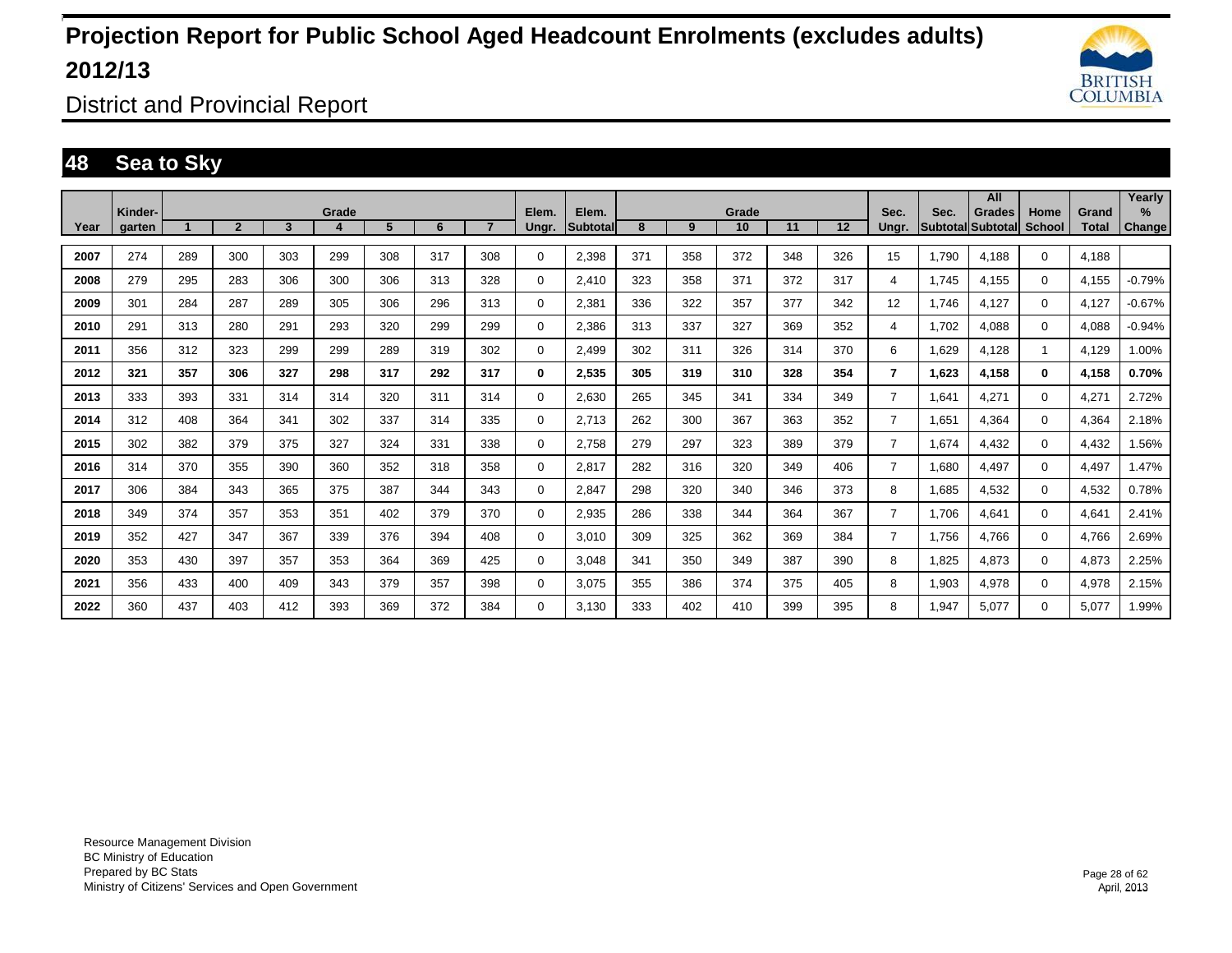

District and Provincial Report

### **49 Central Coast**

|      |                   |    |                |                         |            |                |    |                |                |                   |    |                |             |                |                |               |                           | All           |                       |                       | Yearly      |
|------|-------------------|----|----------------|-------------------------|------------|----------------|----|----------------|----------------|-------------------|----|----------------|-------------|----------------|----------------|---------------|---------------------------|---------------|-----------------------|-----------------------|-------------|
| Year | Kinder-<br>garten |    | $\overline{2}$ | $\overline{\mathbf{3}}$ | Grade<br>4 | 5              | 6  | $\overline{7}$ | Elem.<br>Ungr. | Elem.<br>Subtotal | 8  | 9              | Grade<br>10 | 11             | 12             | Sec.<br>Ungr. | Sec.<br>Subtotal Subtotal | <b>Grades</b> | Home<br><b>School</b> | Grand<br><b>Total</b> | %<br>Change |
|      |                   |    |                |                         |            |                |    |                |                |                   |    |                |             |                |                |               |                           |               |                       |                       |             |
| 2007 | 12                | 14 | 19             | 16                      | 18         | 18             | 19 | 14             | $\mathbf 0$    | 130               | 15 | 16             | 13          | 14             | 17             | 17            | 92                        | 222           | $\mathbf 0$           | 222                   |             |
| 2008 | 12                | 11 | 18             | 15                      | 18         | 9              | 25 | 17             | $\mathbf 0$    | 125               | 18 | 12             | 12          | 16             | 11             | 26            | 95                        | 220           | $\mathbf 0$           | 220                   | $-0.90%$    |
| 2009 | 18                | 15 | 10             | 21                      | 13         | 13             | 9  | 18             | 5              | 122               | 14 | 9              | 14          | 12             | 14             | 24            | 87                        | 209           | $\mathbf{0}$          | 209                   | $-5.00%$    |
| 2010 | 28                | 22 | 17             | 9                       | 18         | 17             | 14 | 11             | $\overline{2}$ | 138               | 21 | 12             | 12          | 8              | 10             | 29            | 92                        | 230           | $\mathbf{0}$          | 230                   | 10.05%      |
| 2011 | 17                | 24 | 18             | 16                      | 8          | 12             | 18 | 13             | $\mathbf 0$    | 126               | 8  | 15             | 10          | 9              | 8              | 23            | 73                        | 199           | $\mathbf{0}$          | 199                   | $-13.48%$   |
| 2012 | 9                 | 16 | 23             | 22                      | 17         | 5              | 15 | 17             | 0              | 124               | 13 | $\overline{7}$ | 19          | 6              | 6              | 20            | 71                        | 195           | $\mathbf 0$           | 195                   | $-2.01%$    |
| 2013 | 9                 | 15 | 18             | 24                      | 21         | 6              | 16 | 14             | $\mathbf 0$    | 123               | 14 | $\overline{7}$ | 20          | 6              | 5              | 22            | 74                        | 197           | $\mathbf{0}$          | 197                   | 1.03%       |
| 2014 | 8                 | 15 | 16             | 18                      | 22         | 8              | 20 | 14             | $\mathbf 0$    | 121               | 11 | 8              | 21          | 6              | 5              | 21            | 72                        | 193           | $\mathbf{0}$          | 193                   | $-2.03%$    |
| 2015 | 9                 | 14 | 17             | 17                      | 17         | 8              | 24 | 18             | 0              | 124               | 12 | 6              | 22          | 7              | 6              | 21            | 74                        | 198           | $\mathbf{0}$          | 198                   | 2.59%       |
| 2016 | 9                 | 15 | 16             | 18                      | 16         | 6              | 26 | 22             | $\mathbf 0$    | 128               | 14 | $\overline{7}$ | 18          | 7              | 6              | 22            | 74                        | 202           | $\mathbf{0}$          | 202                   | 2.02%       |
| 2017 | 10                | 15 | 17             | 16                      | 17         | 6              | 20 | 24             | $\mathbf 0$    | 125               | 17 | 8              | 19          | 6              | 6              | 22            | 78                        | 203           | $\mathbf{0}$          | 203                   | 0.50%       |
| 2018 | 11                | 18 | 17             | 18                      | 16         | 6              | 19 | 18             | $\mathbf 0$    | 123               | 19 | 10             | 23          | 6              | 5              | 23            | 86                        | 209           | $\mathbf 0$           | 209                   | 2.96%       |
| 2019 | 11                | 18 | 20             | 17                      | 17         | 6              | 19 | 17             | $\mathbf 0$    | 125               | 15 | 11             | 28          | $\overline{7}$ | 5              | 23            | 89                        | 214           | $\mathbf 0$           | 214                   | 2.39%       |
| 2020 | 10                | 18 | 20             | 21                      | 16         | 6              | 18 | 18             | $\mathbf 0$    | 127               | 14 | 9              | 31          | 9              | $\overline{7}$ | 24            | 94                        | 221           | $\mathbf 0$           | 221                   | 3.27%       |
| 2021 | 10                | 17 | 20             | 22                      | 20         | 6              | 19 | 17             | $\mathbf 0$    | 131               | 14 | 8              | 24          | 10             | 8              | 28            | 92                        | 223           | $\mathbf{0}$          | 223                   | 0.90%       |
| 2022 | 10                | 16 | 19             | 21                      | 20         | $\overline{7}$ | 19 | 18             | $\mathbf 0$    | 130               | 13 | 8              | 23          | 8              | 9              | 30            | 91                        | 221           | $\mathbf 0$           | 221                   | $-0.90%$    |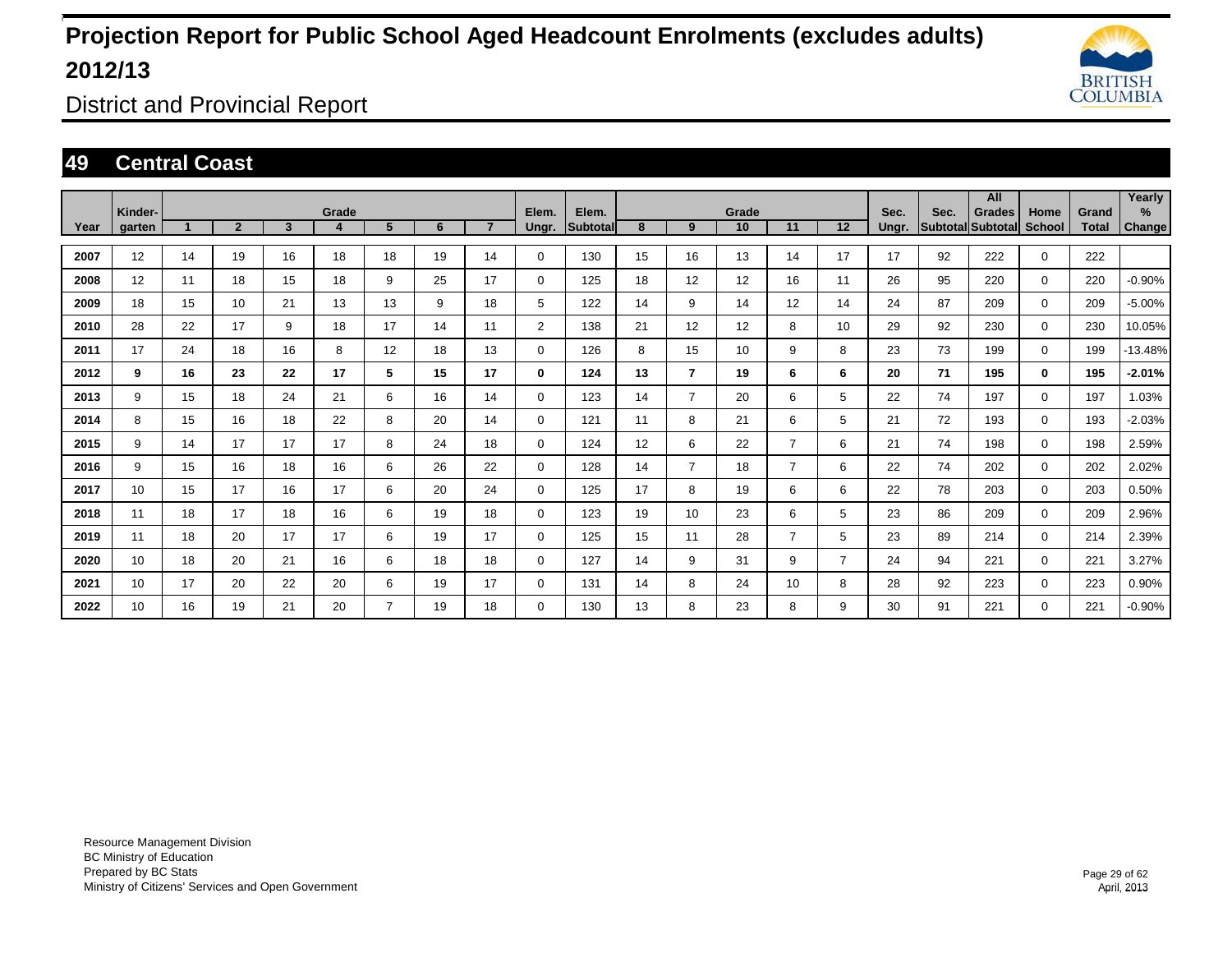

District and Provincial Report

### **50 Haida Gwaii**

|      |                          |    |                |              |            |    |    |                |                |                   |    |    |             |    |    |               |                           | All           |                       |                       | Yearly                |
|------|--------------------------|----|----------------|--------------|------------|----|----|----------------|----------------|-------------------|----|----|-------------|----|----|---------------|---------------------------|---------------|-----------------------|-----------------------|-----------------------|
| Year | Kinder-<br><b>garten</b> |    | $\overline{2}$ | $\mathbf{3}$ | Grade<br>4 | 5  | 6  | $\overline{7}$ | Elem.<br>Ungr. | Elem.<br>Subtotal | 8  | 9  | Grade<br>10 | 11 | 12 | Sec.<br>Unar. | Sec.<br>Subtotal Subtotal | <b>Grades</b> | Home<br><b>School</b> | Grand<br><b>Total</b> | $\%$<br><b>Change</b> |
| 2007 | 38                       | 41 | 55             | 43           | 51         | 53 | 66 | 53             | $\Omega$       | 400               | 65 | 58 | 71          | 68 | 55 | 6             | 323                       | 723           |                       | 724                   |                       |
| 2008 | 53                       | 38 | 32             | 48           | 38         | 60 | 49 | 63             | 0              | 381               | 59 | 66 | 64          | 61 | 57 | 4             | 311                       | 692           | $\mathbf 0$           | 692                   | $-4.42%$              |
| 2009 | 43                       | 59 | 39             | 36           | 48         | 50 | 60 | 47             | 0              | 382               | 64 | 61 | 62          | 56 | 54 | 3             | 300                       | 682           | $\mathbf 0$           | 682                   | $-1.45%$              |
| 2010 | 36                       | 42 | 58             | 38           | 36         | 51 | 50 | 61             | 0              | 372               | 51 | 68 | 62          | 51 | 53 | 5             | 290                       | 662           | $\mathbf 0$           | 662                   | $-2.93%$              |
| 2011 | 33                       | 35 | 38             | 51           | 41         | 47 | 53 | 47             | $\Omega$       | 345               | 61 | 54 | 63          | 61 | 44 | $\Omega$      | 283                       | 628           | $\mathbf 0$           | 628                   | $-5.14%$              |
| 2012 | 24                       | 27 | 36             | 33           | 50         | 42 | 40 | 52             | 0              | 304               | 49 | 62 | 42          | 77 | 44 | 3             | 277                       | 581           | $\mathbf{2}$          | 583                   | $-7.17%$              |
| 2013 | 21                       | 22 | 37             | 32           | 55         | 41 | 37 | 59             | 0              | 304               | 47 | 59 | 44          | 69 | 43 | 3             | 265                       | 569           | $\overline{2}$        | 571                   | $-2.06%$              |
| 2014 | 23                       | 20 | 31             | 33           | 54         | 45 | 35 | 53             | 0              | 294               | 52 | 56 | 42          | 72 | 40 | 3             | 265                       | 559           | $\overline{2}$        | 561                   | $-1.75%$              |
| 2015 | 26                       | 22 | 28             | 28           | 54         | 44 | 39 | 51             | $\mathbf 0$    | 292               | 48 | 63 | 40          | 69 | 41 | 3             | 264                       | 556           | $\overline{2}$        | 558                   | $-0.53%$              |
| 2016 | 27                       | 24 | 30             | 24           | 45         | 45 | 38 | 57             | 0              | 290               | 46 | 57 | 45          | 66 | 40 | 3             | 257                       | 547           | $\overline{2}$        | 549                   | $-1.61%$              |
| 2017 | 28                       | 26 | 33             | 26           | 40         | 37 | 39 | 55             | 0              | 284               | 51 | 54 | 41          | 73 | 38 | 3             | 260                       | 544           | $\overline{2}$        | 546                   | $-0.55%$              |
| 2018 | 27                       | 27 | 35             | 30           | 43         | 33 | 32 | 56             | 0              | 283               | 50 | 61 | 40          | 67 | 41 | 3             | 262                       | 545           | $\overline{2}$        | 547                   | 0.18%                 |
| 2019 | 27                       | 25 | 37             | 31           | 49         | 36 | 28 | 47             | 0              | 280               | 51 | 60 | 44          | 65 | 39 | 3             | 262                       | 542           | $\overline{2}$        | 544                   | $-0.55%$              |
| 2020 | 27                       | 25 | 34             | 33           | 52         | 41 | 31 | 41             | 0              | 284               | 42 | 61 | 43          | 71 | 37 | 3             | 257                       | 541           | $\overline{2}$        | 543                   | $-0.18%$              |
| 2021 | 27                       | 25 | 35             | 31           | 54         | 43 | 35 | 45             | 0              | 295               | 37 | 51 | 43          | 70 | 40 | 3             | 244                       | 539           | $\overline{2}$        | 541                   | $-0.37%$              |
| 2022 | 27                       | 26 | 35             | 31           | 51         | 44 | 37 | 51             | 0              | 302               | 40 | 45 | 36          | 71 | 40 | 3             | 235                       | 537           | $\overline{2}$        | 539                   | $-0.37%$              |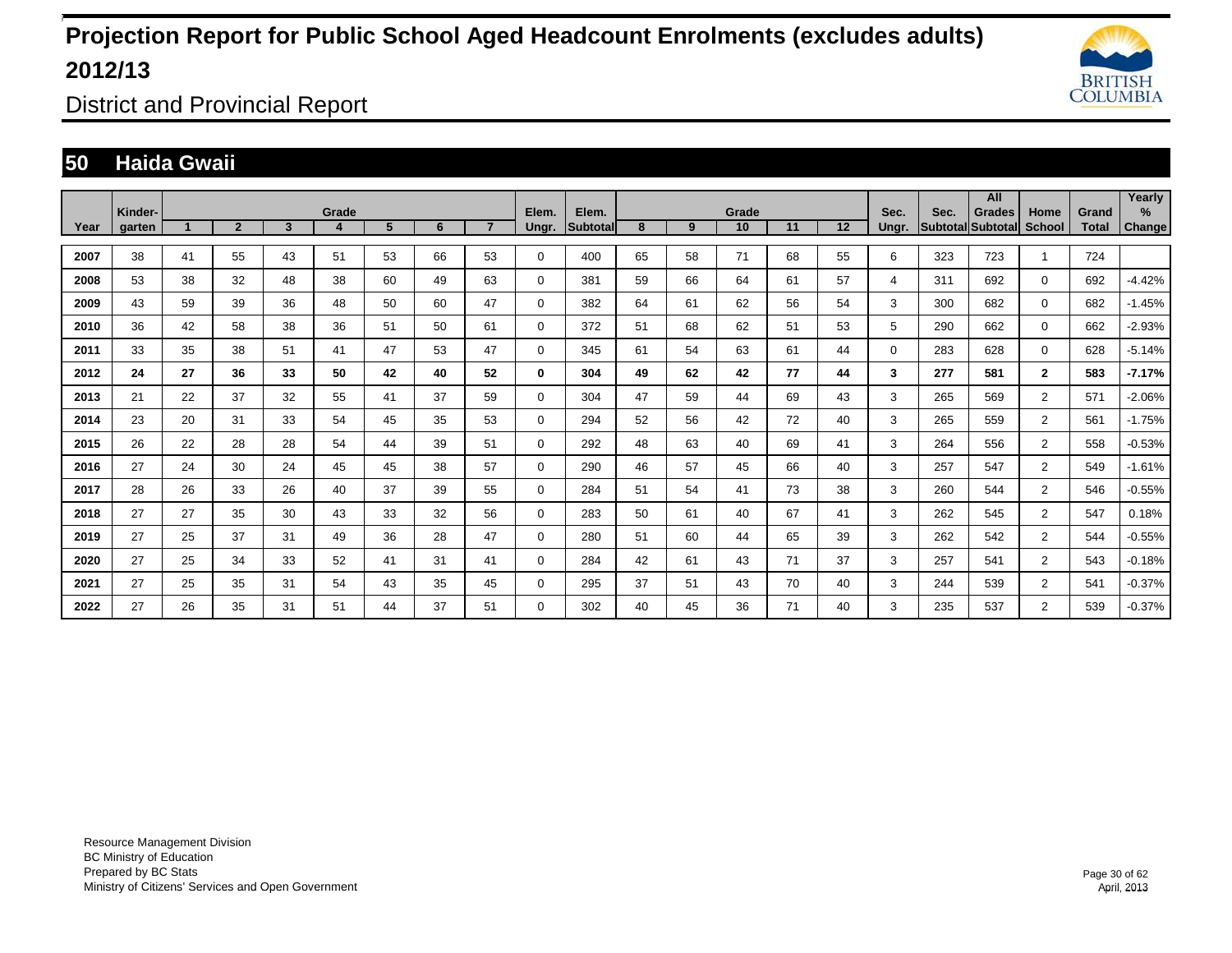

District and Provincial Report

### **51 Boundary**

|      |                   |     |                |                         |       |     |     |                | Elem.       | Elem.    |     |     |             |     |     |               |      | All                                |                |                       | Yearly                |
|------|-------------------|-----|----------------|-------------------------|-------|-----|-----|----------------|-------------|----------|-----|-----|-------------|-----|-----|---------------|------|------------------------------------|----------------|-----------------------|-----------------------|
| Year | Kinder-<br>aarten |     | $\overline{2}$ | $\overline{\mathbf{3}}$ | Grade | 5   | 6   | $\overline{7}$ | Ungr.       | Subtotal | 8   | 9   | Grade<br>10 | 11  | 12  | Sec.<br>Unar. | Sec. | <b>Grades</b><br>Subtotal Subtotal | Home<br>School | Grand<br><b>Total</b> | $\%$<br><b>Change</b> |
| 2007 | 97                | 100 | 96             | 96                      | 101   | 83  | 111 | 131            | 0           | 815      | 130 | 142 | 131         | 150 | 144 | 4             | 701  | 1,516                              | 4              | 1,520                 |                       |
| 2008 | 94                | 101 | 111            | 102                     | 100   | 103 | 83  | 113            | 0           | 807      | 126 | 127 | 137         | 135 | 133 |               | 659  | 1.466                              | 4              | 1,470                 | $-3.29%$              |
| 2009 | 111               | 92  | 105            | 113                     | 101   | 102 | 102 | 86             | 0           | 812      | 117 | 125 | 126         | 140 | 145 | 5             | 658  | 1.470                              | 3              | 1.473                 | 0.20%                 |
| 2010 | 93                | 119 | 94             | 107                     | 110   | 104 | 99  | 101            | 0           | 827      | 90  | 113 | 121         | 117 | 142 | 4             | 587  | 1,414                              | $\mathbf 0$    | 1,414                 | $-4.01%$              |
| 2011 | 95                | 95  | 117            | 97                      | 106   | 122 | 104 | 98             | 0           | 834      | 109 | 95  | 116         | 115 | 125 | $\Omega$      | 560  | 1.394                              | $\mathbf 0$    | 1,394                 | $-1.41%$              |
| 2012 | 85                | 94  | 94             | 120                     | 100   | 104 | 114 | 103            | 0           | 814      | 92  | 98  | 92          | 91  | 112 | 10            | 495  | 1.309                              | 0              | 1,309                 | $-6.10%$              |
| 2013 | 77                | 82  | 91             | 113                     | 117   | 98  | 110 | 111            | $\mathbf 0$ | 799      | 101 | 104 | 93          | 82  | 115 | 10            | 505  | 1.304                              | $\mathbf 0$    | 1,304                 | $-0.38%$              |
| 2014 | 71                | 75  | 80             | 110                     | 110   | 115 | 104 | 108            | 0           | 773      | 109 | 115 | 99          | 82  | 104 | 10            | 519  | .292                               | $\mathbf 0$    | 1,292                 | $-0.92%$              |
| 2015 | 69                | 70  | 74             | 98                      | 109   | 109 | 123 | 102            | 0           | 754      | 107 | 124 | 109         | 88  | 104 | 10            | 542  | .296                               | $\mathbf 0$    | 1,296                 | 0.31%                 |
| 2016 | 67                | 67  | 69             | 91                      | 97    | 107 | 117 | 120            | 0           | 735      | 102 | 122 | 117         | 96  | 110 | 10            | 557  | .292                               | $\mathbf 0$    | 1,292                 | $-0.31%$              |
| 2017 | 64                | 66  | 67             | 85                      | 90    | 96  | 115 | 115            | $\mathbf 0$ | 698      | 120 | 117 | 116         | 103 | 121 | 11            | 588  | .286                               | $\mathbf 0$    | 1,286                 | $-0.46%$              |
| 2018 | 71                | 63  | 65             | 82                      | 84    | 89  | 103 | 112            | 0           | 669      | 114 | 137 | 111         | 103 | 130 | 11            | 606  | .275                               | 0              | 1,275                 | $-0.86%$              |
| 2019 | 71                | 70  | 63             | 81                      | 81    | 83  | 96  | 101            | $\mathbf 0$ | 646      | 112 | 131 | 130         | 99  | 130 | 12            | 614  | .260                               | $\mathbf 0$    | 1,260                 | $-1.18%$              |
| 2020 | 72                | 70  | 70             | 78                      | 81    | 81  | 90  | 94             | $\mathbf 0$ | 636      | 102 | 129 | 125         | 115 | 126 | 12            | 609  | l.245                              | $\mathbf 0$    | 1,245                 | $-1.19%$              |
| 2021 | 73                | 70  | 69             | 86                      | 78    | 80  | 88  | 89             | $\mathbf 0$ | 633      | 94  | 117 | 123         | 111 | 143 | 12            | 600  | 1,233                              | $\mathbf 0$    | 1,233                 | $-0.96%$              |
| 2022 | 74                | 71  | 69             | 85                      | 85    | 78  | 87  | 87             | 0           | 636      | 89  | 108 | 112         | 109 | 142 | 13            | 573  | <b>1.209</b>                       | 0              | 1,209                 | $-1.95%$              |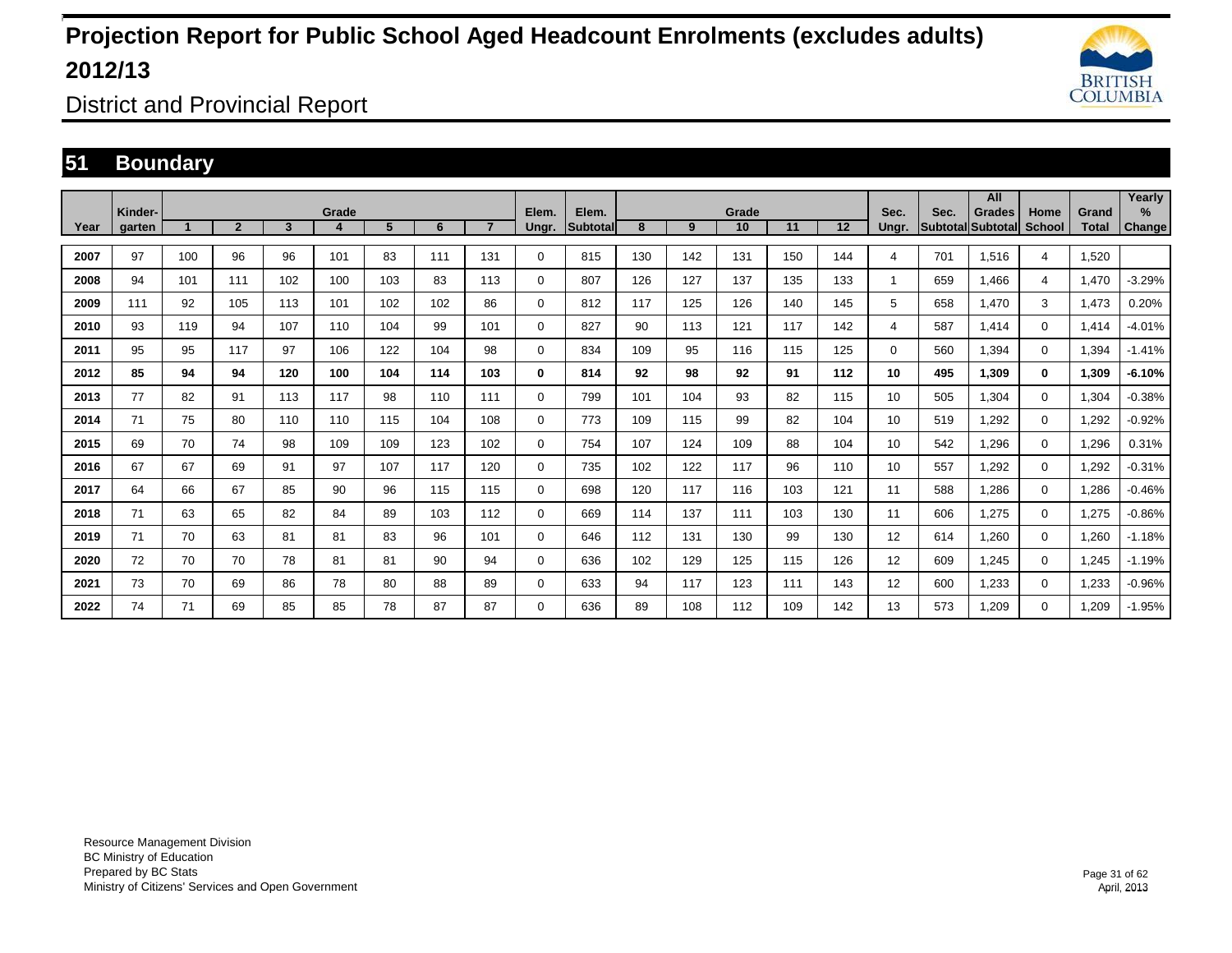

District and Provincial Report

### **52 Prince Rupert**

|      |         |     |                |     |       |     |     |                |             |           |     |     |             |     |     |                |       | All                                       |                       |              | Yearly        |
|------|---------|-----|----------------|-----|-------|-----|-----|----------------|-------------|-----------|-----|-----|-------------|-----|-----|----------------|-------|-------------------------------------------|-----------------------|--------------|---------------|
|      | Kinder- |     | $\overline{2}$ | 3   | Grade | 5   | 6   | $\overline{7}$ | Elem.       | Elem.     | 8   | 9   | Grade<br>10 | 11  | 12  | Sec.           | Sec.  | <b>Grades</b><br><b>Subtotal Subtotal</b> | Home<br><b>School</b> | Grand        | $\%$          |
| Year | garten  |     |                |     | 4     |     |     |                | Ungr.       | Subtotall |     |     |             |     |     | Ungr.          |       |                                           |                       | <b>Total</b> | <b>Change</b> |
| 2007 | 174     | 162 | 152            | 151 | 173   | 185 | 178 | 177            | 0           | 1,352     | 222 | 248 | 263         | 250 | 234 | $\overline{2}$ | 1.219 | 2,571                                     | $\mathbf 0$           | 2,571        |               |
| 2008 | 172     | 173 | 163            | 168 | 153   | 178 | 184 | 171            | 0           | 1,362     | 208 | 229 | 271         | 265 | 197 | 0              | 1.170 | 2,532                                     | 1                     | 2,533        | $-1.48%$      |
| 2009 | 133     | 162 | 167            | 151 | 153   | 144 | 170 | 175            | 0           | 1,255     | 182 | 215 | 225         | 275 | 203 | 0              | 1.100 | 2,355                                     | $\overline{2}$        | 2,357        | $-6.95%$      |
| 2010 | 133     | 131 | 159            | 163 | 149   | 152 | 145 | 166            | 0           | 1.198     | 210 | 177 | 241         | 218 | 239 | 0              | 1,085 | 2.283                                     | $\mathbf 0$           | 2,283        | $-3.14%$      |
| 2011 | 154     | 122 | 131            | 157 | 165   | 155 | 152 | 144            | 0           | 1.180     | 178 | 218 | 200         | 225 | 180 | 0              | 1.001 | 2.181                                     | $\mathbf 0$           | 2,181        | $-4.47%$      |
| 2012 | 145     | 149 | 127            | 131 | 150   | 158 | 158 | 151            | 0           | 1.169     | 150 | 200 | 211         | 189 | 182 | 0              | 932   | 2,101                                     | $\mathbf{2}$          | 2,103        | $-3.58%$      |
| 2013 | 151     | 154 | 140            | 125 | 140   | 141 | 157 | 172            | $\mathbf 0$ | 1.180     | 160 | 186 | 199         | 180 | 167 | 0              | 892   | 2,072                                     | $\overline{2}$        | 2,074        | $-1.38%$      |
| 2014 | 151     | 160 | 145            | 139 | 133   | 132 | 140 | 172            | $\mathbf 0$ | 1.172     | 183 | 199 | 186         | 170 | 158 | 0              | 896   | 2.068                                     | $\overline{2}$        | 2,070        | $-0.19%$      |
| 2015 | 150     | 159 | 150            | 143 | 148   | 126 | 131 | 154            | 0           | 1.161     | 182 | 227 | 198         | 158 | 149 | 0              | 914   | 2.075                                     | $\overline{2}$        | 2,077        | 0.34%         |
| 2016 | 132     | 159 | 151            | 149 | 152   | 139 | 125 | 143            | $\mathbf 0$ | 1,150     | 163 | 227 | 225         | 168 | 140 | 0              | 923   | 2.073                                     | $\overline{2}$        | 2,075        | $-0.10%$      |
| 2017 | 139     | 140 | 150            | 149 | 159   | 144 | 138 | 136            | $\mathbf 0$ | 1,155     | 152 | 203 | 226         | 190 | 146 | 0              | 917   | 2.072                                     | $\overline{2}$        | 2,074        | $-0.05%$      |
| 2018 | 139     | 147 | 132            | 147 | 159   | 150 | 143 | 151            | $\mathbf 0$ | 1.168     | 145 | 190 | 203         | 191 | 164 | 0              | 893   | 2.061                                     | $\overline{2}$        | 2,063        | $-0.53%$      |
| 2019 | 140     | 147 | 139            | 130 | 158   | 150 | 149 | 156            | 0           | 1.169     | 159 | 180 | 189         | 173 | 167 | 0              | 868   | 2.037                                     | $\overline{2}$        | 2,039        | $-1.16%$      |
| 2020 | 140     | 148 | 139            | 137 | 140   | 149 | 149 | 163            | 0           | 1.165     | 164 | 198 | 180         | 162 | 153 | 0              | 857   | 2.022                                     | $\overline{2}$        | 2.024        | $-0.74%$      |
| 2021 | 141     | 148 | 140            | 137 | 146   | 131 | 148 | 162            | $\mathbf 0$ | 1,153     | 172 | 205 | 197         | 154 | 143 | 0              | 871   | 2.024                                     | $\overline{2}$        | 2,026        | 0.10%         |
| 2022 | 141     | 150 | 139            | 138 | 146   | 137 | 131 | 161            | 0           | 1.143     | 171 | 214 | 204         | 167 | 135 | 0              | 891   | 2.034                                     | $\overline{2}$        | 2.036        | 0.49%         |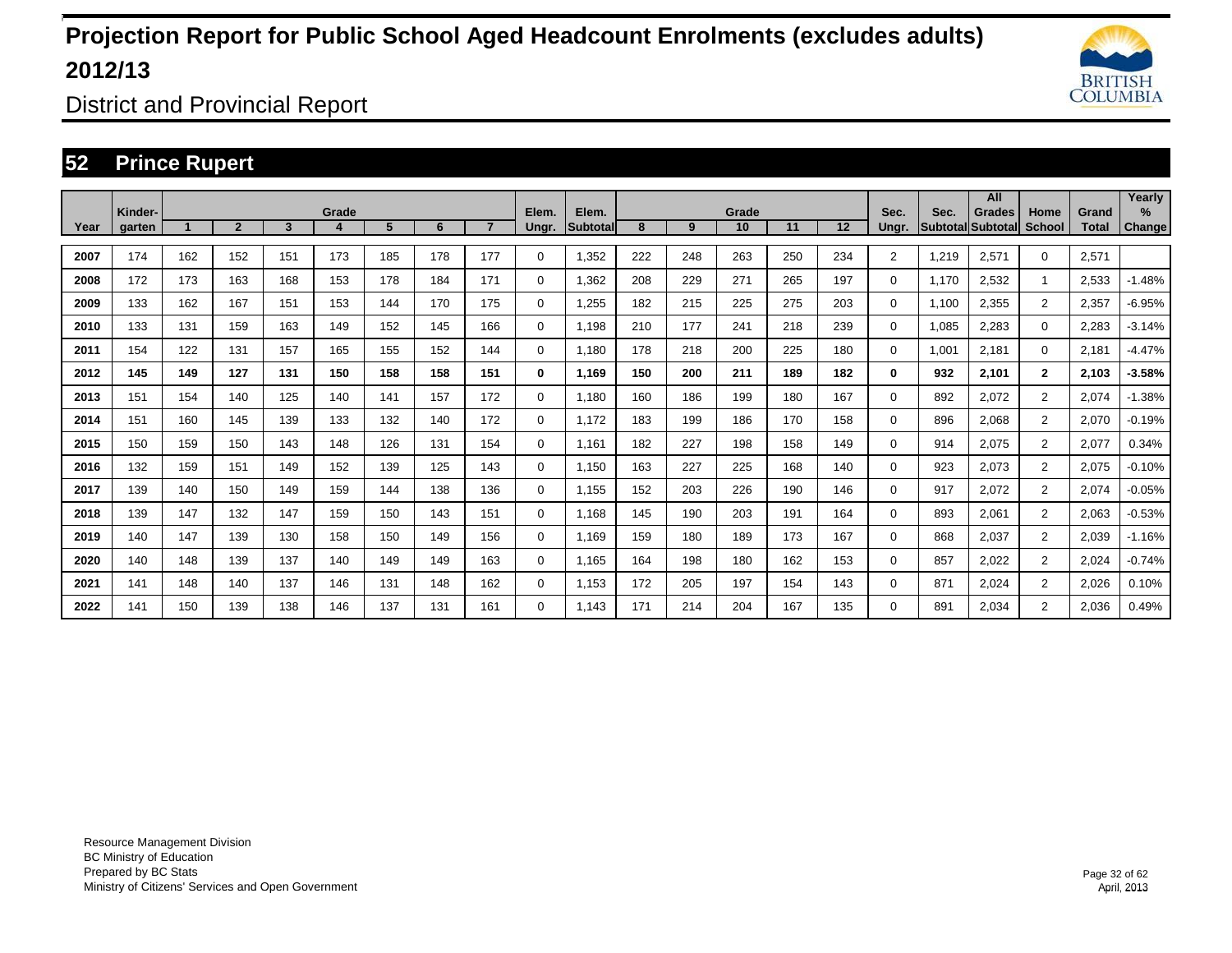

District and Provincial Report

### **53 Okanagan Similkameen**

|      |                   |     |                |     |       |     |     |                |                |                          |     |     |             |     |         |                |       | All                                       |                       |                       | Yearly         |
|------|-------------------|-----|----------------|-----|-------|-----|-----|----------------|----------------|--------------------------|-----|-----|-------------|-----|---------|----------------|-------|-------------------------------------------|-----------------------|-----------------------|----------------|
| Year | Kinder-<br>garten |     | $\overline{2}$ | 3   | Grade | 5   | 6   | $\overline{7}$ | Elem.<br>Ungr. | Elem.<br><b>Subtotal</b> | 8   | 9   | Grade<br>10 | 11  | $12 \,$ | Sec.<br>Unar.  | Sec.  | <b>Grades</b><br><b>Subtotal Subtotal</b> | Home<br><b>School</b> | Grand<br><b>Total</b> | $\%$<br>Change |
| 2007 | 160               | 175 | 175            | 178 | 217   | 207 | 184 | 211            | 0              | 1,507                    | 213 | 215 | 246         | 238 | 210     |                | 1.123 | 2,630                                     | $\mathbf 0$           | 2,630                 |                |
| 2008 | 151               | 167 | 176            | 187 | 178   | 210 | 199 | 190            | 0              | 1,458                    | 214 | 207 | 209         | 235 | 208     |                | 1,074 | 2,532                                     | $\mathbf 0$           | 2,532                 | $-3.73%$       |
| 2009 | 160               | 152 | 164            | 166 | 193   | 181 | 197 | 208            | 0              | 1,421                    | 197 | 204 | 214         | 200 | 224     | $\overline{2}$ | 1,041 | 2,462                                     | $\mathbf 0$           | 2,462                 | $-2.76%$       |
| 2010 | 125               | 160 | 147            | 164 | 157   | 187 | 171 | 192            | 0              | 1,303                    | 211 | 206 | 219         | 223 | 222     |                | 1,082 | 2,385                                     | 1                     | 2,386                 | $-3.09%$       |
| 2011 | 164               | 147 | 166            | 156 | 171   | 165 | 185 | 178            | 0              | 1,332                    | 204 | 202 | 213         | 205 | 225     | $\overline{2}$ | 1,051 | 2,383                                     | $\mathbf 0$           | 2,383                 | $-0.13%$       |
| 2012 | 142               | 162 | 139            | 162 | 161   | 171 | 166 | 195            | 0              | 1,298                    | 189 | 210 | 219         | 201 | 225     | 0              | 1,044 | 2,342                                     | $\bf{0}$              | 2,342                 | $-1.72%$       |
| 2013 | 125               | 184 | 147            | 162 | 150   | 174 | 158 | 190            | 0              | 1,290                    | 181 | 208 | 205         | 184 | 253     | $\Omega$       | 1,031 | 2,321                                     | $\mathbf 0$           | 2,321                 | $-0.90%$       |
| 2014 | 110               | 163 | 166            | 171 | 150   | 162 | 161 | 180            | 0              | 1.263                    | 176 | 199 | 202         | 173 | 238     | 0              | 988   | 2.251                                     | $\mathbf 0$           | 2,251                 | $-3.02%$       |
| 2015 | 116               | 143 | 148            | 194 | 158   | 162 | 150 | 184            | 0              | 1.255                    | 168 | 194 | 195         | 170 | 221     | 0              | 948   | 2.203                                     | $\mathbf 0$           | 2,203                 | $-2.13%$       |
| 2016 | 108               | 151 | 131            | 173 | 179   | 171 | 150 | 172            | 0              | 1.235                    | 172 | 185 | 190         | 164 | 217     | 0              | 928   | 2.163                                     | $\mathbf 0$           | 2,163                 | $-1.82%$       |
| 2017 | 115               | 141 | 137            | 153 | 160   | 193 | 158 | 172            | 0              | 1.229                    | 161 | 190 | 181         | 160 | 210     | 0              | 902   | 2,131                                     | $\mathbf 0$           | 2,131                 | $-1.48%$       |
| 2018 | 124               | 149 | 128            | 161 | 142   | 173 | 177 | 181            | 0              | 1,235                    | 161 | 178 | 185         | 152 | 205     | 0              | 881   | 2,116                                     | $\mathbf 0$           | 2,116                 | $-0.70%$       |
| 2019 | 125               | 161 | 136            | 150 | 149   | 154 | 160 | 203            | 0              | 1,238                    | 169 | 178 | 175         | 156 | 195     | 0              | 873   | 2,111                                     | $\mathbf 0$           | 2,111                 | $-0.24%$       |
| 2020 | 128               | 163 | 147            | 159 | 140   | 162 | 142 | 184            | 0              | 1,225                    | 190 | 186 | 174         | 147 | 198     | 0              | 895   | 2,120                                     | $\mathbf 0$           | 2,120                 | 0.43%          |
| 2021 | 132               | 167 | 149            | 172 | 148   | 152 | 150 | 163            | 0              | 1,233                    | 173 | 209 | 182         | 147 | 190     | 0              | 901   | 2,134                                     | $\mathbf 0$           | 2,134                 | 0.66%          |
| 2022 | 135               | 172 | 152            | 174 | 159   | 160 | 140 | 171            | $\Omega$       | 1.263                    | 153 | 191 | 204         | 153 | 187     | 0              | 888   | 2,151                                     | $\mathbf 0$           | 2,151                 | 0.80%          |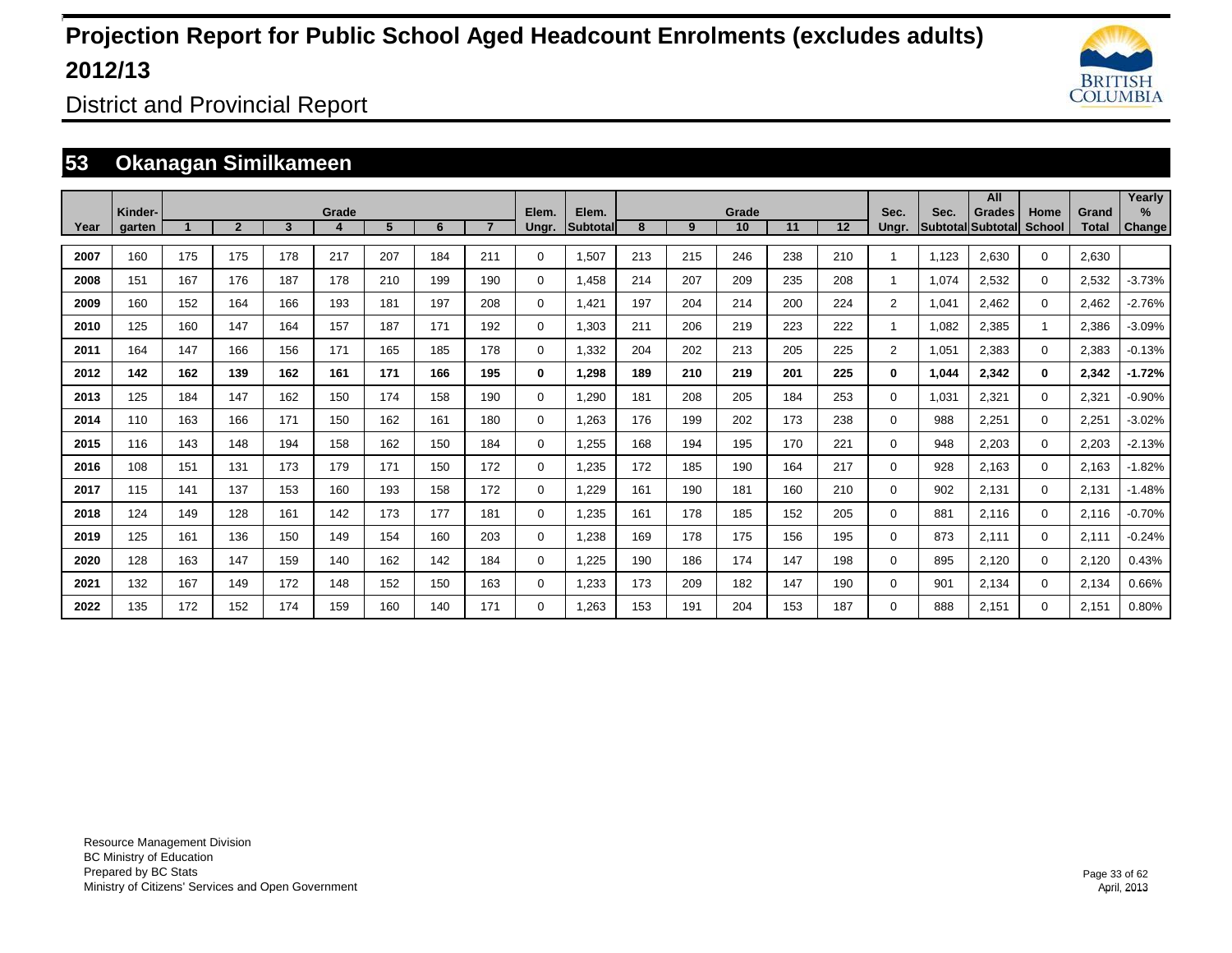

District and Provincial Report

### **54 Bulkley Valley**

|      |                   |     |                |     |       |     |     |     |                |                           |     |     |             |     |     |               |       | All                                       |                |                       | Yearly                  |
|------|-------------------|-----|----------------|-----|-------|-----|-----|-----|----------------|---------------------------|-----|-----|-------------|-----|-----|---------------|-------|-------------------------------------------|----------------|-----------------------|-------------------------|
| Year | Kinder-<br>garten |     | $\overline{2}$ | 3   | Grade | 5   | 6   |     | Elem.<br>Ungr. | Elem.<br><b>Subtotall</b> | 8   | 9   | Grade<br>10 | 11  | 12  | Sec.<br>Ungr. | Sec.  | <b>Grades</b><br><b>Subtotal</b> Subtotal | Home<br>School | Grand<br><b>Total</b> | $\frac{9}{6}$<br>Change |
| 2007 | 153               | 154 | 151            | 175 | 145   | 177 | 163 | 183 | $\mathbf 0$    | 1,301                     | 218 | 235 | 269         | 277 | 230 | 0             | 1,229 | 2,530                                     | $\mathbf 0$    | 2,530                 |                         |
| 2008 | 159               | 148 | 154            | 148 | 176   | 149 | 183 | 166 | $\mathbf 0$    | .283                      | 220 | 228 | 258         | 248 | 230 | 0             | 1.184 | 2,467                                     | $\mathbf 0$    | 2,467                 | $-2.49%$                |
| 2009 | 148               | 158 | 140            | 155 | 145   | 176 | 145 | 190 | $\mathbf 0$    | 1,257                     | 213 | 216 | 246         | 238 | 229 | 1             | 1.143 | 2,400                                     | $\mathbf 0$    | 2,400                 | $-2.72%$                |
| 2010 | 135               | 142 | 153            | 141 | 154   | 151 | 180 | 147 | $\mathbf 0$    | 1,203                     | 238 | 237 | 231         | 241 | 212 | 0             | 1.159 | 2,362                                     |                | 2,363                 | $-1.54%$                |
| 2011 | 144               | 136 | 142            | 160 | 139   | 155 | 150 | 173 | $\mathbf 0$    | 1,199                     | 183 | 239 | 233         | 233 | 210 | 0             | 1,098 | 2,297                                     |                | 2,298                 | $-2.75%$                |
| 2012 | 121               | 149 | 129            | 137 | 158   | 143 | 153 | 154 | $\bf{0}$       | 1,144                     | 201 | 181 | 233         | 229 | 207 | 0             | 1,051 | 2,195                                     | $\overline{2}$ | 2,197                 | $-4.40%$                |
| 2013 | 119               | 144 | 137            | 136 | 147   | 148 | 160 | 140 | $\mathbf 0$    | 1,131                     | 207 | 184 | 217         | 211 | 203 | 0             | 1,022 | 2,153                                     | $\overline{2}$ | 2,155                 | $-1.91%$                |
| 2014 | 125               | 141 | 133            | 145 | 146   | 138 | 165 | 146 | $\mathbf 0$    | 1,139                     | 188 | 191 | 220         | 196 | 188 | 0             | 983   | 2,122                                     | $\overline{2}$ | 2,124                 | $-1.44%$                |
| 2015 | 120               | 148 | 130            | 141 | 156   | 137 | 154 | 151 | 0              | 1.137                     | 197 | 173 | 228         | 198 | 174 | 0             | 970   | 2,107                                     | $\overline{2}$ | 2,109                 | $-0.71%$                |
| 2016 | 105               | 142 | 136            | 137 | 151   | 146 | 153 | 140 | $\mathbf 0$    | 1.110                     | 203 | 181 | 209         | 205 | 175 | 0             | 973   | 2,083                                     | $\overline{2}$ | 2,085                 | $-1.14%$                |
| 2017 | 106               | 125 | 131            | 144 | 148   | 142 | 163 | 140 | $\mathbf 0$    | 1,099                     | 190 | 187 | 216         | 189 | 181 | 0             | 963   | 2,062                                     | $\overline{2}$ | 2,064                 | $-1.01%$                |
| 2018 | 122               | 125 | 115            | 139 | 155   | 139 | 158 | 149 | $\mathbf 0$    | 1,102                     | 189 | 175 | 224         | 196 | 168 | 0             | 952   | 2,054                                     | $\overline{2}$ | 2,056                 | $-0.39%$                |
| 2019 | 123               | 145 | 115            | 122 | 149   | 145 | 155 | 144 | $\mathbf 0$    | 1,098                     | 202 | 174 | 211         | 203 | 172 | 0             | 962   | 2,060                                     | $\overline{2}$ | 2,062                 | 0.29%                   |
| 2020 | 124               | 145 | 134            | 122 | 131   | 140 | 162 | 142 | $\mathbf 0$    | 1,100                     | 196 | 185 | 209         | 190 | 178 | 0             | 958   | 2,058                                     | $\overline{2}$ | 2,060                 | $-0.10%$                |
| 2021 | 125               | 147 | 135            | 142 | 132   | 123 | 157 | 148 | $\mathbf 0$    | 1,109                     | 191 | 179 | 221         | 188 | 170 | 0             | 949   | 2,058                                     | $\overline{2}$ | 2,060                 | 0.00%                   |
| 2022 | 126               | 148 | 136            | 142 | 152   | 124 | 137 | 143 | $\mathbf 0$    | 1.108                     | 199 | 175 | 215         | 200 | 167 | 0             | 956   | 2,064                                     | $\overline{2}$ | 2,066                 | 0.29%                   |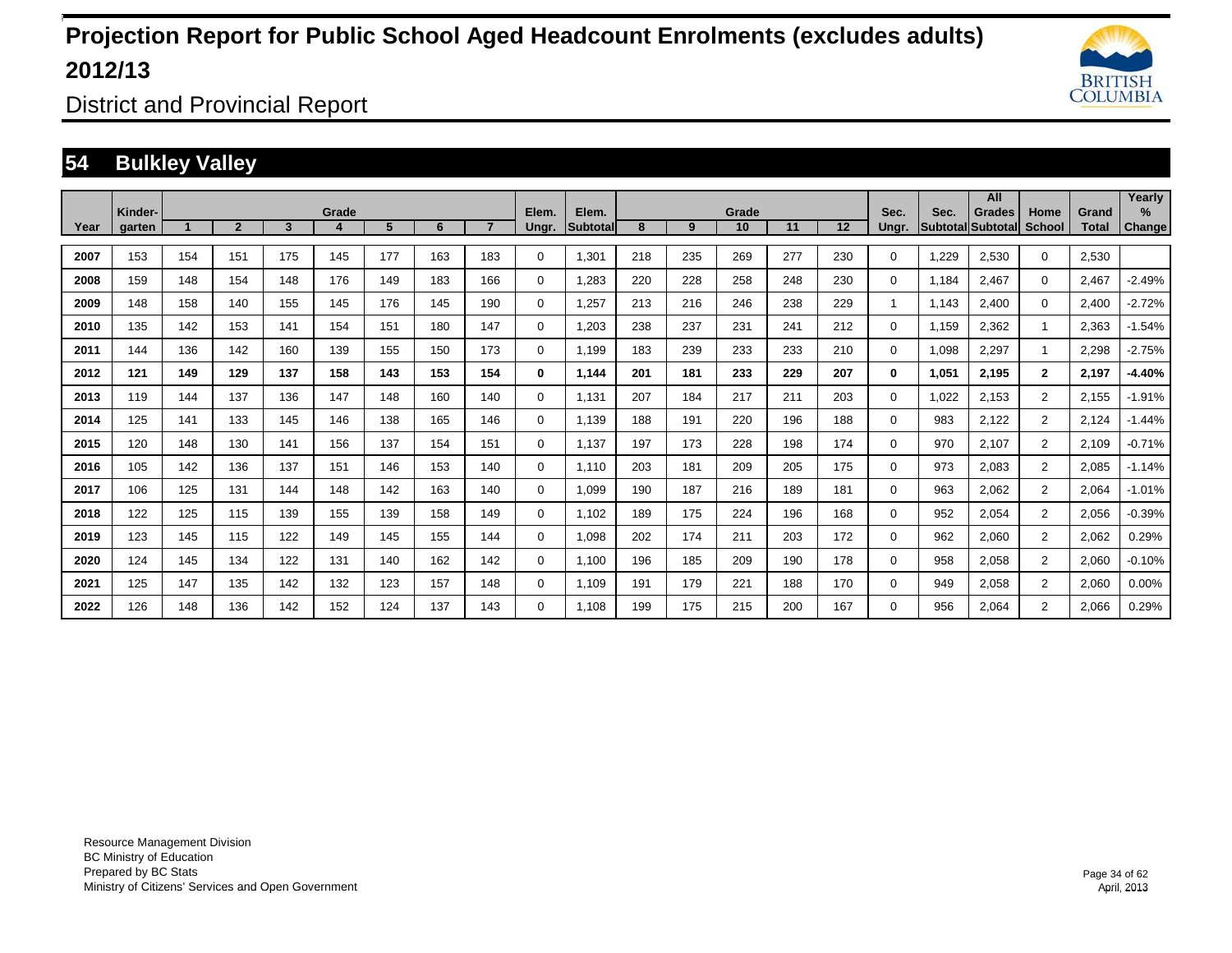

District and Provincial Report

### **57 Prince George**

|      |                   |     |                |       |       |       |       |                |          |                   |        |       |             |             |                   |               |                         | All                       |                       |                       | Yearly        |
|------|-------------------|-----|----------------|-------|-------|-------|-------|----------------|----------|-------------------|--------|-------|-------------|-------------|-------------------|---------------|-------------------------|---------------------------|-----------------------|-----------------------|---------------|
| Year | Kinder-<br>aarten |     | $\overline{2}$ | 3     | Grade | 5     | 6     | $\overline{7}$ | Elem.    | Elem.<br>Subtotal | 8      | 9     | Grade<br>10 | 11          | $12 \overline{ }$ | Sec.<br>Ungr. | Sec.<br><b>Subtotal</b> | <b>Grades</b><br>Subtotal | Home<br><b>School</b> | Grand<br><b>Total</b> | $\%$          |
|      |                   |     |                |       |       |       |       |                | Ungr.    |                   |        |       |             |             |                   |               |                         |                           |                       |                       | <b>Change</b> |
| 2007 | 925               | 896 | 957            | 1.002 | 1.031 | 1.097 | 1.093 | 1.119          | $\Omega$ | 8.120             | ,294   | 1,322 | 1,300       | <b>.469</b> | 1.326             | 180           | 6.891                   | 15.011                    | $\overline{1}$        | 15.012                |               |
| 2008 | 924               | 890 | 880            | 932   | 986   | 987   | 1.079 | 1.094          | 0        | 7.772             | .160   | 1,267 | 1.440       | 1,317       | 1.307             | 82            | 6.573                   | 14.345                    | 4                     | 14.349                | $-4.42%$      |
| 2009 | 891               | 933 | 881            | 849   | 902   | 954   | 976   | 1.047          | 0        | 7,433             | .149   | 1,150 | 1,343       | 1,443       | 1,260             | 56            | 6,401                   | 13,834                    | 5                     | 13,839                | $-3.55%$      |
| 2010 | 952               | 885 | 935            | 888   | 841   | 904   | 972   | 964            | 0        | 7,341             | 1,106  | 1,145 | 1,179       | 1,351       | 1,364             | 46            | 6,191                   | 13,532                    | 3                     | 13,535                | $-2.20%$      |
| 2011 | 903               | 947 | 880            | 926   | 888   | 850   | 889   | 978            | 0        | 7,261             | ,034   | 1,110 | 1,206       | 1,238       | 1,332             | 32            | 5,952                   | 13,213                    | 5                     | 13,218                | $-2.34%$      |
| 2012 | 952               | 908 | 926            | 885   | 905   | 885   | 865   | 894            | 0        | 7,220             | 030, ا | 1,026 | 1,143       | 1,214       | 1,248             | 30            | 5,691                   | 12,911                    | $\overline{2}$        | 12,913                | $-2.31%$      |
| 2013 | 942               | 928 | 937            | 911   | 890   | 913   | 897   | 874            | 0        | 7,292             | 959    | 1,027 | 1,117       | 1.159       | 1.173             | 29            | 5,464                   | 12,756                    | $\overline{2}$        | 12,758                | $-1.20%$      |
| 2014 | 950               | 918 | 957            | 922   | 917   | 898   | 927   | 906            | 0        | 7,395             | 936    | 957   | 1.117       | 1.131       | 1.116             | 27            | 5,284                   | 12,679                    | $\overline{2}$        | 12,681                | $-0.60%$      |
| 2015 | 937               | 926 | 946            | 942   | 928   | 925   | 910   | 936            | 0        | 7,450             | 970    | 933   | 1,042       | 1.129       | 1.086             | 26            | 5.186                   | 12,636                    | $\overline{2}$        | 12,638                | $-0.34%$      |
| 2016 | 867               | 914 | 954            | 931   | 949   | 936   | 938   | 919            | 0        | 7.408             | ,002   | 967   | 1,016       | 1,057       | 1,083             | 26            | 5,151                   | 12,559                    | $\overline{2}$        | 12,561                | $-0.61%$      |
| 2017 | 867               | 846 | 943            | 939   | 937   | 955   | 947   | 947            | 0        | 7,381             | 985    | 998   | 1,049       | 1,029       | 1.020             | 26            | 5.107                   | 12,488                    | $\overline{2}$        | 12.490                | $-0.57%$      |
| 2018 | 898               | 847 | 873            | 929   | 945   | 943   | 967   | 956            | 0        | 7,358             | 1.013  | 980   | 1,082       | 1,060       | 990               | 25            | 5.150                   | 12,508                    | $\overline{2}$        | 12,510                | 0.16%         |
| 2019 | 900               | 877 | 873            | 860   | 934   | 951   | 955   | 975            | 0        | 7,325             | ,024   | 1,008 | 1,065       | 1,093       | 1.015             | 25            | 5,230                   | 12,555                    | $\overline{2}$        | 12,557                | 0.38%         |
| 2020 | 900               | 877 | 904            | 860   | 865   | 941   | 964   | 962            | 0        | 7.273             | .043   | 1,019 | 1,096       | 1,079       | 1.048             | 25            | 5.310                   | 12,583                    | $\overline{2}$        | 12,585                | 0.22%         |
| 2021 | 898               | 878 | 906            | 890   | 865   | 872   | 954   | 971            | 0        | 7,234             | ,031   | 1,040 | 1,107       | 1,108       | 1,039             | 26            | 5,351                   | 12,585                    | $\overline{2}$        | 12,587                | 0.02%         |
| 2022 | 894               | 876 | 907            | 893   | 897   | 873   | 885   | 964            | $\Omega$ | 7.189             | ,040   | 1,028 | 1,129       | 1,121       | 1.063             | 26            | 5,407                   | 12,596                    | $\overline{2}$        | 12,598                | 0.09%         |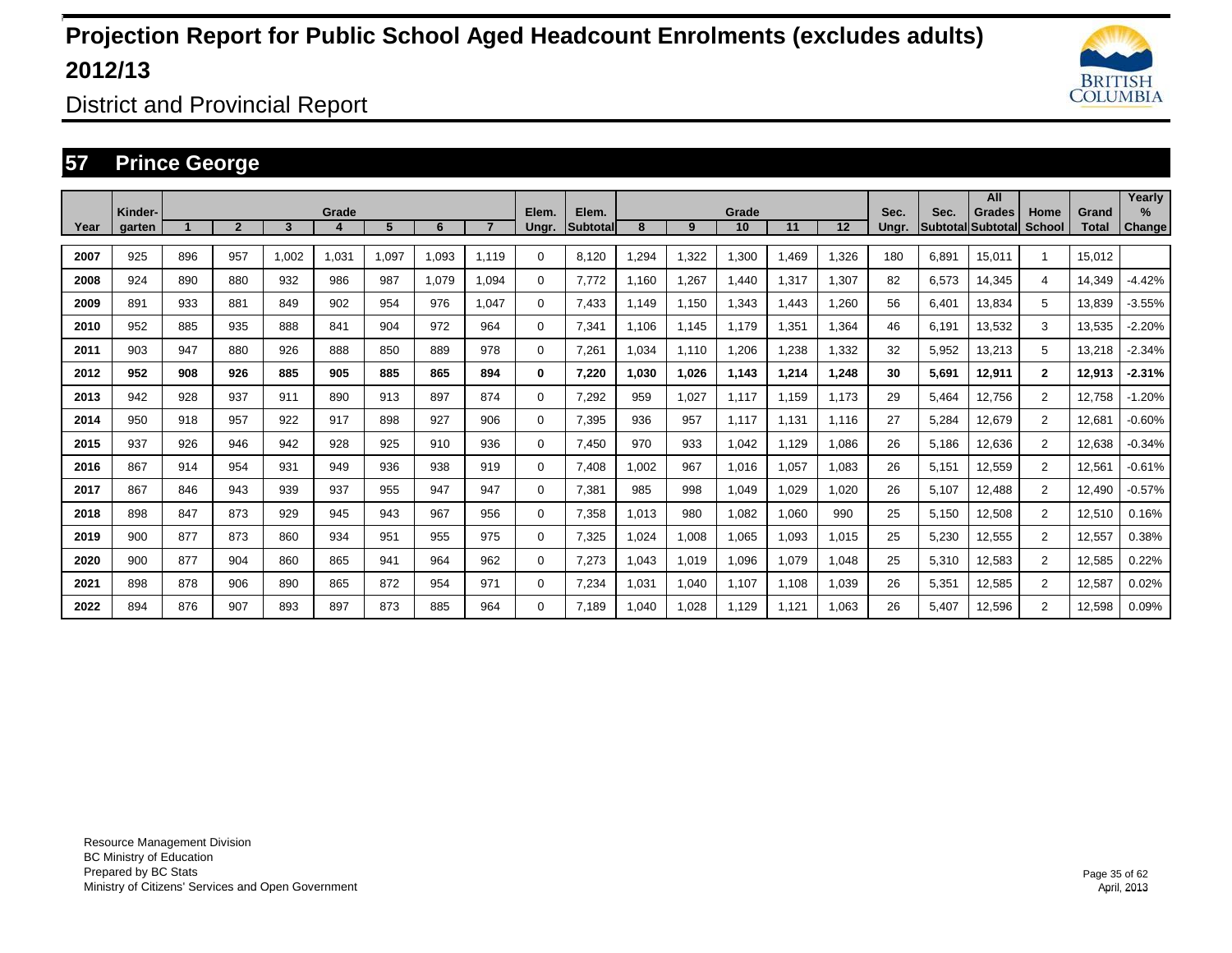

District and Provincial Report

#### **58 Nicola - Similkameen**

|      |                   |     |                |     |       |     |     |                |                |                    |     |     |             |     |     |               |       | All                                |                       |                       | Yearly         |
|------|-------------------|-----|----------------|-----|-------|-----|-----|----------------|----------------|--------------------|-----|-----|-------------|-----|-----|---------------|-------|------------------------------------|-----------------------|-----------------------|----------------|
| Year | Kinder-<br>garten |     | $\overline{2}$ | 3   | Grade | 5   | 6   | $\overline{7}$ | Elem.<br>Ungr. | Elem.<br>Subtotall | 8   | 9   | Grade<br>10 | 11  | 12  | Sec.<br>Ungr. | Sec.  | <b>Grades</b><br>Subtotal Subtotal | Home<br><b>School</b> | Grand<br><b>Total</b> | $\%$<br>Change |
|      |                   |     |                |     |       |     |     |                |                |                    |     |     |             |     |     |               |       |                                    |                       |                       |                |
| 2007 | 142               | 150 | 148            | 153 | 164   | 184 | 207 | 193            | 0              | 1,341              | 236 | 278 | 297         | 248 | 290 | 16            | 1,365 | 2.706                              | $\mathbf 0$           | 2.706                 |                |
| 2008 | 128               | 149 | 146            | 153 | 159   | 168 | 199 | 213            | $\mathbf 0$    | 1.315              | 217 | 266 | 283         | 259 | 217 | 12            | 1,254 | 2.569                              | $\mathbf 0$           | 2,569                 | $-5.06%$       |
| 2009 | 142               | 126 | 156            | 156 | 145   | 168 | 173 | 197            | 0              | 1,263              | 219 | 217 | 273         | 255 | 247 | 9             | 1,220 | 2,483                              | 0                     | 2,483                 | $-3.35%$       |
| 2010 | 150               | 143 | 134            | 167 | 162   | 151 | 166 | 183            | 0              | 1,256              | 198 | 240 | 258         | 243 | 228 | 18            | 1,185 | 2,441                              |                       | 2,442                 | $-1.65%$       |
| 2011 | 147               | 159 | 142            | 136 | 156   | 151 | 148 | 157            | $\mathbf 0$    | 1,196              | 177 | 206 | 228         | 252 | 272 | 8             | 1,143 | 2,339                              |                       | 2,340                 | $-4.18%$       |
| 2012 | 147               | 147 | 147            | 137 | 127   | 150 | 157 | 137            | 0              | 1,149              | 154 | 180 | 210         | 245 | 274 | 15            | 1,078 | 2,227                              | 1                     | 2,228                 | $-4.79%$       |
| 2013 | 132               | 152 | 142            | 159 | 127   | 140 | 155 | 145            | $\mathbf 0$    | 1,152              | 150 | 180 | 181         | 250 | 259 | 15            | 1,035 | 2,187                              |                       | 2,188                 | $-1.80%$       |
| 2014 | 153               | 137 | 147            | 154 | 148   | 141 | 145 | 143            | $\mathbf 0$    | 1,168              | 158 | 175 | 181         | 217 | 261 | 14            | 1,006 | 2,174                              |                       | 2,175                 | $-0.59%$       |
| 2015 | 158               | 158 | 132            | 159 | 143   | 162 | 145 | 134            | 0              | 1,191              | 156 | 186 | 176         | 216 | 231 | 14            | 979   | 2,170                              |                       | 2,171                 | $-0.18%$       |
| 2016 | 153               | 163 | 152            | 143 | 148   | 157 | 168 | 134            | $\mathbf 0$    | 1,218              | 147 | 184 | 186         | 210 | 227 | 13            | 967   | 2.185                              |                       | 2.186                 | 0.69%          |
| 2017 | 134               | 159 | 158            | 165 | 133   | 163 | 163 | 155            | $\mathbf 0$    | 1,230              | 147 | 173 | 185         | 221 | 221 | 13            | 960   | 2.190                              |                       | 2,191                 | 0.23%          |
| 2018 | 139               | 138 | 153            | 171 | 153   | 147 | 168 | 150            | $\mathbf 0$    | 1.219              | 170 | 173 | 174         | 219 | 231 | 13            | 980   | 2.199                              |                       | 2.200                 | 0.41%          |
| 2019 | 142               | 143 | 134            | 166 | 159   | 168 | 151 | 155            | $\mathbf 0$    | 1.218              | 164 | 199 | 174         | 208 | 231 | 13            | 989   | 2,207                              |                       | 2,208                 | 0.36%          |
| 2020 | 146               | 147 | 139            | 145 | 154   | 175 | 173 | 139            | $\mathbf 0$    | 1.218              | 169 | 194 | 199         | 207 | 220 | 13            | 1,002 | 2,220                              |                       | 2,221                 | 0.59%          |
| 2021 | 148               | 151 | 142            | 150 | 135   | 170 | 180 | 159            | $\mathbf 0$    | 1,235              | 153 | 199 | 194         | 236 | 218 | 13            | 1,013 | 2,248                              |                       | 2,249                 | 1.26%          |
| 2022 | 149               | 154 | 146            | 155 | 140   | 149 | 175 | 165            | $\mathbf 0$    | .233               | 174 | 180 | 200         | 232 | 245 | 13            | 1,044 | 2,277                              |                       | 2,278                 | .29%           |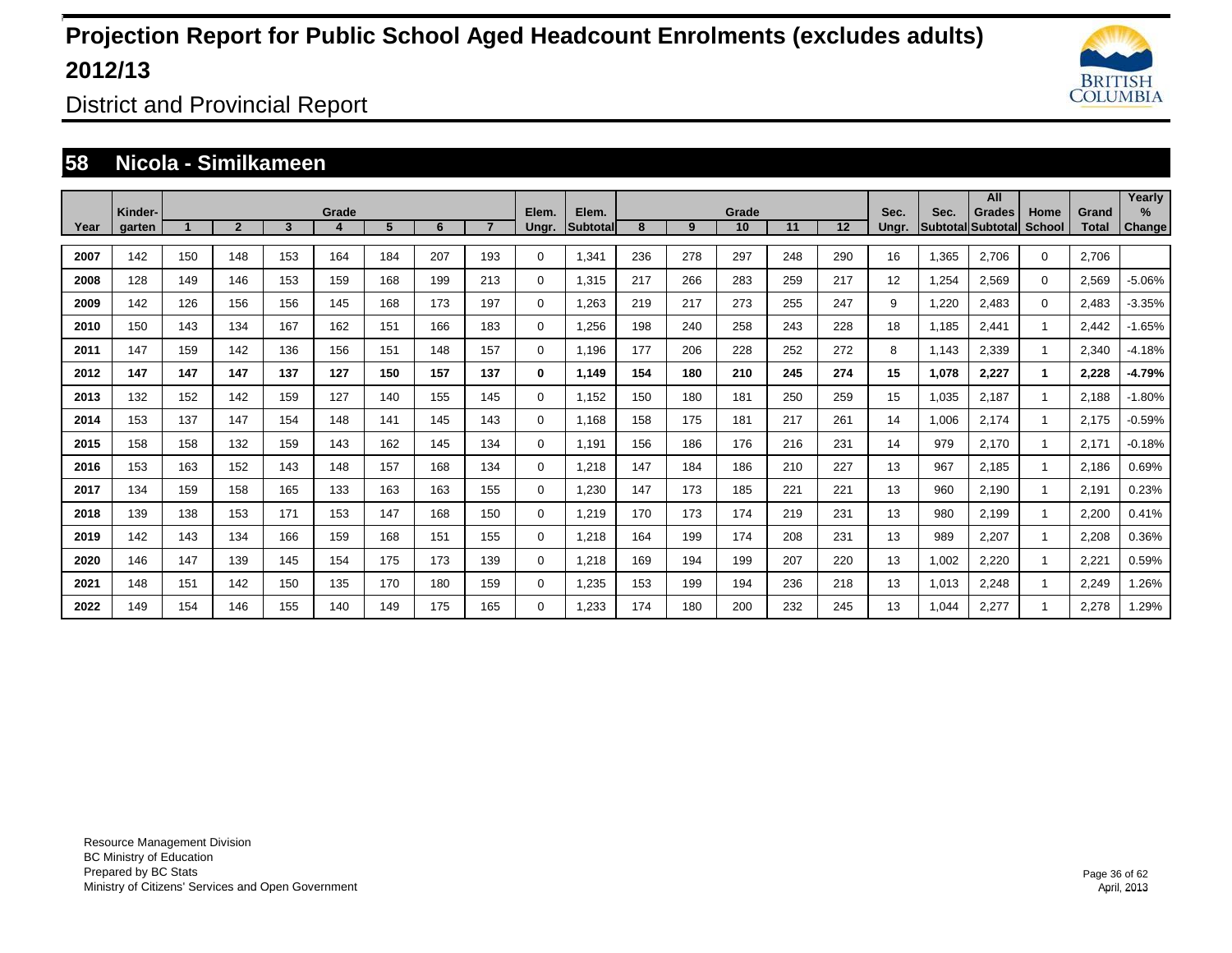

District and Provincial Report

#### **59 Peace River South**

|      |                   |     |                |     |            |     |     |                |                |                    |     |     |             |     |     |                |                         | All                       |                       |                       | Yearly         |
|------|-------------------|-----|----------------|-----|------------|-----|-----|----------------|----------------|--------------------|-----|-----|-------------|-----|-----|----------------|-------------------------|---------------------------|-----------------------|-----------------------|----------------|
| Year | Kinder-<br>garten |     | $\overline{2}$ | 3   | Grade<br>4 | 5   | 6   | $\overline{7}$ | Elem.<br>Ungr. | Elem.<br>Subtotall | 8   | 9   | Grade<br>10 | 11  | 12  | Sec.<br>Ungr.  | Sec.<br><b>Subtotal</b> | <b>Grades</b><br>Subtotal | Home<br><b>School</b> | Grand<br><b>Total</b> | $\%$<br>Change |
|      |                   |     |                |     |            |     |     |                |                |                    |     |     |             |     |     |                |                         |                           |                       |                       |                |
| 2007 | 297               | 281 | 285            | 304 | 300        | 335 | 333 | 367            | 0              | 2,502              | 360 | 377 | 422         | 446 | 364 | 5              | 1,974                   | 4.476                     | $\mathbf 0$           | 4.476                 |                |
| 2008 | 253               | 310 | 276            | 276 | 297        | 288 | 323 | 342            | 0              | 2,365              | 373 | 347 | 386         | 466 | 321 | $\overline{2}$ | 1,895                   | 4.260                     | $\mathbf 0$           | 4,260                 | $-4.83%$       |
| 2009 | 269               | 254 | 294            | 270 | 264        | 289 | 286 | 320            | 0              | 2,246              | 348 | 353 | 368         | 384 | 387 | 18             | 1,858                   | 4,104                     | $\mathbf 0$           | 4,104                 | $-3.66%$       |
| 2010 | 281               | 286 | 247            | 288 | 263        | 264 | 295 | 276            | 0              | 2,200              | 340 | 353 | 367         | 406 | 348 | 12             | 1,826                   | 4,026                     | $\mathbf 0$           | 4,026                 | $-1.90%$       |
| 2011 | 258               | 289 | 275            | 239 | 281        | 256 | 252 | 277            | $\mathbf 0$    | 2,127              | 287 | 341 | 355         | 358 | 353 | 10             | 1,704                   | 3,831                     |                       | 3,832                 | $-4.82%$       |
| 2012 | 291               | 263 | 277            | 264 | 237        | 272 | 246 | 247            | 0              | 2,097              | 291 | 284 | 335         | 355 | 339 | 17             | 1,621                   | 3,718                     | $\bf{0}$              | 3,718                 | $-2.97%$       |
| 2013 | 307               | 274 | 279            | 261 | 242        | 259 | 252 | 260            | 0              | 2,134              | 293 | 284 | 300         | 340 | 349 | 16             | 1,582                   | 3,716                     | $\mathbf 0$           | 3,716                 | $-0.05%$       |
| 2014 | 305               | 289 | 291            | 264 | 239        | 266 | 241 | 268            | 0              | 2.163              | 308 | 286 | 300         | 306 | 337 | 16             | 1,553                   | 3,716                     | $\mathbf 0$           | 3,716                 | 0.00%          |
| 2015 | 299               | 290 | 310            | 278 | 245        | 265 | 248 | 258            | 0              | 2.193              | 319 | 302 | 304         | 306 | 307 | 16             | 1,554                   | 3,747                     | 0                     | 3,747                 | 0.83%          |
| 2016 | 308               | 286 | 313            | 296 | 258        | 270 | 249 | 265            | 0              | 2,245              | 309 | 314 | 321         | 310 | 305 | 15             | 1,574                   | 3,819                     | $\mathbf 0$           | 3,819                 | 1.92%          |
| 2017 | 322               | 294 | 308            | 299 | 274        | 285 | 254 | 265            | 0              | 2,301              | 317 | 304 | 332         | 328 | 309 | 16             | 1,606                   | 3,907                     | $\mathbf 0$           | 3,907                 | 2.30%          |
| 2018 | 324               | 305 | 315            | 293 | 276        | 302 | 265 | 269            | 0              | 2,349              | 316 | 311 | 321         | 338 | 324 | 16             | 1,626                   | 3,975                     | $\mathbf 0$           | 3,975                 | 1.74%          |
| 2019 | 324               | 302 | 321            | 294 | 265        | 298 | 277 | 277            | 0              | 2,358              | 316 | 304 | 323         | 322 | 331 | 16             | 1.612                   | 3,970                     | $\mathbf 0$           | 3,970                 | $-0.13%$       |
| 2020 | 322               | 303 | 319            | 301 | 266        | 286 | 272 | 288            | 0              | 2,357              | 323 | 303 | 315         | 323 | 316 | 16             | 1.596                   | 3.953                     | $\mathbf 0$           | 3,953                 | $-0.43%$       |
| 2021 | 322               | 302 | 318            | 298 | 272        | 286 | 261 | 284            | $\mathbf 0$    | 2,343              | 336 | 311 | 315         | 316 | 315 | 16             | 1,609                   | 3,952                     | $\mathbf 0$           | 3,952                 | $-0.03%$       |
| 2022 | 321               | 301 | 318            | 299 | 271        | 295 | 263 | 274            | $\Omega$       | 2,342              | 334 | 326 | 326         | 318 | 311 | 16             | .631                    | 3,973                     | $\mathbf 0$           | 3,973                 | 0.53%          |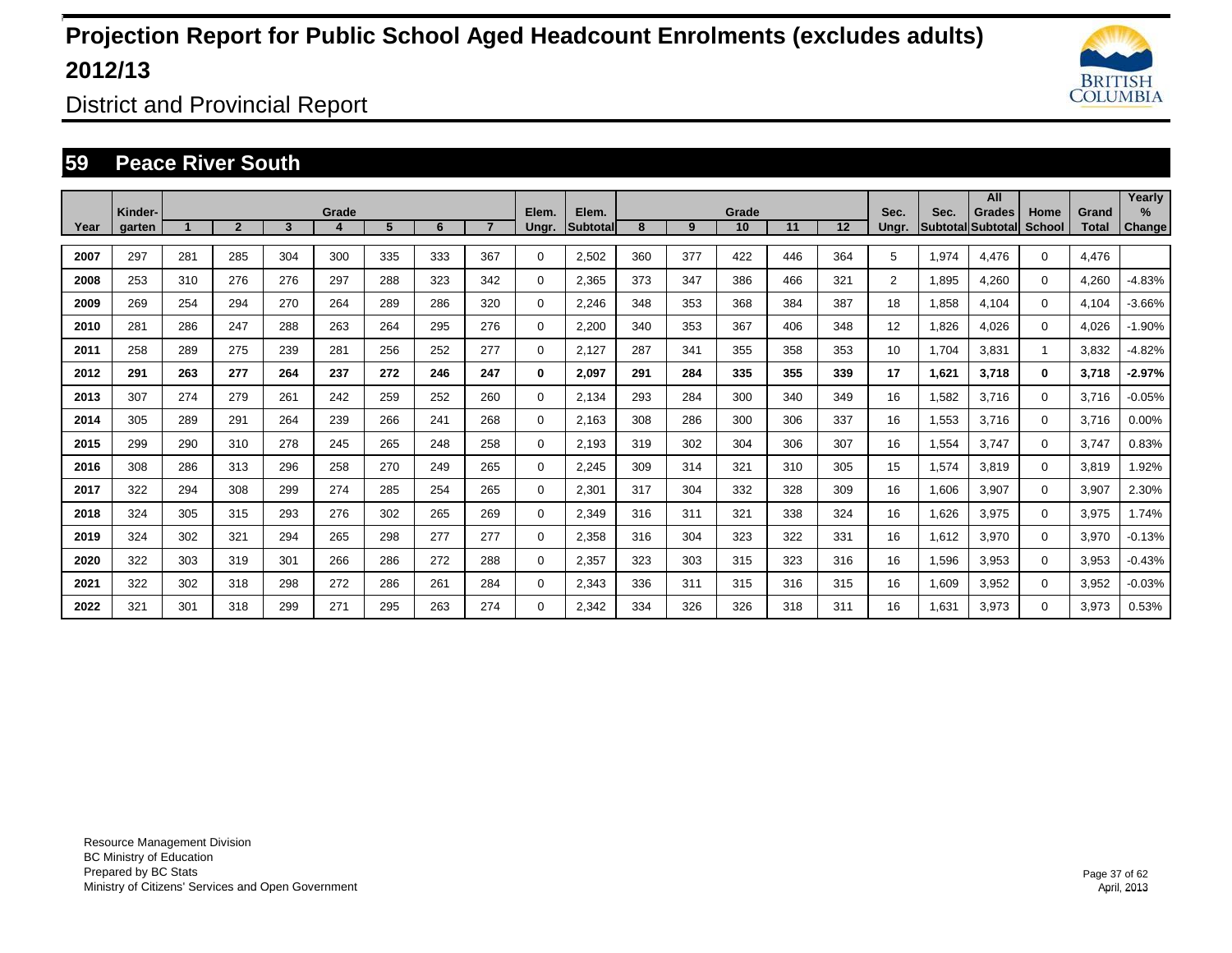

District and Provincial Report

### **60 Peace River North**

|      |         |     |                |     |            |     |     |                |                |                   |     |     |             |     |         |       |                         | All                       |                       |                       | Yearly   |
|------|---------|-----|----------------|-----|------------|-----|-----|----------------|----------------|-------------------|-----|-----|-------------|-----|---------|-------|-------------------------|---------------------------|-----------------------|-----------------------|----------|
| Year | Kinder- |     | $\overline{2}$ | 3   | Grade<br>4 | 5   | 6   | $\overline{7}$ | Elem.          | Elem.<br>Subtotal | 8   | 9   | Grade<br>10 | 11  | $12 \,$ | Sec.  | Sec.<br><b>Subtotal</b> | <b>Grades</b><br>Subtotal | Home<br><b>School</b> | Grand<br><b>Total</b> | $\%$     |
|      | garten  |     |                |     |            |     |     |                | Ungr.          |                   |     |     |             |     |         | Ungr. |                         |                           |                       |                       | Change   |
| 2007 | 398     | 450 | 459            | 393 | 414        | 425 | 453 | 434            | 5              | 3.431             | 461 | 497 | 494         | 454 | 403     | 60    | 2,369                   | 5.800                     | 8                     | 5.808                 |          |
| 2008 | 457     | 407 | 428            | 460 | 387        | 412 | 424 | 459            | $\overline{2}$ | 3.436             | 450 | 458 | 491         | 486 | 426     | 64    | 2,375                   | 5,811                     | 6                     | 5.817                 | 0.15%    |
| 2009 | 408     | 466 | 402            | 434 | 453        | 384 | 415 | 432            | 3              | 3,397             | 474 | 467 | 472         | 463 | 486     | 63    | 2,425                   | 5,822                     | 5                     | 5,827                 | 0.17%    |
| 2010 | 427     | 407 | 450            | 395 | 432        | 444 | 386 | 404            | 2              | 3,347             | 421 | 459 | 461         | 440 | 440     | 68    | 2,289                   | 5,636                     | 8                     | 5,644                 | $-3.14%$ |
| 2011 | 426     | 431 | 402            | 451 | 391        | 425 | 450 | 387            | 0              | 3,363             | 404 | 416 | 499         | 394 | 425     | 55    | 2,193                   | 5,556                     | 11                    | 5,567                 | $-1.36%$ |
| 2012 | 506     | 436 | 437            | 403 | 455        | 389 | 427 | 452            | 0              | 3,505             | 399 | 418 | 468         | 404 | 391     | 83    | 2,163                   | 5.668                     | 8                     | 5,676                 | 1.96%    |
| 2013 | 532     | 469 | 460            | 422 | 437        | 415 | 438 | 467            | $\Omega$       | 3.640             | 411 | 411 | 476         | 404 | 369     | 80    | 2,151                   | 5,791                     | 8                     | 5,799                 | 2.17%    |
| 2014 | 536     | 494 | 495            | 445 | 458        | 400 | 467 | 478            | 0              | 3.773             | 424 | 424 | 469         | 410 | 367     | 78    | 2.172                   | 5,945                     | 8                     | 5,953                 | 2.66%    |
| 2015 | 551     | 500 | 523            | 480 | 483        | 419 | 452 | 512            | 0              | 3.920             | 435 | 438 | 483         | 407 | 374     | 79    | 2,216                   | 6,136                     | 9                     | 6,145                 | 3.23%    |
| 2016 | 571     | 514 | 529            | 507 | 522        | 443 | 474 | 495            | 0              | 4.055             | 466 | 450 | 499         | 418 | 371     | 81    | 2,285                   | 6,340                     | 9                     | 6,349                 | 3.32%    |
| 2017 | 588     | 532 | 545            | 513 | 551        | 478 | 500 | 519            | 0              | 4.226             | 450 | 481 | 512         | 432 | 381     | 81    | 2,337                   | 6.563                     | 9                     | 6,572                 | 3.51%    |
| 2018 | 609     | 548 | 564            | 528 | 558        | 504 | 538 | 547            | 0              | 4.396             | 471 | 466 | 547         | 444 | 392     | 84    | 2,404                   | 6.800                     | 10                    | 6,810                 | 3.62%    |
| 2019 | 615     | 565 | 578            | 543 | 571        | 508 | 566 | 587            | 0              | 4,533             | 496 | 486 | 529         | 470 | 401     | 86    | 2.468                   | 7,001                     | 10                    | 7,011                 | 2.95%    |
| 2020 | 617     | 569 | 594            | 556 | 588        | 521 | 571 | 617            | 0              | 4.633             | 532 | 510 | 550         | 457 | 423     | 88    | 2,560                   | 7.193                     | 10                    | 7,203                 | 2.74%    |
| 2021 | 618     | 571 | 599            | 573 | 603        | 536 | 585 | 622            | 0              | 4,707             | 559 | 546 | 577         | 474 | 415     | 92    | 2,663                   | 7,370                     | 11                    | 7,381                 | 2.47%    |
| 2022 | 615     | 574 | 603            | 578 | 622        | 549 | 603 | 638            | $\Omega$       | 4,782             | 565 | 575 | 619         | 497 | 428     | 93    | 2.777                   | 7,559                     | 11                    | 7,570                 | 2.56%    |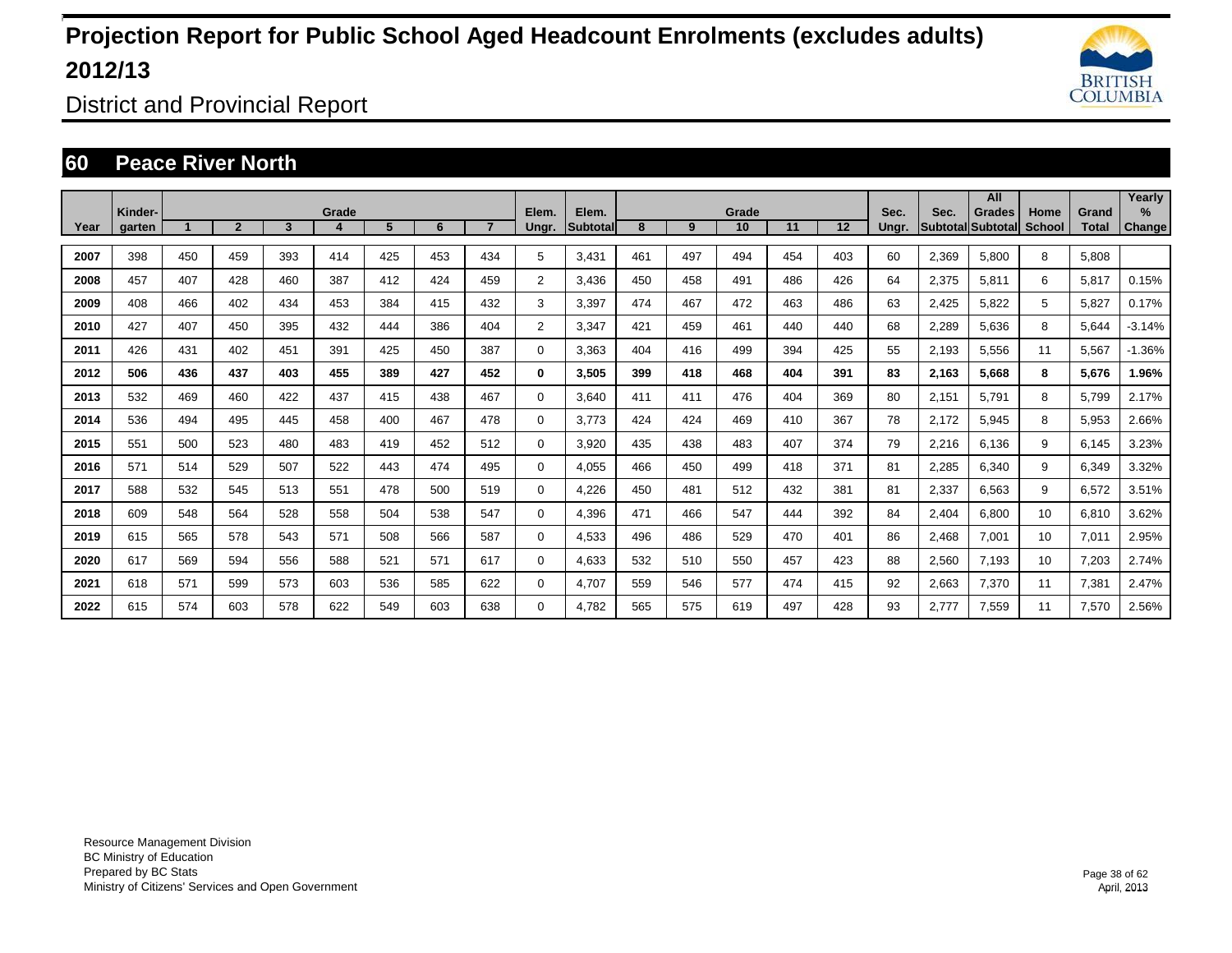

District and Provincial Report

### **61 Greater Victoria**

|      |                   |       |                |        |       |       |       |                |                |                          |       |       |             |       |       |               |       | All                                 |                       |                       | Yearly                |
|------|-------------------|-------|----------------|--------|-------|-------|-------|----------------|----------------|--------------------------|-------|-------|-------------|-------|-------|---------------|-------|-------------------------------------|-----------------------|-----------------------|-----------------------|
| Year | Kinder-<br>garten |       | $\overline{2}$ | 3      | Grade | 5     | 6     | $\overline{ }$ | Elem.<br>Ungr. | Elem.<br><b>Subtotal</b> | 8     | 9     | Grade<br>10 | 11    | 12    | Sec.<br>Unar. | Sec.  | <b>Grades</b><br> Subtotal Subtotal | Home<br><b>School</b> | Grand<br><b>Total</b> | $\%$<br><b>Change</b> |
|      |                   |       |                |        |       |       |       |                |                |                          |       |       |             |       |       |               |       |                                     |                       |                       |                       |
| 2007 | .269              | 1,337 | 1.306          | 1.339  | 1.336 | .392  | 1.360 | 1.483          | 0              | 10.822                   | .550  | 1.668 | 1.760       | 1.879 | 1.758 | 122           | 8.737 | 19.559                              | 12                    | 19.571                |                       |
| 2008 | 1,305             | 1,328 | 1,339          | 1,318  | 1,322 | ,353  | 1,349 | 1,377          | $\Omega$       | 10,691                   | .469  | 1,655 | 1,824       | 1.754 | 1,853 | 226           | 8.781 | 19,472                              | 15                    | 19.487                | $-0.43%$              |
| 2009 | .295              | 1,361 | .328           | 1,332  | 1,303 | ,339  | 1,335 | 1,372          | 0              | 10.665                   | .364  | 1,593 | 1,822       | 936,  | 1.762 | 149           | 8,626 | 19,291                              | 16                    | 19,307                | $-0.92%$              |
| 2010 | 1.355             | 1,371 | 1.347          | 1.354  | 1,338 | ,298  | 1,296 | 1.330          | $\mathbf 0$    | 10.689                   | .367  | 1,439 | 1,733       | 1,911 | 1,689 | 233           | 8,372 | 19.061                              | 12                    | 19.073                | $-1.21%$              |
| 2011 | 1.394             | 1.346 | 1.335          | 1.339  | 1.315 | .331  | 1,256 | 1.292          | $\mathbf 0$    | 10.608                   | .292  | 1.461 | 1.515       | 1.818 | 1.738 | 197           | 8.021 | 18.629                              | 12                    | 18.641                | $-2.26%$              |
| 2012 | 1,402             | 1,385 | 1,352          | 346, ا | 1,341 | 1,318 | 1,294 | 1,284          | 1              | 10,723                   | ,296  | 1,365 | 1,528       | 1,701 | 1,739 | 181           | 7,810 | 18,533                              | 11                    | 18,544                | $-0.52%$              |
| 2013 | 1,377             | 1,386 | <b>1.449</b>   | 1.425  | 1,385 | ,370  | 1,314 | 1.227          | -1             | 10,934                   | .228  | 1,347 | 1,513       | 1,672 | 1.716 | 175           | 7,651 | 18,585                              | 11                    | 18,596                | 0.28%                 |
| 2014 | 1.402             | 1,364 | 1.453          | 1.528  | 1.467 | 1.416 | 1.366 | 1.248          | $\overline{1}$ | 11.245                   | .176  | 1.279 | 1.496       | 1.657 | 1,691 | 173           | 7,472 | 18.717                              | 11                    | 18.728                | 0.71%                 |
| 2015 | 1.429             | 1,390 | 1.432          | 1.535  | 1,573 | .499  | 1.413 | 1.298          | -1             | 11,570                   | .197  | 1.229 | 1.428       | .642  | 1.679 | 170           | 7,345 | 18,915                              | 11                    | 18.926                | .06%                  |
| 2016 | 1,405             | 1,419 | 1,461          | 1,515  | 1,582 | 1,607 | 1,496 | 1,343          | -1             | 11,829                   | .245  | 1,250 | 1,374       | 1,574 | 1,667 | 168           | 7,278 | 19,107                              | 12                    | 19,119                | 1.02%                 |
| 2017 | 1,383             | 1,396 | 1,492          | 1,546  | 1,563 | 1,616 | 1,602 | 1.420          |                | 12,019                   | ,288  | 1,300 | 1,397       | 1,520 | 1,608 | 167           | 7,280 | 19,299                              | 12                    | 19,311                | 1.00%                 |
| 2018 | 1,380             | 1,375 | 1.471          | 1,579  | 1,595 | 1,597 | 1.611 | 1,520          |                | 12.129                   | .361  | 1,345 | 1,450       | 544.  | 1,558 | 165           | 7,423 | 19,552                              | 12                    | 19,564                | 1.31%                 |
| 2019 | 1.389             | 1,373 | 1.449          | 1.557  | 1.629 | 1.630 | 1,592 | 1.528          |                | 12,148                   | .454  | 1.419 | 1.498       | 1.599 | 1,576 | 165           | 7.711 | 19,859                              | 12                    | 19,871                | 1.57%                 |
| 2020 | 1,394             | 1,382 | 1,446          | 1,536  | 1,608 | 1,665 | 1,625 | 1,511          | 1              | 12,168                   | .462  | 1,514 | 1,578       | 1.651 | 1,629 | 170           | 8,004 | 20,172                              | 12                    | 20,184                | 1.58%                 |
| 2021 | 1,393             | 1,386 | 1,455          | 1,533  | 1,586 | 644.ا | 1.659 | 1,541          | -1             | 12,198                   | .447  | 1,524 | 1,680       | 1,736 | 1,681 | 176           | 8,244 | 20,442                              | 12                    | 20,454                | 1.34%                 |
| 2022 | 1.390             | 1.385 | 1.461          | 1.543  | 1.584 | .622  | 1.639 | 1.574          | 1              | 12.199                   | 1.475 | 1.509 | 1.694       | 1.843 | 1.761 | 182           | 8.464 | 20.663                              | 13                    | 20.676                | 1.09%                 |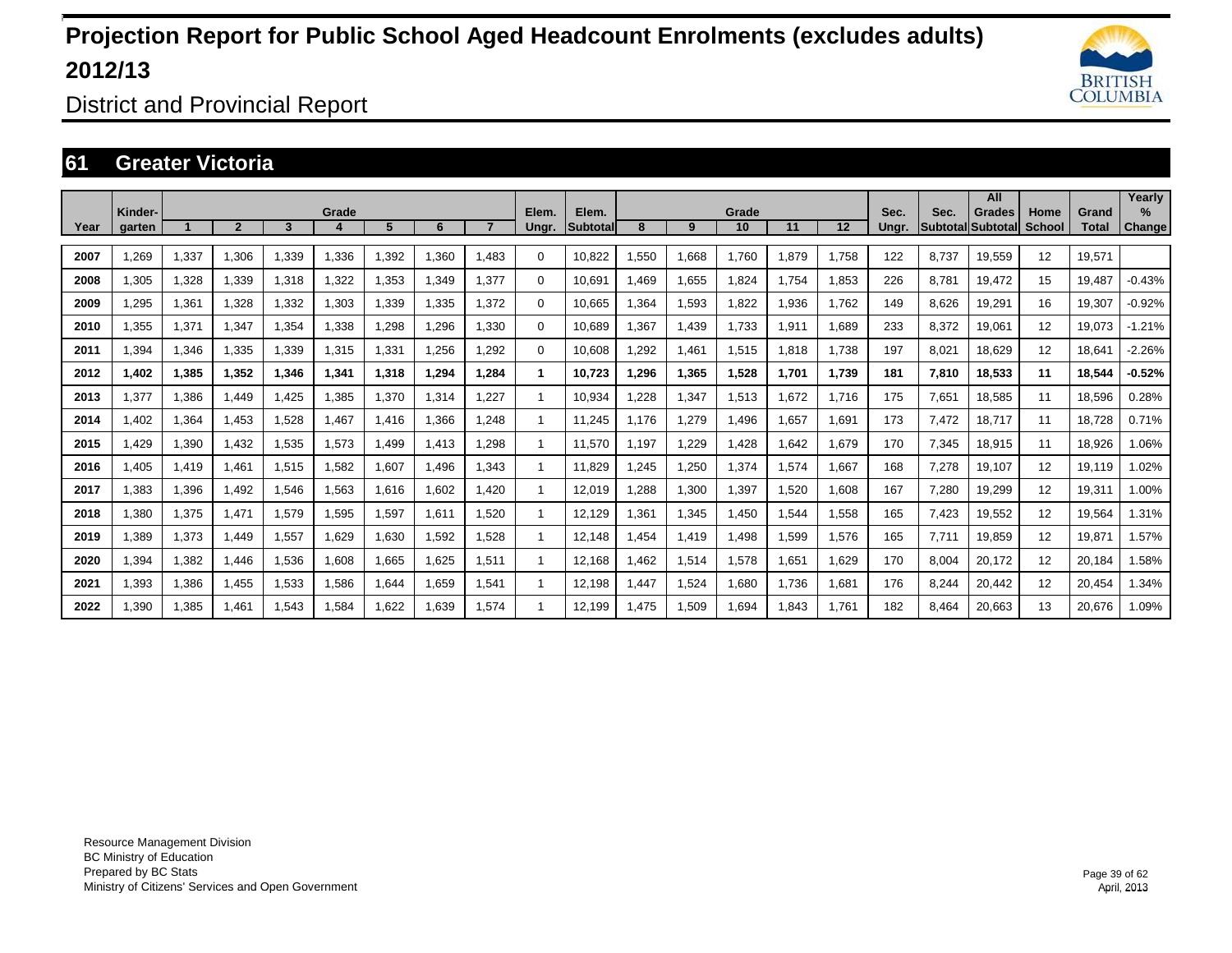

District and Provincial Report

#### **62 Sooke**

|      | Kinder- |     |                |     | Grade |     |     |                | Elem. | Elem.           |     |     | Grade |     |     | Sec.           | Sec.  | All<br>Grades     | Home           | Grand        | Yearly<br>$\%$ |
|------|---------|-----|----------------|-----|-------|-----|-----|----------------|-------|-----------------|-----|-----|-------|-----|-----|----------------|-------|-------------------|----------------|--------------|----------------|
| Year | aarten  |     | $\overline{2}$ | 3   | 4     | 5   | 6   | $\overline{7}$ | Ungr. | <b>Subtotal</b> | 8   | 9   | 10    | 11  | 12  | Unar.          |       | Subtotal Subtotal | School         | <b>Total</b> | Change         |
| 2007 | 573     | 574 | 572            | 597 | 588   | 643 | 678 | 666            | 0     | 4.891           | 697 | 661 | 736   | 802 | 688 | 45             | 3.629 | 8.520             | $\overline{2}$ | 8,522        |                |
| 2008 | 574     | 588 | 587            | 592 | 616   | 600 | 664 | 685            | 0     | 4.906           | 686 | 703 | 725   | 820 | 696 | 1              | 3.631 | 8.537             | 1              | 8.538        | 0.19%          |
| 2009 | 611     | 600 | 590            | 604 | 618   | 623 | 623 | 692            | 0     | 4,961           | 687 | 678 | 714   | 743 | 807 | $\overline{2}$ | 3,631 | 8,592             | $\overline{2}$ | 8,594        | 0.66%          |
| 2010 | 688     | 610 | 618            | 600 | 619   | 637 | 655 | 662            | 0     | 5,089           | 712 | 674 | 695   | 740 | 808 | 10             | 3,639 | 8,728             | 3              | 8.731        | 1.59%          |
| 2011 | 708     | 707 | 645            | 635 | 607   | 634 | 656 | 670            | 0     | 5,262           | 668 | 665 | 672   | 720 | 833 | 9              | 3,567 | 8.829             | $\overline{2}$ | 8.831        | 1.15%          |
| 2012 | 704     | 692 | 700            | 655 | 636   | 607 | 642 | 672            | 0     | 5.308           | 683 | 625 | 685   | 687 | 916 | 8              | 3.604 | 8.912             | 0              | 8.912        | 0.92%          |
| 2013 | 785     | 716 | 706            | 640 | 717   | 651 | 659 | 670            | 0     | 5,544           | 677 | 657 | 638   | 669 | 877 | 8              | 3,526 | 9,070             | $\mathbf{0}$   | 9,070        | 1.77%          |
| 2014 | 807     | 801 | 732            | 646 | 701   | 731 | 704 | 684            | 0     | 5.806           | 671 | 647 | 664   | 621 | 846 | 8              | 3.457 | 9.263             | $\mathbf 0$    | 9,263        | 2.13%          |
| 2015 | 827     | 820 | 816            | 671 | 710   | 718 | 792 | 734            | 0     | 6.088           | 689 | 646 | 659   | 648 | 795 | $\overline{7}$ | 3.444 | 9.532             | $\mathbf 0$    | 9,532        | 2.90%          |
| 2016 | 846     | 846 | 839            | 748 | 735   | 724 | 775 | 820            | 0     | 6.333           | 733 | 658 | 652   | 637 | 813 | $\overline{7}$ | 3,500 | 9.833             | $\mathbf 0$    | 9.833        | 3.16%          |
| 2017 | 905     | 867 | 867            | 770 | 819   | 750 | 780 | 802            | 0     | 6,560           | 816 | 697 | 661   | 629 | 800 | $\overline{7}$ | 3,610 | 10,170            | $\mathbf 0$    | 10,170       | 3.43%          |
| 2018 | 856     | 932 | 892            | 798 | 844   | 832 | 805 | 803            | 0     | 6,762           | 792 | 768 | 689   | 628 | 777 | $\overline{7}$ | 3,661 | 10,423            | $\mathbf 0$    | 10.423       | 2.49%          |
| 2019 | 890     | 882 | 958            | 821 | 874   | 858 | 893 | 827            | 0     | 7.003           | 794 | 747 | 758   | 653 | 773 | $\overline{7}$ | 3.732 | 10.735            | $\mathbf 0$    | 10,735       | 2.99%          |
| 2020 | 926     | 916 | 908            | 879 | 898   | 888 | 921 | 917            | 0     | 7.253           | 817 | 748 | 741   | 717 | 802 | $\overline{7}$ | 3.832 | 11.085            | $\mathbf 0$    | 11.085       | 3.26%          |
| 2021 | 957     | 952 | 943            | 835 | 961   | 913 | 953 | 946            | 0     | 7,460           | 906 | 770 | 743   | 705 | 878 | 8              | 4,010 | 11,470            | $\mathbf 0$    | 11,470       | 3.47%          |
| 2022 | 984     | 983 | 978            | 865 | 914   | 976 | 978 | 979            | 0     | 7.657           | 934 | 853 | 763   | 706 | 874 | 8              | 4.138 | 11.795            | $\mathbf 0$    | 11.795       | 2.83%          |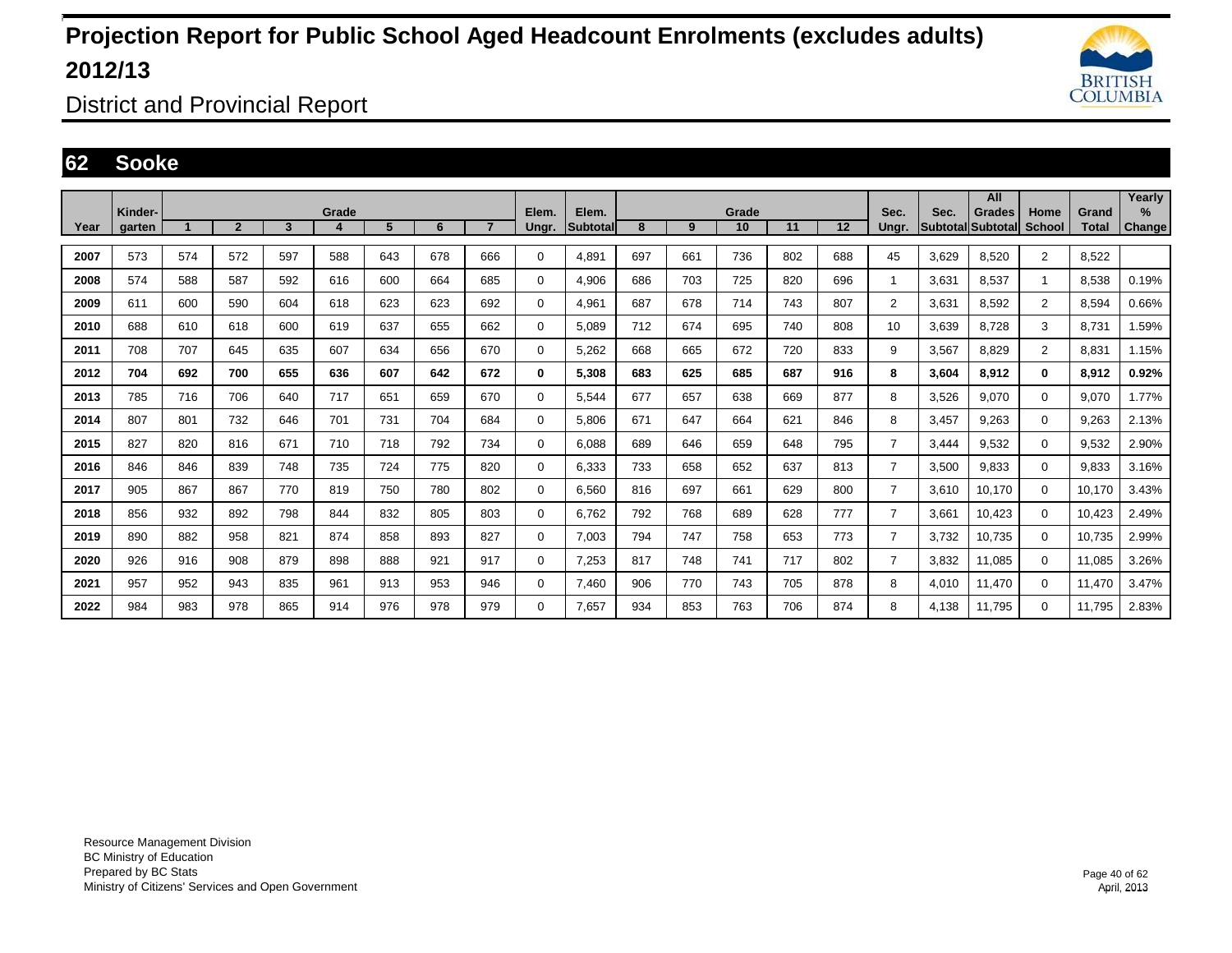

District and Provincial Report

#### **63 Saanich**

|      |                   |     |                |     |       |     |     |                |                |                          |     |     |             |     |       |               |       | All                                       |                       |                       | Yearly                |
|------|-------------------|-----|----------------|-----|-------|-----|-----|----------------|----------------|--------------------------|-----|-----|-------------|-----|-------|---------------|-------|-------------------------------------------|-----------------------|-----------------------|-----------------------|
| Year | Kinder-<br>garten |     | $\overline{2}$ | 3   | Grade | 5   | 6   | $\overline{7}$ | Elem.<br>Unar. | Elem.<br><b>Subtotal</b> | 8   | 9   | Grade<br>10 | 11  | 12    | Sec.<br>Unar. | Sec.  | <b>Grades</b><br><b>Subtotal Subtotal</b> | Home<br><b>School</b> | Grand<br><b>Total</b> | $\%$<br><b>Change</b> |
| 2007 | 379               | 414 | 429            | 466 | 504   | 522 | 574 | 613            | 3              | 3,904                    | 686 | 739 | 894         | 984 | 853   | 32            | 4.188 | 8,092                                     | $\overline{2}$        | 8.094                 |                       |
| 2008 | 409               | 410 | 434            | 454 | 481   | 514 | 582 | 602            | 1              | 3.887                    | 630 | 733 | 880         | 968 | 1,005 | 10            | 4,226 | 8,113                                     | 4                     | 8,117                 | 0.28%                 |
| 2009 | 405               | 435 | 427            | 452 | 469   | 490 | 544 | 607            | 3              | 3.832                    | 612 | 696 | 847         | 976 | 1.039 | 4             | 4.174 | 8.006                                     | -1                    | 8.007                 | $-1.36%$              |
| 2010 | 391               | 431 | 435            | 428 | 464   | 463 | 508 | 544            | 0              | 3,664                    | 610 | 678 | 809         | 895 | 1.107 | 8             | 4,107 | 7,771                                     | $\mathbf{1}$          | 7,772                 | $-2.93%$              |
| 2011 | 403               | 401 | 438            | 445 | 444   | 460 | 500 | 526            | 1              | 3.618                    | 557 | 640 | 753         | 885 | 1,112 | 6             | 3,953 | 7,571                                     | $\mathbf{1}$          | 7,572                 | $-2.57%$              |
| 2012 | 362               | 420 | 425            | 453 | 452   | 441 | 517 | 505            | 0              | 3,575                    | 544 | 628 | 696         | 869 | 1.067 | 29            | 3,833 | 7,408                                     | $\mathbf{2}$          | 7,410                 | $-2.14%$              |
| 2013 | 337               | 406 | 402            | 464 | 431   | 406 | 506 | 496            | 0              | 3.448                    | 526 | 600 | 634         | 853 | 978   | 27            | 3.618 | 7.066                                     | $\overline{2}$        | 7.068                 | $-4.62%$              |
| 2014 | 358               | 379 | 390            | 442 | 443   | 389 | 468 | 487            | 0              | 3,356                    | 518 | 581 | 606         | 780 | 955   | 25            | 3,465 | 6,821                                     | $\overline{2}$        | 6,823                 | $-3.47%$              |
| 2015 | 371               | 404 | 365            | 429 | 422   | 399 | 448 | 452            | 0              | 3,290                    | 508 | 572 | 587         | 746 | 880   | 24            | 3,317 | 6,607                                     | $\overline{2}$        | 6,609                 | $-3.14%$              |
| 2016 | 357               | 418 | 389            | 403 | 412   | 382 | 460 | 433            | 0              | 3,254                    | 473 | 563 | 578         | 722 | 838   | 23            | 3.197 | 6.451                                     | $\overline{2}$        | 6,453                 | $-2.36%$              |
| 2017 | 376               | 403 | 404            | 429 | 386   | 372 | 440 | 445            | 0              | 3.255                    | 455 | 524 | 568         | 711 | 810   | 22            | 3.090 | 6.345                                     | $\overline{2}$        | 6,347                 | $-1.64%$              |
| 2018 | 404               | 425 | 390            | 445 | 411   | 351 | 429 | 425            | 0              | 3,280                    | 466 | 503 | 531         | 698 | 796   | 21            | 3,015 | 6,295                                     | $\overline{2}$        | 6,297                 | $-0.79%$              |
| 2019 | 419               | 456 | 409            | 430 | 427   | 373 | 405 | 415            | 0              | 3,334                    | 446 | 516 | 510         | 654 | 783   | 21            | 2,930 | 6,264                                     | $\overline{2}$        | 6,266                 | $-0.49%$              |
| 2020 | 435               | 473 | 439            | 452 | 414   | 386 | 430 | 391            | 0              | 3,420                    | 434 | 494 | 521         | 628 | 738   | 20            | 2,835 | 6,255                                     | $\overline{2}$        | 6,257                 | $-0.14%$              |
| 2021 | 449               | 490 | 455            | 484 | 433   | 375 | 446 | 415            | 0              | 3,547                    | 411 | 481 | 499         | 640 | 707   | 20            | 2,758 | 6,305                                     | $\overline{2}$        | 6,307                 | 0.80%                 |
| 2022 | 462               | 505 | 471            | 500 | 463   | 392 | 433 | 431            | $\Omega$       | 3.657                    | 435 | 456 | 487         | 616 | 716   | 19            | 2,729 | 6.386                                     | $\overline{2}$        | 6,388                 | 1.28%                 |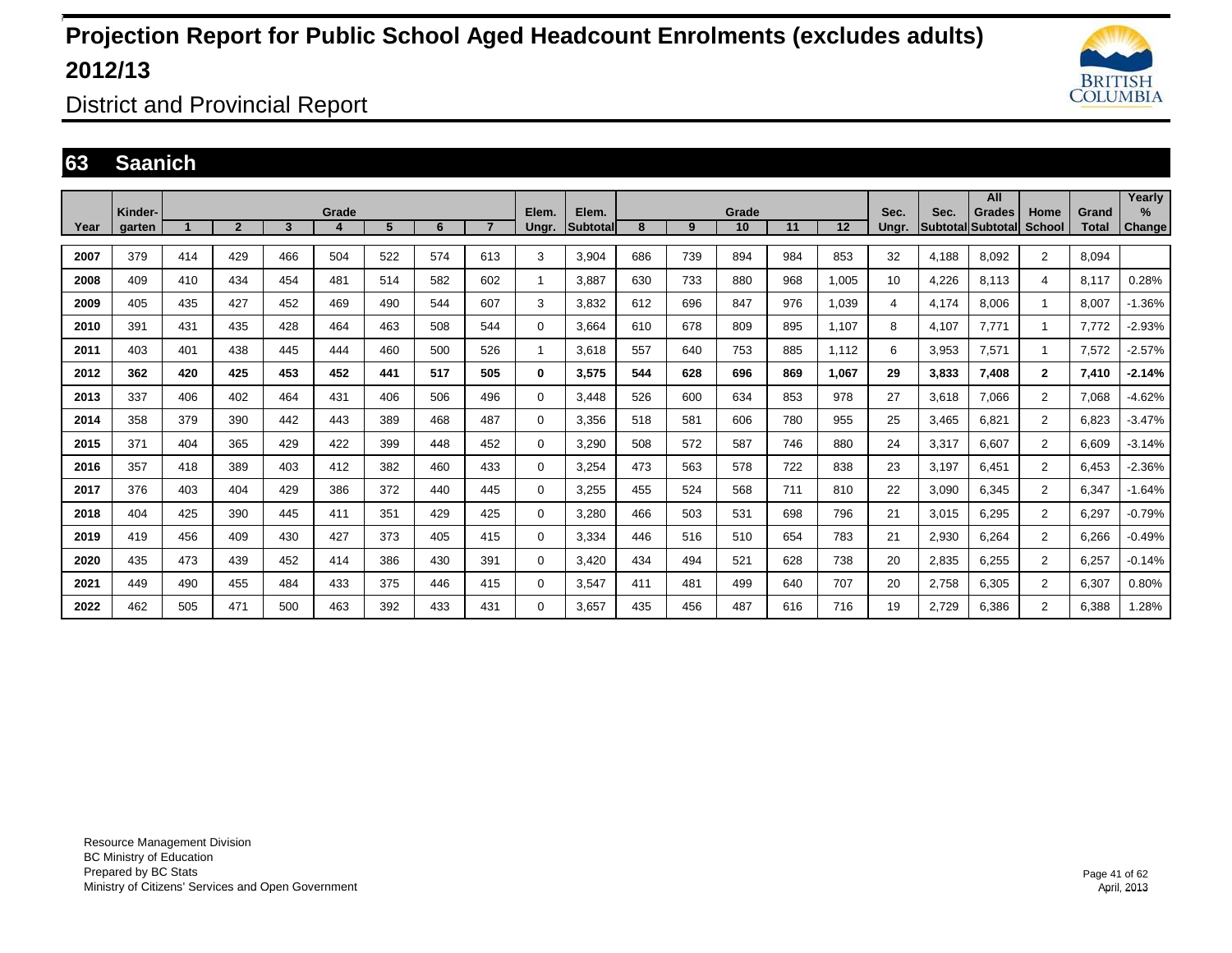

District and Provincial Report

#### **64 Gulf Islands**

|      |                   |     |                |                         |            |     |     |                |                |                           |     |     |             |     |     |               |                                  | All           |                       |                       | Yearly         |
|------|-------------------|-----|----------------|-------------------------|------------|-----|-----|----------------|----------------|---------------------------|-----|-----|-------------|-----|-----|---------------|----------------------------------|---------------|-----------------------|-----------------------|----------------|
| Year | Kinder-<br>garten |     | $\overline{2}$ | $\overline{\mathbf{3}}$ | Grade<br>4 | 5   | 6   | $\overline{7}$ | Elem.<br>Ungr. | Elem.<br><b>Subtotall</b> | 8   | 9   | Grade<br>10 | 11  | 12  | Sec.<br>Ungr. | Sec.<br><b>Subtotal</b> Subtotal | <b>Grades</b> | Home<br><b>School</b> | Grand<br><b>Total</b> | $\%$<br>Change |
|      |                   |     |                |                         |            |     |     |                |                |                           |     |     |             |     |     |               |                                  |               |                       |                       |                |
| 2007 | 94                | 91  | 111            | 94                      | 120        | 122 | 118 | 124            | $\mathbf 0$    | 874                       | 95  | 135 | 146         | 133 | 137 | 4             | 650                              | 1,524         | 9                     | 1,533                 |                |
| 2008 | 83                | 99  | 96             | 109                     | 92         | 104 | 113 | 120            | $\mathbf 0$    | 816                       | 121 | 104 | 154         | 164 | 123 | 15            | 681                              | 1.497         | 3                     | 1,500                 | $-2.15%$       |
| 2009 | 74                | 95  | 101            | 93                      | 106        | 90  | 108 | 112            | $\mathbf 0$    | 779                       | 106 | 132 | 116         | 148 | 149 | 20            | 671                              | 1.450         | 5                     | 1.455                 | $-3.00%$       |
| 2010 | 81                | 82  | 96             | 107                     | 102        | 105 | 100 | 119            | 0              | 792                       | 142 | 116 | 144         | 119 | 143 | 16            | 680                              | 1,472         | 3                     | 1,475                 | 1.37%          |
| 2011 | 105               | 95  | 92             | 100                     | 122        | 125 | 124 | 116            | $\mathbf 0$    | 879                       | 129 | 154 | 161         | 162 | 140 | 12            | 758                              | 1,637         | 4                     | 1,641                 | 11.25%         |
| 2012 | 109               | 110 | 91             | 99                      | 107        | 123 | 138 | 130            | 0              | 907                       | 112 | 141 | 159         | 163 | 165 | 14            | 754                              | 1,661         | 5                     | 1,666                 | 1.52%          |
| 2013 | 109               | 125 | 95             | 98                      | 93         | 132 | 135 | 109            | 0              | 896                       | 118 | 147 | 145         | 144 | 183 | 14            | 751                              | 1.647         | 5                     | 1,652                 | $-0.84%$       |
| 2014 | 106               | 126 | 108            | 102                     | 92         | 115 | 146 | 107            | $\mathbf 0$    | 902                       | 100 | 155 | 150         | 131 | 166 | 15            | 717                              | 1.619         | 5                     | 1.624                 | $-1.69%$       |
| 2015 | 110               | 124 | 110            | 117                     | 96         | 115 | 128 | 115            | 0              | 915                       | 98  | 132 | 159         | 135 | 150 | 14            | 688                              | 1.603         | 5                     | 1.608                 | $-0.99%$       |
| 2016 | 104               | 129 | 108            | 119                     | 110        | 121 | 128 | 101            | $\mathbf 0$    | 920                       | 105 | 129 | 137         | 143 | 153 | 13            | 680                              | 1,600         | 5                     | 1,605                 | $-0.19%$       |
| 2017 | 98                | 122 | 112            | 117                     | 113        | 138 | 135 | 102            | $\mathbf 0$    | 937                       | 93  | 138 | 133         | 125 | 162 | 13            | 664                              | 1,601         | 5                     | 1,606                 | 0.06%          |
| 2018 | 114               | 115 | 106            | 122                     | 111        | 141 | 152 | 107            | $\mathbf 0$    | 968                       | 93  | 123 | 142         | 121 | 145 | 13            | 637                              | 1,605         | 5                     | 1,610                 | 0.25%          |
| 2019 | 117               | 133 | 100            | 116                     | 115        | 139 | 157 | 120            | $\mathbf 0$    | 997                       | 98  | 123 | 128         | 128 | 139 | 12            | 628                              | 1,625         | 5                     | 1,630                 | 1.24%          |
| 2020 | 119               | 136 | 115            | 109                     | 110        | 144 | 154 | 124            | $\mathbf 0$    | 1.011                     | 110 | 129 | 128         | 117 | 146 | 12            | 642                              | 1.653         | 5                     | 1,658                 | 1.72%          |
| 2021 | 122               | 138 | 117            | 124                     | 102        | 137 | 159 | 122            | $\mathbf 0$    | 1,021                     | 113 | 145 | 133         | 117 | 137 | 13            | 658                              | 1.679         | 5                     | 1.684                 | 1.57%          |
| 2022 | 125               | 143 | 120            | 127                     | 117        | 129 | 152 | 126            | $\mathbf 0$    | 1.039                     | 111 | 149 | 149         | 121 | 134 | 12            | 676                              | 1.715         | 6                     | 1,721                 | 2.20%          |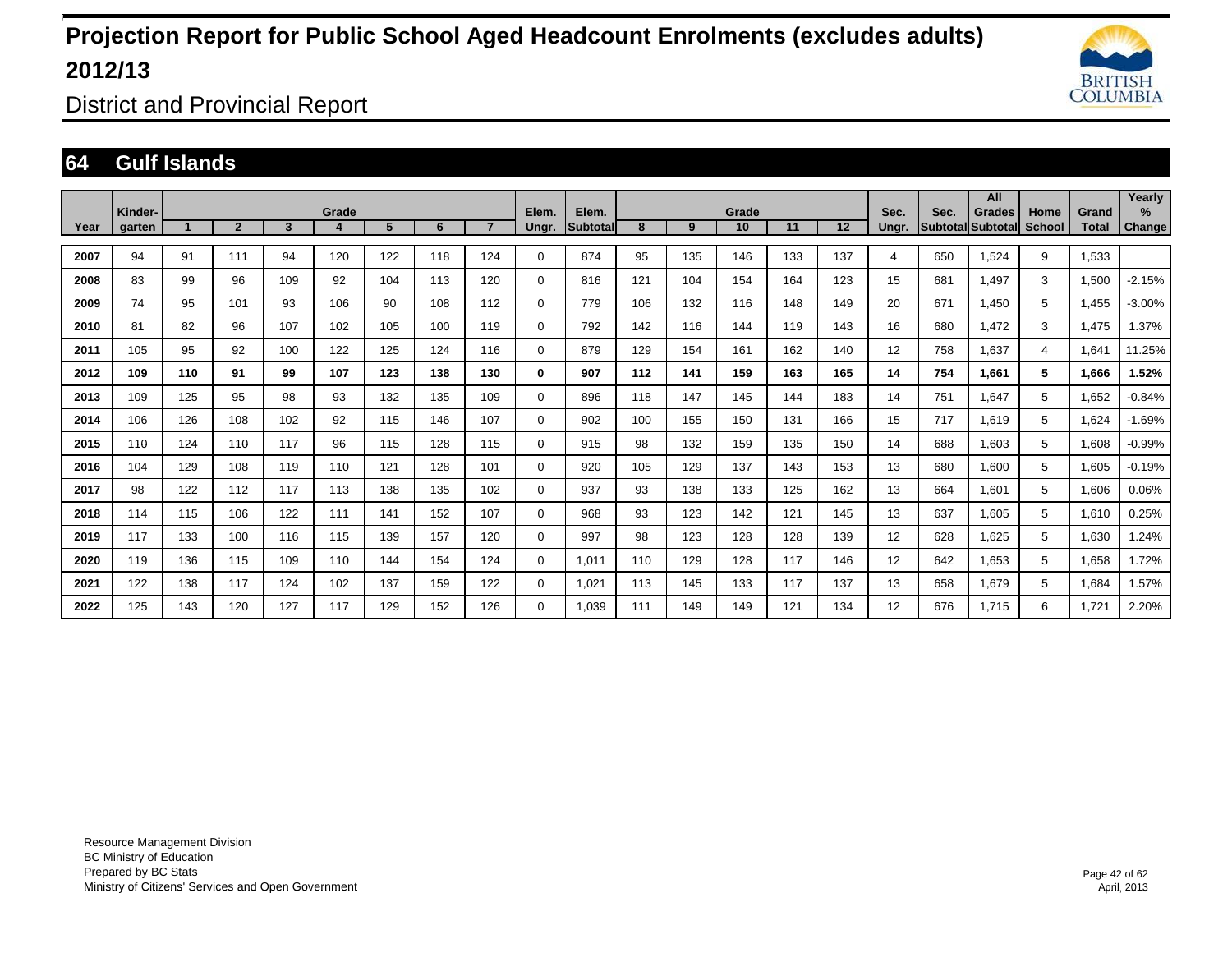

District and Provincial Report

### **67 Okanagan Skaha**

|      |                   |     |                |     |       |     |     |                |                |                   |     |     |             |     |     |                |       | All                                       |                       |                       | Yearly         |
|------|-------------------|-----|----------------|-----|-------|-----|-----|----------------|----------------|-------------------|-----|-----|-------------|-----|-----|----------------|-------|-------------------------------------------|-----------------------|-----------------------|----------------|
| Year | Kinder-<br>garten |     | $\overline{2}$ | 3   | Grade | 5   | 6   | $\overline{ }$ | Elem.<br>Ungr. | Elem.<br>Subtotal | 8   | 9   | Grade<br>10 | 11  | 12  | Sec.<br>Ungr.  | Sec.  | <b>Grades</b><br><b>Subtotal Subtotal</b> | Home<br><b>School</b> | Grand<br><b>Total</b> | $\%$<br>Change |
|      |                   |     |                |     |       |     |     |                |                |                   |     |     |             |     |     |                |       |                                           |                       |                       |                |
| 2007 | 362               | 390 | 431            | 410 | 404   | 471 | 543 | 559            | 0              | 3.570             | 570 | 625 | 667         | 805 | 578 | 31             | 3.276 | 6.846                                     | $\mathbf 0$           | 6.846                 |                |
| 2008 | 354               | 370 | 396            | 430 | 423   | 423 | 500 | 541            | $\mathbf{1}$   | 3.438             | 563 | 577 | 636         | 787 | 581 | 32             | 3.176 | 6.614                                     | $\Omega$              | 6.614                 | $-3.39%$       |
| 2009 | 302               | 363 | 378            | 400 | 426   | 439 | 447 | 510            | 2              | 3,267             | 554 | 605 | 619         | 725 | 581 | 23             | 3,107 | 6,374                                     | $\mathbf 0$           | 6,374                 | $-3.63%$       |
| 2010 | 352               | 332 | 368            | 376 | 406   | 433 | 459 | 469            | 1              | 3,196             | 502 | 574 | 636         | 647 | 635 | 27             | 3,021 | 6,217                                     | $\mathbf 0$           | 6,217                 | $-2.46%$       |
| 2011 | 379               | 369 | 341            | 387 | 385   | 419 | 471 | 467            | 0              | 3,218             | 475 | 565 | 623         | 658 | 592 | 5              | 2,918 | 6,136                                     | $\mathbf 0$           | 6,136                 | $-1.30%$       |
| 2012 | 362               | 372 | 379            | 340 | 389   | 398 | 430 | 462            | 0              | 3,132             | 483 | 524 | 561         | 630 | 617 | $\mathbf{2}$   | 2,817 | 5.949                                     | $\bf{0}$              | 5,949                 | $-3.05%$       |
| 2013 | 388               | 384 | 375            | 347 | 385   | 406 | 422 | 434            | $\Omega$       | 3,141             | 504 | 501 | 532         | 600 | 584 | $\overline{2}$ | 2,723 | 5,864                                     | $\Omega$              | 5,864                 | $-1.43%$       |
| 2014 | 384               | 412 | 387            | 344 | 394   | 402 | 431 | 426            | 0              | 3,180             | 475 | 522 | 508         | 569 | 556 | $\overline{2}$ | 2,632 | 5,812                                     | $\mathbf 0$           | 5,812                 | $-0.89%$       |
| 2015 | 370               | 408 | 415            | 355 | 390   | 412 | 428 | 436            | 0              | 3,214             | 467 | 493 | 529         | 544 | 528 | $\overline{2}$ | 2,563 | 5,777                                     | 0                     | 5,777                 | $-0.60%$       |
| 2016 | 348               | 394 | 412            | 380 | 403   | 409 | 438 | 433            | 0              | 3,217             | 477 | 485 | 502         | 564 | 505 | $\overline{2}$ | 2,535 | 5,752                                     | $\mathbf 0$           | 5,752                 | $-0.43%$       |
| 2017 | 380               | 372 | 399            | 378 | 433   | 423 | 436 | 444            | 0              | 3.265             | 475 | 497 | 494         | 538 | 519 | $\overline{2}$ | 2,525 | 5.790                                     | $\mathbf 0$           | 5,790                 | 0.66%          |
| 2018 | 404               | 405 | 377            | 367 | 431   | 453 | 450 | 441            | 0              | 3.328             | 487 | 495 | 505         | 529 | 501 | $\overline{2}$ | 2,519 | 5.847                                     | $\mathbf 0$           | 5,847                 | 0.98%          |
| 2019 | 415               | 431 | 411            | 348 | 419   | 451 | 482 | 455            | 0              | 3.412             | 484 | 507 | 504         | 540 | 491 | $\overline{2}$ | 2,528 | 5,940                                     | $\mathbf 0$           | 5,940                 | 1.59%          |
| 2020 | 424               | 442 | 436            | 378 | 397   | 439 | 480 | 488            | 0              | 3.484             | 500 | 505 | 516         | 541 | 499 | $\overline{2}$ | 2,563 | 6.047                                     | $\mathbf 0$           | 6,047                 | 1.80%          |
| 2021 | 429               | 452 | 447            | 401 | 431   | 417 | 468 | 486            | 0              | 3,531             | 534 | 520 | 514         | 552 | 501 | $\overline{2}$ | 2,623 | 6,154                                     | $\mathbf{0}$          | 6,154                 | 1.77%          |
| 2022 | 434               | 456 | 457            | 412 | 457   | 452 | 444 | 474            | $\Omega$       | 3.586             | 532 | 555 | 529         | 551 | 510 | $\overline{2}$ | 2.679 | 6.265                                     | $\mathbf 0$           | 6,265                 | 1.80%          |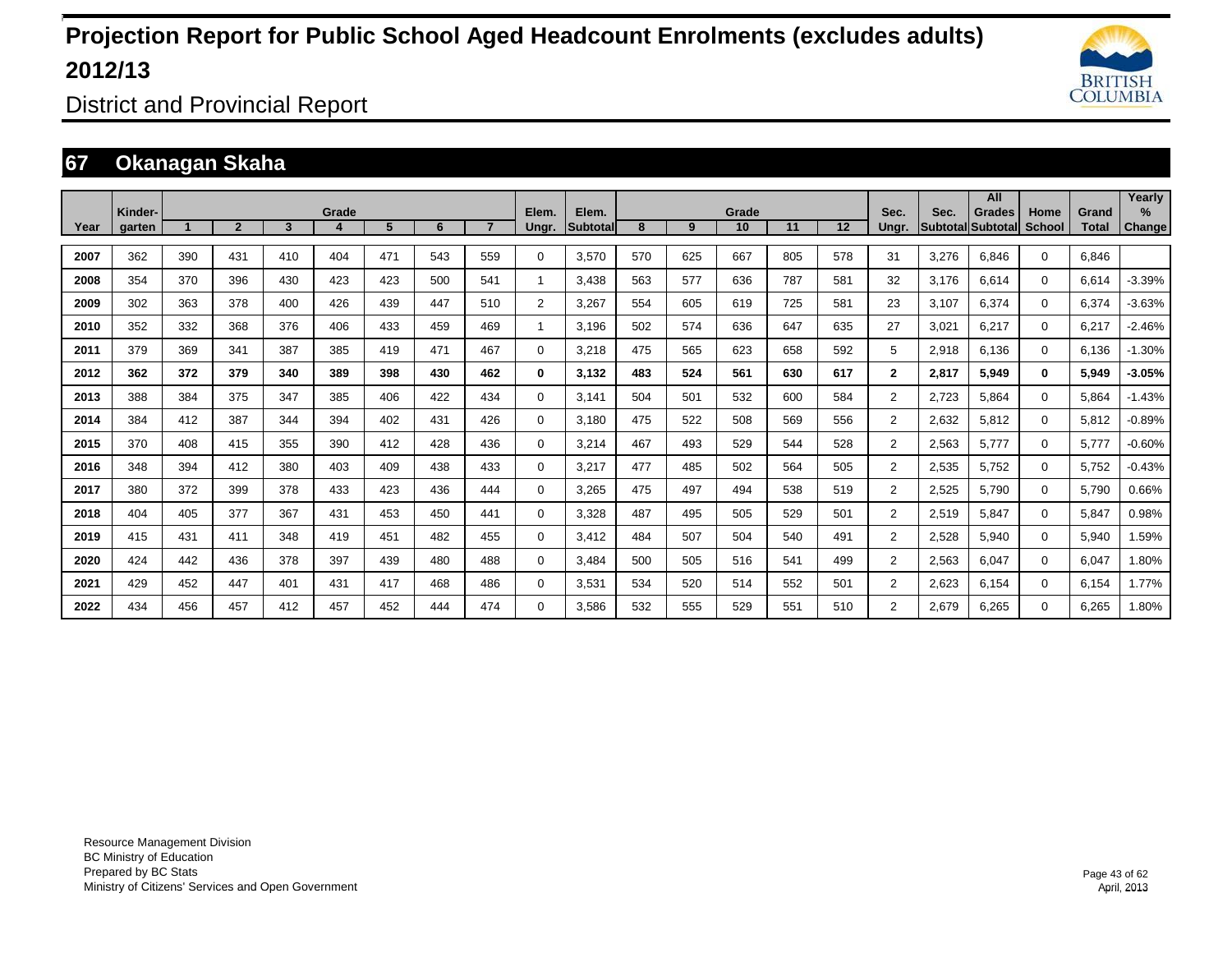

District and Provincial Report

### **68 Nanaimo-Ladysmith**

|      | Kinder- |       |                |       | Grade |       |       |       | Elem.    | Elem.           |        |       | Grade |       |       | Sec.     | Sec.  | All<br><b>Grades</b> |                       |                       | Yearlv<br>$\frac{9}{6}$ |
|------|---------|-------|----------------|-------|-------|-------|-------|-------|----------|-----------------|--------|-------|-------|-------|-------|----------|-------|----------------------|-----------------------|-----------------------|-------------------------|
| Year | garten  |       | $\overline{2}$ | 3     |       | 5     | 6     |       | Ungr.    | <b>Subtotal</b> | 8      | 9     | 10    | 11    | 12    | Ungr.    |       | Subtotal Subtotal    | Home<br><b>School</b> | Grand<br><b>Total</b> | <b>Change</b>           |
| 2007 | 886     | 946   | 891            | 997   | 1,005 | 1,063 | 1.135 | 1.109 | 9        | 8,041           | 1.196  | 1,273 | .297  | ,340  | 1,231 | 196      | 6,533 | 14,574               | 10                    | 14.584                |                         |
| 2008 | 890     | 919   | 982            | 893   | 1,036 | 1,019 | 1,084 | 1.146 | 1        | 7,970           | 1,149  | 1,229 | 1,323 | 1,331 | 1,397 | 34       | 6.463 | 14,433               | 13                    | 14.446                | $-0.95%$                |
| 2009 | 899     | 927   | 936            | 995   | 920   | 1,040 | 1,048 | 1.087 | 0        | 7,852           | ,212   | 1,202 | .256  | .406  | 1,433 | $\Omega$ | 6,509 | 14,361               | 9                     | 14,370                | $-0.53%$                |
| 2010 | 909     | 902   | 935            | 923   | 983   | 913   | 1,038 | 1.056 | 0        | 7.659           | 1.117  | 1,215 | .206  | ,285  | 1,378 | $\Omega$ | 6,201 | 13,860               | $\overline{7}$        | 13.867                | $-3.50%$                |
| 2011 | 925     | 926   | 931            | 941   | 925   | 995   | 923   | 1.056 | 0        | 7,622           | 1.083  | 1.118 | .239  | ,295  | 1,359 | 6        | 6.100 | 13.722               | 4                     | 13.726                | $-1.02%$                |
| 2012 | 1.036   | 933   | 915            | 924   | 920   | 907   | 985   | 912   | 0        | 7,532           | 046. ا | 1,081 | 1,136 | 1,315 | 1.303 | 0        | 5.881 | 13.413               | 6                     | 13.419                | $-2.24%$                |
| 2013 | 1.093   | 942   | 935            | 932   | 923   | 924   | 1,053 | 929   | 0        | 7.731           | 1.039  | 1,043 | 1.129 | .295  | 1,259 | 0        | 5.765 | 13.496               | 6                     | 13,502                | 0.62%                   |
| 2014 | 1.075   | 994   | 943            | 951   | 930   | 926   | 1,072 | 991   | 0        | 7,882           | 1,056  | 1,035 | 1,091 | ,285  | 1,235 | 0        | 5,702 | 13,584               | 6                     | 13,590                | 0.65%                   |
| 2015 | 1,094   | 981   | 996            | 962   | 951   | 934   | 1,076 | 1.012 | 0        | 8,006           | 1,126  | 1,052 | 1,082 | 1,245 | 1,224 | 0        | 5,729 | 13,735               | 6                     | 13,741                | 1.11%                   |
| 2016 | 1,123   | 999   | 983            | 1,014 | 961   | 955   | 1,085 | 1.017 | $\Omega$ | 8.137           | 1.149  | 1,121 | 1,102 | 1,237 | 1,193 | 0        | 5,802 | 13,939               | 6                     | 13,945                | 1.48%                   |
| 2017 | 1.169   | 1,025 | 1,003          | 1,002 | 1,015 | 966   | 1,111 | 1,025 | $\Omega$ | 8,316           | 1,154  | 1,146 | 1.172 | 1,258 | 1.182 | 0        | 5,912 | 14,228               | 6                     | 14,234                | 2.07%                   |
| 2018 | ,208    | 1,068 | 1,029          | 1,022 | 1,003 | 1,017 | 1,121 | 1.048 | 0        | 8,516           | 1,166  | 1,152 | 1,198 | 1,334 | 1,201 | 0        | 6,051 | 14,567               | $\overline{7}$        | 14,574                | 2.39%                   |
| 2019 | .240    | 1,103 | 1,072          | 1,049 | 1,023 | 1,007 | 1,182 | 1,058 | 0        | 8.734           | 1,190  | 1,161 | 1,205 | 1,364 | 1,269 | 0        | 6.189 | 14,923               | $\overline{7}$        | 14,930                | 2.44%                   |
| 2020 | ,273    | 1,133 | 1.107          | 1,091 | 1,048 | 1,026 | 1.170 | 1.113 | 0        | 8,961           | ,203   | 1,187 | 1,216 | 1,377 | 1,305 | 0        | 6,288 | 15,249               | $\overline{7}$        | 15,256                | 2.18%                   |
| 2021 | 1,300   | 1.161 | 1,134          | 1,125 | 1,090 | 1,052 | 1.192 | 1.102 | 0        | 9.156           | .264   | 1,200 | 1,242 | 1.388 | 1,315 | $\Omega$ | 6.409 | 15,565               | $\overline{7}$        | 15,572                | 2.07%                   |
| 2022 | 1.323   | 1.183 | 1.163          | 1.153 | 1.125 | 1.093 | 1.220 | 1.124 | $\Omega$ | 9.384           | .254   | 1.258 | 1,255 | 1.416 | 1.326 | $\Omega$ | 6.509 | 15.893               | 7                     | 15,900                | 2.11%                   |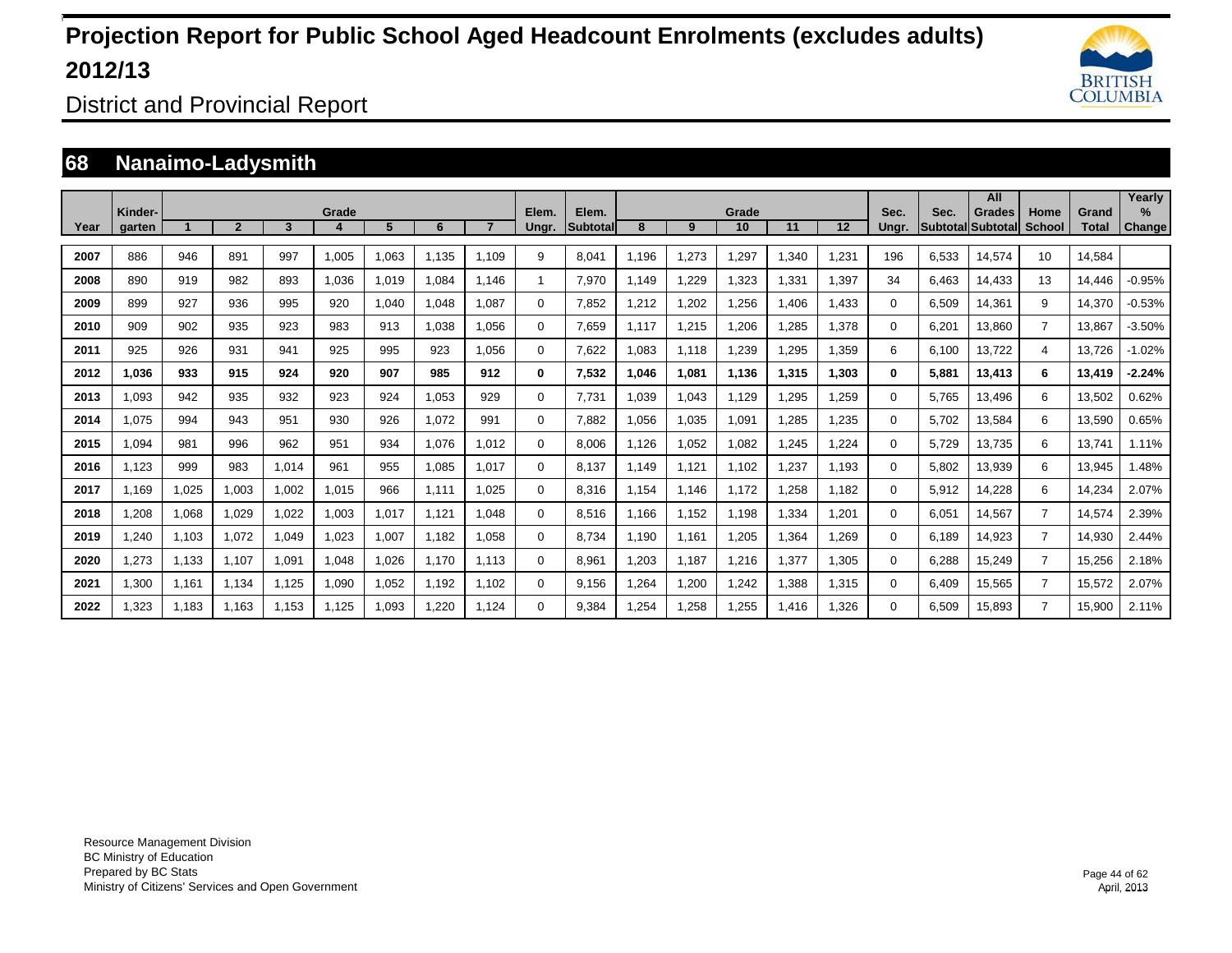

District and Provincial Report

#### **69 Qualicum**

|      | Kinder- |     |                |     | Grade |     |     |                | Elem.          | Elem.           |     |     | Grade |     |     | Sec.           | Sec.  | All<br><b>Grades</b>     | Home           | Grand        | Yearly<br>$\%$ |
|------|---------|-----|----------------|-----|-------|-----|-----|----------------|----------------|-----------------|-----|-----|-------|-----|-----|----------------|-------|--------------------------|----------------|--------------|----------------|
| Year | garten  |     | $\overline{2}$ | 3   |       | 5   | 6   | $\overline{7}$ | Ungr.          | <b>Subtotal</b> | 8   | 9   | 10    | 11  | 12  | Unar.          |       | <b>Subtotal Subtotal</b> | <b>School</b>  | <b>Total</b> | <b>Change</b>  |
| 2007 | 229     | 295 | 275            | 300 | 337   | 336 | 322 | 386            | $\mathbf 1$    | 2.481           | 396 | 469 | 500   | 474 | 427 | -1             | 2.267 | 4.748                    | 4              | 4.752        |                |
| 2008 | 295     | 244 | 288            | 284 | 314   | 344 | 359 | 339            | 1              | 2.468           | 392 | 422 | 500   | 497 | 459 | $\overline{2}$ | 2,272 | 4,740                    | 6              | 4.746        | $-0.13%$       |
| 2009 | 235     | 295 | 241            | 291 | 295   | 320 | 355 | 358            | 1              | 2,391           | 347 | 395 | 408   | 483 | 481 | $\Omega$       | 2.114 | 4,505                    | $\overline{7}$ | 4,512        | $-4.93%$       |
| 2010 | 294     | 247 | 304            | 243 | 299   | 298 | 318 | 358            | 1              | 2.362           | 365 | 357 | 403   | 388 | 430 | 5              | 1,948 | 4,310                    | 9              | 4,319        | $-4.28%$       |
| 2011 | 265     | 283 | 257            | 304 | 246   | 300 | 313 | 323            | $\overline{2}$ | 2.293           | 364 | 370 | 363   | 377 | 394 | 10             | 1.878 | 4.171                    | $\overline{7}$ | 4,178        | $-3.26%$       |
| 2012 | 287     | 271 | 292            | 260 | 301   | 255 | 295 | 309            | 0              | 2.270           | 328 | 360 | 379   | 350 | 379 | 3              | 1.799 | 4.069                    | 4              | 4.073        | $-2.51%$       |
| 2013 | 293     | 268 | 300            | 271 | 301   | 252 | 284 | 304            | 0              | 2,273           | 331 | 357 | 391   | 325 | 385 | 3              | 1,792 | 4,065                    | 4              | 4,069        | $-0.10%$       |
| 2014 | 291     | 273 | 296            | 277 | 312   | 251 | 281 | 293            | 0              | 2,274           | 326 | 360 | 388   | 334 | 362 | 3              | 1.773 | 4,047                    | 4              | 4,051        | $-0.44%$       |
| 2015 | 311     | 272 | 302            | 275 | 321   | 261 | 281 | 290            | 0              | 2,313           | 315 | 355 | 391   | 332 | 368 | 3              | 1.764 | 4,077                    | 4              | 4,081        | 0.74%          |
| 2016 | 319     | 291 | 302            | 281 | 319   | 268 | 291 | 291            | 0              | 2,362           | 312 | 344 | 387   | 335 | 368 | 3              | 1.749 | 4,111                    | 4              | 4,115        | 0.83%          |
| 2017 | 324     | 296 | 320            | 280 | 324   | 266 | 299 | 301            | 0              | 2.410           | 313 | 341 | 376   | 331 | 371 | 3              | 1.735 | 4.145                    | 4              | 4,149        | 0.83%          |
| 2018 | 329     | 301 | 326            | 296 | 322   | 270 | 296 | 308            | 0              | 2.448           | 323 | 342 | 372   | 323 | 370 | 3              | 1.733 | 4.181                    | 4              | 4.185        | 0.87%          |
| 2019 | 340     | 307 | 333            | 303 | 341   | 269 | 301 | 306            | 0              | 2,500           | 331 | 352 | 373   | 320 | 360 | 3              | 1,739 | 4,239                    | 4              | 4,243        | 1.39%          |
| 2020 | 349     | 315 | 338            | 307 | 348   | 284 | 299 | 310            | 0              | 2,550           | 328 | 361 | 384   | 320 | 356 | 3              | 1,752 | 4,302                    | 4              | 4,306        | 1.48%          |
| 2021 | 359     | 326 | 349            | 314 | 355   | 291 | 317 | 309            | 0              | 2,620           | 334 | 358 | 393   | 329 | 356 | 3              | 1.773 | 4.393                    | 4              | 4,397        | 2.11%          |
| 2022 | 368     | 334 | 360            | 324 | 362   | 296 | 324 | 327            | 0              | 2.695           | 333 | 364 | 390   | 336 | 364 | 3              | 1.790 | 4.485                    | 5              | 4.490        | 2.12%          |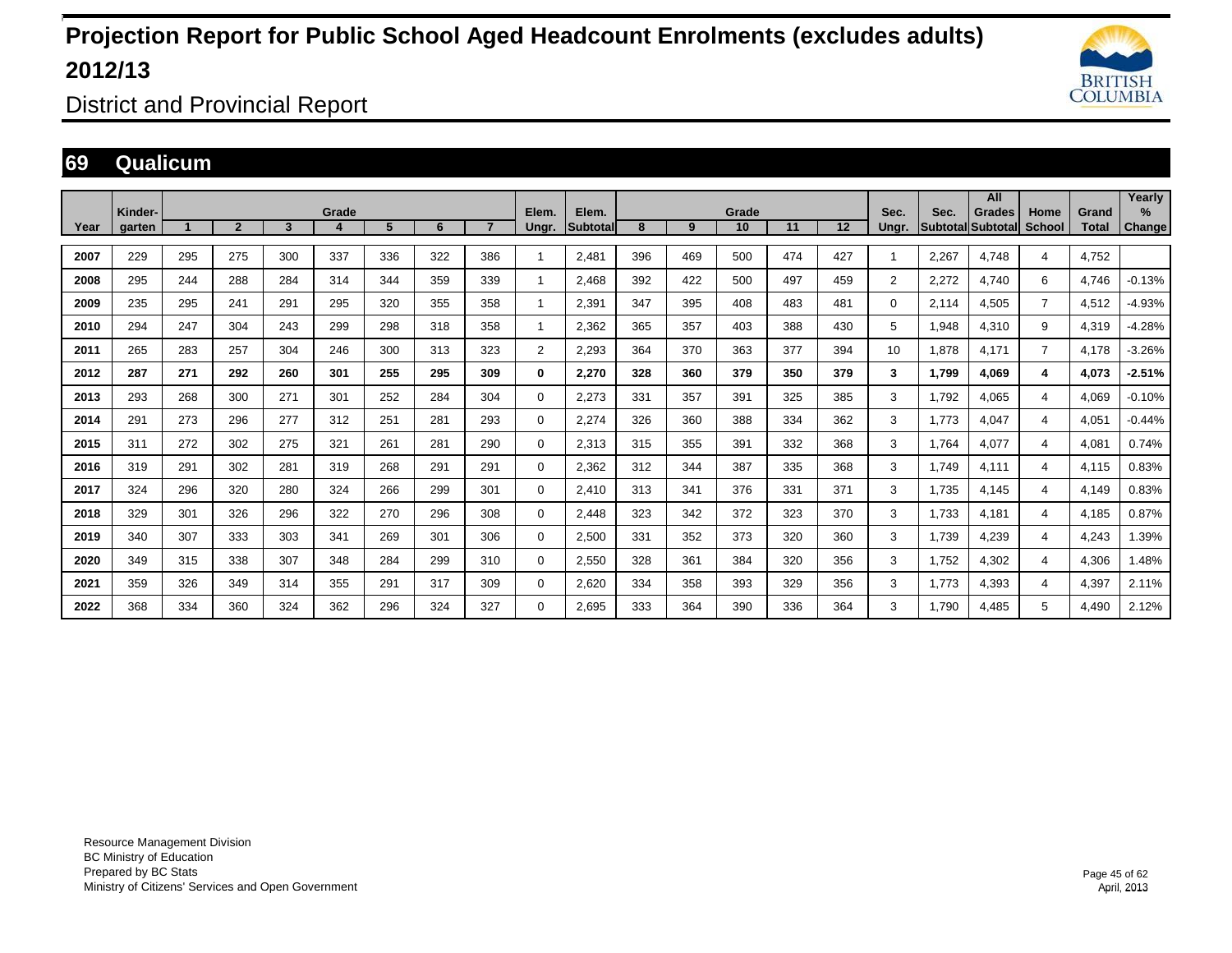

District and Provincial Report

### **70 Alberni**

|      | Kinder- |     |                |     | Grade |     |     |                | Elem. | Elem.           |     |     | Grade |     |     | Sec.  | Sec.                     | All<br><b>Grades</b> | Home          | Grand        | Yearly<br>$\%$ |
|------|---------|-----|----------------|-----|-------|-----|-----|----------------|-------|-----------------|-----|-----|-------|-----|-----|-------|--------------------------|----------------------|---------------|--------------|----------------|
| Year | aarten  |     | $\overline{2}$ | 3   | 4     | 5   | 6   | $\overline{7}$ | Ungr. | <b>Subtotal</b> | 8   | 9   | 10    | 11  | 12  | Unar. | <b>SubtotallSubtotal</b> |                      | <b>School</b> | <b>Total</b> | <b>Change</b>  |
| 2007 | 267     | 245 | 261            | 293 | 256   | 312 | 336 | 355            | 0     | 2.325           | 380 | 359 | 435   | 380 | 394 | 28    | 1.976                    | 4.301                | $\mathbf 0$   | 4.301        |                |
| 2008 | 219     | 269 | 235            | 262 | 279   | 251 | 314 | 346            | 0     | 2,175           | 373 | 382 | 405   | 381 | 353 | 16    | 1,910                    | 4,085                | $\mathbf 0$   | 4,085        | $-5.02%$       |
| 2009 | 259     | 223 | 280            | 247 | 259   | 280 | 265 | 338            | 0     | 2,151           | 371 | 388 | 435   | 400 | 369 | 26    | 1,989                    | 4.140                | $\mathbf{0}$  | 4.140        | 1.35%          |
| 2010 | 265     | 252 | 235            | 286 | 259   | 263 | 293 | 275            | 0     | 2.128           | 352 | 366 | 441   | 403 | 336 | 11    | 1.909                    | 4.037                | $\mathbf 0$   | 4.037        | $-2.49%$       |
| 2011 | 268     | 272 | 254            | 239 | 287   | 262 | 252 | 295            | 0     | 2,129           | 265 | 368 | 366   | 423 | 351 | 33    | 1,806                    | 3,935                | $\mathbf{0}$  | 3,935        | $-2.53%$       |
| 2012 | 259     | 263 | 260            | 248 | 240   | 281 | 260 | 265            | 0     | 2.076           | 290 | 283 | 370   | 367 | 358 | 20    | 1.688                    | 3,764                | $\mathbf 0$   | 3.764        | $-4.35%$       |
| 2013 | 238     | 270 | 257            | 261 | 253   | 265 | 252 | 261            | 0     | 2,057           | 312 | 241 | 357   | 352 | 351 | 20    | 1,633                    | 3,690                | $\mathbf 0$   | 3,690        | $-1.97%$       |
| 2014 | 244     | 249 | 265            | 259 | 267   | 281 | 238 | 254            | 0     | 2,057           | 310 | 260 | 306   | 340 | 339 | 19    | 1,574                    | 3,631                | $\mathbf 0$   | 3,631        | $-1.60%$       |
| 2015 | 250     | 255 | 244            | 267 | 265   | 296 | 252 | 240            | 0     | 2.069           | 301 | 259 | 329   | 294 | 328 | 18    | 1,529                    | 3,598                | $\mathbf 0$   | 3,598        | $-0.91%$       |
| 2016 | 239     | 262 | 251            | 247 | 273   | 294 | 265 | 254            | 0     | 2,085           | 285 | 252 | 329   | 315 | 288 | 18    | 1,487                    | 3,572                | $\mathbf 0$   | 3,572        | $-0.72%$       |
| 2017 | 242     | 250 | 257            | 253 | 252   | 302 | 263 | 268            | 0     | 2,087           | 302 | 239 | 321   | 315 | 303 | 17    | 1,497                    | 3,584                | $\mathbf 0$   | 3,584        | 0.34%          |
| 2018 | 234     | 254 | 246            | 259 | 259   | 279 | 271 | 265            | 0     | 2,067           | 318 | 253 | 305   | 310 | 307 | 17    | 1,510                    | 3,577                | $\mathbf 0$   | 3,577        | $-0.20%$       |
| 2019 | 233     | 245 | 250            | 247 | 265   | 287 | 251 | 274            | 0     | 2,052           | 316 | 266 | 321   | 294 | 302 | 17    | 1,516                    | 3,568                | $\mathbf 0$   | 3,568        | $-0.25%$       |
| 2020 | 232     | 244 | 241            | 251 | 253   | 293 | 257 | 253            | 0     | 2,024           | 326 | 264 | 338   | 310 | 289 | 17    | 1,544                    | 3,568                | $\mathbf 0$   | 3,568        | 0.00%          |
| 2021 | 230     | 243 | 240            | 243 | 257   | 280 | 263 | 260            | 0     | 2,016           | 301 | 273 | 337   | 326 | 302 | 17    | 1,556                    | 3,572                | $\mathbf 0$   | 3,572        | 0.11%          |
| 2022 | 229     | 240 | 239            | 242 | 249   | 285 | 252 | 266            | 0     | 2,002           | 309 | 253 | 348   | 327 | 318 | 18    | 1,573                    | 3,575                | $\mathbf 0$   | 3,575        | 0.08%          |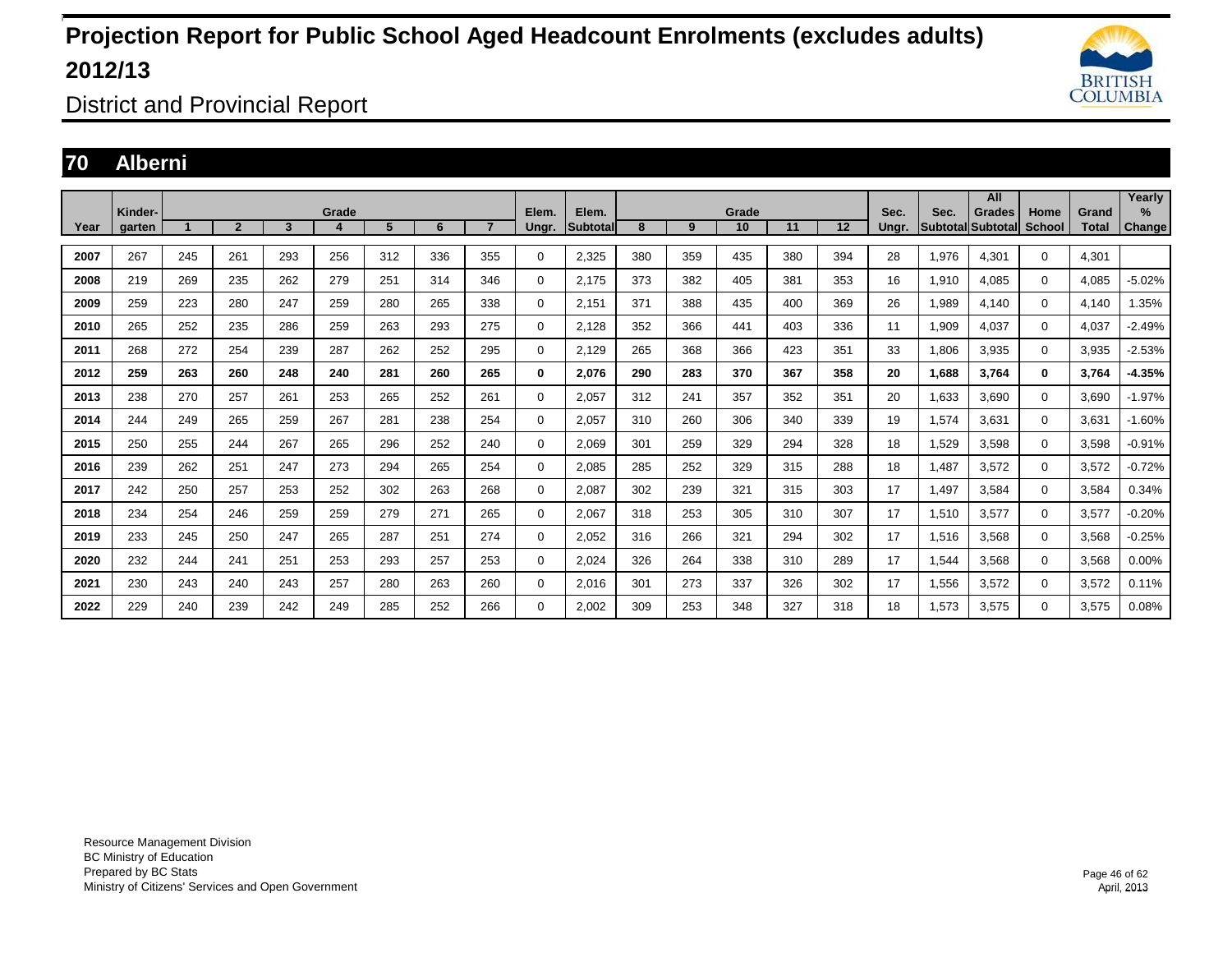

District and Provincial Report

### **71 Comox Valley**

|      |         |     |                |     |            |                |     |                |             |                    |     |     |             |     |     |                |                         | All                       |                       |                       | Yearly   |
|------|---------|-----|----------------|-----|------------|----------------|-----|----------------|-------------|--------------------|-----|-----|-------------|-----|-----|----------------|-------------------------|---------------------------|-----------------------|-----------------------|----------|
| Year | Kinder- |     | $\overline{2}$ | 3   | Grade<br>4 | 5 <sup>5</sup> | 6   | $\overline{7}$ | Elem.       | Elem.<br>Subtotall | 8   | 9   | Grade<br>10 | 11  | 12  | Sec.           | Sec.<br><b>Subtotal</b> | <b>Grades</b><br>Subtotal | Home<br><b>School</b> | Grand<br><b>Total</b> | $\%$     |
|      | garten  |     |                |     |            |                |     |                | Ungr.       |                    |     |     |             |     |     | Ungr.          |                         |                           |                       |                       | Change   |
| 2007 | 518     | 544 | 539            | 596 | 599        | 614            | 729 | 678            | 0           | 4.817              | 814 | 775 | 856         | 910 | 883 | $\overline{2}$ | 4.240                   | 9.057                     | 5                     | 9.062                 |          |
| 2008 | 499     | 528 | 550            | 550 | 595        | 599            | 613 | 720            | 0           | 4.654              | 679 | 794 | 854         | 877 | 803 | $\Omega$       | 4.007                   | 8.661                     | 8                     | 8.669                 | $-4.34%$ |
| 2009 | 517     | 512 | 537            | 555 | 557        | 604            | 603 | 621            | 0           | 4,506              | 746 | 694 | 858         | 838 | 814 | $\Omega$       | 3,950                   | 8,456                     | 8                     | 8,464                 | $-2.36%$ |
| 2010 | 517     | 553 | 511            | 537 | 559        | 547            | 618 | 611            | 0           | 4,453              | 631 | 759 | 749         | 906 | 923 | $\Omega$       | 3,968                   | 8,421                     | $\overline{7}$        | 8,428                 | $-0.43%$ |
| 2011 | 513     | 513 | 551            | 523 | 549        | 561            | 573 | 620            | 0           | 4,403              | 644 | 659 | 848         | 752 | 897 | $\Omega$       | 3,800                   | 8,203                     | 4                     | 8,207                 | $-2.62%$ |
| 2012 | 557     | 497 | 536            | 547 | 521        | 551            | 573 | 573            | 0           | 4,355              | 633 | 658 | 736         | 850 | 896 | 0              | 3,773                   | 8,128                     | 3                     | 8,131                 | $-0.93%$ |
| 2013 | 608     | 503 | 554            | 571 | 508        | 601            | 589 | 560            | $\mathbf 0$ | 4,494              | 601 | 666 | 728         | 804 | 861 | $\Omega$       | 3,660                   | 8,154                     | 3                     | 8,157                 | 0.32%    |
| 2014 | 570     | 548 | 560            | 590 | 529        | 586            | 641 | 575            | 0           | 4,599              | 588 | 634 | 737         | 794 | 814 | 0              | 3,567                   | 8.166                     | 3                     | 8,169                 | 0.15%    |
| 2015 | 587     | 514 | 609            | 596 | 546        | 610            | 625 | 624            | 0           | 4.711              | 603 | 619 | 702         | 801 | 799 | 0              | 3,524                   | 8.235                     | 3                     | 8,238                 | 0.84%    |
| 2016 | 594     | 529 | 573            | 646 | 551        | 628            | 650 | 609            | 0           | 4.780              | 653 | 635 | 686         | 767 | 807 | 0              | 3,548                   | 8.328                     | 3                     | 8,331                 | 1.13%    |
| 2017 | 557     | 537 | 589            | 609 | 597        | 635            | 670 | 633            | $\mathbf 0$ | 4,827              | 639 | 687 | 702         | 750 | 777 | 0              | 3,555                   | 8.382                     | 3                     | 8,385                 | 0.65%    |
| 2018 | 572     | 504 | 599            | 627 | 564        | 686            | 676 | 652            | $\mathbf 0$ | 4.880              | 663 | 673 | 757         | 766 | 758 | 0              | 3,617                   | 8.497                     | 3                     | 8,500                 | 1.37%    |
| 2019 | 591     | 518 | 564            | 637 | 580        | 651            | 730 | 658            | $\mathbf 0$ | 4,929              | 682 | 698 | 745         | 823 | 771 | $\Omega$       | 3.719                   | 8.648                     | 3                     | 8.651                 | 1.78%    |
| 2020 | 605     | 534 | 578            | 601 | 590        | 668            | 693 | 709            | $\mathbf 0$ | 4.978              | 689 | 718 | 771         | 814 | 825 | 0              | 3.817                   | 8.795                     | 3                     | 8.798                 | 1.70%    |
| 2021 | 617     | 546 | 596            | 616 | 557        | 679            | 712 | 674            | $\mathbf 0$ | 4,997              | 740 | 725 | 793         | 841 | 823 | 0              | 3,922                   | 8,919                     | 3                     | 8,922                 | 1.41%    |
| 2022 | 627     | 557 | 608            | 634 | 570        | 643            | 723 | 691            | $\Omega$    | 5.053              | 705 | 777 | 801         | 863 | 846 | 0              | 3,992                   | 9.045                     | 3                     | 9,048                 | 1.41%    |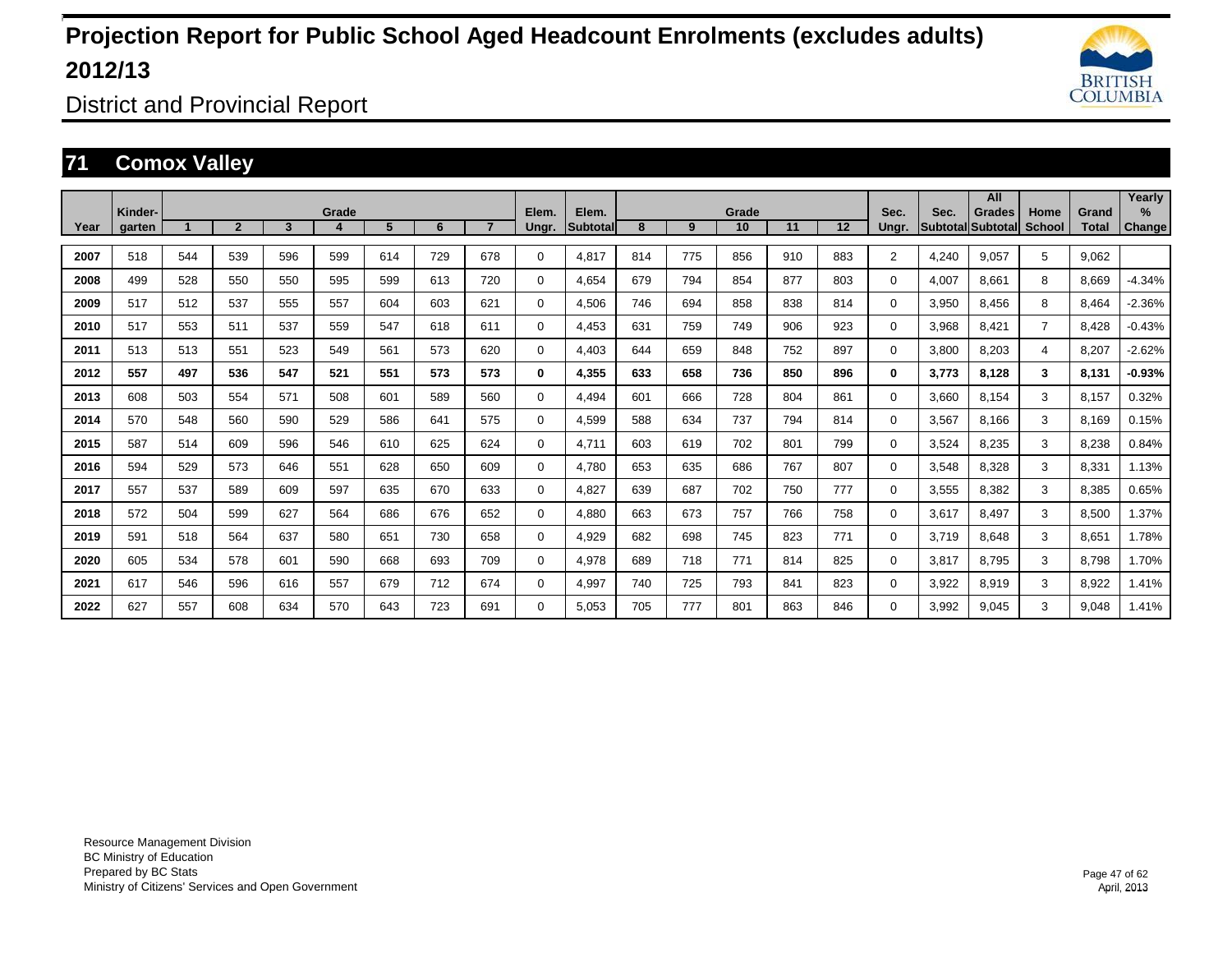

District and Provincial Report

### **72 Campbell River**

|      |                   |     |                |     |       |     |     |                |                |                          |     |     |             |     |     |               |       | All                                       |                       |                       | Yearly                |
|------|-------------------|-----|----------------|-----|-------|-----|-----|----------------|----------------|--------------------------|-----|-----|-------------|-----|-----|---------------|-------|-------------------------------------------|-----------------------|-----------------------|-----------------------|
| Year | Kinder-<br>garten |     | $\overline{2}$ | 3   | Grade | 5   | 6   | $\overline{ }$ | Elem.<br>Ungr. | Elem.<br><b>Subtotal</b> | 8   | 9   | Grade<br>10 | 11  | 12  | Sec.<br>Unar. | Sec.  | <b>Grades</b><br><b>Subtotal Subtotal</b> | Home<br><b>School</b> | Grand<br><b>Total</b> | $\%$<br><b>Change</b> |
| 2007 | 358               | 369 | 371            | 403 | 416   | 410 | 457 | 458            | 0              | 3.242                    | 457 | 446 | 548         | 563 | 554 | 0             | 2,568 | 5,810                                     | $\overline{2}$        | 5,812                 |                       |
| 2008 | 389               | 369 | 362            | 370 | 398   | 416 | 411 | 475            | 0              | 3,190                    | 456 | 464 | 479         | 524 | 532 | 0             | 2,455 | 5,645                                     | $\overline{2}$        | 5,647                 | $-2.84%$              |
| 2009 | 345               | 391 | 382            | 362 | 377   | 398 | 409 | 407            | 0              | 3,071                    | 473 | 453 | 473         | 503 | 545 |               | 2,448 | 5,519                                     | $\Omega$              | 5,519                 | $-2.27%$              |
| 2010 | 331               | 340 | 393            | 380 | 364   | 381 | 406 | 416            | 0              | 3,011                    | 412 | 443 | 458         | 476 | 542 | 3             | 2,334 | 5,345                                     | 1                     | 5,346                 | $-3.13%$              |
| 2011 | 357               | 326 | 338            | 389 | 378   | 369 | 382 | 401            | 0              | 2,940                    | 413 | 408 | 473         | 471 | 517 | 3             | 2,285 | 5,225                                     | 5                     | 5,230                 | $-2.17%$              |
| 2012 | 380               | 361 | 323            | 331 | 378   | 369 | 358 | 386            | 0              | 2,886                    | 403 | 421 | 438         | 459 | 536 | 5             | 2,262 | 5,148                                     | 6                     | 5,154                 | $-1.45%$              |
| 2013 | 439               | 348 | 349            | 325 | 357   | 366 | 363 | 373            | 0              | 2,920                    | 406 | 416 | 417         | 447 | 549 | 5             | 2,240 | 5,160                                     | 6                     | 5,166                 | 0.23%                 |
| 2014 | 410               | 401 | 337            | 351 | 351   | 346 | 360 | 378            | 0              | 2,934                    | 393 | 419 | 411         | 425 | 536 | 5             | 2.189 | 5.123                                     | 6                     | 5,129                 | $-0.72%$              |
| 2015 | 403               | 375 | 388            | 339 | 379   | 340 | 341 | 375            | 0              | 2,940                    | 399 | 406 | 414         | 419 | 511 | 5             | 2.154 | 5.094                                     | 6                     | 5,100                 | $-0.57%$              |
| 2016 | 384               | 370 | 364            | 390 | 366   | 368 | 336 | 357            | 0              | 2,935                    | 397 | 412 | 402         | 422 | 502 | 5             | 2.140 | 5.075                                     | 6                     | 5,081                 | $-0.37%$              |
| 2017 | 386               | 353 | 360            | 368 | 422   | 357 | 364 | 351            | 0              | 2,961                    | 378 | 411 | 408         | 411 | 505 | 5             | 2.118 | 5,079                                     | 6                     | 5,085                 | 0.08%                 |
| 2018 | 382               | 355 | 344            | 363 | 398   | 410 | 352 | 380            | 0              | 2,984                    | 372 | 392 | 407         | 417 | 495 | 5             | 2,088 | 5,072                                     | 6                     | 5,078                 | $-0.14%$              |
| 2019 | 386               | 352 | 346            | 348 | 394   | 387 | 404 | 367            | 0              | 2,984                    | 402 | 386 | 389         | 416 | 500 | 5             | 2,098 | 5,082                                     | 6                     | 5,088                 | 0.20%                 |
| 2020 | 391               | 355 | 343            | 351 | 378   | 383 | 382 | 422            | 0              | 3,005                    | 390 | 416 | 384         | 399 | 500 | 5             | 2,094 | 5,099                                     | 6                     | 5,105                 | 0.33%                 |
| 2021 | 397               | 360 | 346            | 347 | 381   | 368 | 379 | 400            | $\Omega$       | 2,978                    | 446 | 404 | 412         | 393 | 482 | 5             | 2.142 | 5,120                                     | 6                     | 5,126                 | 0.41%                 |
| 2022 | 402               | 366 | 351            | 351 | 377   | 371 | 365 | 397            | $\Omega$       | 2.980                    | 423 | 461 | 401         | 421 | 473 | 5             | 2.184 | 5,164                                     | 6                     | 5,170                 | 0.86%                 |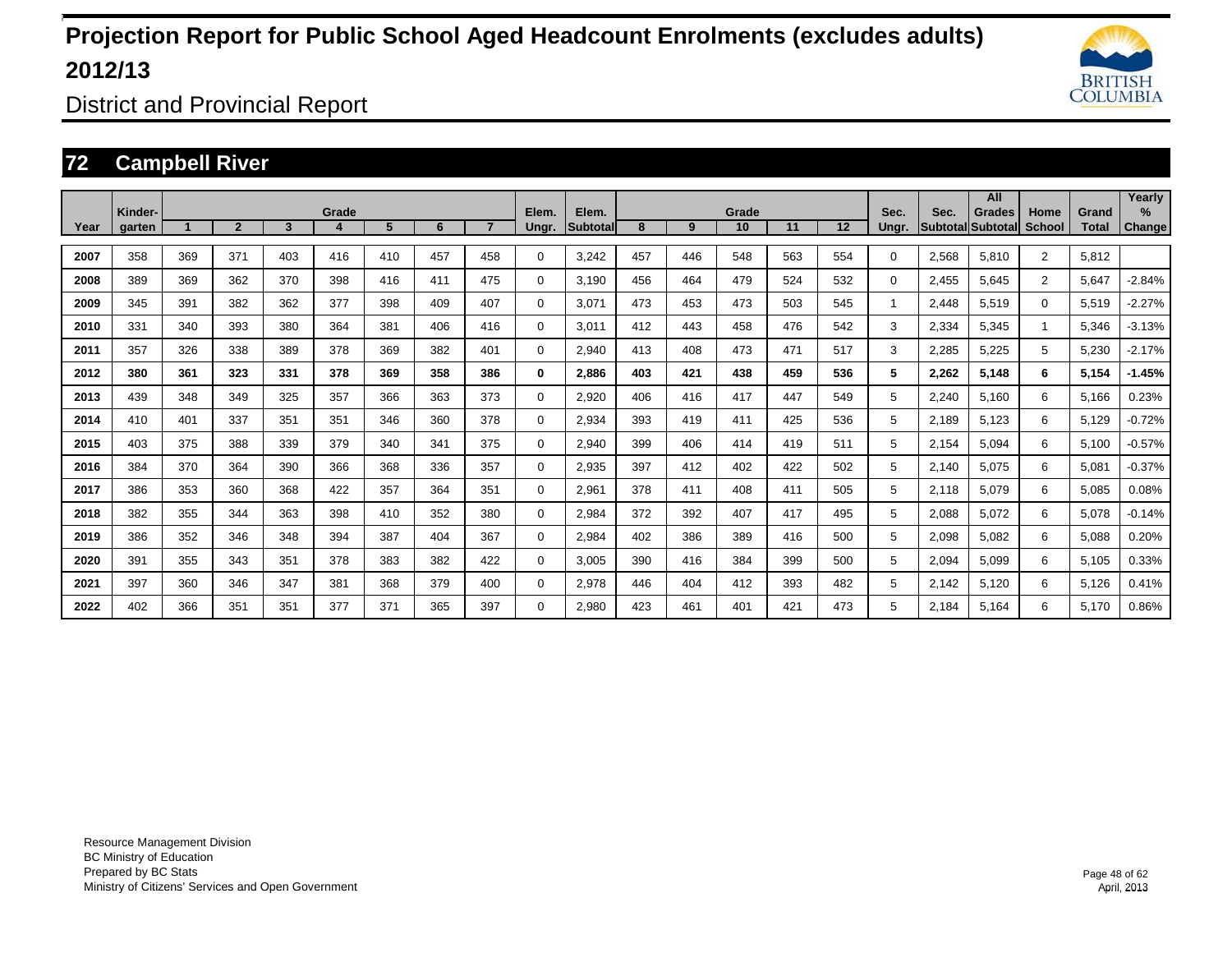

District and Provincial Report

### **73 Kamloops/Thompson**

|      | Kinder- |       |              |       | Grade            |       |       |       | Elem.    | Elem.           |       |       | Grade |       |                   | Sec.  | Sec.  | All<br><b>Grades</b> | Home           | Grand        | Yearlv<br>$\%$ |
|------|---------|-------|--------------|-------|------------------|-------|-------|-------|----------|-----------------|-------|-------|-------|-------|-------------------|-------|-------|----------------------|----------------|--------------|----------------|
| Year | garten  |       | $\mathbf{2}$ | 3     | $\boldsymbol{a}$ | 5     | 6     |       | Ungr.    | <b>Subtotal</b> | 8     | 9     | 10    | 11    | $12 \overline{ }$ | Ungr. |       | Subtotal Subtotal    | <b>School</b>  | <b>Total</b> | <b>Change</b>  |
| 2007 | 928     | 914   | 899          | 1,001 | 1,062            | 1.077 | 1.127 | 1.167 | 51       | 8.226           | .263  | 1,328 | 1,382 | .439  | 1,267             | 35    | 6.714 | 14,940               | 5              | 14.945       |                |
| 2008 | 899     | 968   | 912          | 912   | 1,003            | 1.068 | 1.091 | 1.136 | 56       | 8.045           | .258  | 1,285 | 1,342 | .330  | 1,318             | 29    | 6,562 | 14,607               | $\overline{7}$ | 14.614       | $-2.21%$       |
| 2009 | 957     | 933   | 973          | 949   | 932              | 1.028 | 1.100 | 1,096 | 28       | 7,996           | .207  | 1,338 | 1,264 | 1.334 | 1,344             | 63    | 6,550 | 14,546               | 8              | 14.554       | $-0.41%$       |
| 2010 | 943     | 986   | 940          | 977   | 938              | 940   | 1.050 | 1.134 | 4        | 7,912           | 1.140 | 1,219 | 1,310 | ,298  | 1,307             | 163   | 6.437 | 14,349               | 8              | 14.357       | $-1.35%$       |
| 2011 | 965     | 938   | 987          | 949   | 1.005            | 935   | 950   | 1.054 | 0        | 7.783           | 1.181 | 1.186 | 1,255 | 1,331 | 1,271             | 104   | 6,328 | 14,111               | 5              | 14.116       | $-1.68%$       |
| 2012 | 048. ا  | 970   | 966          | 981   | 970              | 1.000 | 944   | 958   | $\bf{0}$ | 7.837           | 1.091 | 1.192 | 1.200 | 1,247 | 1,270             | 166   | 6.166 | 14.003               | 5              | 14.008       | $-0.77%$       |
| 2013 | 1.116   | 1,002 | 964          | 987   | 1.010            | 1.020 | 953   | 974   | 0        | 8.026           | 1.073 | 1.124 | 1.208 | .217  | 1,243             | 160   | 6.025 | 14,051               | 5              | 14.056       | 0.34%          |
| 2014 | 1,133   | 1,067 | 997          | 984   | 1,015            | 1,058 | 970   | 983   | 0        | 8,207           | 1,090 | 1,103 | 1,142 | ,224  | 1,214             | 157   | 5,930 | 14,137               | 5              | 14,142       | 0.61%          |
| 2015 | 1.106   | 1,085 | 1,059        | 1.018 | 1,016            | 1,066 | 1,008 | 1,002 | 0        | 8,360           | 1.100 | 1.121 | 1,121 | 1,162 | 1,217             | 154   | 5,875 | 14,235               | 5              | 14,240       | 0.69%          |
| 2016 | 1,093   | 1,062 | 1,078        | 1,083 | 1,051            | 1,068 | 1,015 | 1,042 | 0        | 8,492           | 1,122 | 1,131 | 1.140 | 1.143 | 1.165             | 154   | 5,855 | 14,347               | 5              | 14,352       | 0.79%          |
| 2017 | 1,098   | 1,051 | 1,057        | 1.103 | 1.118            | 1,105 | 1,017 | 1,050 | 0        | 8,599           | 1.166 | 1.156 | 1,151 | 1,158 | 1.144             | 151   | 5,926 | 14,525               | 5              | 14,530       | 1.24%          |
| 2018 | 1,086   | 1,059 | 1,047        | 1,081 | 1,138            | 1.174 | 1,052 | 1,052 | 0        | 8.689           | 1.176 | 1,200 | 1,174 | 1.172 | 1,157             | 151   | 6,030 | 14,719               | 5              | 14.724       | 1.34%          |
| 2019 | 1.108   | 1,044 | 1,056        | 1.072 | 1,117            | 1,196 | 1.116 | 1,086 | 0        | 8.795           | 1.179 | 1,212 | 1,219 | 1,194 | 1.171             | 154   | 6,129 | 14,924               | 5              | 14,929       | 1.39%          |
| 2020 | 1,129   | 1,066 | 1,042        | 1.080 | 1.107            | 1.173 | 1.137 | 1.152 | 0        | 8.886           | .219  | 1,216 | 1,231 | 1,239 | 1.195             | 156   | 6,256 | 15,142               | 6              | 15.148       | 1.47%          |
| 2021 | 1.146   | 1,085 | 1,065        | 1.069 | 1.117            | 1.166 | 1.119 | 1.174 | 0        | 8,941           | 1.291 | 1,257 | 1,237 | 1,253 | 1,237             | 159   | 6.434 | 15,375               | 6              | 15,381       | 1.54%          |
| 2022 | 1.161   | 1.103 | 1.084        | 1.093 | 1.107            | 1.179 | 1.113 | 1.157 | 0        | 8.997           | 1.316 | 1.331 | 1.278 | .260  | 1.256             | 164   | 6.605 | 15.602               | 6              | 15.608       | 1.48%          |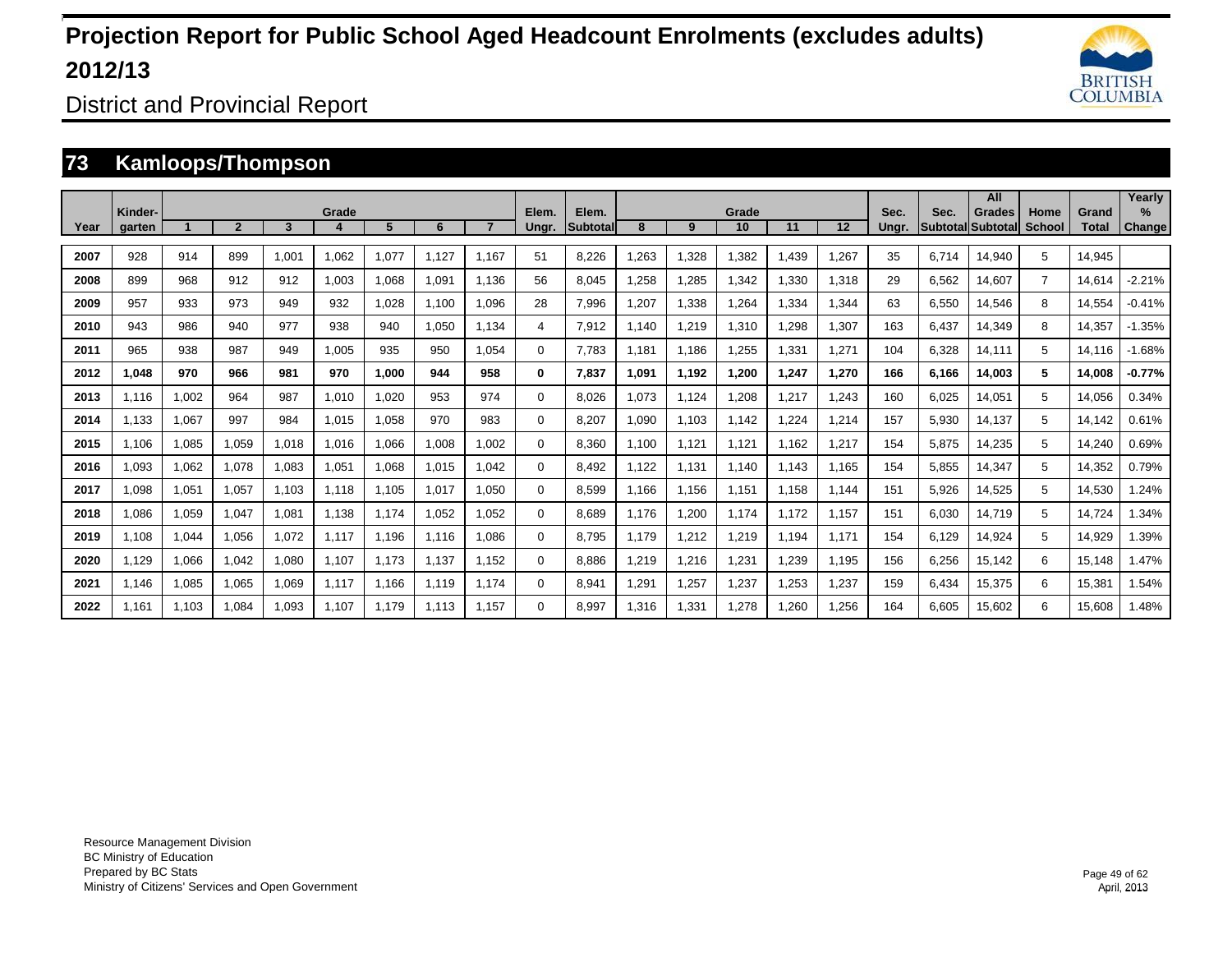

District and Provincial Report

### **74 Gold Trail**

|      |                   |     |                |                         |       |     |     |                |                |                          |     |     |             |     |     |               |      | All                         |                       |                | Yearly         |
|------|-------------------|-----|----------------|-------------------------|-------|-----|-----|----------------|----------------|--------------------------|-----|-----|-------------|-----|-----|---------------|------|-----------------------------|-----------------------|----------------|----------------|
| Year | Kinder-<br>garten |     | $\overline{2}$ | $\overline{\mathbf{3}}$ | Grade | 5   | 6   | $\overline{7}$ | Elem.<br>Ungr. | Elem.<br><b>Subtotal</b> | 8   | 9   | Grade<br>10 | 11  | 12  | Sec.<br>Ungr. | Sec. | Grades<br>Subtotal Subtotal | Home<br><b>School</b> | Grand<br>Total | $\%$<br>Change |
|      |                   |     |                |                         |       |     |     |                |                |                          |     |     |             |     |     |               |      |                             |                       |                |                |
| 2007 | 92                | 101 | 89             | 105                     | 111   | 125 | 117 | 119            | 0              | 859                      | 145 | 137 | 161         | 133 | 143 | 0             | 719  | 1,578                       | $\mathbf{1}$          | 1,579          |                |
| 2008 | 88                | 81  | 95             | 88                      | 97    | 103 | 122 | 114            | 0              | 788                      | 127 | 140 | 144         | 140 | 133 | 0             | 684  | 1,472                       | $\Omega$              | 1,472          | $-6.78%$       |
| 2009 | 88                | 84  | 84             | 86                      | 85    | 98  | 98  | 120            | 0              | 743                      | 117 | 118 | 142         | 113 | 110 | 6             | 606  | 1,349                       | $\mathbf{1}$          | 1,350          | $-8.29%$       |
| 2010 | 93                | 89  | 85             | 78                      | 86    | 80  | 91  | 88             | 0              | 690                      | 129 | 123 | 122         | 136 | 104 | 3             | 617  | 1,307                       | $\mathbf{1}$          | 1,308          | $-3.11%$       |
| 2011 | 83                | 91  | 87             | 77                      | 83    | 88  | 80  | 90             | 0              | 679                      | 98  | 124 | 131         | 102 | 128 | 3             | 586  | 1,265                       | $\mathbf 0$           | 1,265          | $-3.29%$       |
| 2012 | 84                | 88  | 91             | 96                      | 77    | 83  | 82  | 75             | 0              | 676                      | 93  | 97  | 120         | 103 | 93  | 4             | 510  | 1.186                       | $\bf{0}$              | 1,186          | $-6.25%$       |
| 2013 | 90                | 92  | 78             | 106                     | 81    | 82  | 77  | 80             | 0              | 686                      | 84  | 95  | 113         | 102 | 94  | 4             | 492  | 1.178                       | $\mathbf 0$           | 1.178          | $-0.67%$       |
| 2014 | 82                | 98  | 81             | 91                      | 90    | 87  | 76  | 76             | 0              | 681                      | 90  | 86  | 111         | 97  | 93  | 4             | 481  | 1.162                       | $\mathbf 0$           | 1.162          | $-1.36%$       |
| 2015 | 85                | 90  | 87             | 96                      | 77    | 96  | 80  | 75             | 0              | 686                      | 85  | 92  | 101         | 95  | 88  | 4             | 465  | 1.151                       | 0                     | 1.151          | $-0.95%$       |
| 2016 | 87                | 92  | 79             | 102                     | 81    | 83  | 89  | 79             | 0              | 692                      | 84  | 87  | 107         | 87  | 87  | 4             | 456  | 1,148                       | $\mathbf 0$           | 1,148          | $-0.26%$       |
| 2017 | 77                | 95  | 81             | 93                      | 86    | 86  | 77  | 88             | 0              | 683                      | 88  | 85  | 101         | 91  | 81  | 4             | 450  | 1,133                       | $\mathbf 0$           | 1,133          | $-1.31%$       |
| 2018 | 76                | 84  | 84             | 96                      | 79    | 91  | 80  | 75             | 0              | 665                      | 98  | 89  | 99          | 87  | 83  | 3             | 459  | 1,124                       | $\mathbf 0$           | 1,124          | $-0.79%$       |
| 2019 | 78                | 83  | 74             | 99                      | 81    | 84  | 85  | 78             | 0              | 662                      | 85  | 98  | 103         | 85  | 79  | 4             | 454  | 1.116                       | $\mathbf 0$           | 1,116          | $-0.71%$       |
| 2020 | 79                | 85  | 74             | 88                      | 84    | 87  | 78  | 83             | 0              | 658                      | 88  | 85  | 113         | 87  | 76  | 3             | 452  | 1.110                       | $\mathbf 0$           | 1,110          | $-0.54%$       |
| 2021 | 80                | 87  | 76             | 87                      | 74    | 89  | 80  | 76             | 0              | 649                      | 93  | 89  | 99          | 95  | 78  | 3             | 457  | 1.106                       | $\mathbf 0$           | 1.106          | $-0.36%$       |
| 2022 | 81                | 88  | 77             | 90                      | 73    | 78  | 83  | 79             | 0              | 649                      | 86  | 95  | 104         | 85  | 86  | 4             | 460  | 1.109                       | $\mathbf 0$           | 1.109          | 0.27%          |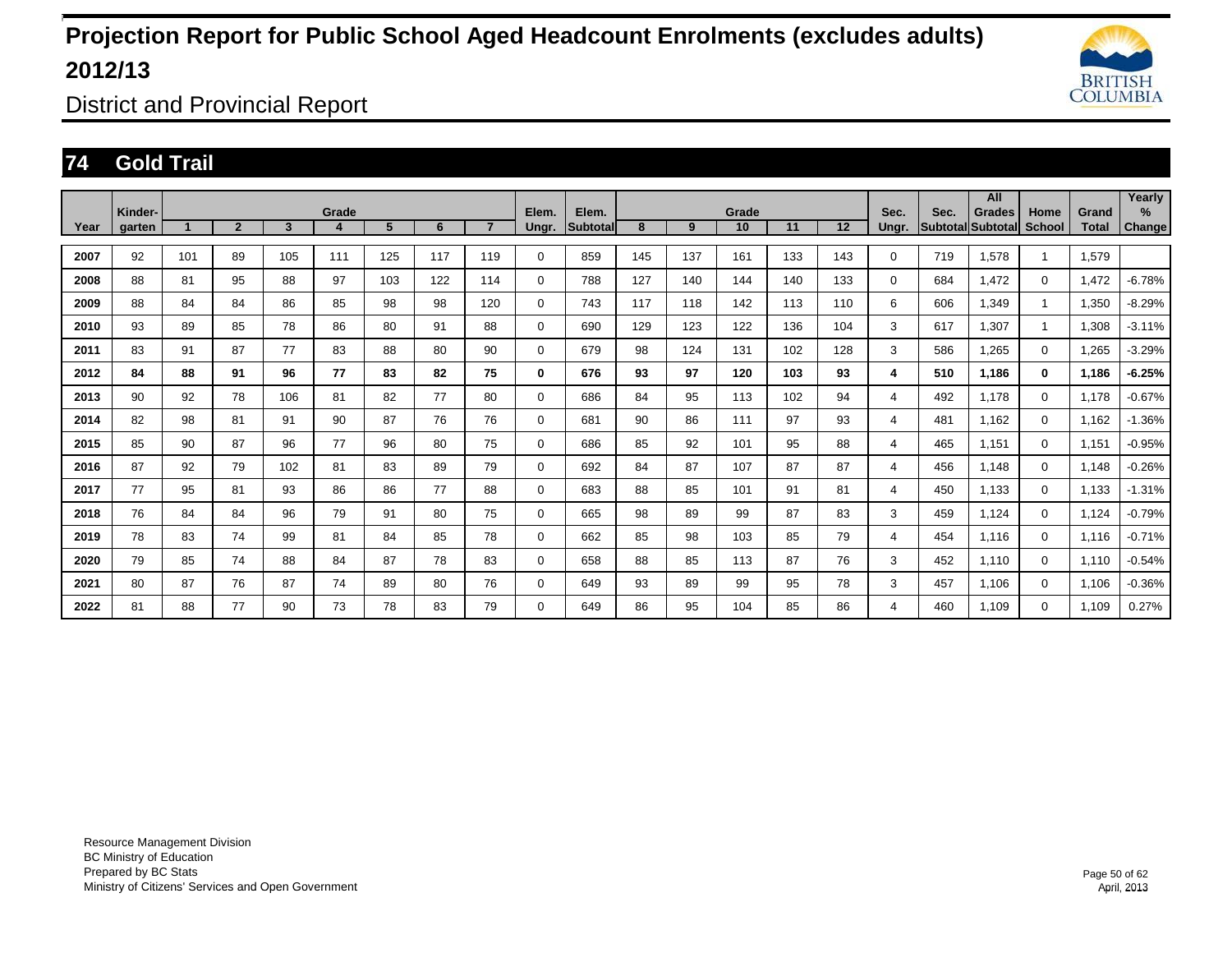

District and Provincial Report

#### **75 Mission**

|      | Kinder- |     |                |     | Grade |     |     |                | Elem. | Elem.           |     |     | Grade |     |     | Sec.  | Sec.  | All<br>Grades     | Home           | Grand        | Yearly<br>$\%$ |
|------|---------|-----|----------------|-----|-------|-----|-----|----------------|-------|-----------------|-----|-----|-------|-----|-----|-------|-------|-------------------|----------------|--------------|----------------|
| Year | aarten  |     | $\overline{2}$ | 3   | Δ     | 5   | 6   | $\overline{7}$ | Ungr. | <b>Subtotal</b> | 8   | 9   | 10    | 11  | 12  | Unar. |       | Subtotal Subtotal | School         | <b>Total</b> | Change         |
| 2007 | 425     | 449 | 435            | 480 | 464   | 487 | 517 | 491            | 0     | 3.748           | 526 | 530 | 642   | 604 | 528 | 14    | 2.844 | 6.592             | 21             | 6.613        |                |
| 2008 | 460     | 425 | 443            | 426 | 488   | 449 | 490 | 502            | 0     | 3,683           | 489 | 522 | 550   | 612 | 584 | 0     | 2,757 | 6.440             | 18             | 6,458        | $-2.34%$       |
| 2009 | 419     | 456 | 416            | 444 | 435   | 490 | 431 | 481            | 0     | 3.572           | 521 | 489 | 546   | 542 | 652 | 0     | 2.750 | 6.322             | $\overline{7}$ | 6,329        | $-2.00%$       |
| 2010 | 434     | 422 | 456            | 433 | 446   | 438 | 486 | 419            | 0     | 3.534           | 505 | 506 | 518   | 540 | 617 | 0     | 2.686 | 6.220             | $\overline{2}$ | 6.222        | $-1.69%$       |
| 2011 | 404     | 425 | 418            | 454 | 442   | 444 | 421 | 484            | 0     | 3,492           | 429 | 516 | 505   | 500 | 584 | 0     | 2,534 | 6,026             | 4              | 6,030        | $-3.09%$       |
| 2012 | 444     | 400 | 403            | 424 | 440   | 431 | 428 | 424            | 0     | 3.394           | 483 | 430 | 506   | 502 | 549 | 0     | 2,470 | 5.864             | 6              | 5.870        | $-2.65%$       |
| 2013 | 443     | 438 | 424            | 409 | 423   | 461 | 446 | 417            | 0     | 3,461           | 474 | 438 | 493   | 488 | 528 | 0     | 2,421 | 5,882             | 6              | 5,888        | 0.31%          |
| 2014 | 443     | 437 | 463            | 430 | 408   | 443 | 476 | 434            | 0     | 3,534           | 466 | 430 | 502   | 476 | 512 | 0     | 2,386 | 5,920             | 6              | 5,926        | 0.65%          |
| 2015 | 439     | 439 | 464            | 469 | 428   | 428 | 459 | 464            | 0     | 3.590           | 486 | 424 | 493   | 483 | 498 | 0     | 2,384 | 5.974             | 6              | 5,980        | 0.91%          |
| 2016 | 435     | 435 | 466            | 471 | 468   | 450 | 444 | 448            | 0     | 3,617           | 519 | 442 | 487   | 477 | 506 | 0     | 2,431 | 6.048             | 6              | 6,054        | 1.24%          |
| 2017 | 450     | 431 | 461            | 472 | 469   | 490 | 466 | 433            | 0     | 3.672           | 502 | 472 | 507   | 472 | 502 | 0     | 2,455 | 6,127             | 6              | 6,133        | 1.30%          |
| 2018 | 458     | 447 | 459            | 469 | 471   | 492 | 507 | 454            | 0     | 3.757           | 486 | 457 | 539   | 489 | 495 | 0     | 2,466 | 6,223             | $\overline{7}$ | 6,230        | .58%           |
| 2019 | 468     | 455 | 476            | 467 | 469   | 494 | 509 | 494            | 0     | 3,832           | 509 | 443 | 523   | 519 | 510 | 0     | 2,504 | 6,336             | $\overline{7}$ | 6,343        | 1.81%          |
| 2020 | 479     | 465 | 484            | 484 | 467   | 492 | 512 | 497            | 0     | 3,880           | 553 | 462 | 508   | 506 | 541 | 0     | 2,570 | 6,450             | $\overline{7}$ | 6,457        | 1.80%          |
| 2021 | 490     | 475 | 494            | 492 | 484   | 491 | 510 | 499            | 0     | 3,935           | 555 | 502 | 530   | 493 | 533 | 0     | 2,613 | 6.548             | $\overline{7}$ | 6,555        | 1.52%          |
| 2022 | 499     | 486 | 505            | 502 | 491   | 508 | 508 | 497            | 0     | 3,996           | 558 | 505 | 573   | 511 | 518 | 0     | 2,665 | 6.661             | $\overline{7}$ | 6.668        | 1.72%          |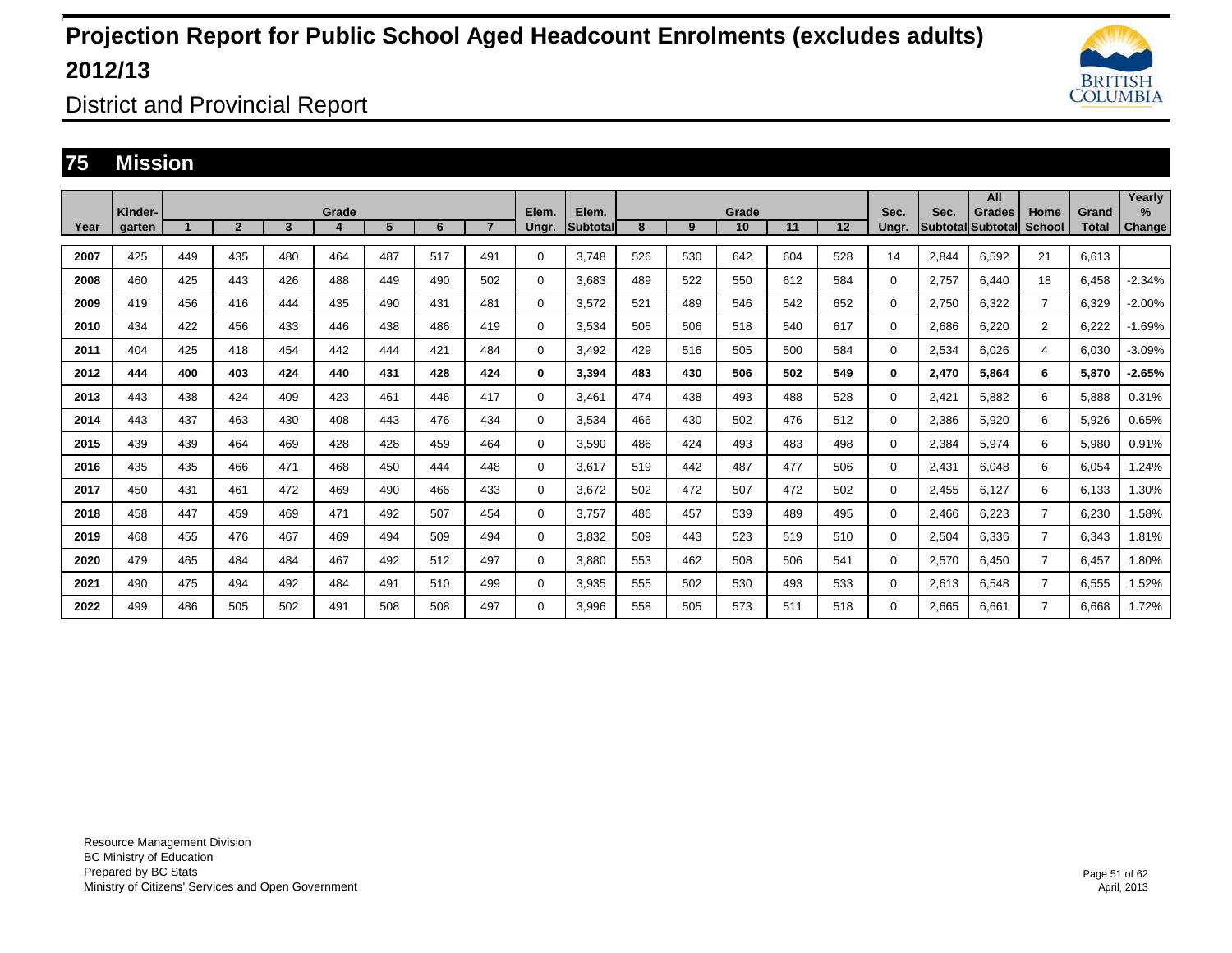

District and Provincial Report

#### **78 Fraser - Cascade**

|      |                   |     |                |     |       |     |     |     |                |                   |     |     |             |     |     |               |      | All                         |                |                       | Yearly             |
|------|-------------------|-----|----------------|-----|-------|-----|-----|-----|----------------|-------------------|-----|-----|-------------|-----|-----|---------------|------|-----------------------------|----------------|-----------------------|--------------------|
| Year | Kinder-<br>garten |     | $\overline{2}$ | 3   | Grade | 5   | 6   |     | Elem.<br>Ungr. | Elem.<br>Subtotal | 8   | 9   | Grade<br>10 | 11  | 12  | Sec.<br>Ungr. | Sec. | Grades<br>Subtotal Subtotal | Home<br>School | Grand<br><b>Total</b> | %<br><b>Change</b> |
|      |                   |     |                |     |       |     |     |     |                |                   |     |     |             |     |     |               |      |                             |                |                       |                    |
| 2007 | 113               | 133 | 118            | 129 | 169   | 143 | 158 | 163 | 0              | 1.126             | 171 | 199 | 194         | 163 | 173 | 0             | 900  | 2.026                       | $\mathbf 0$    | 2.026                 |                    |
| 2008 | 105               | 134 | 137            | 110 | 135   | 173 | 140 | 162 | 0              | 1.096             | 160 | 177 | 198         | 205 | 151 | 0             | 891  | 1.987                       | 1              | 1,988                 | $-1.88%$           |
| 2009 | 107               | 114 | 130            | 139 | 112   | 137 | 173 | 133 | 0              | 1.045             | 182 | 162 | 175         | 196 | 180 | 6             | 901  | 1.946                       | $\mathbf 0$    | 1,946                 | $-2.11%$           |
| 2010 | 103               | 118 | 109            | 124 | 136   | 112 | 136 | 174 | 0              | 1.012             | 141 | 163 | 151         | 181 | 157 | 4             | 797  | 1.809                       | $\mathbf 0$    | 1,809                 | $-7.04%$           |
| 2011 | 120               | 112 | 117            | 107 | 124   | 134 | 111 | 138 | 0              | 963               | 166 | 144 | 152         | 173 | 158 | 0             | 793  | 1.756                       | 2              | 1,758                 | $-2.82%$           |
| 2012 | 102               | 119 | 116            | 112 | 101   | 123 | 135 | 109 | 0              | 917               | 138 | 169 | 123         | 156 | 150 | 0             | 736  | 1.653                       | 1              | 1,654                 | $-5.92%$           |
| 2013 | 96                | 129 | 118            | 114 | 97    | 120 | 131 | 123 | 0              | 928               | 132 | 160 | 119         | 163 | 134 | 0             | 708  | 1,636                       | 1              | 1,637                 | $-1.03%$           |
| 2014 | 93                | 121 | 128            | 116 | 98    | 115 | 128 | 120 | $\mathbf 0$    | 919               | 149 | 153 | 113         | 157 | 137 | 0             | 709  | 1,628                       | 1              | 1,629                 | $-0.49%$           |
| 2015 | 90                | 118 | 120            | 126 | 100   | 117 | 124 | 118 | 0              | 913               | 146 | 172 | 108         | 149 | 133 | 0             | 708  | 1,621                       | 1              | 1,622                 | $-0.43%$           |
| 2016 | 99                | 114 | 118            | 120 | 109   | 120 | 126 | 113 | 0              | 919               | 143 | 168 | 121         | 143 | 127 | 0             | 702  | 1,621                       | 1              | 1,622                 | 0.00%              |
| 2017 | 101               | 125 | 115            | 117 | 103   | 129 | 129 | 116 | 0              | 935               | 138 | 165 | 118         | 159 | 121 | 0             | 701  | 1,636                       | 1              | 1,637                 | 0.92%              |
| 2018 | 99                | 128 | 126            | 114 | 102   | 123 | 138 | 118 | 0              | 948               | 141 | 160 | 116         | 155 | 133 | 0             | 705  | 1.653                       | 1              | 1.654                 | 1.04%              |
| 2019 | 99                | 126 | 129            | 125 | 99    | 121 | 131 | 127 | 0              | 957               | 145 | 163 | 112         | 154 | 133 | 0             | 707  | 1.664                       | 1              | 1.665                 | 0.67%              |
| 2020 | 100               | 126 | 128            | 128 | 108   | 118 | 128 | 120 | 0              | 956               | 154 | 167 | 114         | 149 | 131 | 0             | 715  | 1.671                       | 1              | 1.672                 | 0.42%              |
| 2021 | 100               | 127 | 127            | 126 | 111   | 129 | 124 | 117 | 0              | 961               | 147 | 178 | 117         | 151 | 126 | 0             | 719  | 1.680                       | 1              | 1.681                 | 0.54%              |
| 2022 | 101               | 128 | 127            | 126 | 109   | 132 | 138 | 114 | 0              | 975               | 143 | 169 | 125         | 154 | 128 | 0             | 719  | 1.694                       |                | 1.695                 | 0.83%              |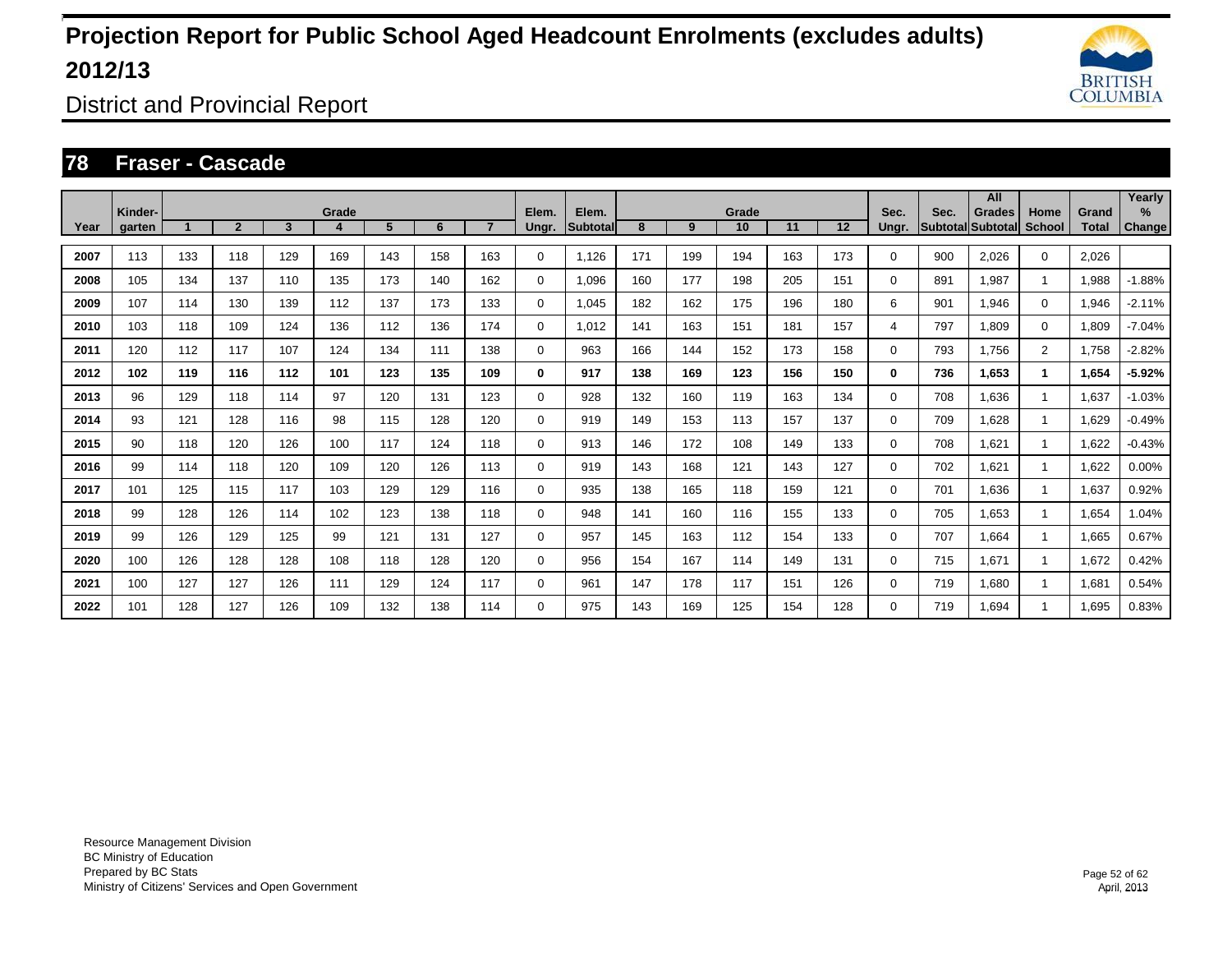

District and Provincial Report

### **79 Cowichan Valley**

|      |                   |     |                |     |       |     |     |                |       |                   |     |     |             |     |         |                |                         | All                       |                       |                       | Yearly   |
|------|-------------------|-----|----------------|-----|-------|-----|-----|----------------|-------|-------------------|-----|-----|-------------|-----|---------|----------------|-------------------------|---------------------------|-----------------------|-----------------------|----------|
| Year | Kinder-<br>garten |     | $\overline{2}$ | 3   | Grade | 5   | 6   | $\overline{7}$ | Elem. | Elem.<br>Subtotal | 8   | 9   | Grade<br>10 | 11  | $12 \,$ | Sec.<br>Ungr.  | Sec.<br><b>Subtotal</b> | <b>Grades</b><br>Subtotal | Home<br><b>School</b> | Grand<br><b>Total</b> | $\%$     |
|      |                   |     |                |     |       |     |     |                | Ungr. |                   |     |     |             |     |         |                |                         |                           |                       |                       | Change   |
| 2007 | 503               | 535 | 581            | 563 | 646   | 618 | 646 | 695            | 5     | 4.792             | 719 | 762 | 855         | 897 | 740     | 49             | 4,022                   | 8.814                     |                       | 8.815                 |          |
| 2008 | 477               | 533 | 550            | 603 | 573   | 648 | 616 | 633            | 0     | 4.633             | 702 | 729 | 823         | 898 | 738     | 5              | 3,895                   | 8.528                     | 3                     | 8.531                 | $-3.22%$ |
| 2009 | 505               | 515 | 548            | 570 | 613   | 575 | 674 | 628            | 0     | 4,628             | 649 | 697 | 782         | 881 | 706     | 11             | 3,726                   | 8,354                     | $\overline{2}$        | 8,356                 | $-2.05%$ |
| 2010 | 494               | 513 | 533            | 552 | 584   | 612 | 587 | 685            | 0     | 4,560             | 617 | 667 | 784         | 833 | 685     | 15             | 3,601                   | 8,161                     | $\overline{7}$        | 8,168                 | $-2.25%$ |
| 2011 | 542               | 492 | 518            | 547 | 564   | 576 | 617 | 571            | 0     | 4,427             | 684 | 613 | 728         | 770 | 688     | 18             | 3,501                   | 7,928                     | 12                    | 7,940                 | $-2.79%$ |
| 2012 | 554               | 550 | 485            | 506 | 548   | 555 | 564 | 611            | 1     | 4,374             | 565 | 676 | 677         | 726 | 659     | $\overline{7}$ | 3,310                   | 7,684                     | 4                     | 7,688                 | $-3.17%$ |
| 2013 | 567               | 551 | 515            | 511 | 543   | 540 | 559 | 607            | 1     | 4,394             | 579 | 660 | 675         | 703 | 614     | $\overline{7}$ | 3,238                   | 7,632                     | 4                     | 7,636                 | $-0.68%$ |
| 2014 | 576               | 563 | 515            | 541 | 546   | 534 | 544 | 602            | 1     | 4.422             | 576 | 676 | 659         | 699 | 591     | $\overline{7}$ | 3,208                   | 7,630                     | $\overline{4}$        | 7,634                 | $-0.03%$ |
| 2015 | 550               | 574 | 527            | 542 | 580   | 539 | 539 | 586            | 1     | 4.438             | 572 | 674 | 674         | 684 | 587     | 6              | 3.197                   | 7.635                     | $\overline{4}$        | 7,639                 | 0.07%    |
| 2016 | 531               | 550 | 538            | 556 | 582   | 572 | 544 | 581            | 1     | 4,455             | 558 | 669 | 672         | 699 | 575     | 6              | 3.179                   | 7,634                     | $\overline{4}$        | 7,638                 | $-0.01%$ |
| 2017 | 528               | 531 | 516            | 567 | 596   | 574 | 577 | 587            | 1     | 4.477             | 554 | 653 | 668         | 698 | 585     | 6              | 3.164                   | 7,641                     | $\overline{4}$        | 7,645                 | 0.09%    |
| 2018 | 572               | 528 | 500            | 546 | 609   | 588 | 579 | 622            | 1     | 4,545             | 559 | 648 | 653         | 694 | 586     | 6              | 3.146                   | 7,691                     | $\overline{4}$        | 7,695                 | 0.65%    |
| 2019 | 579               | 571 | 496            | 528 | 586   | 601 | 593 | 624            | 1     | 4.579             | 592 | 655 | 648         | 680 | 583     | 6              | 3.164                   | 7.743                     | $\overline{4}$        | 7,747                 | 0.68%    |
| 2020 | 588               | 578 | 536            | 524 | 567   | 578 | 605 | 639            | 1     | 4.616             | 594 | 691 | 654         | 674 | 572     | 6              | 3.191                   | 7.807                     | 4                     | 7,811                 | 0.83%    |
| 2021 | 596               | 587 | 543            | 565 | 564   | 560 | 583 | 653            | 1     | 4,652             | 608 | 695 | 690         | 681 | 568     | 6              | 3,248                   | 7,900                     | 4                     | 7,904                 | 1.19%    |
| 2022 | 605               | 595 | 550            | 572 | 608   | 557 | 566 | 630            | 1     | 4.684             | 622 | 712 | 694         | 715 | 572     | 6              | 3,321                   | 8.005                     | 4                     | 8,009                 | 1.33%    |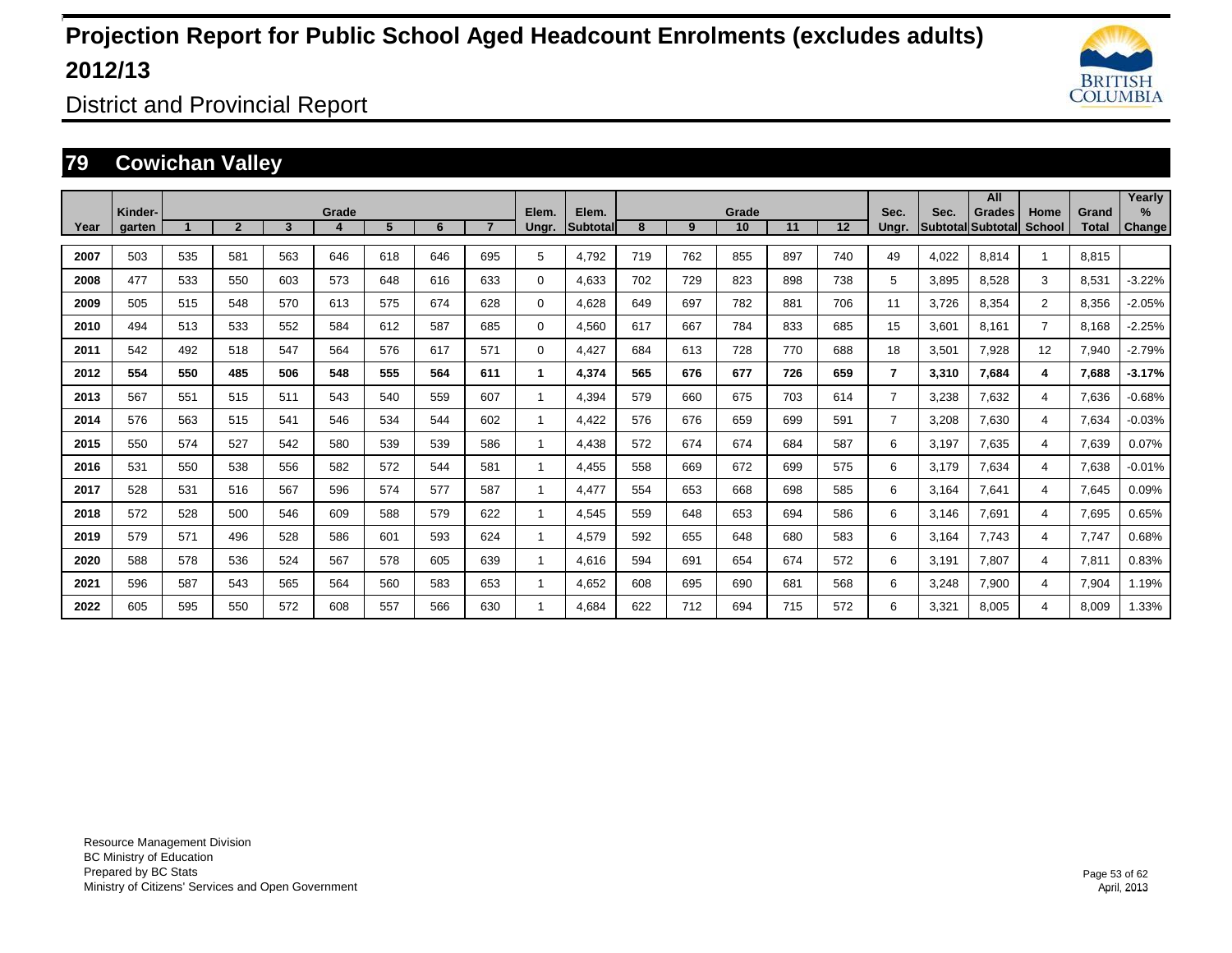

District and Provincial Report

### **81 Fort Nelson**

|      |                   |    |                |                         |            |    |    |                |                |                   |     |    |             |    |    |                |      | All                                |                       |                       | Yearly         |
|------|-------------------|----|----------------|-------------------------|------------|----|----|----------------|----------------|-------------------|-----|----|-------------|----|----|----------------|------|------------------------------------|-----------------------|-----------------------|----------------|
| Year | Kinder-<br>garten |    | $\overline{2}$ | $\overline{\mathbf{3}}$ | Grade<br>4 | 5  | 6  | $\overline{7}$ | Elem.<br>Ungr. | Elem.<br>Subtotal | 8   | 9  | Grade<br>10 | 11 | 12 | Sec.<br>Ungr.  | Sec. | <b>Grades</b><br>Subtotal Subtotal | Home<br><b>School</b> | Grand<br><b>Total</b> | $\%$<br>Change |
|      |                   |    |                |                         |            |    |    |                |                |                   |     |    |             |    |    |                |      |                                    |                       |                       |                |
| 2007 | 62                | 50 | 67             | 62                      | 69         | 80 | 68 | 76             | 0              | 534               | 87  | 76 | 88          | 66 | 81 | 0              | 398  | 932                                | $\mathbf 0$           | 932                   |                |
| 2008 | 65                | 57 | 52             | 64                      | 59         | 62 | 76 | 72             | 0              | 507               | 77  | 89 | 73          | 86 | 56 | $\overline{2}$ | 383  | 890                                | $\mathbf 0$           | 890                   | $-4.51%$       |
| 2009 | 69                | 69 | 56             | 49                      | 60         | 66 | 63 | 78             | 0              | 510               | 78  | 77 | 83          | 76 | 77 | 1              | 392  | 902                                | $\mathbf 0$           | 902                   | 1.35%          |
| 2010 | 64                | 66 | 66             | 62                      | 51         | 56 | 65 | 63             | 0              | 493               | 80  | 77 | 91          | 77 | 75 | 1              | 401  | 894                                | $\overline{2}$        | 896                   | $-0.67%$       |
| 2011 | 57                | 56 | 66             | 59                      | 62         | 60 | 56 | 66             | $\Omega$       | 482               | 66  | 78 | 83          | 89 | 77 | $\Omega$       | 393  | 875                                | $\overline{2}$        | 877                   | $-2.12%$       |
| 2012 | 74                | 57 | 61             | 60                      | 56         | 59 | 60 | 63             | 0              | 490               | 70  | 66 | 78          | 80 | 88 | 3              | 385  | 875                                | $\bf{0}$              | 875                   | $-0.23%$       |
| 2013 | 78                | 56 | 55             | 69                      | 62         | 66 | 60 | 56             | 0              | 502               | 74  | 67 | 75          | 66 | 84 | 3              | 369  | 871                                | $\mathbf 0$           | 871                   | $-0.46%$       |
| 2014 | 86                | 60 | 55             | 63                      | 72         | 74 | 68 | 56             | 0              | 534               | 66  | 71 | 75          | 63 | 71 | 3              | 349  | 883                                | $\mathbf 0$           | 883                   | 1.38%          |
| 2015 | 89                | 66 | 58             | 62                      | 64         | 85 | 75 | 63             | 0              | 562               | 66  | 64 | 79          | 63 | 66 | $\overline{2}$ | 340  | 902                                | $\mathbf 0$           | 902                   | 2.15%          |
| 2016 | 79                | 68 | 64             | 67                      | 65         | 77 | 87 | 71             | 0              | 578               | 75  | 63 | 71          | 66 | 66 | $\overline{2}$ | 343  | 921                                | $\mathbf 0$           | 921                   | 2.11%          |
| 2017 | 71                | 61 | 66             | 74                      | 69         | 77 | 79 | 82             | 0              | 579               | 85  | 71 | 71          | 60 | 68 | $\overline{2}$ | 357  | 936                                | $\mathbf 0$           | 936                   | 1.63%          |
| 2018 | 81                | 54 | 60             | 76                      | 77         | 83 | 79 | 74             | 0              | 584               | 96  | 80 | 80          | 60 | 64 | 3              | 383  | 967                                | $\mathbf 0$           | 967                   | 3.31%          |
| 2019 | 81                | 62 | 53             | 68                      | 79         | 91 | 84 | 74             | 0              | 592               | 88  | 92 | 90          | 67 | 63 | $\overline{2}$ | 402  | 994                                | $\mathbf 0$           | 994                   | 2.79%          |
| 2020 | 79                | 62 | 61             | 62                      | 71         | 95 | 93 | 80             | 0              | 603               | 87  | 84 | 103         | 75 | 70 | 3              | 422  | 1,025                              | $\mathbf 0$           | 1,025                 | 3.12%          |
| 2021 | 77                | 61 | 60             | 71                      | 64         | 85 | 96 | 88             | 0              | 602               | 94  | 84 | 95          | 86 | 79 | 3              | 441  | 1.043                              | $\mathbf 0$           | 1,043                 | 1.76%          |
| 2022 | 74                | 59 | 60             | 69                      | 73         | 76 | 87 | 91             | $\Omega$       | 589               | 103 | 90 | 94          | 80 | 90 | 3              | 460  | 1.049                              | $\mathbf 0$           | 1,049                 | 0.58%          |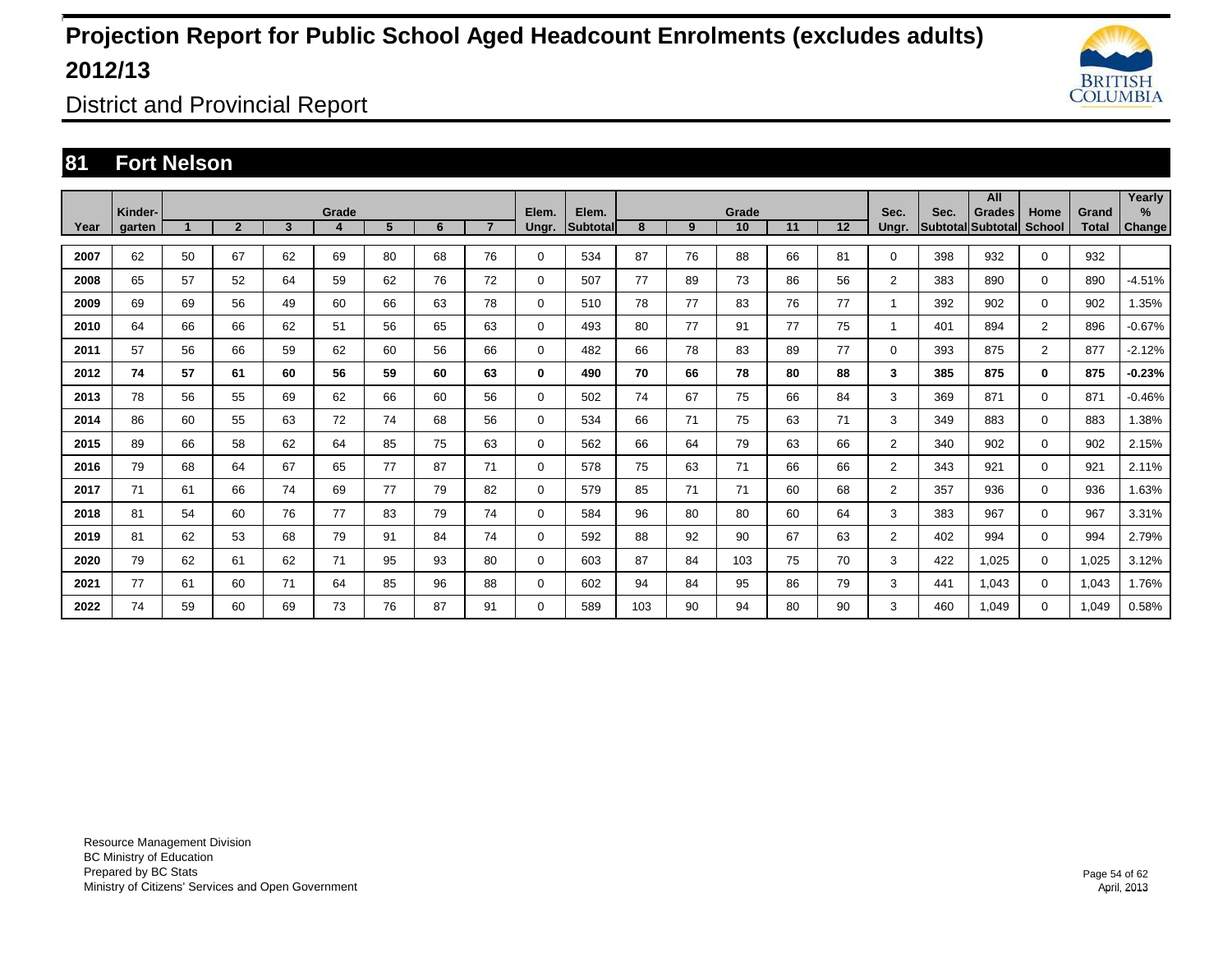

District and Provincial Report

#### **82 Coast Mountains**

|      |                   |     |                |     |       |     |     |     |                |                          |     |     |             |     |         |               |       | All                                |                |                       | Yearly                  |
|------|-------------------|-----|----------------|-----|-------|-----|-----|-----|----------------|--------------------------|-----|-----|-------------|-----|---------|---------------|-------|------------------------------------|----------------|-----------------------|-------------------------|
| Year | Kinder-<br>garten |     | $\overline{2}$ | 3   | Grade | 5   | 6   |     | Elem.<br>Ungr. | Elem.<br><b>Subtotal</b> | 8   | 9   | Grade<br>10 | 11  | $12 \,$ | Sec.<br>Ungr. | Sec.  | Grades<br><b>Subtotal Subtotal</b> | Home<br>School | Grand<br><b>Total</b> | $\frac{9}{6}$<br>Change |
| 2007 | 320               | 317 | 330            | 328 | 346   | 356 | 407 | 363 | 1              | 2,768                    | 540 | 492 | 547         | 568 | 543     | 41            | 2,731 | 5,499                              | $\Omega$       | 5,499                 |                         |
|      |                   |     |                |     |       |     |     |     |                |                          |     |     |             |     |         |               |       |                                    |                |                       |                         |
| 2008 | 282               | 334 | 324            | 323 | 333   | 351 | 363 | 399 | $\Omega$       | 2,709                    | 445 | 544 | 506         | 486 | 610     | 44            | 2,635 | 5,344                              | $\Omega$       | 5,344                 | $-2.82%$                |
| 2009 | 311               | 281 | 332            | 318 | 334   | 336 | 356 | 371 | 0              | 2,639                    | 479 | 454 | 554         | 498 | 582     | 39            | 2,606 | 5,245                              | $\Omega$       | 5,245                 | $-1.85%$                |
| 2010 | 324               | 316 | 267            | 334 | 315   | 317 | 327 | 340 | 0              | 2,540                    | 431 | 465 | 458         | 512 | 571     | 51            | 2,488 | 5,028                              | $\mathbf 0$    | 5,028                 | $-4.14%$                |
| 2011 | 306               | 334 | 316            | 272 | 339   | 310 | 323 | 323 | 0              | 2,523                    | 435 | 439 | 474         | 443 | 560     | 59            | 2,410 | 4,933                              | $\mathbf 0$    | 4,933                 | $-1.89%$                |
| 2012 | 317               | 328 | 336            | 309 | 271   | 329 | 306 | 360 | 0              | 2,556                    | 389 | 421 | 425         | 467 | 512     | 50            | 2,264 | 4.820                              | $\bf{0}$       | 4,820                 | $-2.29%$                |
| 2013 | 306               | 314 | 319            | 326 | 285   | 314 | 294 | 368 | 0              | 2,526                    | 386 | 411 | 417         | 435 | 499     | 49            | 2,197 | 4,723                              | $\mathbf 0$    | 4,723                 | $-2.01%$                |
| 2014 | 331               | 303 | 305            | 309 | 300   | 329 | 278 | 352 | 0              | 2,507                    | 393 | 407 | 406         | 424 | 462     | 48            | 2,140 | 4,647                              | $\Omega$       | 4,647                 | $-1.61%$                |
| 2015 | 305               | 326 | 292            | 292 | 282   | 344 | 291 | 333 | $\Omega$       | 2,465                    | 375 | 413 | 400         | 412 | 449     | 45            | 2,094 | 4,559                              | $\Omega$       | 4,559                 | $-1.89%$                |
| 2016 | 292               | 302 | 316            | 283 | 270   | 326 | 306 | 349 | $\Omega$       | 2,444                    | 356 | 395 | 408         | 408 | 440     | 45            | 2,052 | 4,496                              | $\Omega$       | 4,496                 | $-1.38%$                |
| 2017 | 301               | 290 | 293            | 306 | 260   | 311 | 290 | 369 | 0              | 2,420                    | 373 | 376 | 392         | 416 | 436     | 44            | 2,037 | 4,457                              | $\Omega$       | 4,457                 | $-0.87%$                |
| 2018 | 306               | 299 | 282            | 284 | 283   | 301 | 278 | 350 | 0              | 2,383                    | 395 | 395 | 374         | 402 | 445     | 44            | 2,055 | 4,438                              | $\mathbf 0$    | 4,438                 | $-0.43%$                |
| 2019 | 305               | 304 | 292            | 275 | 264   | 328 | 269 | 335 | 0              | 2,372                    | 374 | 416 | 390         | 383 | 432     | 44            | 2,039 | 4,411                              | $\Omega$       | 4,411                 | $-0.61%$                |
| 2020 | 301               | 303 | 298            | 285 | 255   | 306 | 292 | 324 | 0              | 2,364                    | 359 | 396 | 412         | 398 | 411     | 43            | 2,019 | 4,383                              | $\mathbf 0$    | 4,383                 | $-0.63%$                |
| 2021 | 295               | 298 | 295            | 289 | 262   | 295 | 273 | 352 | 0              | 2,359                    | 347 | 381 | 394         | 421 | 426     | 43            | 2,012 | 4,371                              | $\mathbf 0$    | 4,371                 | $-0.27%$                |
| 2022 | 294               | 293 | 290            | 287 | 266   | 304 | 263 | 329 | $\Omega$       | 2,326                    | 377 | 368 | 379         | 405 | 450     | 43            | 2,022 | 4.348                              | $\Omega$       | 4,348                 | $-0.53%$                |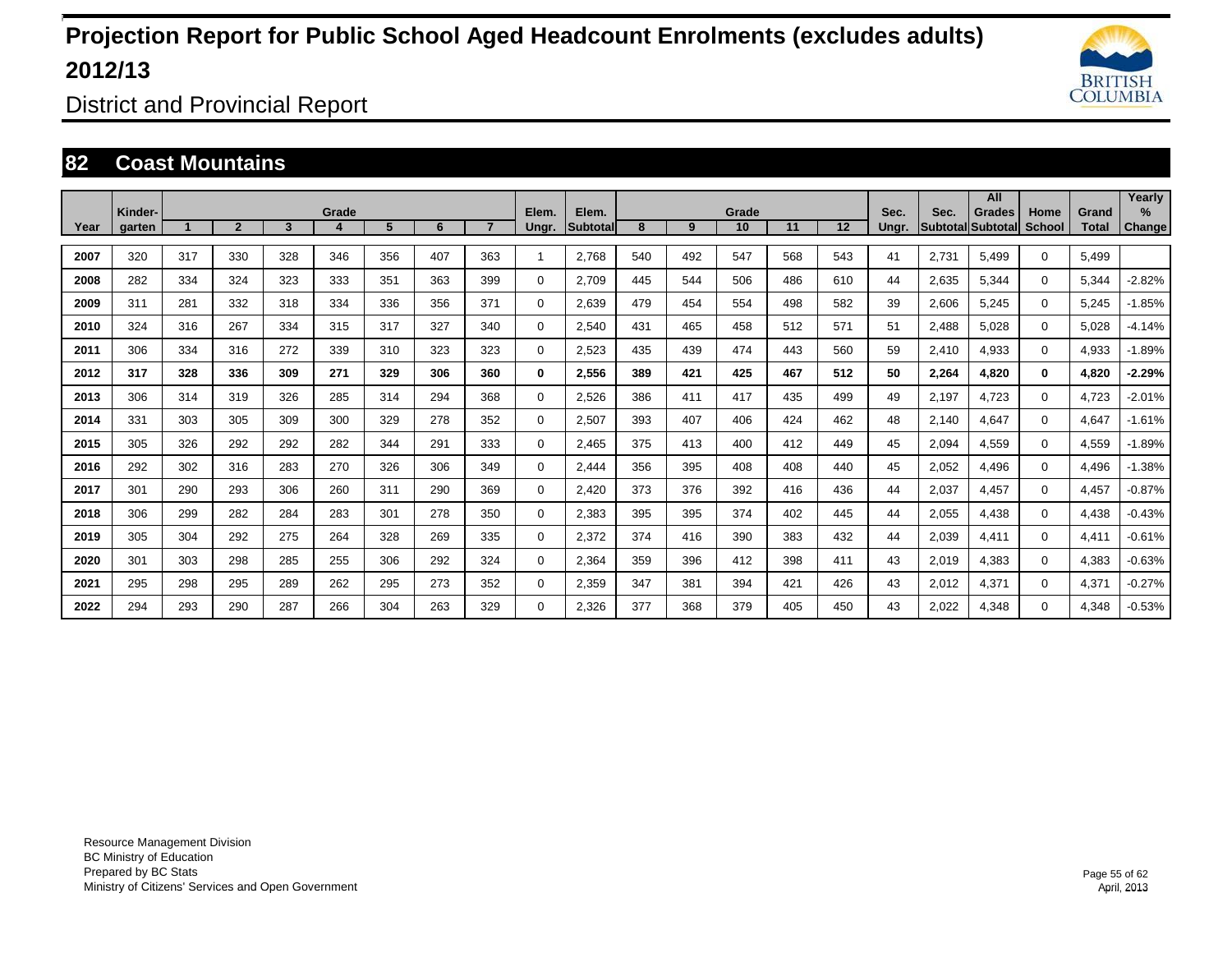

District and Provincial Report

### **83 North Okanagan - Shuswap**

|      |                   |     |                |     |       |     |     |                |                |                   |     |     |             |     |         |               |                         | All                       |                       |                       | Yearly         |
|------|-------------------|-----|----------------|-----|-------|-----|-----|----------------|----------------|-------------------|-----|-----|-------------|-----|---------|---------------|-------------------------|---------------------------|-----------------------|-----------------------|----------------|
| Year | Kinder-<br>garten |     | $\overline{2}$ | 3   | Grade | 5   | 6   | $\overline{7}$ | Elem.<br>Ungr. | Elem.<br>Subtotal | 8   | 9   | Grade<br>10 | 11  | $12 \,$ | Sec.<br>Ungr. | Sec.<br><b>Subtotal</b> | <b>Grades</b><br>Subtotal | Home<br><b>School</b> | Grand<br><b>Total</b> | $\%$<br>Change |
|      |                   |     |                |     |       |     |     |                |                |                   |     |     |             |     |         |               |                         |                           |                       |                       |                |
| 2007 | 367               | 450 | 434            | 452 | 470   | 512 | 553 | 573            | 0              | 3.811             | 654 | 620 | 686         | 728 | 690     | $\Omega$      | 3.378                   | 7.189                     | $\mathbf 0$           | 7.189                 |                |
| 2008 | 419               | 395 | 449            | 427 | 468   | 477 | 517 | 550            | 0              | 3.702             | 567 | 652 | 638         | 681 | 740     | $\Omega$      | 3.278                   | 6.980                     | $\mathbf 0$           | 6.980                 | $-2.91%$       |
| 2009 | 391               | 418 | 397            | 456 | 432   | 459 | 490 | 516            | 0              | 3,559             | 536 | 584 | 670         | 641 | 715     | $\Omega$      | 3,146                   | 6,705                     |                       | 6,706                 | $-3.93%$       |
| 2010 | 441               | 388 | 421            | 395 | 468   | 430 | 468 | 491            | 0              | 3,502             | 530 | 552 | 613         | 648 | 720     | $\Omega$      | 3,063                   | 6,565                     |                       | 6,566                 | $-2.09%$       |
| 2011 | 410               | 434 | 387            | 420 | 397   | 468 | 436 | 465            | 0              | 3,417             | 482 | 550 | 568         | 590 | 708     | $\Omega$      | 2,898                   | 6,315                     | $\mathbf 0$           | 6,315                 | $-3.82%$       |
| 2012 | 400               | 410 | 437            | 401 | 412   | 410 | 470 | 422            | 0              | 3,362             | 471 | 477 | 547         | 538 | 622     | 0             | 2,655                   | 6.017                     | $\bf{0}$              | 6,017                 | $-4.72%$       |
| 2013 | 410               | 388 | 493            | 426 | 438   | 410 | 452 | 427            | $\Omega$       | 3.444             | 437 | 461 | 523         | 554 | 604     | $\Omega$      | 2,579                   | 6.023                     | $\mathbf 0$           | 6,023                 | 0.10%          |
| 2014 | 395               | 398 | 468            | 480 | 464   | 436 | 454 | 412            | 0              | 3,507             | 442 | 428 | 506         | 530 | 618     | 0             | 2,524                   | 6.031                     | $\mathbf 0$           | 6,031                 | 0.13%          |
| 2015 | 390               | 386 | 482            | 458 | 524   | 462 | 483 | 413            | 0              | 3.598             | 426 | 433 | 472         | 514 | 598     | 0             | 2.443                   | 6.041                     | 0                     | 6,041                 | 0.17%          |
| 2016 | 385               | 381 | 467            | 472 | 500   | 520 | 511 | 441            | 0              | 3.677             | 429 | 418 | 474         | 480 | 579     | 0             | 2,380                   | 6.057                     | $\mathbf 0$           | 6,057                 | 0.26%          |
| 2017 | 387               | 376 | 461            | 457 | 514   | 498 | 576 | 466            | 0              | 3.735             | 457 | 420 | 459         | 482 | 543     | 0             | 2,361                   | 6.096                     | $\mathbf 0$           | 6,096                 | 0.64%          |
| 2018 | 397               | 377 | 457            | 451 | 500   | 513 | 551 | 524            | 0              | 3.770             | 483 | 448 | 463         | 467 | 541     | $\Omega$      | 2.402                   | 6.172                     | $\mathbf 0$           | 6,172                 | 1.25%          |
| 2019 | 408               | 388 | 459            | 448 | 494   | 498 | 566 | 501            | 0              | 3.762             | 541 | 473 | 491         | 470 | 528     | $\Omega$      | 2,503                   | 6.265                     | $\mathbf 0$           | 6.265                 | 1.51%          |
| 2020 | 413               | 398 | 470            | 450 | 490   | 492 | 549 | 514            | 0              | 3.776             | 519 | 528 | 517         | 498 | 529     | $\Omega$      | 2,591                   | 6.367                     | $\mathbf 0$           | 6,367                 | 1.63%          |
| 2021 | 419               | 403 | 482            | 460 | 492   | 489 | 544 | 500            | 0              | 3,789             | 532 | 508 | 576         | 524 | 557     | $\Omega$      | 2,697                   | 6,486                     | $\mathbf 0$           | 6,486                 | 1.87%          |
| 2022 | 425               | 408 | 488            | 471 | 503   | 491 | 542 | 496            | $\Omega$       | 3.824             | 518 | 520 | 557         | 582 | 587     | 0             | 2.764                   | 6.588                     | $\mathbf 0$           | 6,588                 | 1.57%          |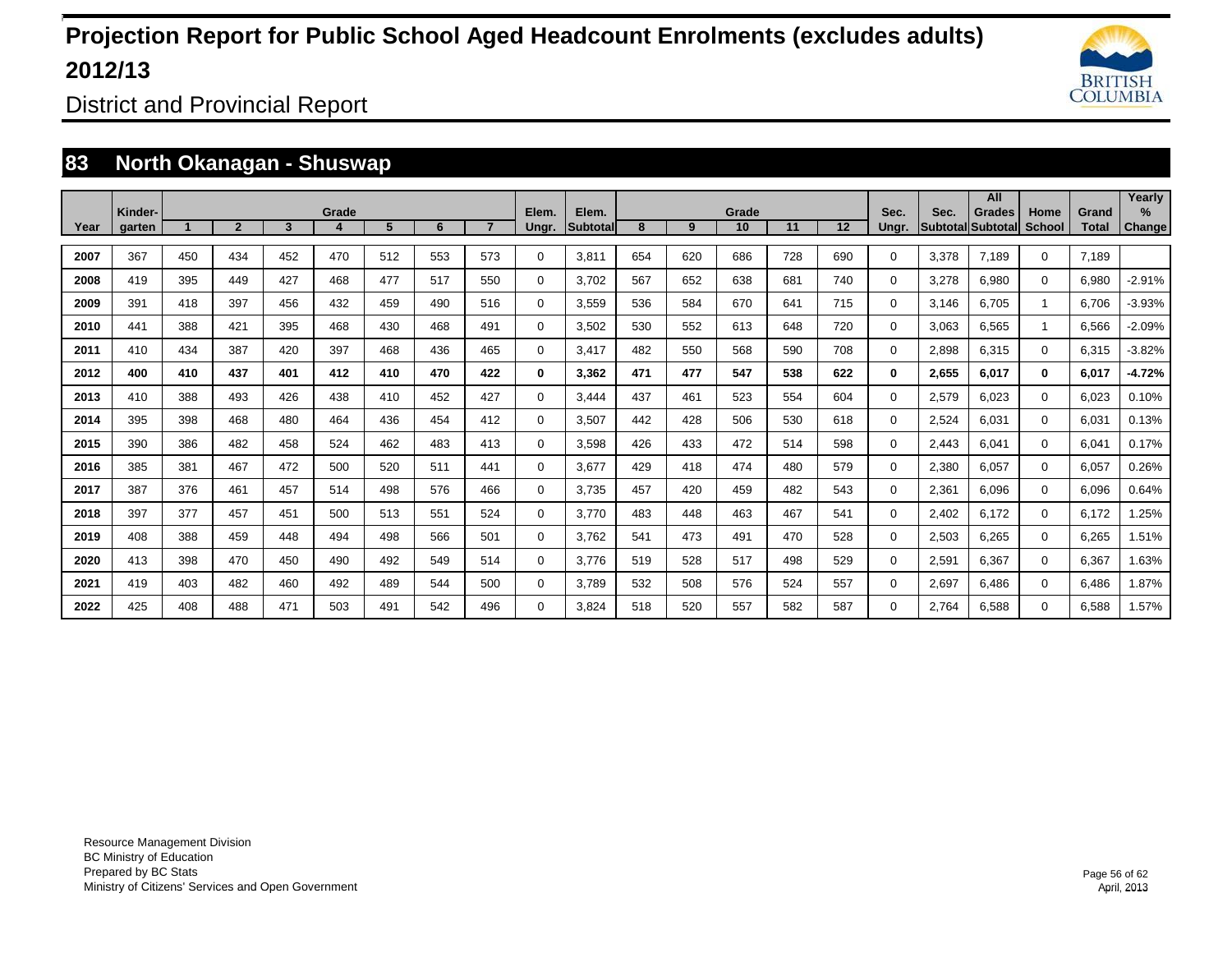

District and Provincial Report

#### **84 Vancouver Island West**

|      | Kinder- |                      |                |    | Grade |    |    |                | Elem.       | Elem.     |    |    | Grade |    |    | Sec.     | Sec. | All<br><b>Grades</b>     | Home           | Grand        | Yearly<br>% |
|------|---------|----------------------|----------------|----|-------|----|----|----------------|-------------|-----------|----|----|-------|----|----|----------|------|--------------------------|----------------|--------------|-------------|
| Year | garten  | $\blacktriangleleft$ | $\overline{2}$ | 3  | 4     | 5  | 6  | $\overline{7}$ | Ungr.       | Subtotall | 8  | 9  | 10    | 11 | 12 | Ungr.    |      | <b>Subtotal Subtotal</b> | <b>School</b>  | <b>Total</b> | Change      |
| 2007 | 32      | 36                   | 28             | 31 | 36    | 37 | 27 | 37             | $\mathbf 0$ | 264       | 42 | 28 | 47    | 45 | 40 | 0        | 202  | 466                      | $\mathbf 0$    | 466          |             |
| 2008 | 26      | 37                   | 35             | 31 | 30    | 37 | 31 | 27             | $\mathbf 0$ | 254       | 39 | 40 | 30    | 35 | 38 | 0        | 182  | 436                      | $\overline{2}$ | 438          | $-6.01%$    |
| 2009 | 27      | 32                   | 37             | 35 | 31    | 32 | 40 | 34             | $\mathbf 0$ | 268       | 29 | 36 | 47    | 31 | 33 | 0        | 176  | 444                      | 3              | 447          | 2.05%       |
| 2010 | 20      | 33                   | 33             | 35 | 35    | 31 | 26 | 42             | $\mathbf 0$ | 255       | 38 | 27 | 38    | 42 | 20 | 0        | 165  | 420                      | $\mathbf 0$    | 420          | $-6.04%$    |
| 2011 | 24      | 22                   | 30             | 34 | 35    | 42 | 32 | 24             | $\mathbf 0$ | 243       | 41 | 36 | 35    | 35 | 27 | 0        | 174  | 417                      | $\overline{2}$ | 419          | $-0.24%$    |
| 2012 | 21      | 23                   | 23             | 27 | 35    | 31 | 39 | 33             | 0           | 232       | 27 | 32 | 34    | 34 | 29 | 0        | 156  | 388                      | 1              | 389          | $-7.16%$    |
| 2013 | 27      | 27                   | 19             | 25 | 37    | 23 | 30 | 52             | $\mathbf 0$ | 240       | 28 | 32 | 28    | 36 | 29 | 0        | 153  | 393                      |                | 394          | 1.29%       |
| 2014 | 27      | 35                   | 22             | 20 | 35    | 26 | 23 | 40             | $\mathbf 0$ | 228       | 43 | 33 | 27    | 31 | 31 | 0        | 165  | 393                      |                | 394          | 0.00%       |
| 2015 | 32      | 36                   | 28             | 24 | 28    | 24 | 25 | 31             | 0           | 228       | 34 | 52 | 28    | 28 | 27 | 0        | 169  | 397                      |                | 398          | 1.02%       |
| 2016 | 35      | 41                   | 29             | 30 | 32    | 19 | 23 | 33             | $\mathbf 0$ | 242       | 26 | 42 | 43    | 30 | 25 | 0        | 166  | 408                      |                | 409          | 2.76%       |
| 2017 | 25      | 46                   | 34             | 31 | 43    | 23 | 19 | 31             | $\mathbf 0$ | 252       | 28 | 32 | 34    | 44 | 25 | 0        | 163  | 415                      |                | 416          | 1.71%       |
| 2018 | 27      | 33                   | 37             | 35 | 44    | 30 | 22 | 25             | $\mathbf 0$ | 253       | 26 | 34 | 26    | 37 | 38 | 0        | 161  | 414                      |                | 415          | $-0.24%$    |
| 2019 | 26      | 35                   | 26             | 41 | 51    | 30 | 28 | 28             | $\mathbf 0$ | 265       | 21 | 32 | 28    | 29 | 34 | 0        | 144  | 409                      |                | 410          | $-1.20%$    |
| 2020 | 27      | 33                   | 28             | 30 | 58    | 35 | 29 | 36             | $\mathbf 0$ | 276       | 24 | 25 | 27    | 30 | 27 | 0        | 133  | 409                      |                | 410          | 0.00%       |
| 2021 | 27      | 35                   | 27             | 31 | 42    | 39 | 33 | 38             | $\mathbf 0$ | 272       | 31 | 29 | 21    | 28 | 27 | $\Omega$ | 136  | 408                      |                | 409          | $-0.24%$    |
| 2022 | 28      | 36                   | 28             | 30 | 42    | 28 | 39 | 44             | $\mathbf 0$ | 275       | 32 | 37 | 24    | 23 | 25 | $\Omega$ | 141  | 416                      |                | 417          | 1.96%       |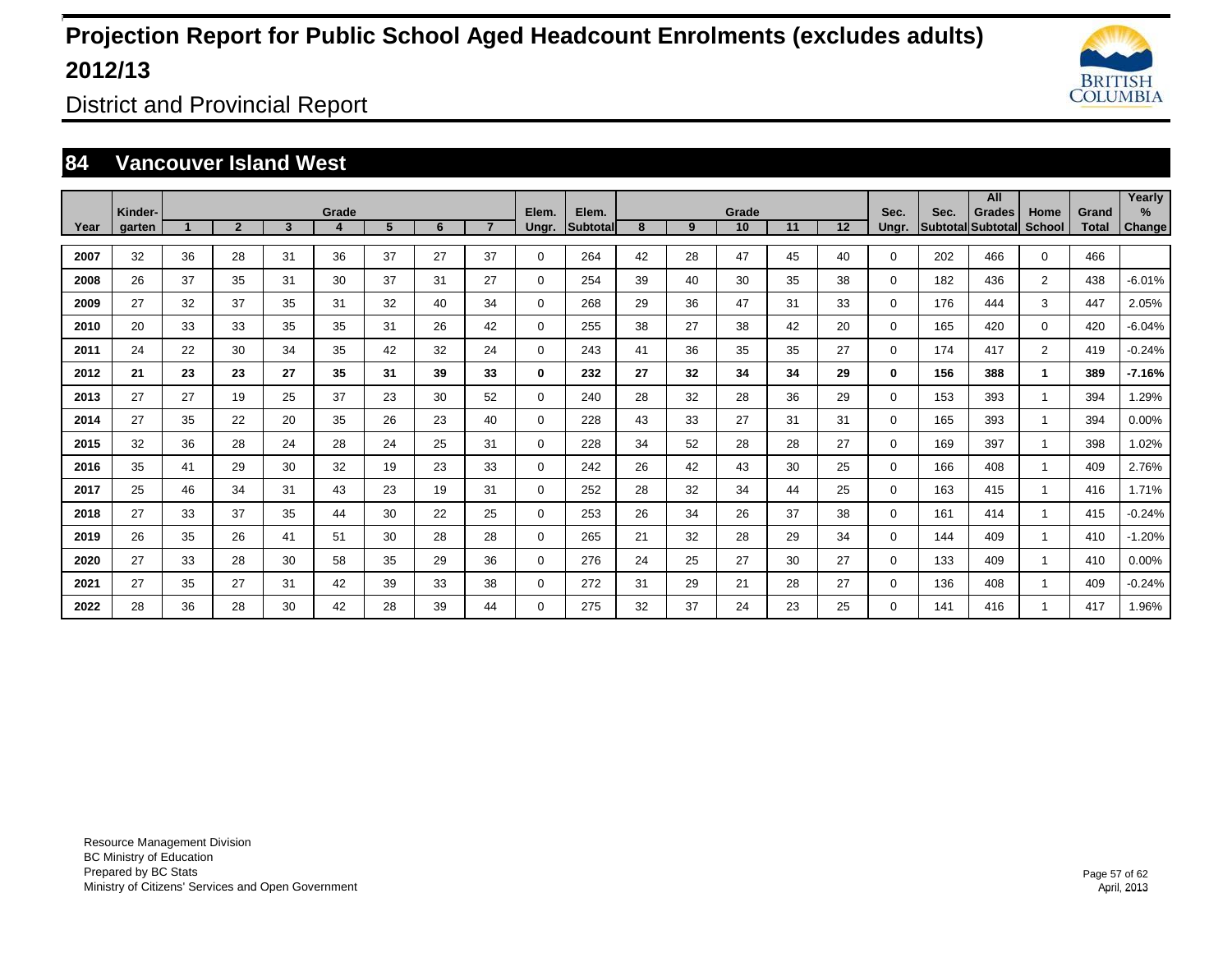

District and Provincial Report

#### **85 Vancouver Island North**

|      |                   |     |                |     |       |     |     |                |             |                          |     |     |             |     |         |               |                                  | All           |                       |                       | Yearly   |
|------|-------------------|-----|----------------|-----|-------|-----|-----|----------------|-------------|--------------------------|-----|-----|-------------|-----|---------|---------------|----------------------------------|---------------|-----------------------|-----------------------|----------|
| Year | Kinder-<br>garten |     | $\overline{2}$ | 3   | Grade | 5   | 6   | $\overline{7}$ | Elem.       | Elem.<br><b>Subtotal</b> | 8   | 9   | Grade<br>10 | 11  | $12 \,$ | Sec.<br>Ungr. | Sec.<br><b>SubtotallSubtotal</b> | <b>Grades</b> | Home<br><b>School</b> | Grand<br><b>Total</b> | %        |
|      |                   |     |                |     |       |     |     |                | Ungr.       |                          |     |     |             |     |         |               |                                  |               |                       |                       | Change   |
| 2007 | 102               | 113 | 104            | 106 | 99    | 107 | 131 | 111            | 0           | 873                      | 136 | 150 | 167         | 189 | 139     | 0             | 781                              | 1.654         | $\overline{2}$        | 1.656                 |          |
| 2008 | 95                | 108 | 122            | 106 | 101   | 103 | 109 | 130            | 0           | 874                      | 117 | 136 | 160         | 168 | 133     |               | 715                              | 1.589         | 1                     | 1.590                 | $-3.99%$ |
| 2009 | 88                | 94  | 109            | 117 | 103   | 98  | 108 | 111            | $\mathbf 0$ | 828                      | 149 | 120 | 140         | 154 | 143     | $\Omega$      | 706                              | 1,534         | $\mathbf 0$           | 1,534                 | $-3.52%$ |
| 2010 | 100               | 89  | 94             | 119 | 113   | 101 | 95  | 103            | $\mathbf 0$ | 814                      | 139 | 158 | 138         | 123 | 135     | $\Omega$      | 693                              | 1,507         | $\mathbf 0$           | 1,507                 | $-1.76%$ |
| 2011 | 113               | 110 | 91             | 94  | 114   | 107 | 105 | 86             | $\mathbf 0$ | 820                      | 126 | 132 | 154         | 142 | 95      | 0             | 649                              | 1,469         | $\mathbf 0$           | 1,469                 | $-2.52%$ |
| 2012 | 90                | 98  | 95             | 84  | 91    | 107 | 101 | 99             | 0           | 765                      | 115 | 118 | 129         | 152 | 94      | 0             | 608                              | 1,373         | $\bf{0}$              | 1,373                 | $-6.54%$ |
| 2013 | 81                | 104 | 87             | 86  | 100   | 103 | 103 | 99             | $\mathbf 0$ | 763                      | 115 | 124 | 115         | 141 | 97      | 0             | 592                              | 1,355         | $\mathbf 0$           | 1,355                 | $-1.31%$ |
| 2014 | 74                | 94  | 93             | 79  | 103   | 113 | 99  | 101            | $\mathbf 0$ | 756                      | 115 | 126 | 120         | 125 | 92      | 0             | 578                              | 1,334         | $\mathbf 0$           | 1,334                 | $-1.55%$ |
| 2015 | 81                | 85  | 84             | 84  | 94    | 115 | 109 | 96             | 0           | 748                      | 117 | 125 | 121         | 130 | 81      | 0             | 574                              | 1,322         | 0                     | 1,322                 | $-0.90%$ |
| 2016 | 84                | 94  | 76             | 76  | 101   | 107 | 112 | 107            | $\mathbf 0$ | 757                      | 113 | 127 | 121         | 131 | 83      | 0             | 575                              | 1,332         | $\mathbf 0$           | 1,332                 | 0.76%    |
| 2017 | 78                | 97  | 84             | 69  | 91    | 114 | 103 | 109            | $\mathbf 0$ | 745                      | 124 | 121 | 122         | 130 | 84      | 0             | 581                              | 1.326         | $\mathbf 0$           | 1,326                 | $-0.45%$ |
| 2018 | 75                | 90  | 87             | 76  | 82    | 103 | 110 | 100            | $\mathbf 0$ | 723                      | 127 | 133 | 118         | 133 | 84      | 0             | 595                              | 1,318         | $\mathbf 0$           | 1,318                 | $-0.60%$ |
| 2019 | 74                | 87  | 80             | 78  | 90    | 93  | 99  | 107            | $\mathbf 0$ | 708                      | 116 | 136 | 128         | 127 | 84      | 0             | 591                              | 1.299         | $\mathbf 0$           | 1,299                 | $-1.44%$ |
| 2020 | 74                | 85  | 78             | 73  | 93    | 102 | 89  | 96             | $\mathbf 0$ | 690                      | 124 | 125 | 130         | 137 | 81      | 0             | 597                              | 1.287         | $\mathbf 0$           | 1,287                 | $-0.92%$ |
| 2021 | 74                | 85  | 76             | 70  | 87    | 106 | 98  | 87             | $\mathbf 0$ | 683                      | 113 | 134 | 121         | 142 | 87      | 0             | 597                              | 1,280         | $\mathbf 0$           | 1,280                 | $-0.54%$ |
| 2022 | 73                | 85  | 76             | 69  | 84    | 98  | 102 | 96             | $\Omega$    | 683                      | 102 | 122 | 130         | 133 | 91      | 0             | 578                              | 1,261         | $\mathbf 0$           | .261                  | $-1.48%$ |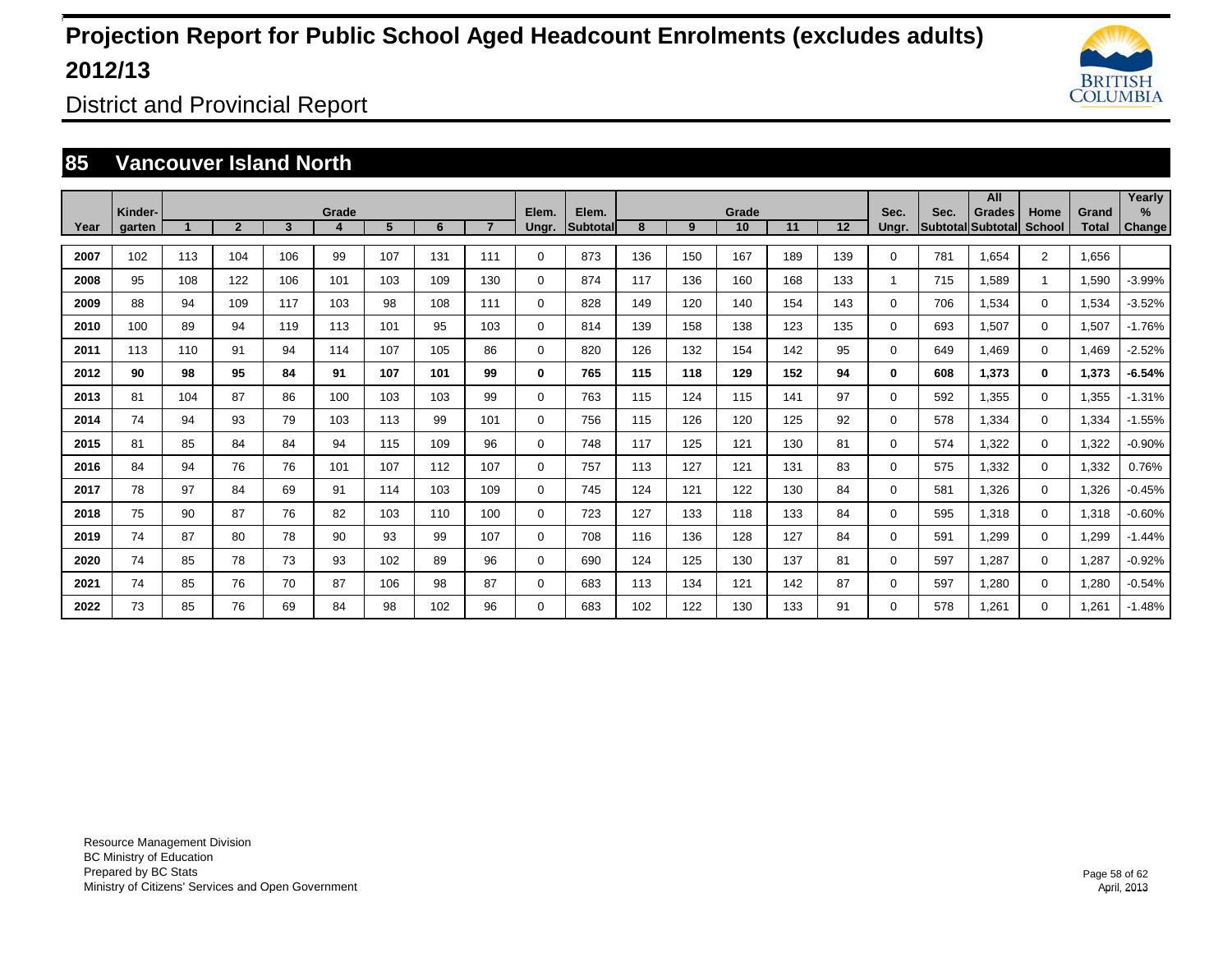

District and Provincial Report

### **87 Stikine**

|      | Kinder-        |                      |                |                         | Grade            |    |    |                | Elem.          | Elem.           |    |    | Grade |    |    | Sec.     | Sec. | All<br><b>Grades</b>     | Home          | Grand | Yearly<br>% |
|------|----------------|----------------------|----------------|-------------------------|------------------|----|----|----------------|----------------|-----------------|----|----|-------|----|----|----------|------|--------------------------|---------------|-------|-------------|
| Year | garten         | $\blacktriangleleft$ | $\overline{2}$ | $\overline{\mathbf{3}}$ | $\boldsymbol{4}$ | 5  | 6  | $\overline{7}$ | Ungr.          | <b>Subtotal</b> | 8  | 9  | 10    | 11 | 12 | Unar.    |      | <b>Subtotal Subtotal</b> | <b>School</b> | Total | Change      |
| 2007 | 21             | 26                   | 27             | 20                      | 22               | 19 | 12 | 23             | $\overline{2}$ | 172             | 21 | 18 | 23    | 11 | 22 | 0        | 95   | 267                      | $\mathbf 0$   | 267   |             |
| 2008 | 15             | 16                   | 22             | 25                      | 15               | 20 | 17 | 12             | $\overline{2}$ | 144             | 23 | 17 | 22    | 18 | 13 |          | 94   | 238                      | $\mathbf 0$   | 238   | -10.86%     |
| 2009 | 12             | 12                   | 16             | 27                      | 24               | 19 | 18 | 14             | 1              | 143             | 11 | 22 | 14    | 13 | 15 | 0        | 75   | 218                      | $\mathbf 0$   | 218   | $-8.40%$    |
| 2010 | 19             | 9                    | 10             | 14                      | 24               | 18 | 16 | 11             | 0              | 121             | 16 | 14 | 20    | 11 | 11 | 0        | 72   | 193                      | $\mathbf 0$   | 193   | $-11.47%$   |
| 2011 | 12             | 17                   | 9              | 10                      | 13               | 23 | 19 | 19             | 0              | 122             | 9  | 19 | 10    | 18 | 6  | 0        | 62   | 184                      | 0             | 184   | $-4.66%$    |
| 2012 | 13             | 17                   | 11             | 10                      | 11               | 14 | 22 | 21             | 0              | 119             | 20 | 11 | 22    | 13 | 13 | 0        | 79   | 198                      | $\mathbf 0$   | 198   | 7.61%       |
| 2013 | 10             | 17                   | 16             | 10                      | 12               | 14 | 15 | 23             | $\mathbf 0$    | 117             | 21 | 10 | 31    | 18 | 10 | 0        | 90   | 207                      | $\mathbf 0$   | 207   | 4.55%       |
| 2014 | 9              | 12                   | 16             | 16                      | 12               | 15 | 15 | 15             | 0              | 110             | 22 | 11 | 29    | 24 | 13 | 0        | 99   | 209                      | $\mathbf 0$   | 209   | 0.97%       |
| 2015 | 8              | 12                   | 12             | 16                      | 19               | 16 | 16 | 15             | 0              | 114             | 16 | 11 | 30    | 24 | 19 | $\Omega$ | 100  | 214                      | 0             | 214   | 2.39%       |
| 2016 | 7              | 11                   | 11             | 11                      | 18               | 23 | 17 | 16             | 0              | 114             | 15 | 8  | 32    | 25 | 20 | $\Omega$ | 100  | 214                      | $\mathbf 0$   | 214   | 0.00%       |
| 2017 | $\overline{7}$ | 10                   | 10             | 12                      | 14               | 23 | 25 | 17             | 0              | 118             | 16 | 8  | 22    | 26 | 20 | 0        | 92   | 210                      | $\mathbf 0$   | 210   | $-1.87%$    |
| 2018 | 9              | 9                    | 9              | 10                      | 14               | 17 | 25 | 24             | 0              | 117             | 17 | 8  | 21    | 19 | 22 | 0        | 87   | 204                      | $\mathbf 0$   | 204   | $-2.86%$    |
| 2019 | 9              | 12                   | 8              | 9                       | 12               | 16 | 18 | 25             | 0              | 109             | 25 | 8  | 22    | 19 | 17 | 0        | 91   | 200                      | $\mathbf 0$   | 200   | $-1.96%$    |
| 2020 | 8              | 11                   | 11             | 8                       | 11               | 15 | 18 | 18             | 0              | 100             | 25 | 13 | 24    | 20 | 15 | 0        | 97   | 197                      | $\mathbf 0$   | 197   | $-1.50%$    |
| 2021 | 8              | 11                   | 10             | 11                      | 10               | 14 | 15 | 18             | 0              | 97              | 19 | 13 | 36    | 21 | 16 | $\Omega$ | 105  | 202                      | $\mathbf 0$   | 202   | 2.54%       |
| 2022 | 7              | 10                   | 10             | 11                      | 13               | 13 | 15 | 15             | 0              | 94              | 18 | 10 | 37    | 30 | 17 | 0        | 112  | 206                      | $\mathbf 0$   | 206   | 1.98%       |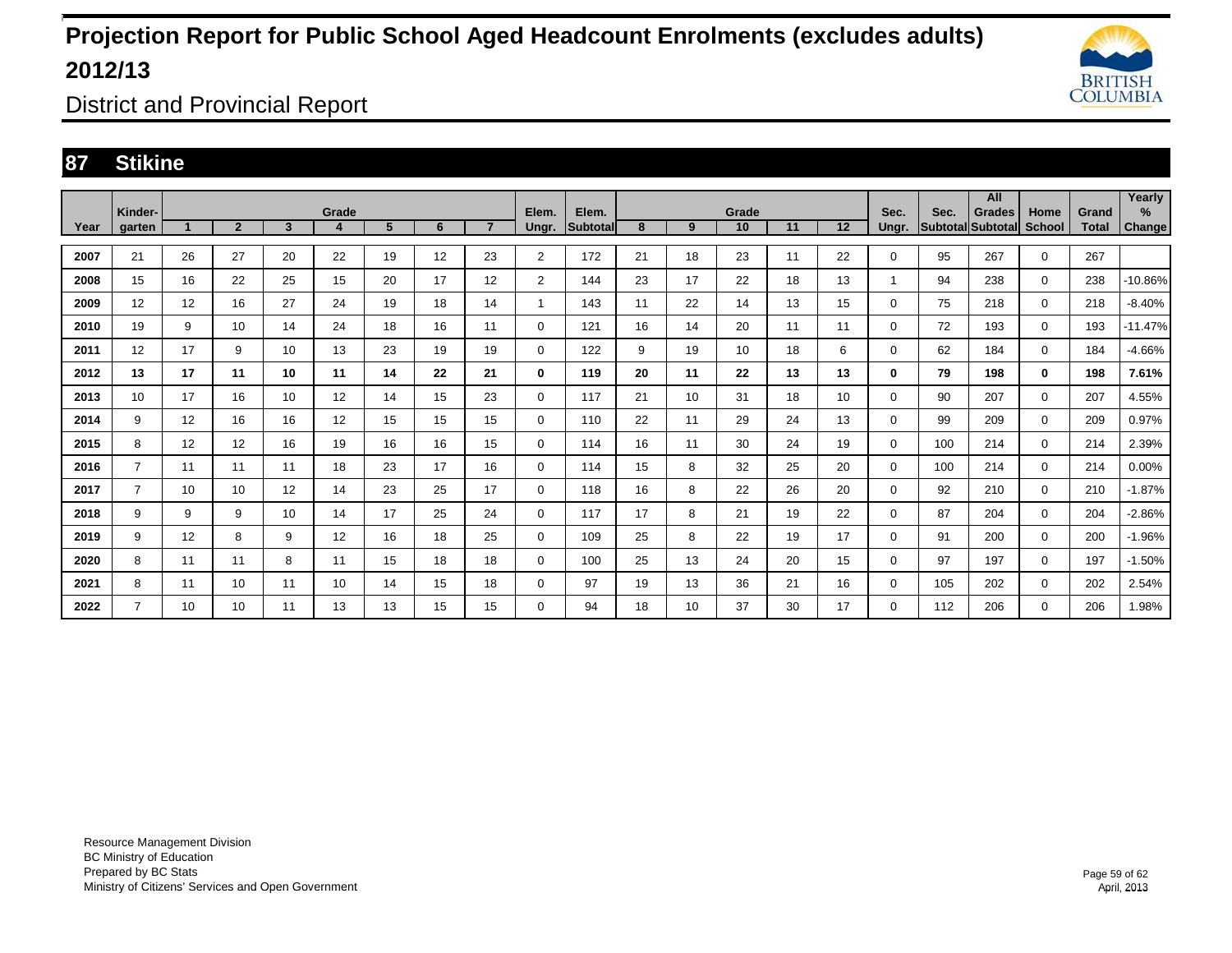

District and Provincial Report

### **91 Nechako Lakes**

|      |                   |     |                |     |       |     |     |                |                |                   |     |     |             |     |         |               |                         | All                       |                       |                       | Yearly                |
|------|-------------------|-----|----------------|-----|-------|-----|-----|----------------|----------------|-------------------|-----|-----|-------------|-----|---------|---------------|-------------------------|---------------------------|-----------------------|-----------------------|-----------------------|
| Year | Kinder-<br>garten |     | $\overline{2}$ | 3   | Grade | 5   | 6   | $\overline{7}$ | Elem.<br>Ungr. | Elem.<br>Subtotal | 8   | 9   | Grade<br>10 | 11  | $12 \,$ | Sec.<br>Ungr. | Sec.<br><b>Subtotal</b> | <b>Grades</b><br>Subtotal | Home<br><b>School</b> | Grand<br><b>Total</b> | $\%$<br><b>Change</b> |
|      |                   |     |                |     |       |     |     |                |                |                   |     |     |             |     |         |               |                         |                           |                       |                       |                       |
| 2007 | 273               | 300 | 304            | 302 | 342   | 374 | 374 | 329            | 0              | 2.598             | 412 | 437 | 444         | 460 | 340     | 19            | 2.112                   | 4.710                     | $\mathbf 0$           | 4.710                 |                       |
| 2008 | 236               | 298 | 303            | 285 | 324   | 346 | 368 | 377            | 0              | 2.537             | 356 | 402 | 460         | 494 | 319     | 48            | 2.079                   | 4.616                     | 3                     | 4.619                 | $-1.93%$              |
| 2009 | 269               | 255 | 311            | 304 | 297   | 328 | 352 | 358            | $\overline{c}$ | 2,476             | 403 | 363 | 406         | 535 | 461     | 35            | 2,203                   | 4,679                     | 5                     | 4,684                 | 1.41%                 |
| 2010 | 254               | 285 | 260            | 300 | 297   | 293 | 308 | 364            | 0              | 2,361             | 386 | 419 | 374         | 433 | 445     | 30            | 2,087                   | 4,448                     | 8                     | 4,456                 | $-4.87%$              |
| 2011 | 235               | 253 | 300            | 267 | 284   | 300 | 299 | 303            | 0              | 2,241             | 390 | 368 | 436         | 375 | 530     | 19            | 2,118                   | 4,359                     | 6                     | 4,365                 | $-2.04%$              |
| 2012 | 260               | 240 | 239            | 305 | 253   | 290 | 289 | 295            | 0              | 2,171             | 307 | 380 | 375         | 431 | 491     | 4             | 1,988                   | 4,159                     | 9                     | 4,168                 | $-4.51%$              |
| 2013 | 287               | 244 | 221            | 294 | 262   | 298 | 289 | 303            | 0              | 2,198             | 291 | 344 | 370         | 421 | 498     | 4             | 928,                    | 4,126                     | 9                     | 4,135                 | $-0.79%$              |
| 2014 | 283               | 269 | 224            | 273 | 253   | 307 | 296 | 304            | 0              | 2,209             | 300 | 327 | 336         | 416 | 492     | 4             | 1,875                   | 4,084                     | 9                     | 4,093                 | $-1.02%$              |
| 2015 | 268               | 264 | 247            | 276 | 233   | 296 | 306 | 311            | 0              | 2,201             | 301 | 337 | 319         | 380 | 485     | 4             | 1.826                   | 4.027                     | 9                     | 4,036                 | $-1.39%$              |
| 2016 | 257               | 250 | 243            | 304 | 236   | 274 | 295 | 322            | 0              | 2,181             | 309 | 339 | 328         | 360 | 445     | 4             | 1.785                   | 3,966                     | 9                     | 3,975                 | $-1.51%$              |
| 2017 | 259               | 239 | 230            | 299 | 261   | 278 | 273 | 311            | 0              | 2,150             | 319 | 347 | 329         | 369 | 419     | 3             | 1.786                   | 3,936                     | 9                     | 3,945                 | $-0.75%$              |
| 2018 | 253               | 241 | 220            | 283 | 256   | 306 | 276 | 288            | 0              | 2,123             | 307 | 359 | 337         | 370 | 427     | 3             | 1,803                   | 3,926                     | 9                     | 3,935                 | $-0.25%$              |
| 2019 | 254               | 236 | 222            | 271 | 243   | 301 | 305 | 291            | 0              | 2,123             | 285 | 346 | 348         | 379 | 430     | 3             | 1.791                   | 3,914                     | 9                     | 3,923                 | $-0.30%$              |
| 2020 | 254               | 237 | 217            | 274 | 233   | 286 | 300 | 320            | 0              | 2,121             | 287 | 320 | 336         | 391 | 439     | 3             | 1.776                   | 3.897                     | 9                     | 3,906                 | $-0.43%$              |
| 2021 | 255               | 237 | 218            | 268 | 236   | 273 | 284 | 315            | 0              | 2,086             | 316 | 322 | 312         | 379 | 453     | 3             | 1,785                   | 3,871                     | 9                     | 3,880                 | $-0.67%$              |
| 2022 | 254               | 238 | 219            | 269 | 230   | 276 | 271 | 299            | $\Omega$       | 2.056             | 312 | 355 | 313         | 352 | 442     | 4             | 1.778                   | 3,834                     | 8                     | 3,842                 | $-0.98%$              |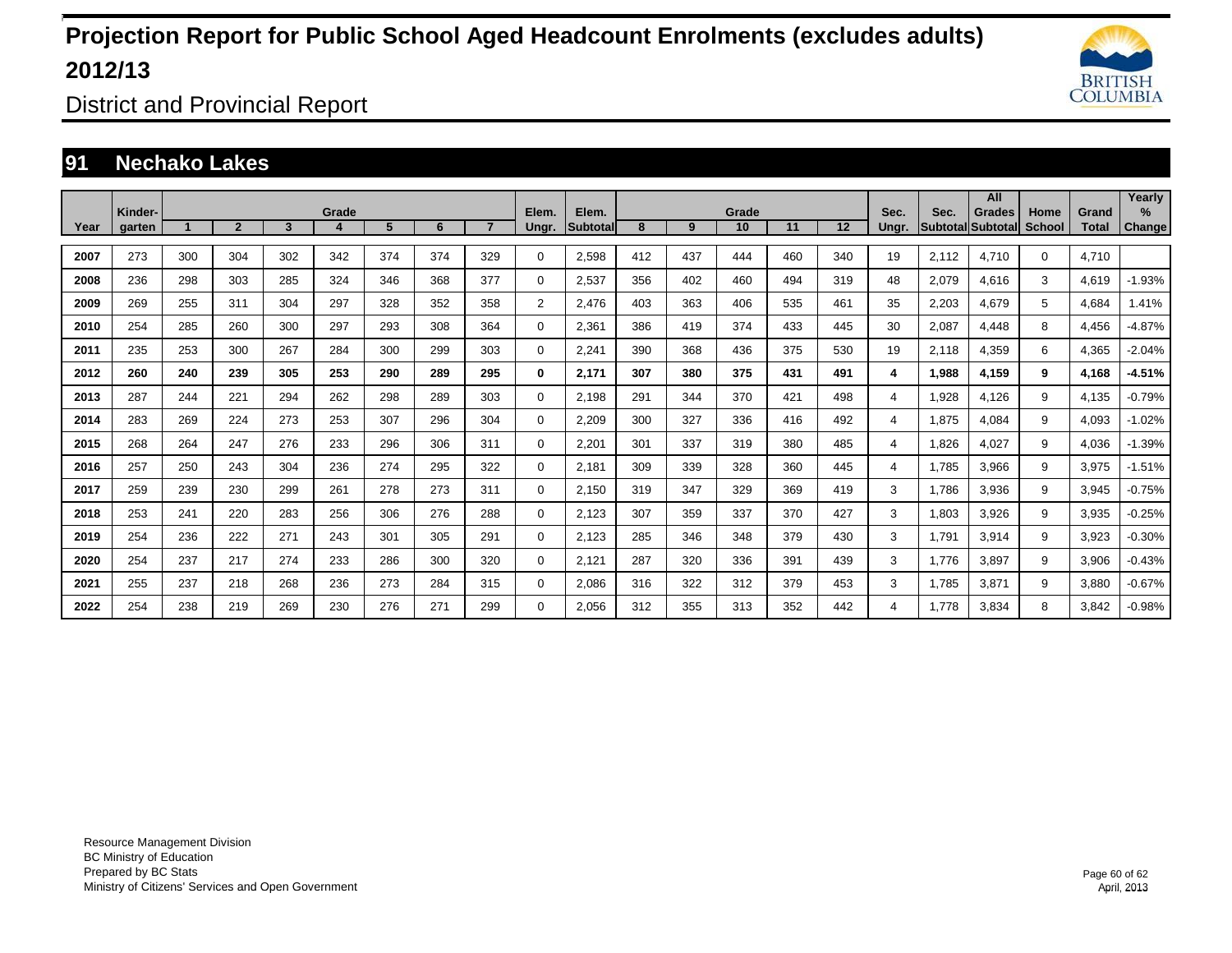

District and Provincial Report

### **92 Nisga'a**

|      | Kinder-       |    |                |    | Grade |    |    |                | Elem.       | Elem.    |    |    | Grade |    |    | Sec.           | Sec.              | All<br><b>Grades</b> | Home          | Grand        | Yearly<br>% |
|------|---------------|----|----------------|----|-------|----|----|----------------|-------------|----------|----|----|-------|----|----|----------------|-------------------|----------------------|---------------|--------------|-------------|
| Year | <b>garten</b> |    | $\overline{2}$ | 3  | 4     | 5  | 6  | $\overline{7}$ | Ungr.       | Subtotal | 8  | 9  | 10    | 11 | 12 | Ungr.          | Subtotal Subtotal |                      | <b>School</b> | <b>Total</b> | Change      |
| 2007 | 35            | 27 | 32             | 16 | 23    | 30 | 26 | 33             | 0           | 222      | 30 | 37 | 50    | 41 | 56 | 1              | 215               | 437                  | $\mathbf 0$   | 437          |             |
| 2008 | 28            | 41 | 23             | 34 | 15    | 24 | 28 | 30             | 0           | 223      | 30 | 34 | 34    | 41 | 47 | 0              | 186               | 409                  | $\mathbf 0$   | 409          | $-6.41%$    |
| 2009 | 26            | 25 | 38             | 24 | 32    | 18 | 26 | 30             | $\Omega$    | 219      | 26 | 31 | 33    | 36 | 52 | 0              | 178               | 397                  | $\mathbf 0$   | 397          | $-2.93%$    |
| 2010 | 29            | 27 | 21             | 37 | 22    | 36 | 20 | 25             | $\mathbf 0$ | 217      | 38 | 23 | 35    | 36 | 50 | 0              | 182               | 399                  | $\mathbf 0$   | 399          | 0.50%       |
| 2011 | 38            | 29 | 29             | 19 | 39    | 20 | 32 | 18             | 0           | 224      | 23 | 34 | 26    | 34 | 51 | $\overline{2}$ | 170               | 394                  | $\mathbf 0$   | 394          | $-1.25%$    |
| 2012 | 36            | 31 | 30             | 28 | 23    | 35 | 19 | 30             | 0           | 232      | 21 | 19 | 32    | 23 | 42 | $\bf{0}$       | 137               | 369                  | $\bf{0}$      | 369          | $-6.35%$    |
| 2013 | 45            | 34 | 23             | 33 | 24    | 35 | 18 | 31             | $\Omega$    | 243      | 29 | 16 | 33    | 18 | 38 | $\Omega$       | 134               | 377                  | $\mathbf 0$   | 377          | 2.17%       |
| 2014 | 40            | 42 | 25             | 26 | 29    | 37 | 18 | 30             | 0           | 247      | 30 | 23 | 29    | 19 | 30 | 0              | 131               | 378                  | $\mathbf 0$   | 378          | 0.27%       |
| 2015 | 36            | 38 | 32             | 28 | 22    | 43 | 19 | 30             | 0           | 248      | 30 | 24 | 40    | 16 | 31 | $\Omega$       | 141               | 389                  | 0             | 389          | 2.91%       |
| 2016 | 37            | 34 | 29             | 35 | 24    | 34 | 23 | 31             | $\Omega$    | 247      | 29 | 23 | 41    | 22 | 27 | $\Omega$       | 142               | 389                  | $\mathbf 0$   | 389          | 0.00%       |
| 2017 | 36            | 35 | 26             | 32 | 30    | 37 | 18 | 37             | $\Omega$    | 251      | 31 | 23 | 40    | 23 | 36 | $\Omega$       | 153               | 404                  | $\mathbf 0$   | 404          | 3.86%       |
| 2018 | 39            | 34 | 26             | 28 | 28    | 46 | 19 | 29             | $\mathbf 0$ | 249      | 37 | 24 | 40    | 23 | 39 | 0              | 163               | 412                  | $\mathbf 0$   | 412          | 1.98%       |
| 2019 | 38            | 36 | 25             | 29 | 25    | 42 | 24 | 32             | 0           | 251      | 29 | 28 | 42    | 23 | 38 | 0              | 160               | 411                  | $\mathbf 0$   | 411          | $-0.24%$    |
| 2020 | 37            | 35 | 27             | 28 | 25    | 37 | 22 | 39             | 0           | 250      | 31 | 23 | 50    | 24 | 38 | $\Omega$       | 166               | 416                  | $\mathbf 0$   | 416          | 1.22%       |
| 2021 | 35            | 34 | 27             | 30 | 24    | 38 | 20 | 36             | $\Omega$    | 244      | 39 | 24 | 40    | 28 | 39 | $\Omega$       | 170               | 414                  | $\Omega$      | 414          | $-0.48%$    |
| 2022 | 35            | 33 | 26             | 30 | 26    | 37 | 20 | 32             | 0           | 239      | 35 | 30 | 43    | 23 | 46 | $\Omega$       | 177               | 416                  | $\mathbf 0$   | 416          | 0.48%       |